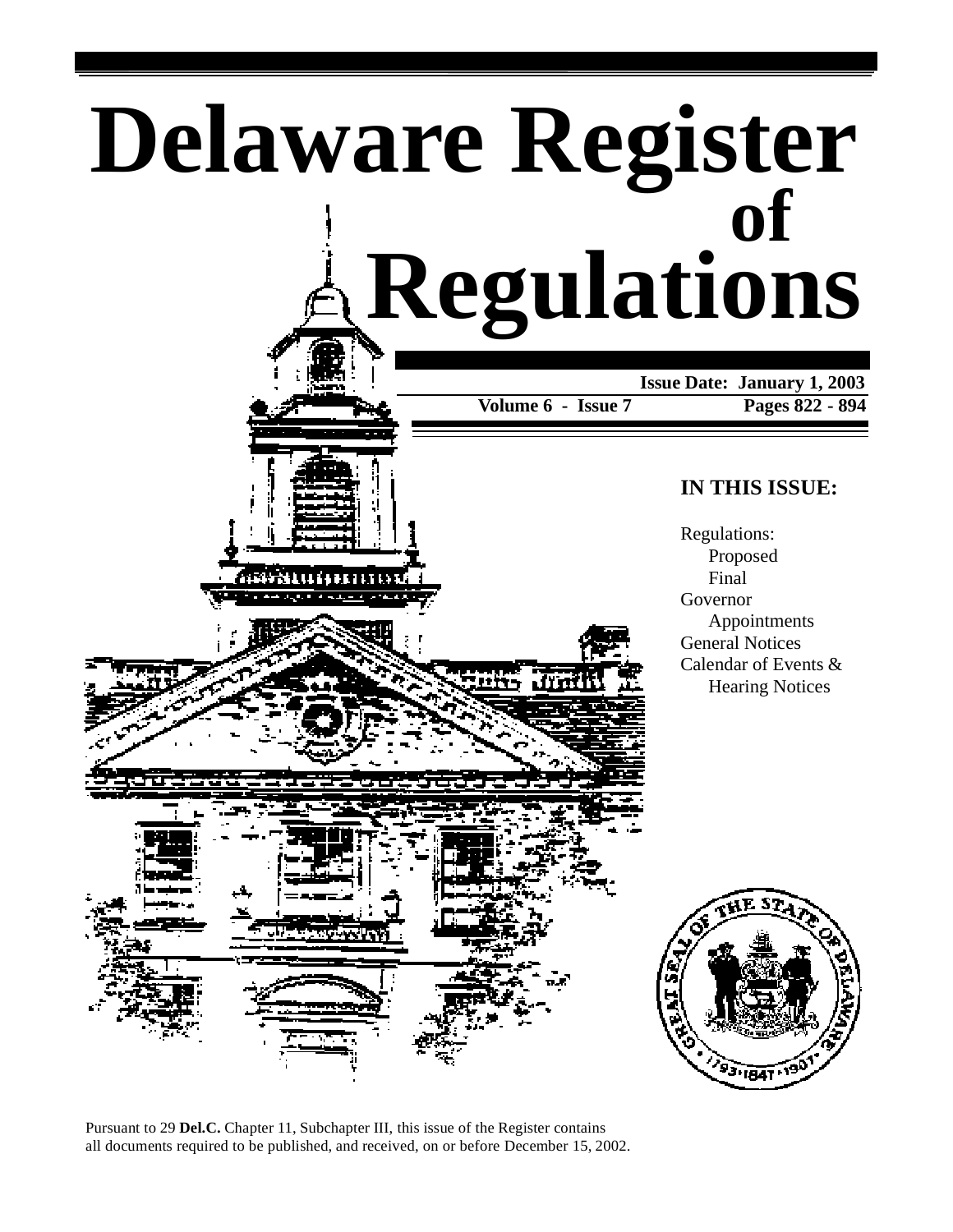# **INFORMATION ABOUT THE DELAWARE REGISTER OF REGULATIONS**

## **DELAWARE REGISTER OF REGULATIONS**

The Delaware Register of Regulations is an official State publication established by authority of 69 Del. Laws, c. 107 and is published on the first of each month throughout the year.

The Delaware Register will publish any regulations that are proposed to be adopted, amended or repealed and any emergency regulations promulgated.

The Register will also publish some or all of the following information:

- Governor's Executive Orders
- Governor's Appointments
- Attorney General's Opinions in full text
- Agency Hearing and Meeting Notices
- Other documents considered to be in the public interest.

## **CITATION TO THE DELAWARE REGISTER**

The Delaware Register of Regulations is cited by volume, issue, page number and date. An example would be:

6 **DE Reg.** 279 - 280 (09/01/02)

Refers to Volume 6, pages 279 - 280 of the Delaware Register issued on September 1, 2002.

# **SUBSCRIPTION INFORMATION**

The cost of a yearly subscription (12 issues) for the Delaware Register of Regulations is \$120.00. Single copies are available at a cost of \$12.00 per issue, including postage. For more information contact the Division of Research at 302-744-4114 or 1-800-282-8545 in Delaware.

# **CITIZEN PARTICIPATION IN THE REGULATORY PROCESS**

Delaware citizens and other interested parties may participate in the process by which administrative regulations are adopted, amended or repealed, and may initiate the process by which the validity and applicability of regulations is determined.

Under 29 **Del.C.** §10115 whenever an agency proposes to formulate, adopt, amend or repeal a regulation, it shall file notice and full text of such proposals, together with copies of the existing regulation being adopted, amended or repealed, with the Registrar for publication in the Register of Regulations pursuant to §1134 of this title. The notice shall describe the nature of the proceedings including a brief synopsis of the subject, substance, issues, possible terms of the agency action, a reference to the legal authority of the agency to act, and reference to any other regulations that may be impacted or affected by the proposal, and shall state the manner in which persons may present their views; if in writing, of the place to which and the final date by which such views may be submitted; or if at a public hearing, the date, time and place of the hearing. If a public hearing is to be held, such public hearing shall not be scheduled less than 20 days following publication of notice of the proposal in the Register of Regulations. If a public hearing will be held on the proposal, notice of the time, date, place and a summary of the nature of the proposal shall also be published in at least 2 Delaware newspapers of general circulation. The notice shall also be mailed to all persons who have made timely written requests of the agency for advance notice of its regulation-making proceedings.

The opportunity for public comment shall be held open for a minimum of 30 days after the proposal is published in the Register of Regulations. At the conclusion of all hearings and after receipt, within the time allowed, of all written materials, upon all the testimonial and written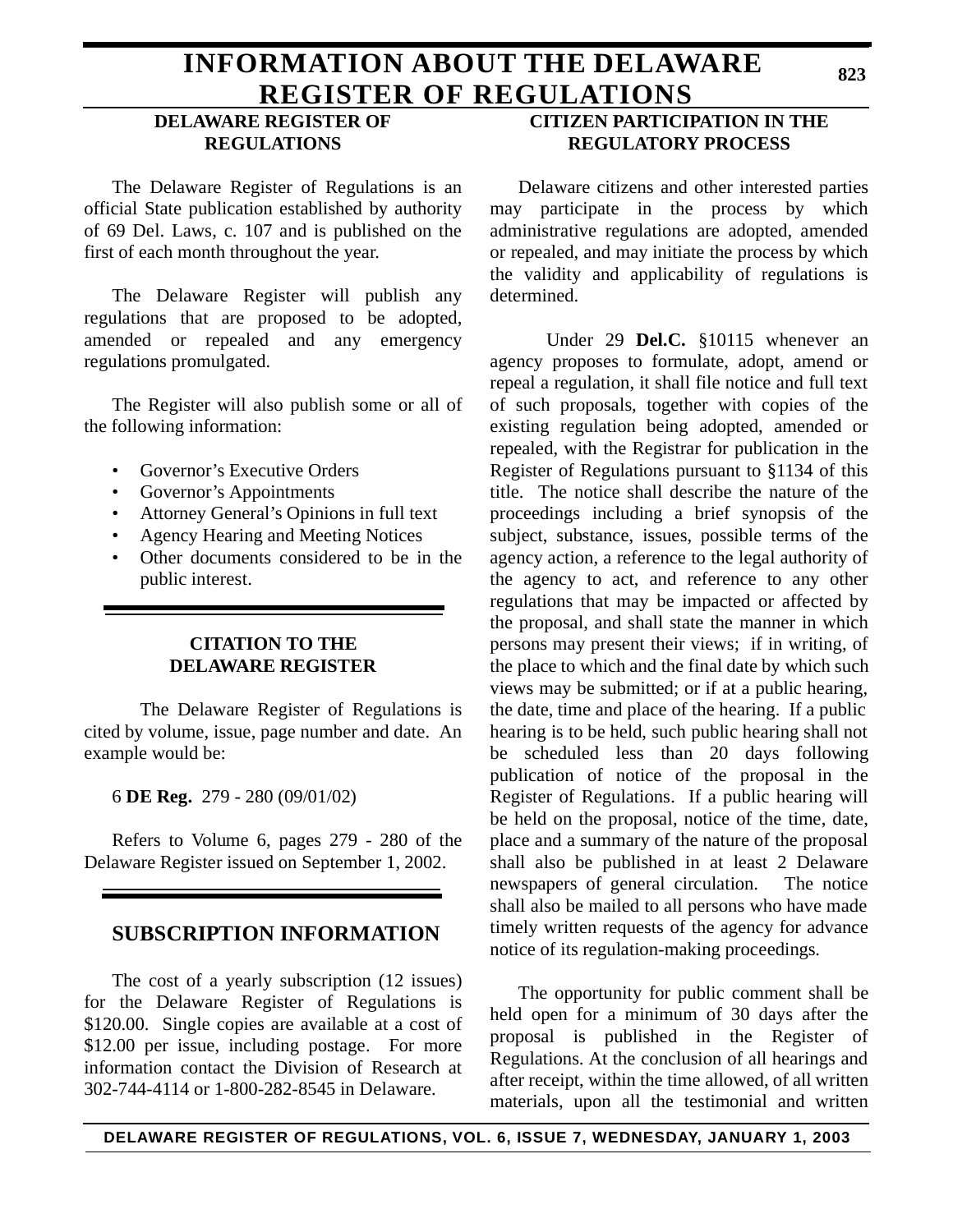**824**

# **INFORMATION ABOUT THE DELAWARE REGISTER OF REGULATIONS**

evidence and information submitted, together with summaries of the evidence and information by subordinates, the agency shall determine whether a regulation should be adopted, amended or repealed and shall issue its conclusion in an order which shall include: (1) A brief summary of the evidence and information submitted; (2) A brief summary of its findings of fact with respect to the evidence and information, except where a rule of procedure is being adopted or amended; (3) A decision to adopt, amend or repeal a regulation or to take no action and the decision shall be supported by its findings on the evidence and information received; (4) The exact text and citation of such regulation adopted, amended or repealed; (5) The effective date of the order; (6) Any other findings or conclusions required by the law under which the agency has authority to act; and (7) The signature of at least a quorum of the agency members.

The effective date of an order which adopts, amends or repeals a regulation shall be not less than 10 days from the date the order adopting, amending or repealing a regulation has been published in its final form in the Register of Regulations, unless such adoption, amendment or repeal qualifies as an emergency under §10119.

Any person aggrieved by and claiming the unlawfulness of any regulation may bring an action in the Court for declaratory relief.

No action of an agency with respect to the making or consideration of a proposed adoption, amendment or repeal of a regulation shall be subject to review until final agency action on the proposal has been taken.

When any regulation is the subject of an enforcement action in the Court, the lawfulness of such regulation may be reviewed by the Court as a defense in the action.

Except as provided in the preceding section, no judicial review of a regulation is available unless a complaint therefor is filed in the Court within 30 days of the day the agency order with respect to the regulation was published in the Register of Regulations.

# **CLOSING DATES AND ISSUE DATES FOR THE DELAWARE REGISTER OF REGULATIONS**

| <b>ISSUE</b><br><b>DATE</b> | <b>CLOSING</b><br><b>DATE</b> | <b>CLOSING</b><br>TIME |
|-----------------------------|-------------------------------|------------------------|
|                             |                               |                        |
| <b>JANUARY 1</b>            | <b>DECEMBER 15</b>            | 4:30 P.M.              |
| FEBRUARY 1                  | <b>JANUARY 15</b>             | $4:30$ P.M.            |
| <b>MARCH</b> 1              | FEBRUARY 15                   | $4:30$ P.M.            |
| APRII.1                     | MARCH <sub>15</sub>           | 4:30 P.M.              |
| $MAY$ 1                     | APRIL <sub>15</sub>           | $4:30$ P.M.            |
|                             |                               |                        |

## **DIVISION OF RESEARCH STAFF:**

**Walter G. Feindt**, Deputy Director; **Judi Abbott,** Secretary; **Sandra F. Clark**, Administrative Assistant; **Jeffrey W. Hague**, Registrar of Regulations; **Ruth Ann Melson**, Legislative Librarian; **Deborah J. Messina,** Print Shop Supervisor; **Kathleen Morris,** Operations Support Specialist; **Alex W. Mull,** Assistant Registrar of Regulations; **Deborah A. Porter**, Interim Supervisor; **Lisa Schieffert**, Research Analyst; **Victoria Schultes**, Administrative Assistant; **Ted Segletes,** Paralegal; **Don Sellers,** Printer; **Thom Shiels**, Legislative Attorney; **Alice W. Stark**, Legislative Attorney; **Marvin L. Stayton**, Printer; **Rochelle Yerkes**, Senior Secretary.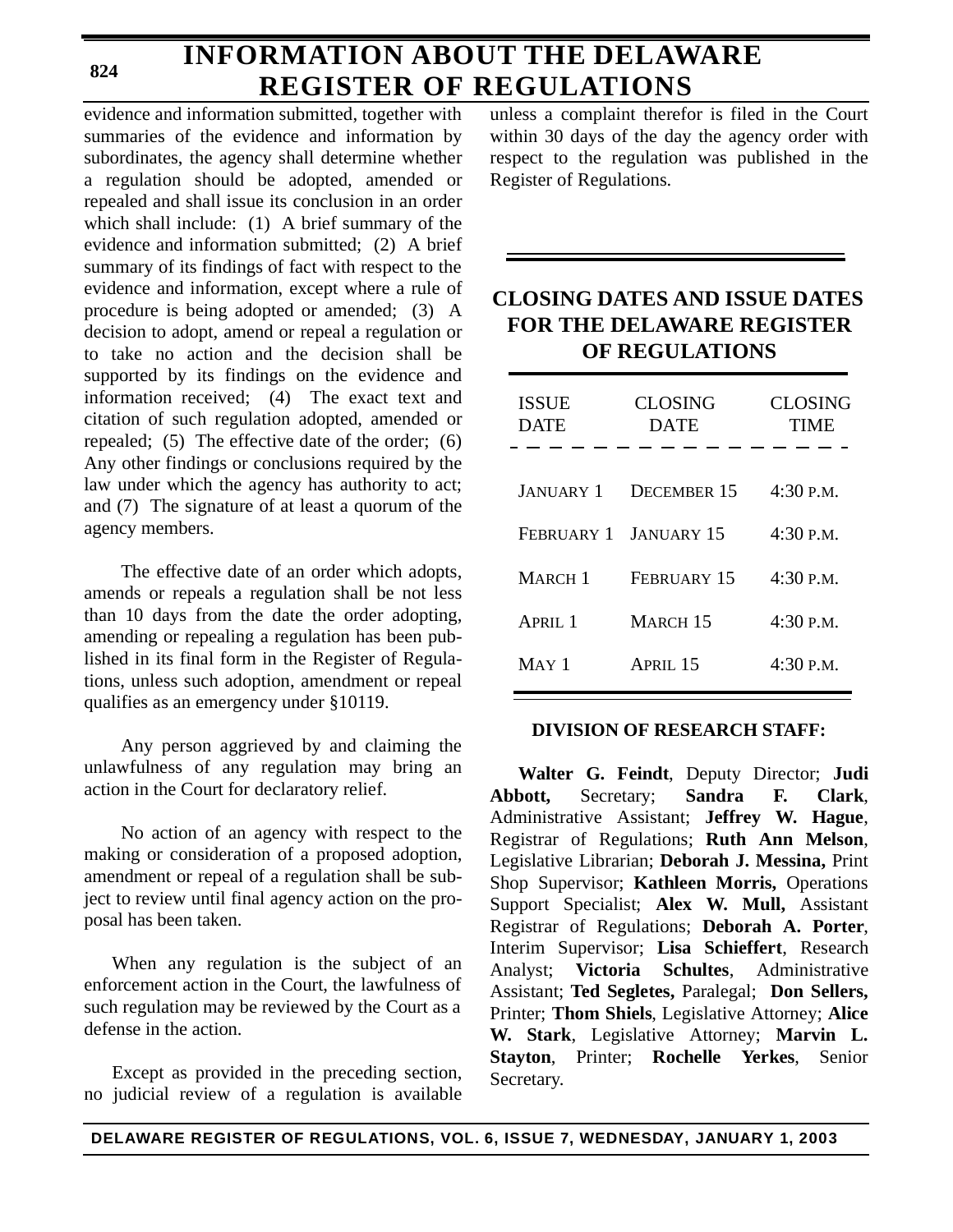# **TABLE OF CONTENTS**

<span id="page-3-0"></span>[Cumulative Tables................................................. ....... 826](#page-4-0)

### **PROPOSED**

**[DEPARTMENT OF ADMINISTRATIVE SERVICES](http://www.professionallicensing.state.de.us/index.shtml) DIVISION OF PROFESSIONAL REGULATION**

[Board of Chiropractic............................................ ....... 831](#page-9-0)

### **[DEPARTMENT OF HEALTH & SOCIAL SERVICES](http://www.state.de.us/dhss/dltc/dltchome.htm) DIVISION OF LONG TERM CARE RESIDENTS PROTECTION**

| Criminal History Checks & Drug Testing for Home |  |
|-------------------------------------------------|--|
|                                                 |  |

#### **DIVISION [OF PUBLIC HEALTH](http://www.state.de.us/dhss/dph/index.htm)**

|                                                 | -837 |
|-------------------------------------------------|------|
| Production & Sale of Milk & Milk Products,  840 |      |

#### **DIVISION [OF SOCIAL SERVICES](http://www.state.de.us/dhss/dss/dsshome.html)**

| <b>DSSM 3002.5 Assessment Prior to Termination</b>  |  |
|-----------------------------------------------------|--|
|                                                     |  |
|                                                     |  |
|                                                     |  |
| DSSM 17500, 17520, 17550 Qualifying Individuals 845 |  |
| DSSM 20210.7.1, 20620.1, 20995.1 Veterans' Pension  |  |
|                                                     |  |
| DSSM 20910.5 Excess Shelter Allowance 846           |  |

### **[DEPARTMENT OF NATURAL RESOURCES AND](http://www.dnrec.state.de.us/DNREC2000/Divisions/FW/FW.htm)  ENVIRONMENTAL CONTROL DIVISION OF FISH & WILDLIFE**

[Tidal Finfish Reg. No. 22, Tautog Size Limit....... ....... 848](#page-26-0)

### **FINAL**

#### **[DEPARTMENT OF ADMINISTRATIVE SERVICES](http://www.professionallicensing.state.de.us/index.shtml)**

#### **[DEPARTMENT OF AGRICULTURE](http://www.state.de.us/deptagri/harness/index.htm) Harness Racing Commission**

[Rules 6.2.9, 8.3.6, 8.7 and 10.2.7.4....................... ....... 862](#page-40-0)

### **[DEPARTMENT OF HEALTH & SOCIAL SERVICES](http://www.state.de.us/dhss/dltc/dltchome.htm) DIVISION OF LONG TERM CARE RESIDENTS PROTECTION**

[Criminal History Checks & Drug Testing for Home Health](#page-58-0) Agencies, Regulations for....................... ...... ..... 880

| <b>DSSM 6103, Relative Caregivers' (Non-Parent)</b> |     |
|-----------------------------------------------------|-----|
|                                                     |     |
| Title XIX, Inpatient Hospital Care Reimbursement    |     |
|                                                     | 885 |

#### **[DEPARTMENT OF LABOR](http://www.delawareworks.com/divisions/unemployment/welcome.htm)**

[Unemployment Insurance Appeal Board............... ...... 887](#page-65-0)

### **[GOVERNOR](http://www.state.de.us/governor/index.htm)**

[Appointments......................................................... ...... 888](#page-66-0)

## **GENERAL NOTICES**

#### **[DEPARTMENT OF INSURANCE](http://www.state.de.us/inscom/)**

Bulletin No. 14, Accident & Health Insurance Sales [Practices in the Small Group Market.............. ...... 890](#page-68-0)

## **CALENDAR OF EVENTS/HEARING NOTICES**

| Board of Chiropractic, Notice of Public Hearing       | 891 |
|-------------------------------------------------------|-----|
| Board of Examiners of Psychologists, Notice of Public |     |
|                                                       | 891 |
| Board of Education, Notice of Monthly Meeting         | 891 |
| Dept. of Health and Social Services,                  |     |
| Div. of Long Term Care Residents Protection,          |     |
| Regulations for Criminal History Checks & Drug        |     |
| Testing for Home Health Agencies, Notice of           |     |
|                                                       | 892 |
| Div. of Public Health, Clean Indoor Air Act           |     |
| Regulations, Notice of Public Hearing                 | 892 |
| Production & Sale of Milk and Milk Products,          |     |
|                                                       | 893 |
| Div. of Social Services, TANF Program, Notice of      |     |
|                                                       | 893 |
| Food Stamp Program, Notice of Public                  |     |
|                                                       | 893 |
| Qualifying Individuals, Veterans' Pension             |     |
| Payments, Personal Needs Allowance, Excess            |     |
| Shelter Allowance, Notice of Public Comment           |     |
| Period                                                | 894 |
| DNREC, Fish & Wildlife, Tidal Finfish Reg. No. 22     |     |
| Tautog Size Limit, Notice of Public Hearing.          | 894 |
|                                                       | 894 |
|                                                       |     |

**DELAWARE REGISTER OF REGULATIONS, VOL. 6, ISSUE 7, WEDNESDAY, JANUARY 1, 2003**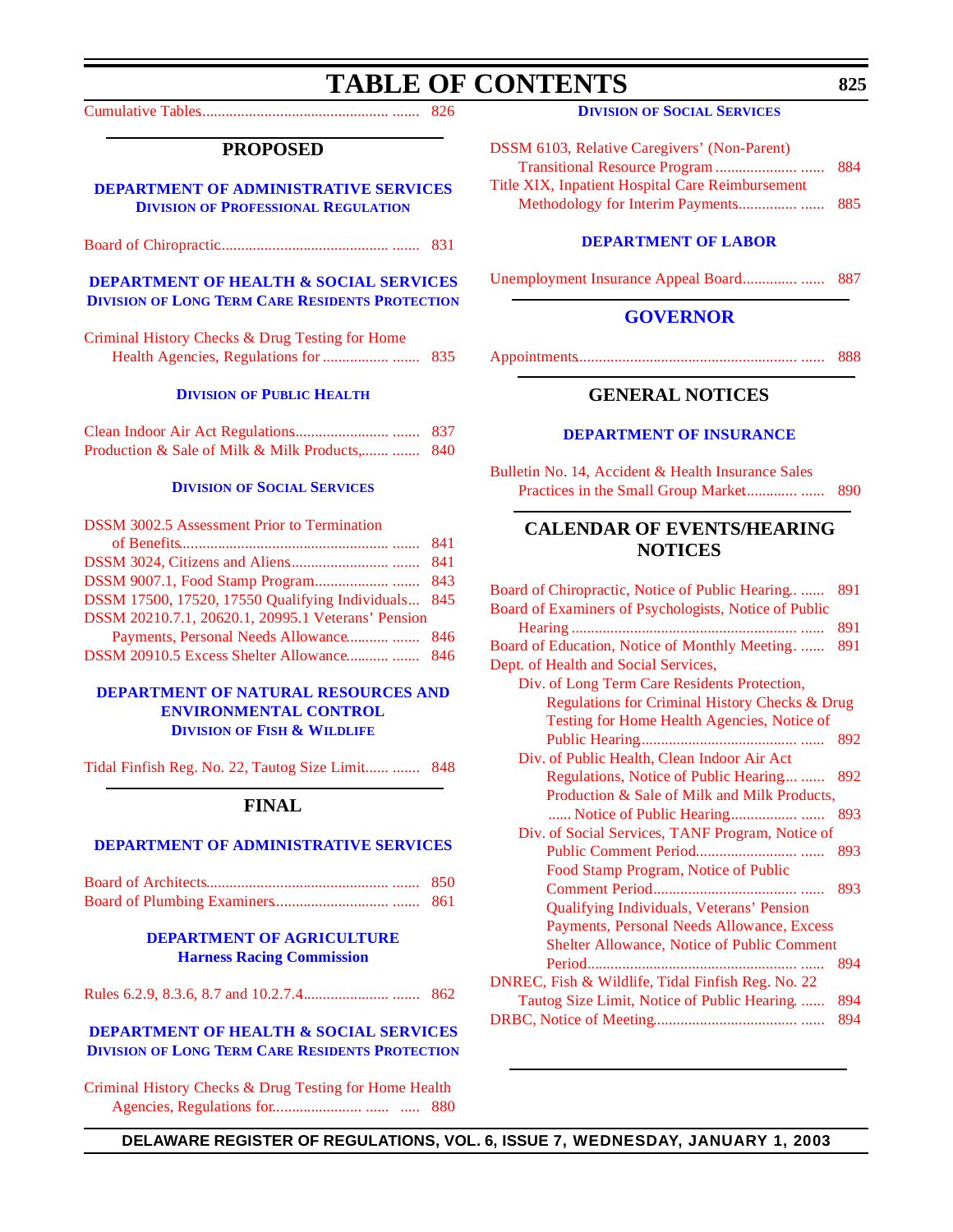<span id="page-4-0"></span>**826**

# **[CUMULATIVE](#page-3-0) TABLES**

The table printed below lists the regulations that have been proposed, adopted, amended or repealed in the preceding issues of the current volume of the Delaware Register of Regulations.

The regulations are listed alphabetically by the promulgating agency, followed by a citation to that issue of the Register in which the regulation was published. Proposed regulations are designated with (Prop.); Final regulations are designated with (Final); Emergency regulations are designated with (Emer.); and regulations that have been repealed are designated with (Rep.).

|      | <b>DELAWARE COUNCIL ON POLICE TRAINING</b>                                           |                       |                       |
|------|--------------------------------------------------------------------------------------|-----------------------|-----------------------|
|      |                                                                                      |                       |                       |
|      | <b>DELAWARE FIRE PREVENTION COMMISSION</b>                                           |                       |                       |
|      | Sec. XVII, Ambulance Company's Intent to Discontinue Service & Sec. XVII, Basic Life |                       |                       |
|      |                                                                                      |                       |                       |
|      | <b>DELAWARE RIVER BASIN COMMISSION</b>                                               |                       |                       |
|      | Proposed Amendments to the Comprehensive Plan and the Water Code Relating to the     |                       |                       |
|      | Operation of Lake Wallenpaupack During Drought Watch, Drought Warning and            |                       |                       |
|      |                                                                                      |                       |                       |
|      | <b>DEPARTMENT OF ADMINISTRATIVE SERVICES</b>                                         |                       |                       |
|      | DIVISION OF PROFESSIONAL REGULATION (TITLE 24 DELAWARE ADMINISTRATIVE CODE)          |                       |                       |
| 300  |                                                                                      |                       | 6 DE Reg. 401 (Prop.) |
| 700  |                                                                                      |                       | 6 DE Reg. 270 (Final) |
| 1000 |                                                                                      |                       | 6 DE Reg. 231 (Prop.) |
|      |                                                                                      |                       |                       |
| 1300 | Board of Examiners of Private Investigators & Private Security Agencies              | 6 DE Reg. 124 (Prop.  | 6 DE Reg. 635 (Final) |
|      |                                                                                      |                       | 6 DE Reg. 637 (Final) |
| 1800 |                                                                                      |                       | 6 DE Reg. 571 (Prop.) |
| 1900 |                                                                                      |                       | 6 DE Reg. 722 (Prop.) |
| 2000 |                                                                                      | 6 DE Reg. 270 (Final) |                       |
|      |                                                                                      |                       | 6 DE Reg. 410 (Prop.) |
| 2500 |                                                                                      |                       | 6 DE Reg. 480 (Final) |
| 2600 |                                                                                      |                       | 6 DE Reg. 410 (Prop.) |
| 2700 |                                                                                      |                       | 6 DE Reg. 271 (Final) |
| 2900 |                                                                                      |                       |                       |
|      |                                                                                      | 6 DE Reg.             | 8 (Prop.)             |
| 2925 |                                                                                      | 6 DE Reg. 272 (Final) |                       |
|      |                                                                                      |                       | 6 DE Reg. 516 (Final) |
| 3300 |                                                                                      | 6 DE Reg. 273 (Final) |                       |
| 3500 |                                                                                      |                       | 6 DE Reg. 575 (Prop.) |
|      | <b>Merit Employee Relations Board</b>                                                |                       |                       |
|      |                                                                                      |                       |                       |
|      |                                                                                      |                       |                       |
|      | <b>Public Service Commission</b>                                                     |                       |                       |
|      | Regulations Governing Pay phone Service Providers &                                  |                       |                       |
|      |                                                                                      |                       | 65 (Final)            |
|      | <b>DEPARTMENT OF AGRICULTURE</b>                                                     |                       |                       |
|      |                                                                                      |                       |                       |
|      |                                                                                      |                       | 6 DE Reg. 517 (Final) |
|      |                                                                                      |                       | 6 DE Reg. 581 (Prop.) |
|      | <b>Harness Racing Commission</b>                                                     |                       |                       |
|      |                                                                                      |                       |                       |

**DELAWARE REGISTER OF REGULATIONS, VOL. 6, ISSUE 7, WEDNESDAY, JANUARY 1, 2003**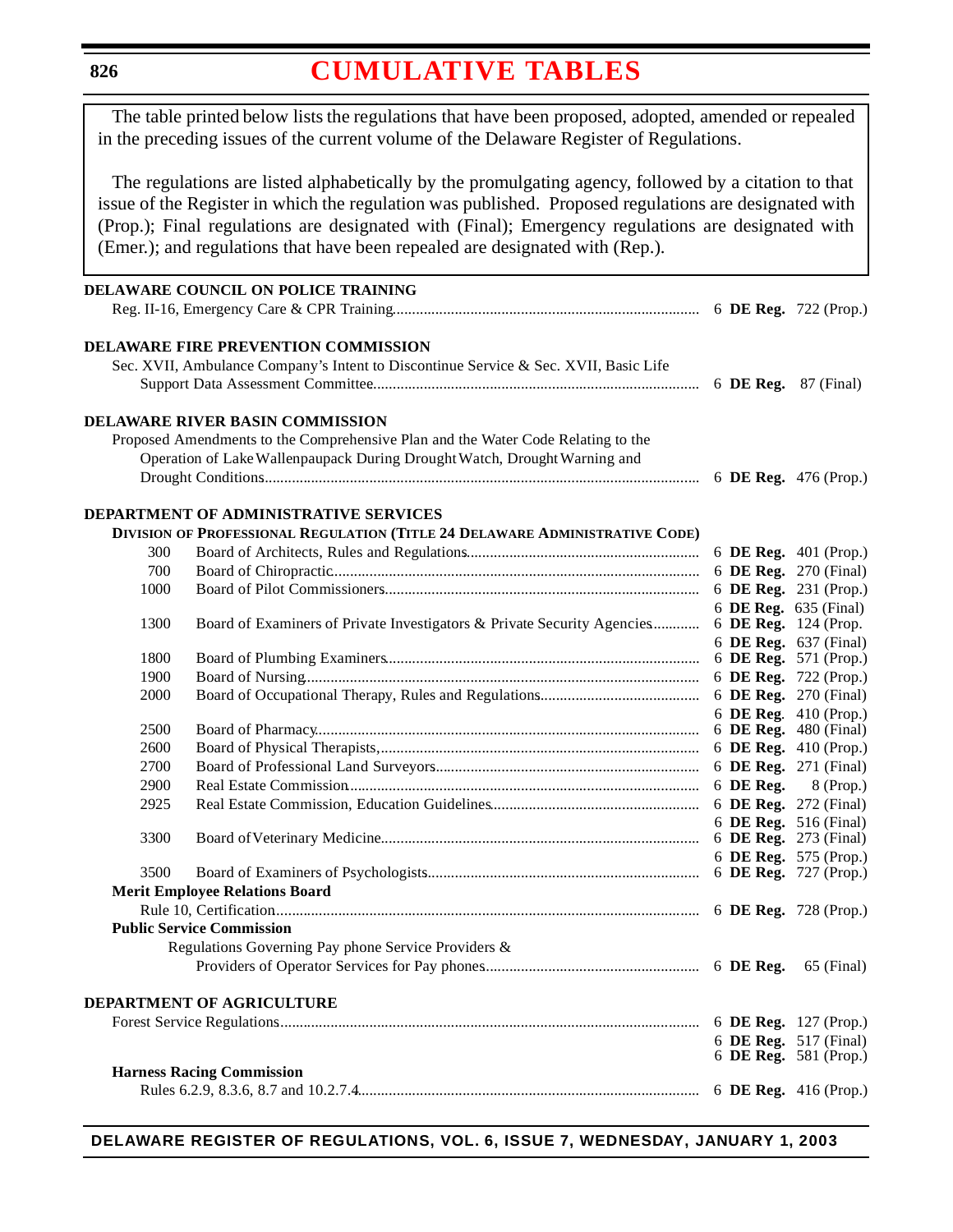| <b>Thoroughbred Racing Commission</b>                                                                        |                             |                       |
|--------------------------------------------------------------------------------------------------------------|-----------------------------|-----------------------|
|                                                                                                              |                             |                       |
|                                                                                                              |                             |                       |
|                                                                                                              |                             | 6 DE Reg. 641 (Final) |
|                                                                                                              | 6 DE Reg. 585 (Prop.)       |                       |
| DEPARTMENT OF EDUCATION (TITLE 14 DELAWARE ADMINISTRATIVE CODE)                                              |                             |                       |
|                                                                                                              |                             |                       |
|                                                                                                              |                             | 6 DE Reg. 273 (Final) |
|                                                                                                              | 6 DE Reg. 732 (Prop.)       |                       |
|                                                                                                              |                             | 6 DE Reg. 732 (Prop.) |
|                                                                                                              |                             | 6 DE Reg. 732 (Prop.) |
|                                                                                                              |                             | 6 DE Reg. 133 (Prop.) |
|                                                                                                              |                             | 6 DE Reg. 432 (Prop.) |
|                                                                                                              |                             | 6 DE Reg. 773 (Final) |
|                                                                                                              | 6 DE Reg. 434 (Prop.)       |                       |
|                                                                                                              |                             | 6 DE Reg. 775 (Final) |
|                                                                                                              | 6 <b>DE Reg.</b> 74 (Final) |                       |
|                                                                                                              | 6 DE Reg. 398(Emer.)        |                       |
|                                                                                                              |                             | 6 DE Reg. 436 (Prop.) |
|                                                                                                              |                             | 6 DE Reg. 777 (Final) |
|                                                                                                              | 6 DE Reg. 18 (Prop.)        |                       |
|                                                                                                              |                             | 6 DE Reg. 279 (Final) |
|                                                                                                              | 6 DE Reg. 255 (Prop.)       |                       |
|                                                                                                              |                             | 6 DE Reg. 643 (Final) |
|                                                                                                              | 6 DE Reg. 280 (Final)       |                       |
|                                                                                                              | 6 DE Reg. 282 (Final)       |                       |
|                                                                                                              | 6 DE Reg. 284 (Final)       |                       |
|                                                                                                              | 6 DE Reg. $6$ (Errata)      |                       |
|                                                                                                              |                             | 6 DE Reg. 288 (Final) |
| 1052 DIAA Junior High/Middle School Interscholastic Athletics                                                |                             | 6 DE Reg. 304 (Final) |
|                                                                                                              |                             | 6 DE Reg. 282 (Final) |
|                                                                                                              |                             | 6 DE Reg. 282 (Final) |
|                                                                                                              |                             | 6 DE Reg. 282 (Final) |
|                                                                                                              |                             | 6 DE Reg. 282 (Final) |
|                                                                                                              |                             | 6 DE Reg. 256 (Prop.) |
|                                                                                                              |                             | 6 DE Reg. 643 (Final) |
| PROFESSIONAL STANDARDS BOARD                                                                                 |                             |                       |
|                                                                                                              |                             |                       |
| 302, 304, 311, 312, 313, 314, 1535, 1536, 1538, Amendment of Certification Regulations 6 DE Reg. 734 (Prop.) |                             |                       |
|                                                                                                              |                             | 6 DE Reg. 251 (Prop.) |
|                                                                                                              | 6 DE Reg. 135 (Prop.)       |                       |
|                                                                                                              |                             | 6 DE Reg. 518 (Final) |
|                                                                                                              |                             | 6 DE Reg. 77 (Final)  |
|                                                                                                              |                             | 6 DE Reg. 253 (Prop.) |
|                                                                                                              | 6 DE Reg. 254 (Prop.        |                       |
|                                                                                                              |                             | 6 DE Reg. 140 (Prop.) |
|                                                                                                              |                             | 6 DE Reg. 523 (Final) |
|                                                                                                              | 6 DE Reg.                   | 19 (Prop.)            |
|                                                                                                              |                             | 6 DE Reg. 319 (Final) |
| 1541 Limited Standard Certificate for Middle Level Mathematics and Science and                               |                             |                       |
|                                                                                                              | 6 DE Reg.                   | $21$ (Prop.)          |
|                                                                                                              |                             | 6 DE Reg. 321 (Final) |
|                                                                                                              | 6 DE Reg.                   | $22$ (Prop.)          |
|                                                                                                              |                             | 6 DE Reg. 322 (Final) |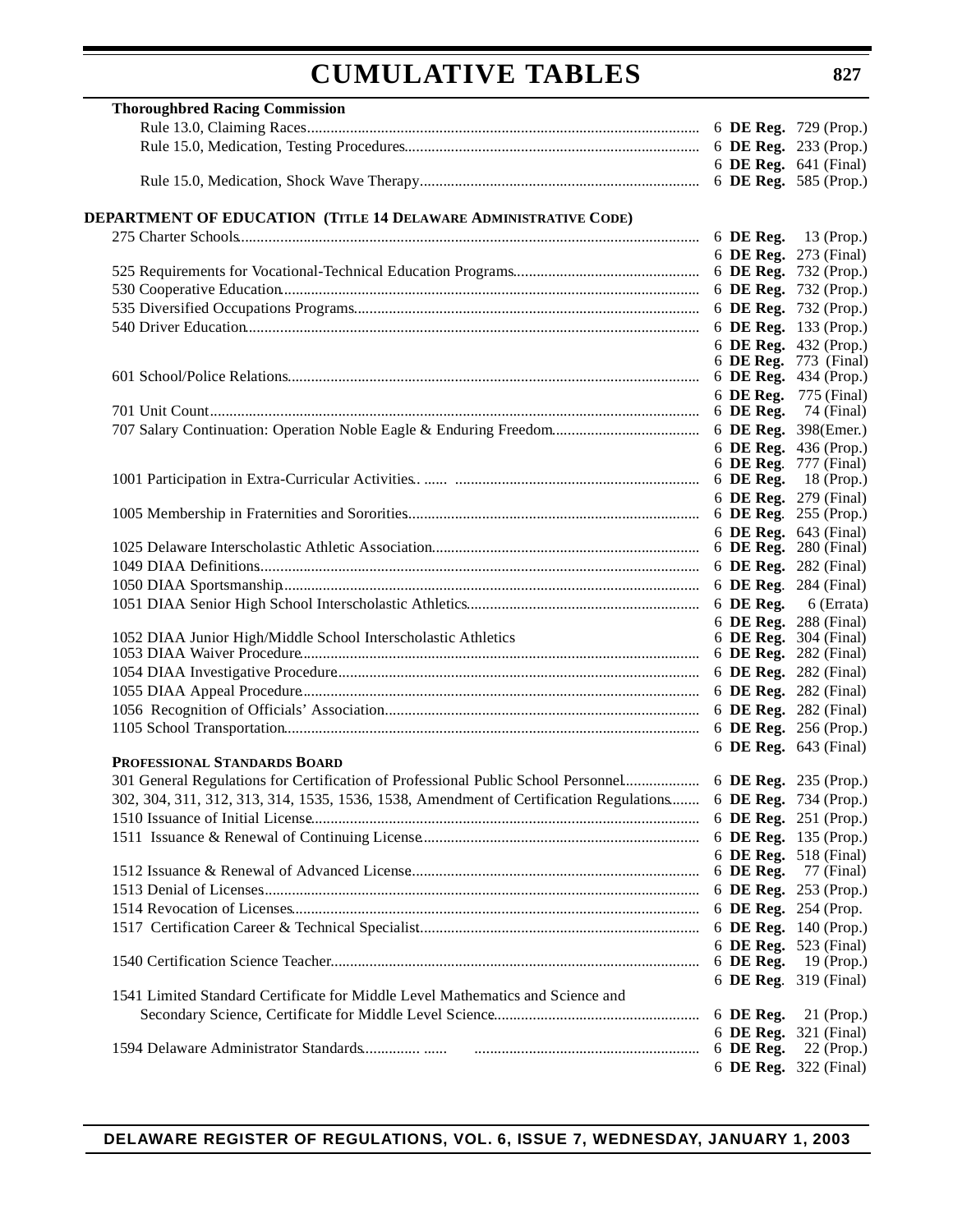### **DEPARTMENT OF HEALTH AND SOCIAL SERVICES DIVISION OF LONG TERM CARE RESIDENTS PROTECTION** Assisted Living Facilities, Regulations for............................................................................. 6 **DE Reg.** 525 (Final) Criminal History Checks & Drug Testing for Home Health Agencies, Regulations for........ 6 **DE Reg.** 585 (Prop.) Group Homes for Persons with Mental Illness, Regulations Pertaining to............................ 6 **DE Reg.** 266 (Prop.) 6 **DE Reg.** 323 (Final) 6 **DE Reg.** 654 (Final) Nursing Homes Admitting Pediatric Residents, Regulations for........................................... 6 **DE Reg.** 79 (Final) Regulations for Assisted Living Facilities.............................................................................. 6 **DE Reg.** 141 (Prop.) **DIVISION OF PUBLIC HEALTH** Birth Defect Surveillance & Registry Program Regulations.................................................. 6 **DE Reg.** 741 (Prop.) Cancer Registry Regulations.................................................................................................. 6 **DE Reg.** 744 (Prop.) Clean Indoor Air Act Regulations.......................................................................................... 6 **DE Reg.** 267 (Prop.) 6 **DE Reg.** 655 (Final) Delaware Radiation Control Regulations.............. ...... ................................................... 6 **DE Reg.** 98 (Final) EMS Pre-Hospital Advanced Care Directive Regulations..................................................... 6 **DE Reg.** 588 (Prop.) Regulations for Adult Day Care Facilities.............................................................................. 6 **DE Reg.** 83 (Final) Regulation for the Certification of Radiation Technologists/Technicians.............................. 6 **DE Reg.** 99 (Final) **DIVISION OF SOCIAL SERVICES DSSM** 3002 Time Limit, Temporary Welfare Program................................................................... 6 **DE Reg.** 155 (Prop.) 6 **DE Reg.** 528 (Final) 3008 & 3012 Dependent Children.......................................................................................... 6 **DE Reg**. 337 (Final) 6103, Eligibility...................................................................................................................... 6 **DE Reg.** 592 (Prop.) 9007.1 Citizenship and Alien Status...................................................................................... 6 **DE Reg.** 156 (Prop.) 6 **DE Reg.** 530 (Final) 9045 Maximum Allowable Resources.................................................................................. 6 **DE Reg.** 158 (Prop.) 6 **DE Reg.** 531 (Final) 9046, 9048, 9049 & 9051, Noncitizen Eligibility and Certification....................................... 6 **DE Reg.** 339 (Final) 9060 Income Deductions....................................................................................................... 6 **DE Reg.** 439 (Prop.) 6 **DE Reg.** 780 (Final) 9085 Reporting Changes........................................................................................................ 6 **DE Reg.** 441 (Prop.) 6 **DE Reg.** 780 (Final) 14600 Third-Party Liability................................................................................................... 6 **DE Reg.** 158 (Prop.) 6 **DE Reg.** 532 (Final) 14900 Enrollment in Managed Care...................................................................................... 6 **DE Reg.** 533 (Final) 15160.1 Eligibility Determination......................................................................................... 6 **DE Reg.** 534 (Final) 15200 Transitional Medicaid....................................... ...... ............................................ 6 **DE Reg.** 29 (Prop.) 6 **DE Reg.** 344 (Final) 15503 Screening Requirement............................................................................................... 6 **DE Reg.** 534 (Final) 15505 Uninsured Requirement.............................................................................................. 6 **DE Reg.** 535 (Final) 16110 Adult Expansion Population....................................................................................... 6 **DE Reg.** 535 (Final) 16210 Limitations on Retroactive Coverage......................................................................... 6 **DE Reg.** 535 (Final) 16220.5 Enrollment in Managed Care-Special Requirement for Adult Expansion Population........................................................................................................................ 6 **DE Reg.** 535 (Final) 16310.3 Adults....................................................................................................................... 6 **DE Reg.** 536 (Final) 16500.2 Procedures for Determining Eligibility.................................................................... 6 **DE Reg.** 536 (Final) 18200.2 Uninsured Requirement........................................................................................... 6 **DE Reg.** 536 (Final) 25000 Children's Community Alternative Disability Program (CCADP)............................ 6 **DE Reg.** 536 (Prop.) Delaware State Plan for TANF............................................................................................... 6 **DE Reg.** 525 (Final) 6 **DE Reg.** 442 (Prop.) 6 **DE Reg.** 781 (Final) Regulation #02-50, Nursing Home Patient Health Care Assessments 6 **DE Reg.** 720 (Emer.) Title XIX Medicaid State Plan................................................................................................ 6 **DE Reg.** 718 (Emer.) 6 **DE Reg.** 778 (Final) Title XIX Medicaid State Plan, Attachment 4.19-B pp. 14 & 14a......................................... 6 **DE Reg.** 746 (Prop.) Title XIX Medicaid State Plan, Attachment 4.19-D, p. 4....................................................... 6 **DE Reg.** 748 (Prop.)

**DELAWARE REGISTER OF REGULATIONS, VOL. 6, ISSUE 7, WEDNESDAY, JANUARY 1, 2003**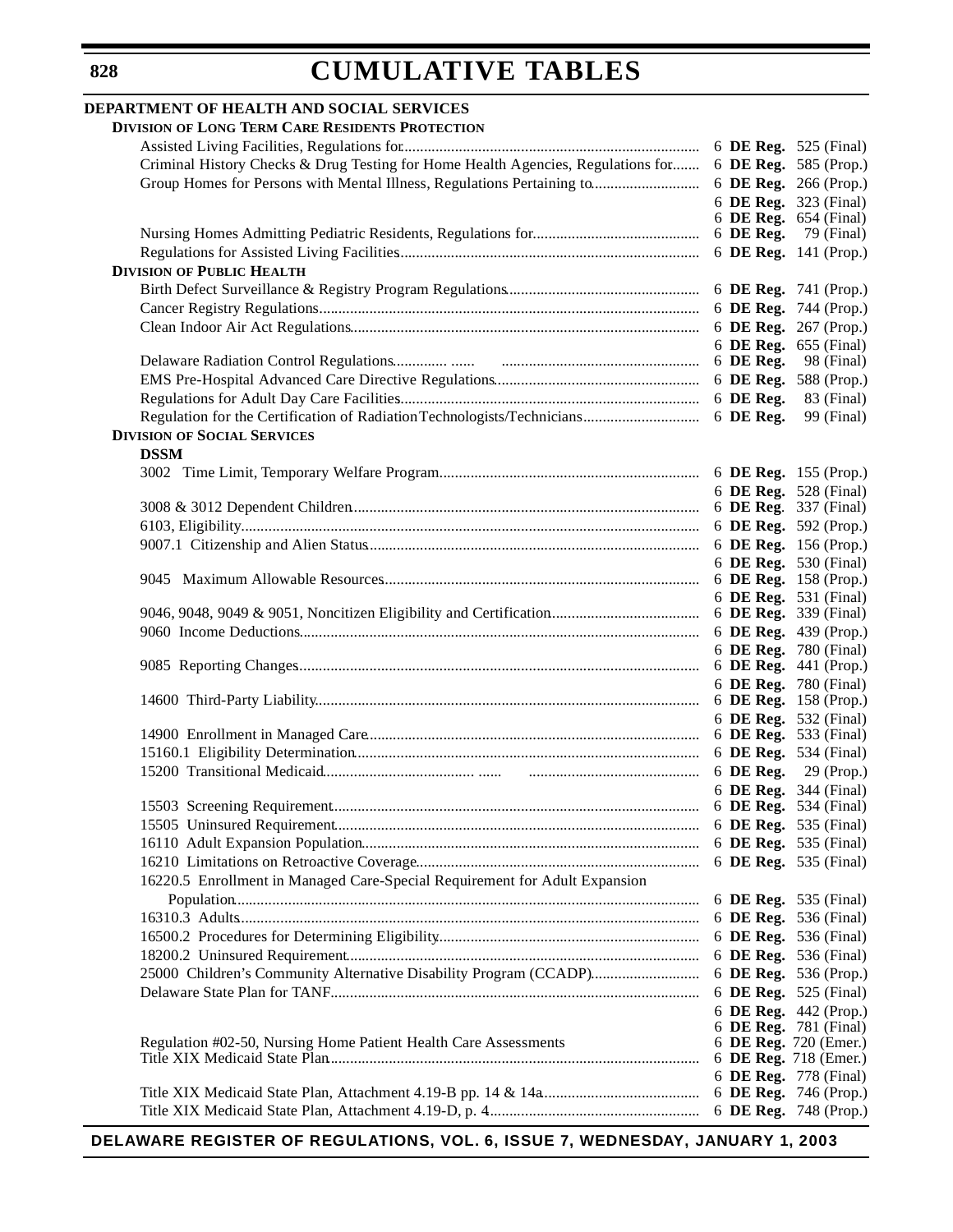Title XIX Medicaid State Plan, Inpatient Hospital Care Reimbursement Methodology for Interim Payments....................................................................................................... 6 **DE Reg.** 593 (Prop.) Title XIX Medicaid State Plan, Transportation as an Administrative Expense...................... 6 **DE Reg.** 335 (Final) 6 **DE Reg.** 437 (Prop.) 6 **DE Reg**. 570 (Errata) **DEPARTMENT OF INSURANCE** Regulation 41, Medicare Supplement Insurance Minimum Standards.................................. 6 **DE Reg.** 437 (Prop.) 6 **DE Reg.** 800 (Final) Regulation 80, Standards for Prompt, Fair & Equitable Settlement of Claims...................... 6 **DE Reg.** 593 (Prop.) Regulation 86, Standards for Safeguarding Customer Information....................................... 6 **DE Reg.** 595 (Prop.) Regulation 87, Use of Credit Information.............................................................................. 6 **DE Reg.** 597 (Prop.) **DEPARTMENT OF JUSTICE DELAWARE SECURITIES ACT** 600 Registration of Broker-Dealers....................................................................................... 6 **DE Reg.** 461 (Prop.) 601 Registration of Broker-Dealer Agents............................................................................ 6 **DE Reg.** 461 (Prop.) 6 **DE Reg**. 749 (Prop.) 608 Registration Exemption for Certain Canadian Broker-Dealers...................................... 6 **DE Reg.** 463 (Prop.) 6 **DE Reg.** 608 (Prop.) 610 Examination Requirement.............................................................................................. 6 **DE Reg.** 467 (Prop.) 6 **DE Reg**. 755 (Prop.) 700 Registration of Investment Advisors.............................................................................. 6 **DE Reg.** 467 (Prop.) 6 **DE Reg.** 755 (Prop.) **DEPARTMENT OF LABOR DIVISION OF INDUSTRIAL AFFAIRS** Clean Indoor Air Act Regulations.......................................................................................... 6 **DE Reg.** 602 (Prop.) Unemployment Insurance Appeal Board Regulations............................................................ 6 **DE Reg.** 605 (Prop.) **DEPARTMENT OF NATURAL RESOURCES AND ENVIRONMENTAL CONTROL DIVISION OF AIR & WASTE MANAGEMENT Waste Management Section** 2002 Amendments to Delaware Regulations Governing Hazardous Waste.................... 6 **DE Reg.** 106 (Final) Delaware 2005 Rate-of-Progress Plan............................................................................. 6 **DE Reg**. 621 (Prop.) Delaware Phase II Attainment Demonstration for the Philadelphia-Wilmington-Trenton Ozone Non-attainment area...................................................................................... 6 **DE Reg.** 628 (Prop.) Reg. No. 3, Sec. 11, Ambient Air Quality Standards...................................................... 6 **DE Reg.** 609 (Prop.) Reg. No. 24, Section 10, Aerospace Coatings................................................................. 6 **DE Reg.** 190 (Final) 6 **DE Reg.** 611 (Prop.) 6028, Reporting of a Discharge of a Pollutant or an Air Contaminant........................... 6 **DE Reg.** 661 (Final) **DIVISION OF FISH & WILDLIFE** Shellfish Reg. S-63 Oyster Harvesting Seasons..................................................................... 6 **DE Reg.** 399 (Emer) Tidal Finfish Reg. No. 11, Red Drum Size Limits, Creel Limits........................................... 6 **DE Reg.** 755 (Prop.) Tidal Finfish Reg. No. 23, Black Sea Bass Size Limit; Trip Limits; Seasons; Quotas.......... 6 **DE Reg.** 35 (Prop.) 6 **DE Reg.** 348 (Final) 6 **DE Reg.** 757 (Prop.) Tidal Finfish Reg. No.24, Fish Pot Requirements.................................................................. 6 **DE Reg.** 35 (Prop.) 6 **DE Reg.** 350 (Final) Tidal Finfish Reg. No. 28, Atlantic Ocean American Shad Season and Closure................... 6 **DE Reg.** 756 (Prop.) Wildlife & Non-Tidal Fishing Regulations WR-2 Method of Take.................................................................................................... 6 **DE Reg.** 162 (Prop.) 6 **DE Reg.** 536 (Final) WR-3 Federal Laws & Regulations Adopted................................................................. 6 **DE Reg.** 162 (Prop.) 6 **DE Reg.** 537 (Final) WR-4 Seasons................................................................................................................. 6 **DE Reg.** 163 (Prop.) 6 **DE Reg.** 537 (Final)

**DELAWARE REGISTER OF REGULATIONS, VOL. 6, ISSUE 7, WEDNESDAY, JANUARY 1, 2003**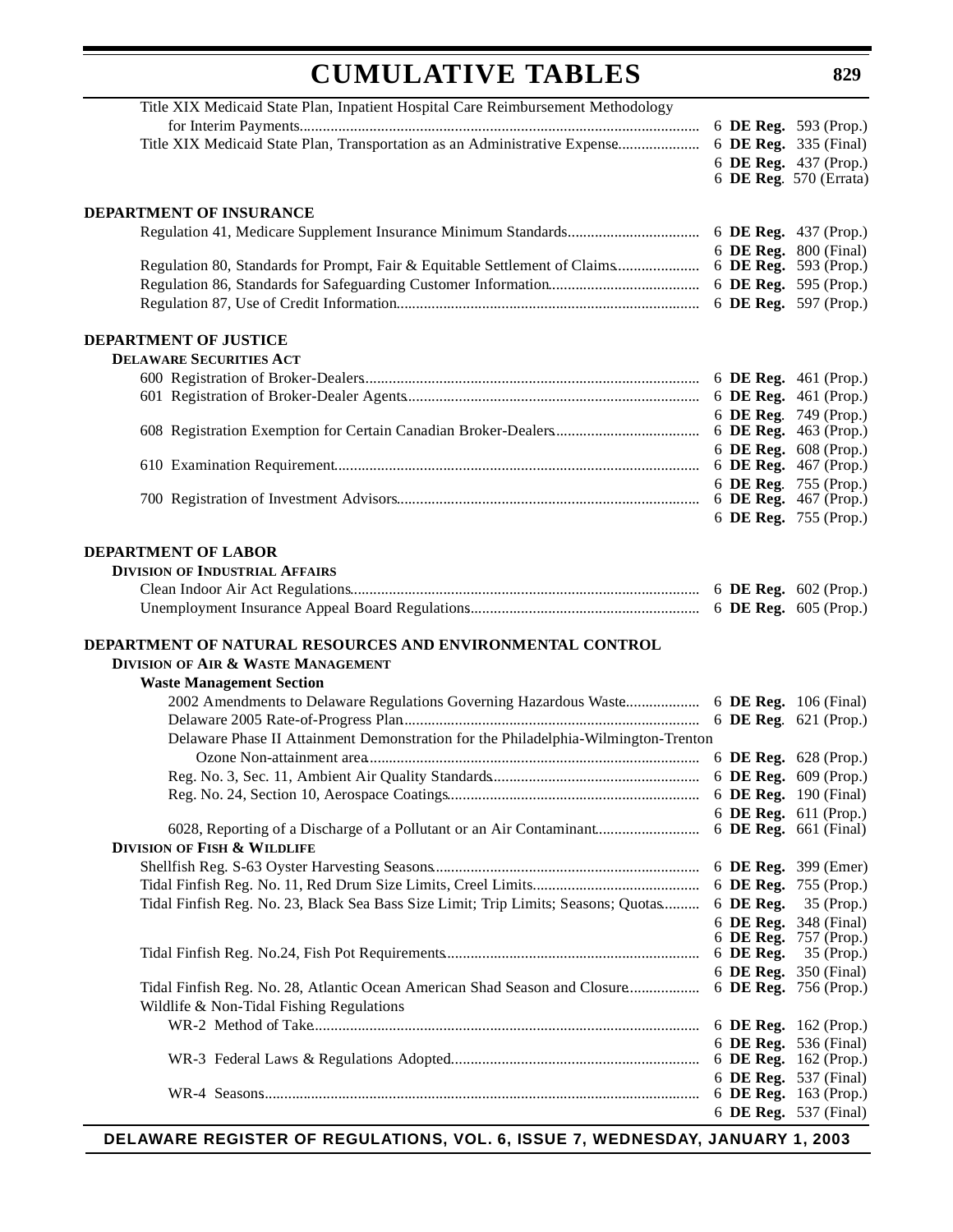|                                                                                     |                                | 6 DE Reg. 538 (Final) |
|-------------------------------------------------------------------------------------|--------------------------------|-----------------------|
|                                                                                     |                                |                       |
|                                                                                     |                                | 6 DE Reg. 538 (Final) |
|                                                                                     |                                | 6 DE Reg. 164 (Prop.) |
|                                                                                     |                                | 6 DE Reg. 539 (Final) |
|                                                                                     |                                |                       |
|                                                                                     |                                | 6 DE Reg. 539 (Final) |
|                                                                                     |                                |                       |
|                                                                                     |                                | 6 DE Reg. 539 (Final) |
| <b>DIVISION OF WATER RESOURCES</b>                                                  |                                |                       |
|                                                                                     |                                | 6 DE Reg. 474 (Prop.) |
| Total Maximum Daily Load (TDML) for Nutrients in the Appoquinimink Watershed        |                                | 6 DE Reg. 350 (Final) |
| Regulations for Licensing Water Well Contractors, Pump Installer Contractors, Well  |                                |                       |
|                                                                                     |                                | 6 DE Reg. 165 (Prop.) |
|                                                                                     |                                | 6 DE Reg. 801 (Final) |
|                                                                                     | 6 DE Reg.                      | 36 (Prop.)            |
|                                                                                     |                                | 6 DE Reg. 350 (Final) |
|                                                                                     |                                |                       |
| <b>DEPARTMENT OF PUBLIC SAFETY</b>                                                  |                                |                       |
| <b>DIVISION OF HIGHWAY SAFETY</b>                                                   |                                |                       |
| Policy Reg. 92, Standard Operating Procedures for the DUI Evaluation, Education and |                                |                       |
|                                                                                     |                                | 6 DE Reg. 758 (Prop.) |
| <b>DIVISION OF STATE POLICE</b>                                                     |                                |                       |
|                                                                                     |                                |                       |
|                                                                                     |                                |                       |
| DEPARTMENT OF SERVICES FOR CHILDREN, YOUTH AND THEIR FAMILIES                       |                                |                       |
| <b>DIVISION OF FAMILY SERVICES</b>                                                  |                                |                       |
|                                                                                     |                                |                       |
|                                                                                     |                                |                       |
| <b>DEPARTMENT OF STATE</b>                                                          |                                |                       |
| DIVISION OF HISTORICAL & CULTURAL AFFAIRS                                           |                                |                       |
|                                                                                     |                                |                       |
|                                                                                     |                                |                       |
| <b>DEPARTENT OF TRANSPORTATION</b>                                                  |                                |                       |
|                                                                                     |                                |                       |
|                                                                                     |                                | 6 DE Reg. 353 (Final) |
|                                                                                     |                                |                       |
| <b>EXECUTIVE DEPARTMENT</b>                                                         |                                |                       |
| DELAWARE ECONOMIC DEVELOPMENT OFFICE                                                |                                |                       |
|                                                                                     |                                | 6 DE Reg. 174 (Prop.) |
|                                                                                     |                                | 6 DE Reg. 212 (Final) |
|                                                                                     |                                | 6 DE Reg. 683 (Final) |
|                                                                                     |                                | 6 DE Reg. 176 (Prop.) |
|                                                                                     |                                | 6 DE Reg. 685 (Final) |
|                                                                                     |                                | 6 DE Reg. 178 (Prop.) |
|                                                                                     |                                | 6 DE Reg. 688 (Final) |
|                                                                                     | $6$ DE Reg.                    | 630 (Prop.)           |
| <b>GOVERNOR'S OFFICE</b>                                                            |                                |                       |
|                                                                                     | 6 DE Reg. 214                  |                       |
|                                                                                     | 6 DE Reg. 540<br>6 DE Reg. 699 |                       |
|                                                                                     | 6 DE Reg. 698                  |                       |
| STATE EMPLOYEE BENEFITS COMMITTEE                                                   |                                |                       |
| Group Health Care Insurance, Proposed Revisions to Eligibility and Coverage Rules   |                                | 6 DE Reg. 180 (Prop.) |
|                                                                                     |                                | 6 DE Reg. 634 (Prop.) |
|                                                                                     |                                | 6 DE Reg. 690 (Final) |
|                                                                                     |                                |                       |

**DELAWARE REGISTER OF REGULATIONS, VOL. 6, ISSUE 7, WEDNESDAY, JANUARY 1, 2003**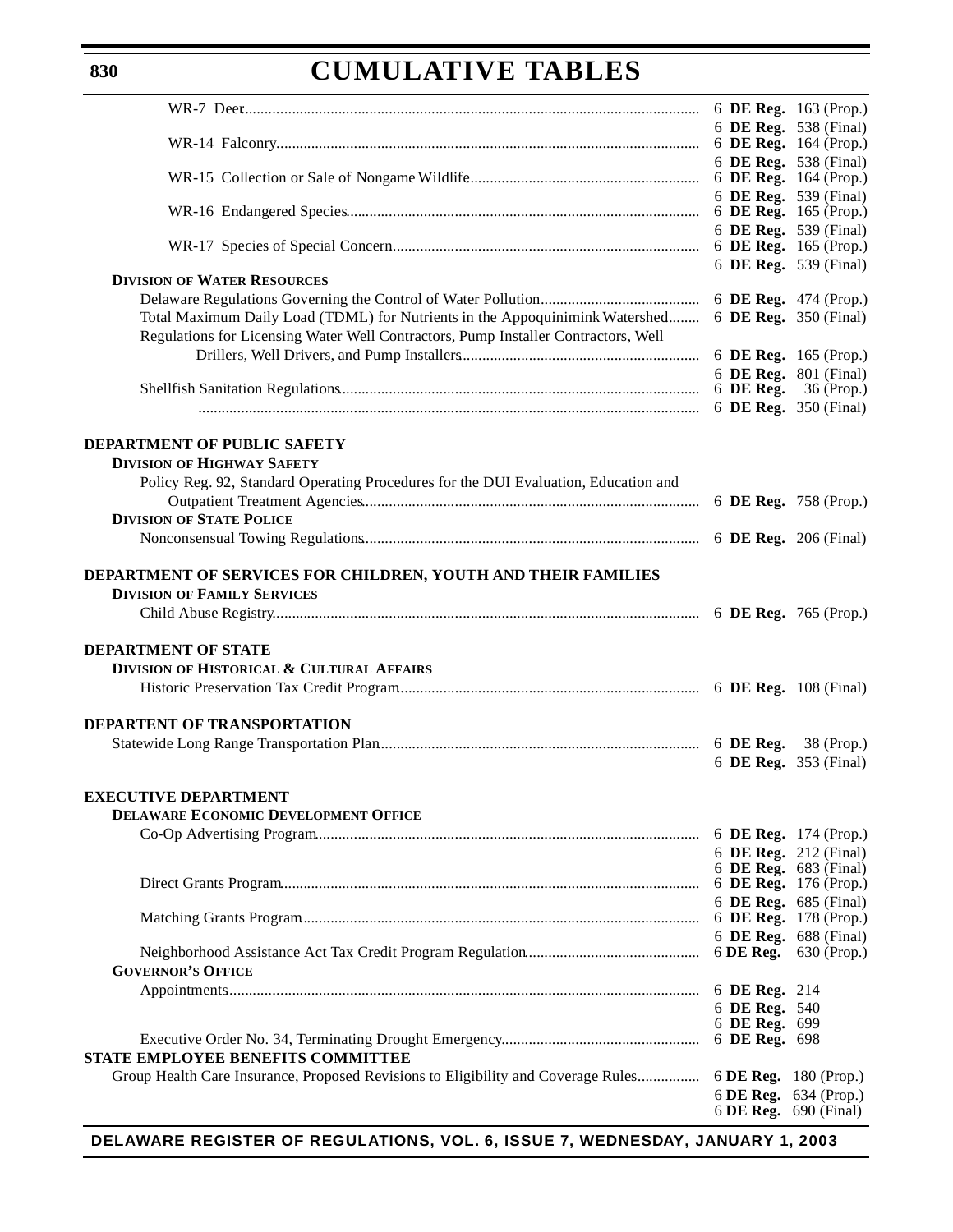### **Symbol Key**

<span id="page-9-0"></span>Roman type indicates the text existing prior to the regulation being promulgated. Underlined text indicates new text. Language which is stricken through indicates text being deleted.

### **Proposed Regulations**

Under 29 **Del.C.** §10115 whenever an agency proposes to formulate, adopt, amend or repeal a regulation, it shall file notice and full text of such proposals, together with copies of the existing regulation being adopted, amended or repealed, with the Registrar for publication in the Register of Regulations pursuant to §1134 of this title. The notice shall describe the nat ure of the proceedings including a brief synopsis of the subject, substance, issues, possible terms of the agency action, a reference to the legal authority of the agency to act, and reference to any other regulations that may be impacted or affected by the proposal, and shall state the manner in which persons may present their views; if in writing, of the place to which and the final date by which such views may be submitted; or if at a public hearing, the date, time and place of the hearing. If a public hearing is to be held, such public hearing shall not be scheduled less than 20 days following publication of notice of the proposal in the Register of Regulations. If a public hearing will be held on the proposal, notice of the time, date, place and a summary of the nature of the proposal shall also be published in at least 2 Delaware newspapers of general circulation; The notice shall also be mailed to all persons who have made timely written requests of the agency for advance notice of its regulation-making proceedings.

# **DEPARTMENT OF [ADMINISTRATIVE SERVICES](http://www.professionallicensing.state.de.us/boards/chiropractic/index.shtml) DIVISION OF PROFESSIONAL REGULATION BOARD OF [CHIROPRACTIC](#page-3-0)**

24 DE Admin. Code 700 Statutory Authority: 24 Delaware Code, Section 706(a)(1)) (24 **Del.C.** 706(a)(1))

Please take notice, pursuant to 29 Del.C. Ch. 101 and 24 Del.C. Ch. 7, the Delaware Board of Chiropractic proposes to amend Rule 5.0 of the Delaware Board of Chiropractic's Rules and Regulations.

A public hearing will be held on the proposed amendment to Rule 5.0 on February 20, 2003 at 8:30 a.m. in Conference Room B of the Cannon Building, 861 Silver Lake Blvd., Dover, Delaware. The purpose of this hearing will be to receive public comments on the proposed amendment to Rule 5.0 in order that the Board of Chiropractic may vote to adopt, amend or reject said amendment at its February 20, 2003 meeting. The Board will receive and consider input in writing from any person regarding the proposed amendment to Rule 5.0. Written comments should be submitted to the Board up through and including the date and time of the hearing on February 20, 2003 at 8:30 a.m., to Judy Letterman, Administrative Specialist, at the Division of Professional Regulation, Cannon Building, 861 Silver Lake Blvd., Suite 203, Dover, Delaware 19904-2467. For copies of the proposed amendment to Rule 5.0, please contact Ms. Letterman at the above address or by calling (302) 744-4500.

- 1.0 Chiropractic Defined; Limitations of Chiropractic License
- 2.0 Officers; Meetings; Quorum
- 3.0 Certification
- 4.0 Continuing Education
- 5.0 Issuance of License; Renewal; Inactive Status; Reinstatements.
- 6.0 Grounds for Discipline
- 7.0 License to Practice
- 8.0 Voluntary Treatment Option (See 4 DE Reg. 1940  $(6/1/01)$

#### **1.0 Chiropractic Defined; Limitations of Chiropractic License**

1.1 An adjunctive procedure not otherwise prohibited by Chapter 7 which aids and or assists the chiropractor in providing chiropractic care and includes by way of example and is not limited to:

- Acupuncture Procedures
- Physiological Therapeutics
- Diet and Nutritional Programs
- Rehabilitation/Exercise Programs
- **(See 4 DE Reg. 1940 (6/1/01)**

#### **2.0 Officers; Meetings; Quorum**

The Board will hold elections for the offices of President and Secretary at the regularly scheduled meeting in October of each year or as soon thereafter as practical. Vacancies occurring in an office shall be filled for the remainder of the term in the month following the vacancy or as soon thereafter as is practical.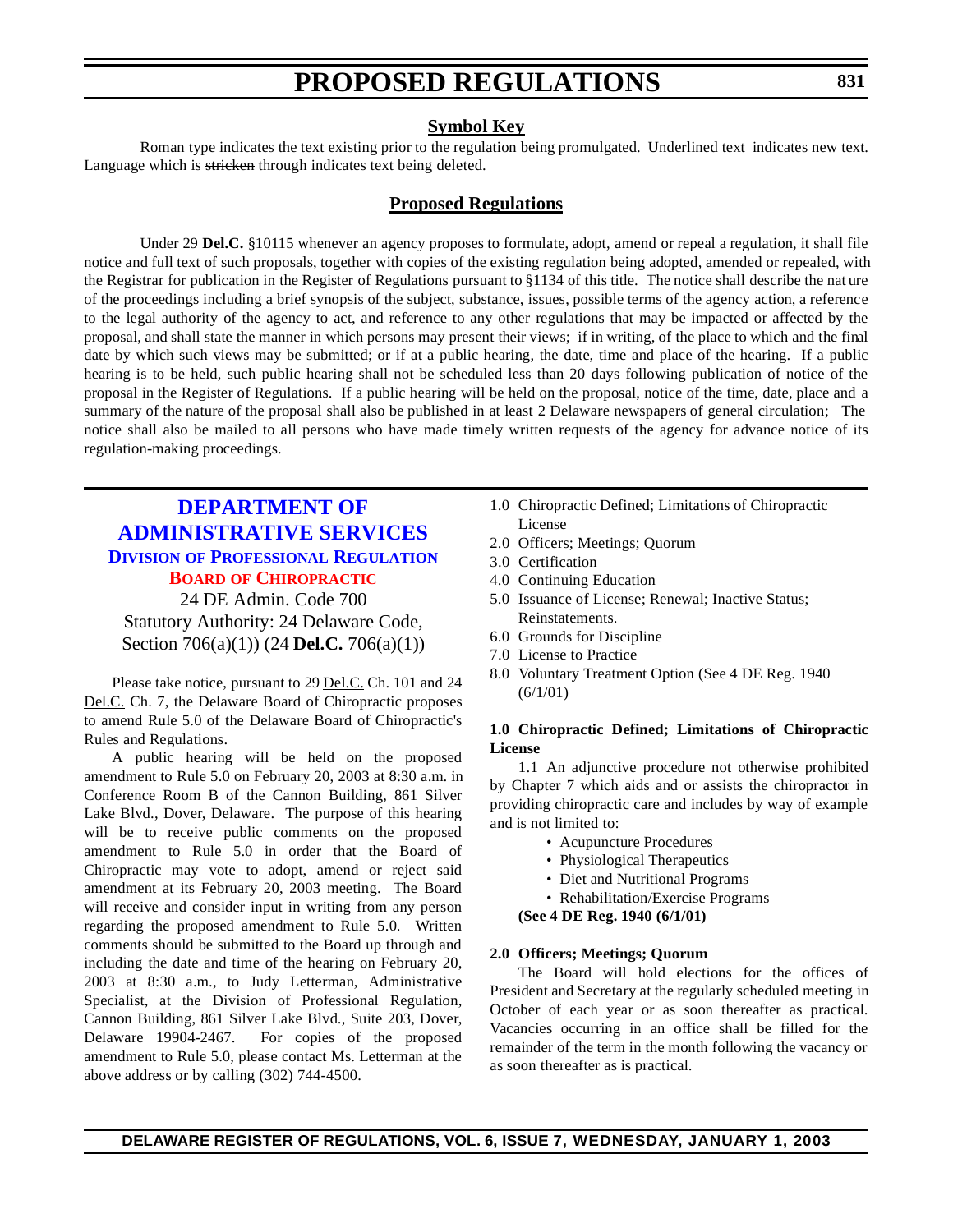### **3.0 Certification**

Certification in any nationally recognized specialty for a licensee requires a minimum of one hundred (100) or more hours of certified training beyond and in addition to any courses or training received toward a degree of Doctor of Chiropractic. Certification in any nationally recognized chiropractic specialty or technique requires that the licensee shall have completed all requirements for recognition as a practitioner of such chiropractic specialty or technique by the nationally recognized certification body.

#### **4.0 Continuing Education.**

4.1 Continuing Education for New Licensees:

4.1.1 At the time of the initial license renewal, some individuals will have been licensed for less than two (2) years. Therefore, for these individuals only, the continuing education hours will be pro-rated as follows:

| License Granted During First Year: Credit Hours |           |
|-------------------------------------------------|-----------|
|                                                 | Required: |
| July 1 - December 31                            | 24 hours  |
| January 1 - June 30                             | 18 hours  |
| License Granted During Second Year: Credit      |           |
|                                                 | Hours     |
|                                                 | Required: |
| July 1 - December 31                            | 12 hours  |
| January 1 - June 30                             | 6 hours   |

4.2 Continuing Education for Licensees other than new licensees:

4.2.1 Unless otherwise excused by the Board for good cause such as illness, extended absence from the country, or unique personal hardship which is not the result of professional negligence or inadvertence, all Chiropractors seeking renewal more than two (2) years from initial licensure or reinstatement of a lapsed license must provide to the Board adequate proof of the satisfactory completion of twenty four (24) hours of Board approved continuing education within the immediately preceding two (2) year period.

4.2.2 Proof of continuing education shall be received at the Division of Professional Regulation, Dover, Delaware, no later than April 30th of the reporting year and shall be received every 2 years after such date. Continuing education completed before April 30th of the reporting year shall not be carried over to the next renewal period. The Board has the right to conduct an audit of the proof of continuing education submitted by licensees.

**(See 4 DE Reg. 1940 (6/1/01)**

### **5.0 ISSUANCE OF LICENSE; RENEWAL; INACTIVE STATUS; REINSTATEMENTS; RETENTION OF PATIENT RECORDS** (24 *Del. C.* § 709)

5.1 The Biennial licenses granted by the Board shall automatically terminate on June 30th of each even numbered year or on such other date as is specified by the Division of Professional Regulation. It is the responsibility of the licensee to file a renewal application with the Board. The failure of the Board to notify a licensee of his/her expiration date does not in any way relieve the licensee of the requirement of filing a renewal application with the Board. A licensee who fails to renew a license before the expiration date may renew on a late basis for a period not to exceed one (1) year.

5.2 Inactive Status and Termination of Practice. Any licensee who seeks to be placed on inactive status or terminates his or her practice who is terminating his or her practice in this State or is leaving this State and is not transferring his or her records to another chiropractor shall notify the Board in writing and notify all patients treated within the last three (3) years by publication in a newspaper of general circulation throughout the State of Delaware and offer to make the patients records available to the patient or his or her duly authorized representative. Except in an emergency situation where as much notice as is reasonably possible shall be given, the notice by publication shall be made at least ninety (90) days prior to termination of the practice or leaving the State and must be published at least 3 times over this ninety (90) day period and must explain how a patient can procure his or her patient records. except in an emergency situation where as much notice as is reasonably possible shall be given. All patients who have not requested their records thirty (30) days prior to the termination of the licensee's practice or the licensee leaving the State from such publication of notice shall, within thirty days of the closing of the business, be notified by first class mail by the licensee to permit patients to procure their records. Any patient records that have not been procured within 7 years after the licensee terminates his or her practice or leaves the State may be permanently disposed of in a manner that ensures confidentiality of the records.

5.3 Retention of Patient Records. Patient records must be retained by the Chiropractor or arrangements made for the maintenance and retention of patient records for seven (7) years from the date of the last treatment.

5.4 Whenever a patient changes from the care of one Chiropractor to another Chiropractor and upon the request of either the new Chiropractor or the patient the previous Chiropractor (a) may charge for the reasonable expenses of copying the patient's records and upon receiving payment for such expenses, shall transfer the patient's records to the new Chiropractor, or (b) if there is no copying charge, shall transfer the records of the patient to the new Chiropractor,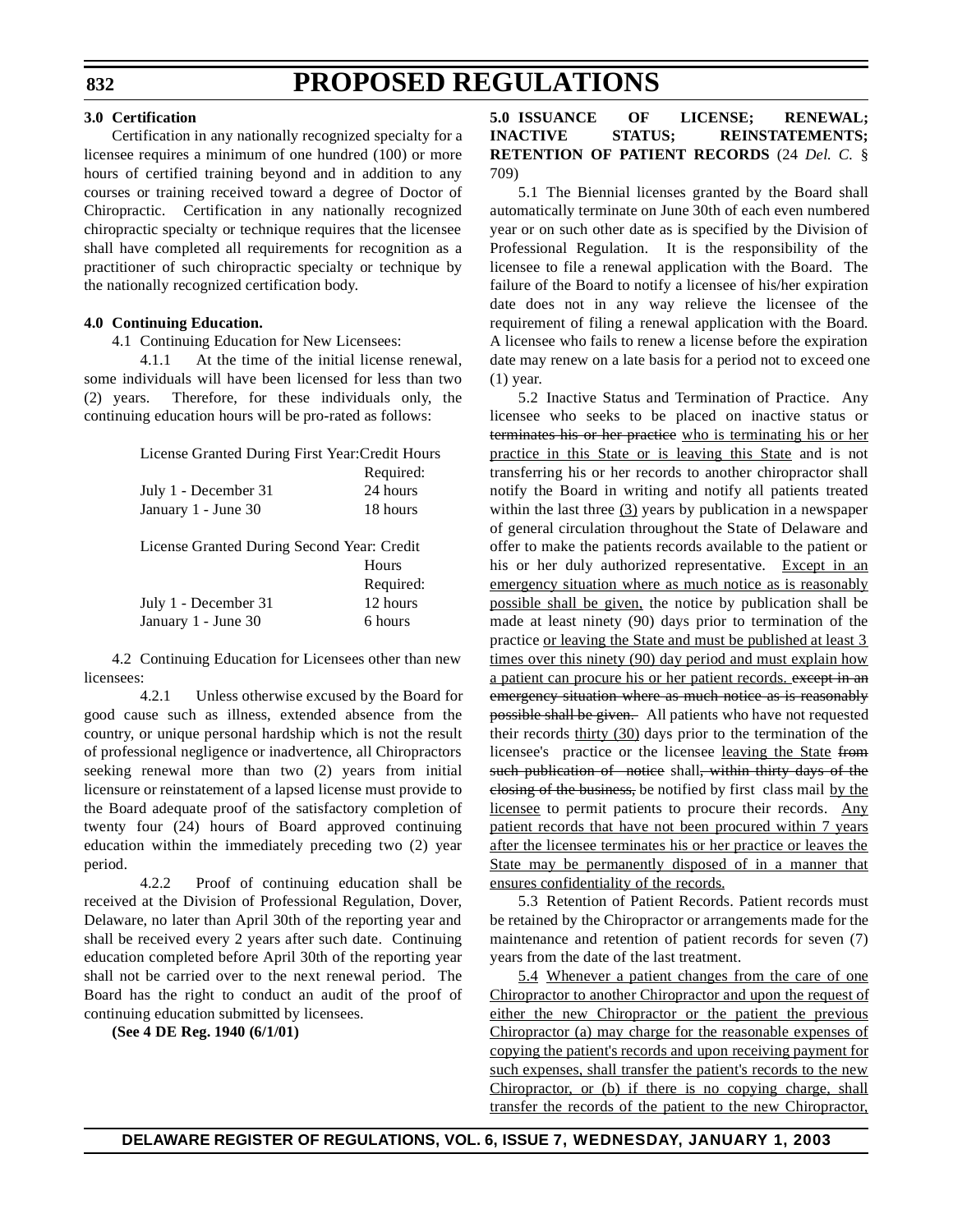within a reasonable time frame. Alternatively, if the patient and new Chiropractor agree, the Chiropractor may forward to the new Chiropractor a summary of the patient's records in lieu of the entire record at no charge to the patient. If a patient changes care from one Chiropractor to another Chiropractor, and fails to notify the previous Chiropractor or leaves the care of the previous Chiropractor for a period of 7 years from the date of the last treatment and fails to notify the previous Chiropractor, or fails to request the transfer of records to the new Chiropractor, then the previous Chiropractor shall maintain said records for a period of 7 years from the date of last treatment, after which time the records may be permanently disposed of in a manner that ensures confidentiality of the records.

5.5 This rule shall not apply to a Chiropractor who has seen or treated a patient on referral from a Chiropractor and who has provided a record of the diagnosis or treatment to another chiropractor, hospital or agency which has provided treatment for the patient.

5.6 A Chiropractor or the personal representative of the estate of a Chiropractor who disposes of patient records in accordance with the provisions of this rule is not liable for any direct or indirect loss suffered as a result of the disposal of a patient's records.

**(See 4 DE Reg. 1940 (6/1/01)**

#### **6.0 Grounds for Discipline**

6.1 Unprofessional Conduct in Advertising. Any Licensee who advertises or holds out to the public that he or she is a specialist in any specific chiropractic or adjunctive procedure without having a valid current certification as having special training and/or certification in such procedure or procedures from a recognized certification body is guilty of unprofessional conduct.

6.2 Examples of Unprofessional Conduct in Advertising and Promotional Practices. The following advertising and promotional practices are deemed to be misleading, false, deceptive, dishonorable and/or unethical and shall constitute unprofessional conduct by a licensee:

6.2.1 The use of testimonials without written permission of that doctor's patient.

6.2.2 Offering free or discounted examinations unless all charges associated with such examinations, including all x-ray fees and charges, are conspicuously set out in writing at the time of and in conjunction with such offer and unless such examinations are offered regardless of the availability of insurance coverage of any recommended subsequent treatment.

6.2.3 The use of unjustified or exaggerated claims, promises or statements which guarantee or strongly imply cure or successful treatment or are otherwise false, fraudulent, deceptive, or misleading.

6.2.4 Willful failure to identify licensee as a Doctor of Chiropractic, Chiropractor or Chiropractic Physician.

6.3 Unprofessional conduct with Patient, Employees, or Co-workers. Sexual misconduct in violation of a statute of the State of Delaware or any State or Commonwealth where such conduct takes place, involving a licensee and a patient, employee or co-worker shall be deemed to be unprofessional conduct.

**(See 4 DE Reg. 1940 (6/1/01) (See 6 DE Reg. 270 (9/1/02)**

#### **7.0 License to Practice**

A Chiropractor licensed elsewhere but not licensed in the State of Delaware may practice chiropractic within the State of Delaware only in consultation with a duly Delaware licensed Chiropractor for not more than ten (10) consultations in any twelve (12) month period, which consultations shall be limited to examination, recommendation or testimony in litigation.

#### **8.0 Voluntary Treatment Option**

Any member of the public or a licensee may make a written report, signed by the complainant, of chemical dependency or impairment affecting any person regulated by the Board pursuant to 29 Del.C. §8807(n)

8.1 If the report is received by the chairperson of the regulatory Board, that chairperson shall immediately notify the Director of Professional Regulation or his/her designate of the report. If the Director of Professional Regulation receives the report, he/she shall immediately notify the chairperson of the regulatory Board, or that chairperson's designate or designates.

8.2 The chairperson of the regulatory Board or that chairperson's designate or designates shall, within 7 days of receipt of the report, contact the individual in question and inform him/her in writing of the report, provide the individual written information describing the Voluntary Treatment Option, and give him/her the opportunity to enter the Voluntary Treatment Option.

8.3 In order for the individual to participate in the Voluntary Treatment Option, he/she shall agree to submit to a voluntary drug and alcohol screening and evaluation at a specified laboratory or health care facility. This initial evaluation and screen shall take place within 30 days following notification to the professional by the participating Board chairperson or that chairperson's designate(s).

8.4 A regulated professional with chemical dependency or impairment due to addiction to drugs or alcohol may enter into the Voluntary Treatment Option and continue to practice, subject to any limitations on practice the participating Board chairperson or that chairperson's designate or designates or the Director of the Division of Professional Regulation or his/her designate may, in consultation with the treating professional, deem necessary, only if such action will not endanger the public health,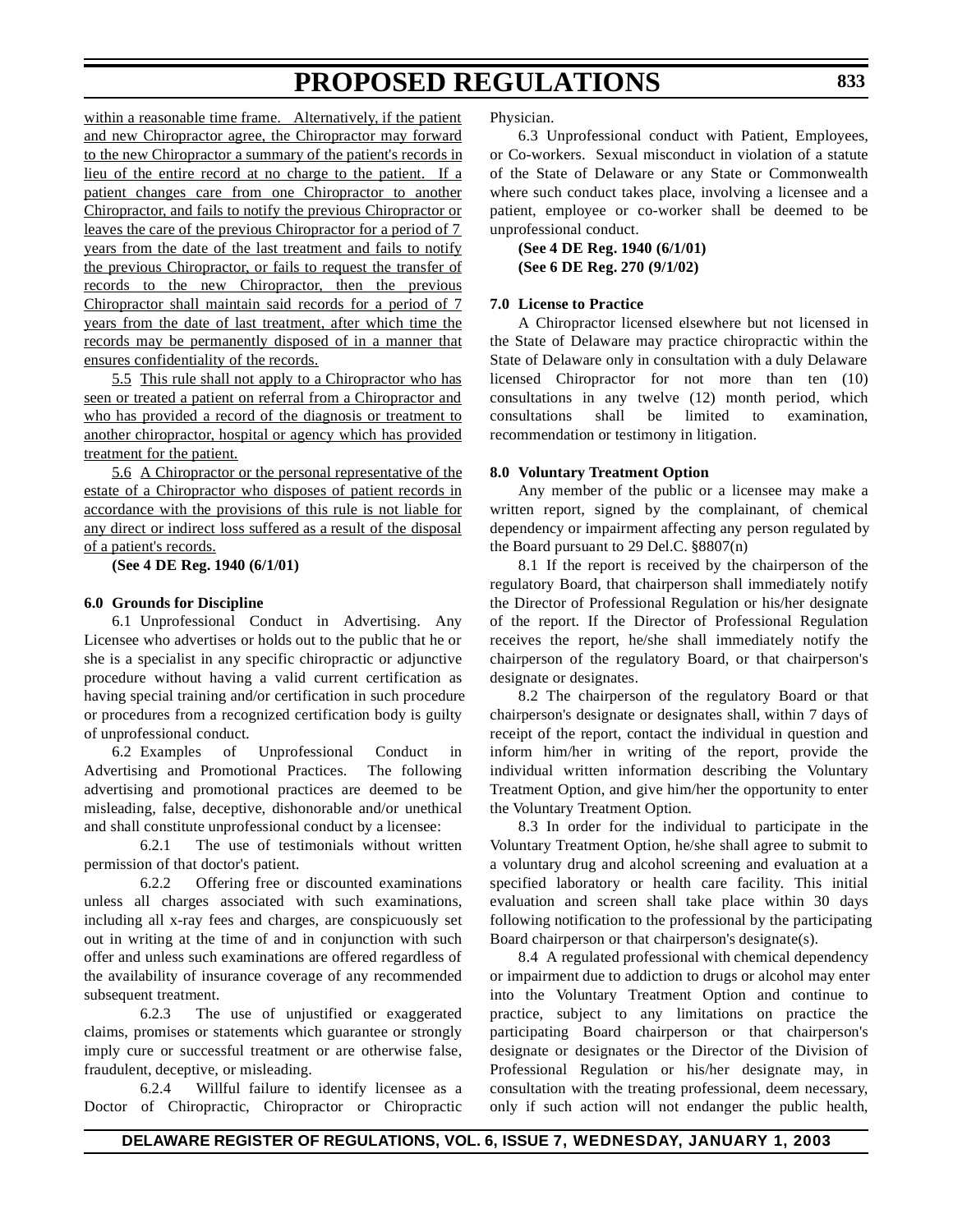welfare or safety, and the regulated professional enters into an agreement with the Director of Professional Regulation or his/her designate and the chairperson of the participating Board or that chairperson's designate for a treatment plan and progresses satisfactorily in such treatment program and complies with all terms of that agreement. Treatment programs may be operated by professional Committees and Associations or other similar professional groups with the approval of the Director of Professional Regulation and the chairperson of the participating Board.

8.5 Failure to cooperate fully with the participating Board chairperson or that chairperson's designate or designates or the Director of the Division of Professional Regulation or his/her designate in regard to the Voluntary Treatment Option or to comply with their requests for evaluations and screens may disqualify the regulated professional from the provisions of the Voluntary Treatment Option, and the participating Board chairperson or that chairperson's designate or designates shall cause to be activated an immediate investigation and institution of disciplinary proceedings, if appropriate, as outlined in subsection (h) of this section.

8.6 The Voluntary Treatment Option may require a regulated professional to enter into an agreement which includes, but is not limited to, the following provisions:

8.6.1 Entry of the regulated professional into a treatment program approved by the participating Board. Board approval shall not require that the regulated professional be identified to the Board. Treatment and evaluation functions must be performed by separate agencies to assure an unbiased assessment of the regulated professional's progress.

8.6.2 Consent to the treating professional of the approved treatment program to report on the progress of the regulated professional to the chairperson of the participating Board or to that chairperson's designate or designates or to the Director of the Division of Professional Regulation or his/her designate at such intervals as required by the chairperson of the participating Board or that chairperson's designate or designates or the Director of the Division of Professional Regulation or his/her designate, and such person making such report will not be liable when such reports are made in good faith and without malice.

8.6.3 Consent of the regulated professional, in accordance with applicable law, to the release of any treatment information from anyone within the approved treatment program.

8.6.4 Agreement by the regulated professional to be personally responsible for all costs and charges associated with the Voluntary Treatment Option and treatment program(s). In addition, the Division of Professional Regulation may assess a fee to be paid by the regulated professional to cover administrative costs associated with the Voluntary Treatment Option. The

amount of the fee imposed under this subparagraph shall approximate and reasonably reflect the costs necessary to defray the expenses of the participating Board, as well as the proportional expenses incurred by the Division of Professional Regulation in its services on behalf of the Board in addition to the administrative costs associated with the Voluntary Treatment Option.

8.6.5 Agreement by the regulated professional that failure to satisfactorily progress in such treatment program shall be reported to the participating Board's chairperson or his/her designate or designates or to the Director of the Division of Professional Regulation or his/ her designate by the treating professional who shall be immune from any liability for such reporting made in good faith and without malice.

8.6.6 Compliance by the regulated professional with any terms or restrictions placed on professional practice as outlined in the agreement under the Voluntary Treatment Option.

8.7 The regulated professional's records of participation in the Voluntary Treatment Option will not reflect disciplinary action and shall not be considered public records open to public inspection. However, the participating Board may consider such records in setting a disciplinary sanction in any future matter in which the regulated professional's chemical dependency or impairment is an issue.

8.8 The participating Board's chairperson, his/her designate or designates or the Director of the Division of Professional Regulation or his/her designate may, in consultation with the treating professional at any time during the Voluntary Treatment Option, restrict the practice of a chemically dependent or impaired professional if such action is deemed necessary to protect the public health, welfare or safety.

8.9 If practice is restricted, the regulated professional may apply for unrestricted licensure upon completion of the program.

8.10 Failure to enter into such agreement or to comply with the terms and make satisfactory progress in the treatment program shall disqualify the regulated professional from the provisions of the Voluntary Treatment Option, and the participating Board shall be notified and cause to be activated an immediate investigation and disciplinary proceedings as appropriate.

8.11 Any person who reports pursuant to this section in good faith and without malice shall be immune from any civil, criminal or disciplinary liability arising from such reports, and shall have his/her confidentiality protected if the matter is handled in a nondisciplinary matter.

8.12 Any regulated professional who complies with all of the terms and completes the Voluntary Treatment Option shall have his/her confidentiality protected unless otherwise specified in a participating Board's rules and regulations. In such an instance, the written agreement with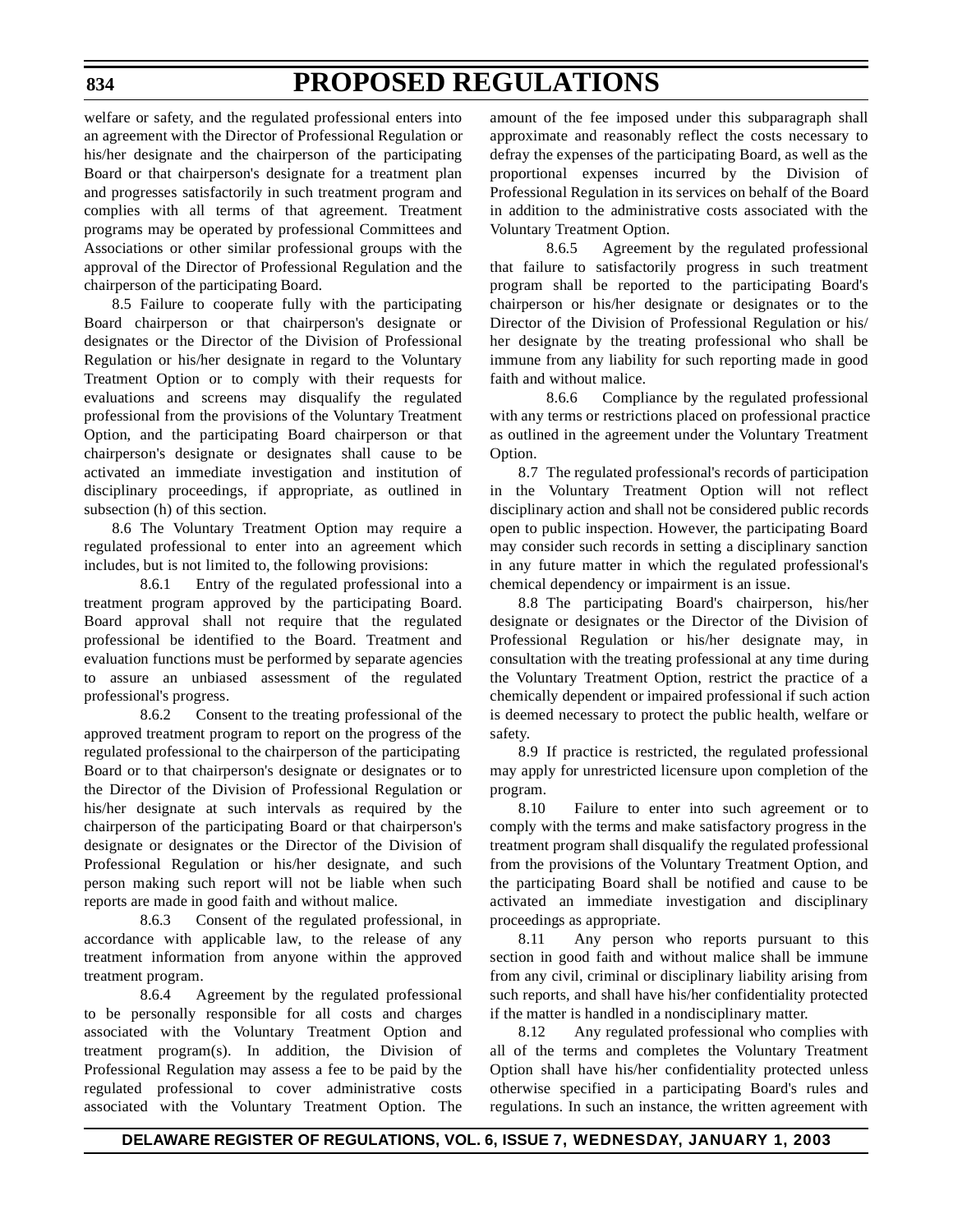<span id="page-13-0"></span>the regulated professional shall include the potential for disclosure and specify those to whom such information may be disclosed.

**(See 4 DE Reg. 1940 (6/1/01) (See 5 DE Reg. 1959 (5/1/02)**

# **DEPARTMENT OF HEALTH AND [SOCIAL SERVICES](http://www.state.de.us/dhss/dltc/dltchome.htm) DIVISION OF LONG TERM CARE RESIDENTS**

**PROTECTION**

Statutory Authority: 16 Delaware Code Sections 1145(f) and §1146(f)

#### **Public Notice**

#### **Regulations for [Criminal History](#page-3-0) Checks and Drug Testing for Home Health Agencies**

The Department of Health and Social Services (DHSS), Division of Long Term Care Residents Protection, has drafted eight (8) revised proposed Regulations for Criminal History Checks and Drug Testing for Home Health Agencies pursuant to 16 **Del.C.** Sections 1145(f) and 1146(f). The remainder of the regulations addressing criteria for unsuitability for employment; confidentiality; and the responsibilities of employers, applicants and the Department with respect to criminal history checks and drug testing for applicants for employment by home health agencies and/or private healthcare givers in a resident's home or home of residence appear as final regulations elsewhere in this edition of the Register of Regulations. The following eight (8) draft regulations, revised after the December 2 and December 3 public hearings, will be the subject of a further public hearing: Regulations 72.0, 72.101, 72.104, 72.306, 72.307, 72.308, 72.401 and 72.404.

#### **Invitation For Public Comment**

A public hearing will be held as follows:

Thursday, February 6, 2003 9:00 AM Room 301, Main Building Herman Holloway Campus 1901 N. DuPont Highway New Castle

For clarification or directions, please call Gina Loughery at 302-577-6661.

Written comments on these proposed regulations should be sent to:

John Thomas Murray Division of Long Term Care Residents Protection 3 Mill Road, Suite 308 Wilmington, DE 19806

Written comments will be accepted until the conclusion of the public hearing.

#### **72.0 Purpose**

The purpose of these regulations is to ensure the safety and well-being of residents in this State who use the services of home health agencies licensed pursuant to 16 Delaware Code, Section 122(3)o., and/or self-employed healthcare givers in the resident's own home or home of residence. To this end, persons selected for employment by home health agencies shall be subject to pre-employment criminal history checks and pre-employment drug testing; persons selected for employment by private individuals may be subject to preemployment criminal history checks and pre-employment drug testing at the discretion of the private individual selecting the person for employment.

#### **72.1 Definitions**

72.101 **"Conditional Employment"** pertains to the period of time during which an applicant is working while his/her employer has not received the results of (a) the state criminal history record, (b) the federal criminal history record, and (c) the results of the testing for illegal drugs. Conditional employment must end immediately if either the state or federal criminal history record contains disqualifying crime(s) as delineated in Section 72.201 of these regulations.

72.102 **"Department or DHSS"** means Department of Health and Social Services.

72.103 **"Employer"** is any person, business entity, management company, home health agency, temporary agency, or other organization that hires persons or that places persons in a private residence for the purposes of providing licensed nursing services, home health aide services, physical therapy, speech pathology, occupational therapy or social services.

72.104 **"Final Employment"** means employment upon the employer's receipt of the State Bureau of Identification criminal history record containing evidence of no disqualifying convictions, a report by the Department that there are no disqualifying convictions in such person's federal criminal record, and the results of the testing for illegal drugs.

72.105 **"Hire"** means to begin employment of an applicant, or to pay wages for the services of a person who has not worked for the employer during the preceding threemonth period, or to refer a caregiver to a private residence in

### **DELAWARE REGISTER OF REGULATIONS, VOL. 6, ISSUE 7, WEDNESDAY, JANUARY 1, 2003**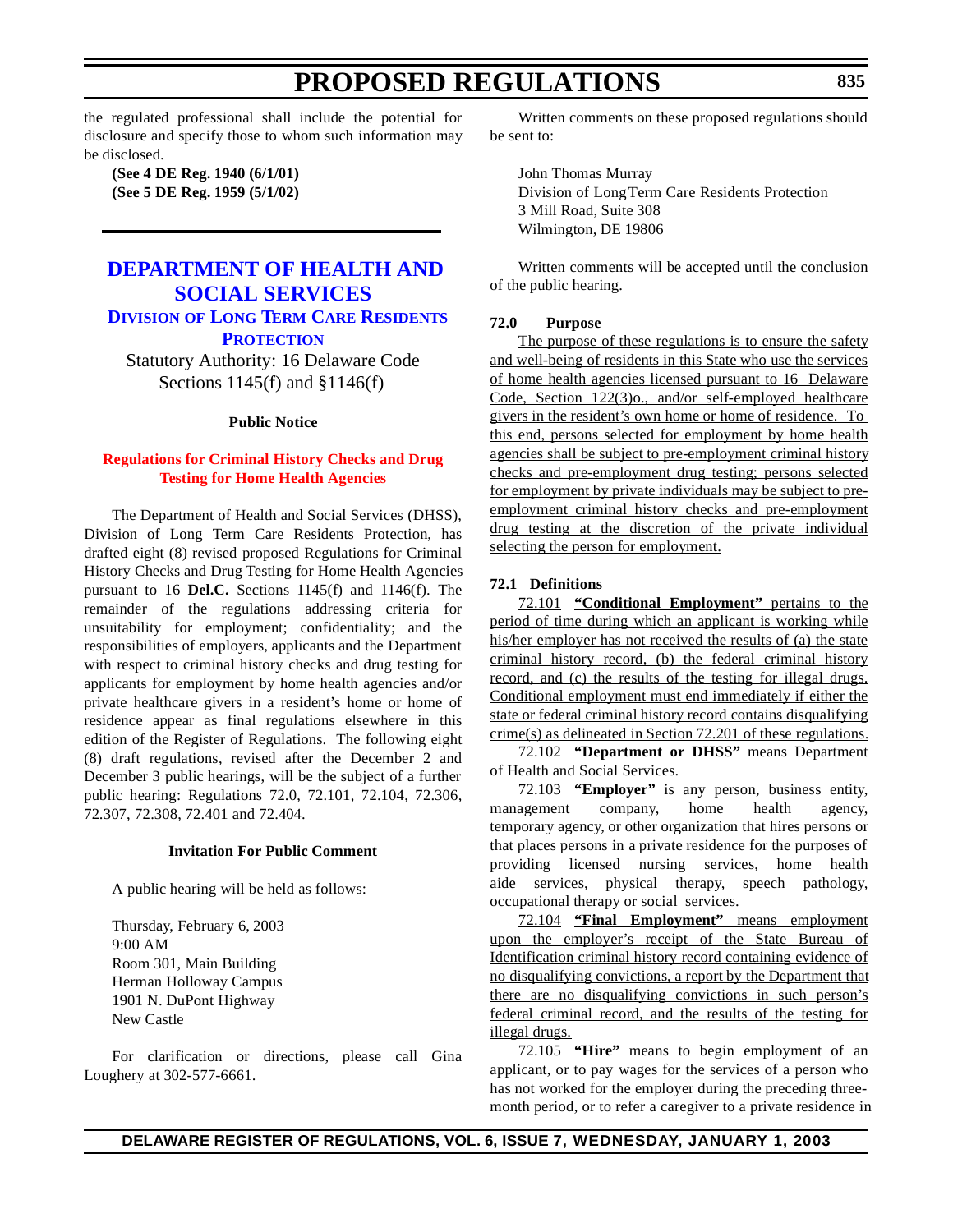return for a finder or placement fee.

72.106 **"Home Health Agency"** is any business entity, public or private, which provides directly or through contract arrangements, to individuals in their home or private residence, either (a) two or more of the following services: licensed nursing, home health aide, physical therapy, speech pathology, occupational therapy, or social services where at least one of these services is licensed nursing or home health aide services or (b) home health aide services exclusively, provided under appropriate supervision.

72.107 **"Illegal drug"** for purposes of these regulations means marijuana/cannabis, cocaine, opiates including heroin, phencyclidine (PCP), amphetamines, barbiturates, benzodiazepene, methadone, methaqualone and propoxyphene.

72.108 **"Promotion"** means any change in job classification that results in additional responsibility and/or an increase in wages. It does not include a change in job status from part-time to full-time.

### **72.2 Criteria For Unsuitability For Employment**

72.201 The following types of criminal convictions (or convictions in another jurisdiction which are comparable under Delaware law) automatically disqualify a person from providing home health services when such conviction occurred within the time periods specified:

a. Conviction of any act causing death as defined in 11 Delaware Code, Chapter 5, Subchapter II, Subpart B with no time limit:

b. Conviction of any sexual offense designated as a felony in 11 Delaware Code, Chapter 5, Subchapter II, Subpart D with no time limit;

c. Conviction of any violent felony as specified in 11 Delaware Code, Section 4201(c) within the last ten years;

d. Conviction of any felony involving a controlled substance, a counterfeit controlled substance, or a designer drug as specified in 16 Delaware Code, Chapter 47 within the last ten years;

e. Conviction of any felony other than those specified above within the last five years;

f. Conviction of any misdemeanor involving a controlled substance, a counterfeit controlled substance, or a designer drug as specified in 16 Delaware Code, Chapter 47 within the last five years;

g. Conviction of any Class A misdemeanor included in 11 Delaware Code, Chapter 5, Subchapter II, Subpart A within the last five years;

h. Conviction of any attempt to commit a crime, as defined in 11 Delaware Code, Section 531, with respect to any of the above listed offenses.

72.202 For other criminal convictions, the following criteria are to be used by the employer in determining whether a person is suitable for employment in home health care:

- a. Type of conviction(s);
- b. Frequency of conviction(s);
- c. Length of time since conviction(s) occurred;
- d. Age at the time of the conviction(s);
- e. Record since the conviction(s);

f. Relationship of conviction(s) to type of job assignment.

### **72.3 Employer Responsibilities**

72.301 The employer shall ensure that a C*riminal History Record Request Form* has been completed and that the employer copy is maintained in the employer's files.

72.302 The employer shall maintain a signed copy of the *Receipt/Verification of Providing Fingerprints Form* from the Delaware State Police.

72.303 If an employer wishes to have a criminal history record check conducted on an applicant who has been the subject of a qualifying State and Federal background check within the previous 5 years, the costs shall be borne by the employer. Payment shall be made directly to the Delaware State Police. The Department shall, at no cost, provide the results of the Federal Bureau of Investigation information to the employer in the same manner as for any other applicant.

72.304 If a person is fingerprinted under the auspices of these regulations more than once during a five-year period, the costs shall not be borne by the State. If the State is billed for such fingerprinting costs, payment shall be obtained from the employer specified on the *Criminal History Record Request Form*. Such employer may obtain payment from the applicant.

72.305 If an applicant who has been conditionally hired is separated from employment for any reason prior to completion of the criminal history check process, the employer shall notify the Department upon such separation.

72.306 Upon receipt of the results of the criminal history record check and the results of the testing for illegal drugs, the employer shall determine the suitability of an applicant for final employment using the criteria in Section 72.202 unless the state or federal criminal history record check has identified a conviction of one or more automatically disqualifying crimes. An applicant for final employment with a conviction of an automatically disqualifying crime shall be terminated immediately.

72.307 The employer shall notify the applicant of the findings of the criminal history record check and the testing for illegal drugs.

72.308 The employer may provide to the individual in need of care a statement that the applicant has satisfactorily completed the criminal history record check and the testing for illegal drugs.

72.309 The Department reserves the right to obtain data from employers on the employment status of applicants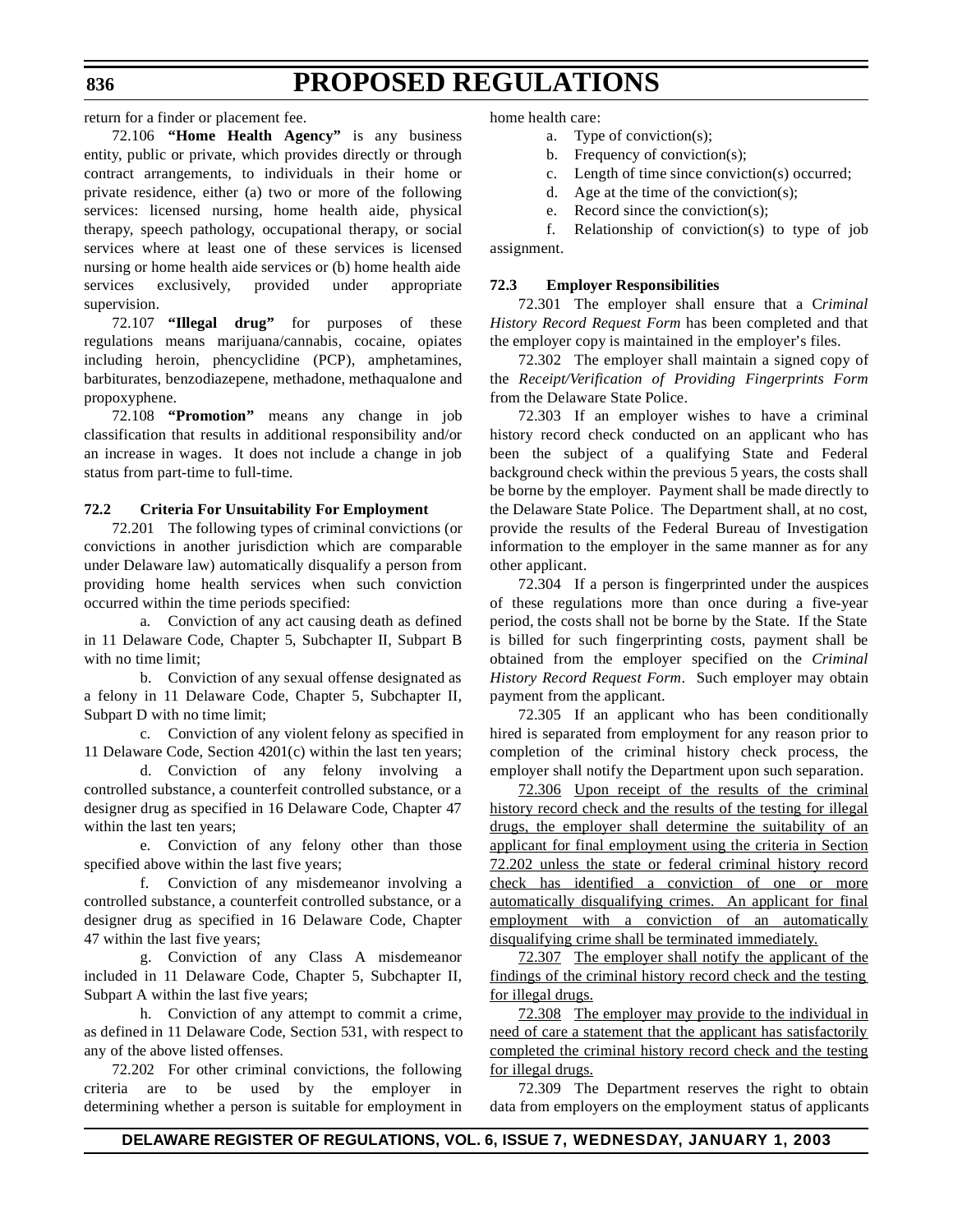<span id="page-15-0"></span>covered under these regulations.

#### **72.4 Applicants' Responsibilities**

72.401 Applicants are responsible for completing all information accurately and completely on the *Criminal History Record Request Form* and any form provided by the employer for use in obtaining mandatory pre-employment testing for illegal drugs. Any applicant who refuses to complete one or more of these forms shall be deemed to have voluntarily withdrawn his/her application.

72.402 The applicant is responsible for having his/her fingerprints taken and for returning a *Receipt/Verification of Providing Fingerprints to the Delaware State Police Form* to the employer.

72.403 The applicant is responsible for informing any potential employer if he/she has already been fingerprinted in accordance with these regulations. The cost of additional fingerprinting, exceeding the one fingerprinting per fiveyear period required by these regulations, shall not be borne by the State.

72.404 The applicant is responsible for submitting to the required testing for illegal drugs and providing verification of the testing to the employer.

#### **72.5 Department's Responsibilities**

 72.501 When the Department has received all necessary documentation, it shall perform a review and ensure that the employer receives a copy of the applicant's state criminal history report and issue a written summary of the federal criminal history report. If conviction of a disqualifying crime is included on the state or federal criminal history report, the Department shall notify the employer immediately, prohibiting either the hire or continued conditional employment of the applicant.

72.502 Upon notification that an employer intends to hire a person who has previously had the criminal history check conducted by the Department, the Department shall review the criminal history on file and shall review the applicant's criminal history via the Criminal Justice Information System for any subsequent criminal information. If the review reveals a disqualifying conviction subsequent to the original review, the applicant shall be disqualified from employment with the new employer and the previously listed employers shall be notified of the recent conviction and encouraged to make personnel decisions based on the new information.

#### **72.6 Confidentiality**

72.601 In accordance with 11 Delaware Code, Section 8513(c), the Department shall receive information from the State Bureau of Identification pertaining to the identification and conviction data of any person for whom the Bureau has a record solely for the purpose of determining suitability for employment of the person whose record is received.

72.602 The Department shall store written and electronically recorded criminal history record information in a secure manner to provide for the confidentiality of records and to protect against any possible threats to their security and integrity.

72.603 The Department shall not release to employers, as defined in Section 72.103 of these regulations, copies of actual written reports of criminal history records prepared by the Federal Bureau of Investigation.

72.604 The following procedure shall be used to permit the review of criminal history record files by any applicant:

 a. An applicant shall submit a request in writing to the Department for the on-site review of his/her criminal history record file.

b. An applicant shall make an appointment to review the record at the Department in the presence of a Department employee. The applicant shall present photo identification at the time of the review.

c. Written documentation of the date and time of the review and the names of those present shall be filed in the criminal history record file of the applicant.

d. Upon completion of such a review, the Department shall return criminal history records (written or electronic) to secure storage.

72.605 Criminal history record information shall not be disseminated to any person(s) other than the applicant, his/her employer or subsequent employer(s) as defined in Section 72.103 of these regulations, or the Department.

72.606 All employers shall store criminal history record information in a secure manner to provide for the confidentiality of records and to protect against any possible threats to their security and integrity.

72.607 Employers shall limit the use of criminal history record information to the sole purpose of determining suitability for employment.

## **[DIVISION](http://www.state.de.us/dhss/dph/index.htm) OF PUBLIC HEALTH**

Statutory Authority: 16 Delaware Code, Section 2906(b) (16 **Del.C.** §2906(b))

#### **Nature of [the Proceedings](#page-3-0)**

These attached regulations, "State of Delaware Clean Indoor Air Act Regulations," replace by revision regulations previously adopted on November 27, 2002, pursuant to the State of Delaware Clean Indoor Air Act (16 Delaware Code, Chapter 29).

These Regulations establish standards for the enforcement of the Clean Indoor Air Act (CIAA) as it relates to most indoor enclosed areas to which the general public is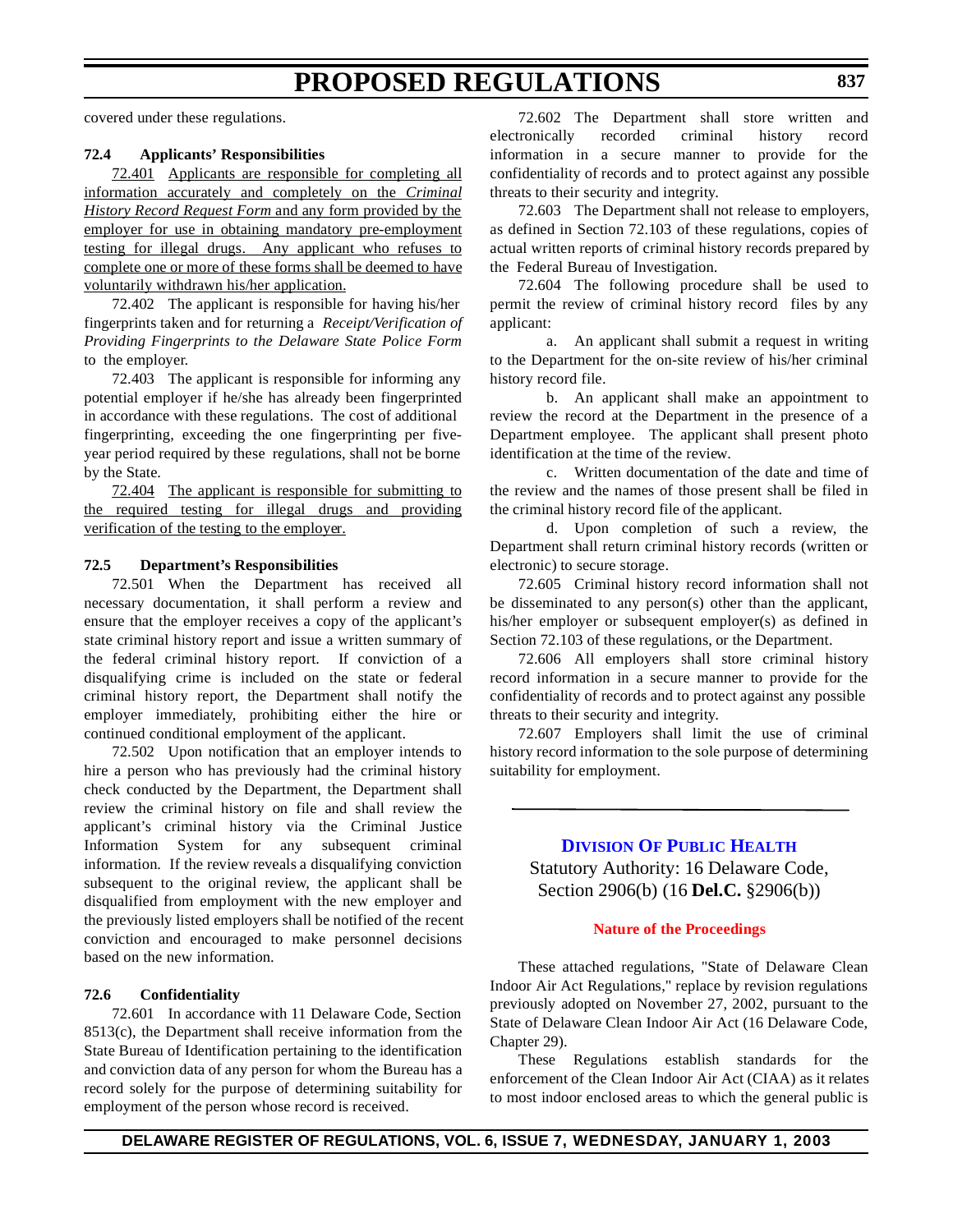#### **838**

# **PROPOSED REGULATIONS**

invited or in which the general public is permitted. The proposed amendments to the original Clean Indoor Air Act Regulations address the issue of applicability of the CIAA to private clubs.

#### **Notice of Public Hearing**

Health Systems Protection Section, Division of Public Health, Department of Health and Social Services will hold a public hearing to discuss the proposed amendments to the State of Delaware Clean Indoor Air Act Regulations.

The public hearing will be held on Thursday, January 30, 2003 at 7:00pm in the Down's Lecture Hall located on the first floor of the Terry Building, Delaware Technical and Community College, Terry Campus, 100 Campus Drive, Dover, Delaware.

Copies of the regulations with proposed amendments are available for review by calling the following location:

Health Systems Protection Section Federal and Water Streets Dover, DE 19903 Telephone: (302) 744-4722

Anyone wishing to present his or her oral comments at these hearings should contact Mr. David P. Walton at (302) 744-4700 by Tuesday, January 28, 2003. Anyone wishing to submit written comments as a supplement to or in lieu of oral testimony should submit such comments by Friday, January 31, 2003 to:

David P. Walton, Hearing Officer Division of Public Health P.O. Box 637 Dover, Delaware 19903-0637

#### **State Of Delaware Clean Indoor Air Act Regulations**

#### **Section 99.1 GENERAL PROVISIONS**

99.101 Preamble

These Regulations are adopted in accordance with authority vested in the Secretary, Department of Health and Social Services, by 16 Delaware Code Chapter 29 §2906(b). These Regulations establish standards for the enforcement of the Clean Indoor Air Act as it relates to most indoor enclosed areas to which the general public is invited or in which the general public is permitted. Regulations establishing standards for the enforcement of the Clean Indoor Air Act affecting employers, employees and the workplace are adopted by the Department of Labor.

#### **99.102 Purpose**

These regulations shall be construed and applied to

protect the nonsmoker from involuntary exposure to environmental tobacco smoke in most enclosed indoor areas to which the public is invited or in which the general public is permitted. The purpose of the Clean Indoor Air Act is to preserve and improve the health, comfort and environment of the people of this State by limiting exposure to tobacco smoke.

### **99.103 Severability**

In the event any particular clause or section of the regulations should be declared invalid or unconstitutional by any court of competent jurisdiction, the remaining portions shall remain in full force and effect.

#### **99.104 Date of Effect**

These regulations shall be effective November 27, 2002

#### **99.105 Inspections**

The Secretary, DHSS, or authorized designee shall have right of entry into any enclosed indoor area subject to 16 Delaware Code Chapter 29.

#### **99.106 Waiver**

The Department of Health and Social Services may upon written request waive the provisions of these Regulations if the Department determines there are compelling reasons to do so, and such waiver will not significantly affect the health and comfort of non-consumers of tobacco products.

#### **99.107 Definitions**

The following words, terms, and phrases, when used in these regulations, shall have the meaning ascribed to them in this section, except where the context clearly indicates a different meaning.

For the purposes of these Regulations:

99.107.1 **"Department"** means the Delaware Health and Social Services (DHSS) as defined in Title 29, Section 7901. of the Delaware Code.

99.107.2 **"Environmental tobacco smoke"** (ETS), or "secondhand smoke" is the complex mixture formed from the escaping smoke of a burning tobacco product (termed as sidestream smoke) and smoke exhaled by the smoker. Exposure to ETS is also frequently referred to as "passive smoking" or "involuntary smoking."

99.107.3 **"Enclosed Indoor Area"** means an indoor area that is neither open nor partially enclosed**,** except for normal means of access and egress through doors or passageways.

99.107.4 **"Fraternal Benefit Society"** means any incorporated society, order or supreme lodge, without capital stock, including one exempted under the provisions of 18 Delaware Code 6237(a)(2) of this title, whether incorporated or not, conducted solely for the benefit of its members and their beneficiaries and not for profit, operated on a lodge system with ritualistic form of work, having a representative form of government and which provides benefits in accordance with this chapter, is hereby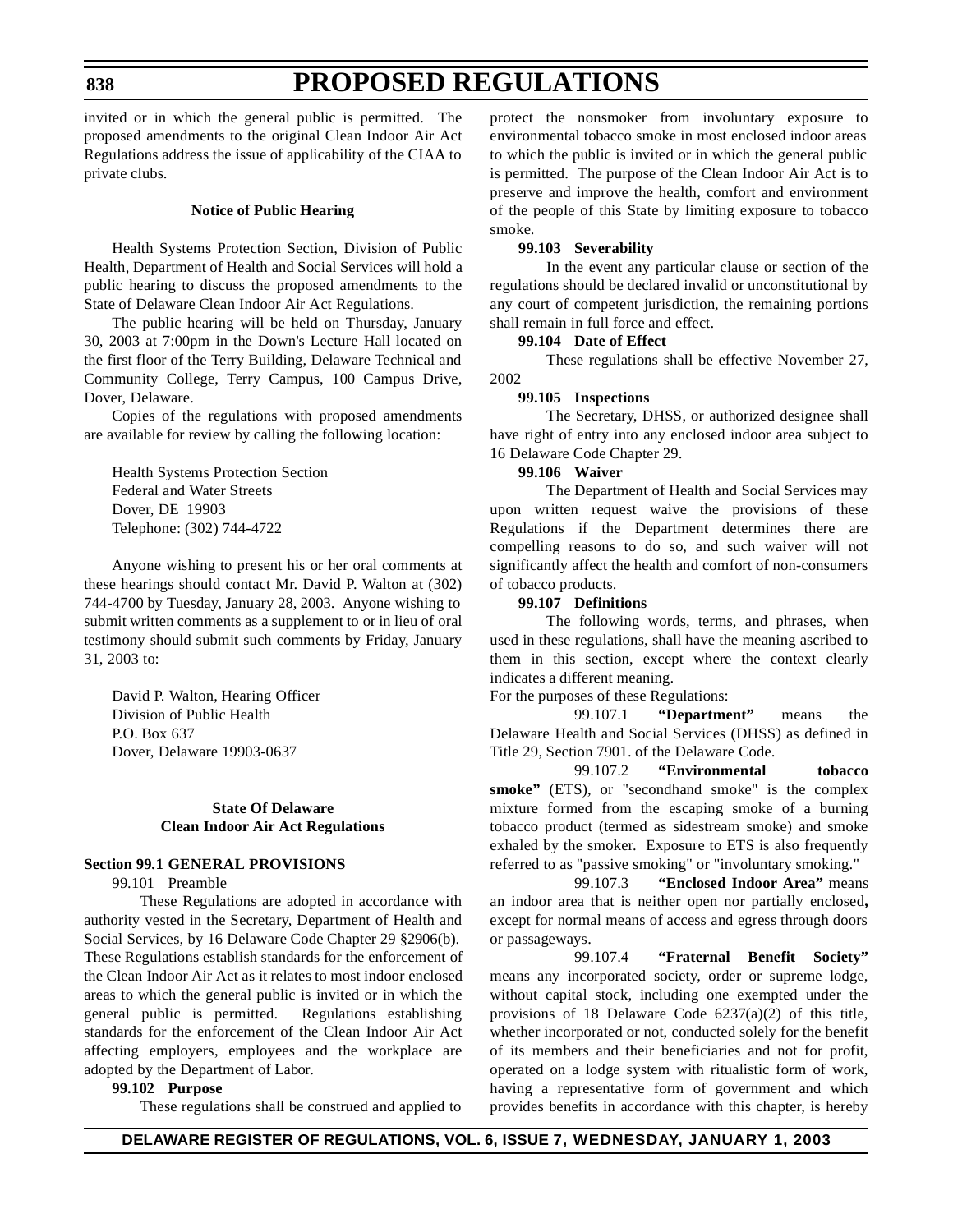declared to be a fraternal benefit society.

99.107.5 "Private social function" means a function [to which the public is neither invited or generally permitted access and which is held in separate indoor enclosed indoor area to which the public is neither invited nor permitted access. **"Private Club"** means any club or organization that does not permit the general public to access its facilities or activities. Access is denied to anyone who does not agree or adhere to the rules of membership. In order to be considered a private club or organization for purposes of the Clean Indoor Air Act, the establishment must adhere to all of, but not limited to, the following criteria:

a. Have a permanent mechanism to carefully screen applicants for membership on subjective rather than objective factors;

b. Limits access and use of facilities, services and activities of the organization to members and guests of the members;

c. Is controlled by its membership and operates solely for the benefit and pleasure of its members;

d. Advertises exclusively and only to its members, excluding membership drives.

99.107.6 **"Public transportation of children"** means transportation which involves the transportation of children by a vehicle under the control of a daycare, school or other organizations.

99.107.7 "Secretary" means the Administrator of the Delaware Department of Health and Social Services (DHSS) of the State of Delaware, who shall hereafter in this document be referred to as: Secretary; The Secretary; or, Secretary, DHSS.

99.107.8 "Smoking" means the burning of a lighted cigarette, cigar, pipe or any other matter or substance that contains tobacco.

99.107.9 "Volunteer fire company" means a fire, ambulance, or rescue company recognized as such by the Delaware State Fire Prevention Commission.

#### **99.2 SMOKING PROHIBITIONS**

99.201 Except as is provided in 99.301 of these regulations, and in order to reduce the levels of exposure to environmental tobacco smoke, smoking shall not be permitted and no person shall smoke in any of the following areas:

A. Any enclosed indoor area, including, but not limited to, those listed in 16 Del Code, Section 2903, to which the general public is invited or in which the general public is permitted. This shall apply to any organization, business or establishment which caters to or offers goods or services or facilities to, or solicits patronage from the general public.

Organizations or businesses that maintain lists and/or that charge nominal "membership fees" or cover charges to the general public prior to admission are not considered private clubs and will not be exempt from the Clean Indoor Air Act.

B. Government owned and/or operated means of mass transportation including buses, vans, trains, taxicabs and limousines**.**

C. Functions or activities of private clubs or organizations, as defined by Section 99.107.5 of these regulations, when access by the general public is allowed or solicited.

C. D. Any private vehicle used for the public transportation of children or as part of health care or day care transportation.

D. E. In private homes or private residences when such homes or residences are being used for child care or day care.

99.202 No owner of any indoor enclosed area subject to 16 Delaware Code Chapter 29 and/or person(s) responsible for the management of such area or employee thereof, shall permit or authorize smoking by any person(s) in areas not designated specifically for the smoking of tobacco products as permitted by Section 99.301.

#### **99.3 SMOKING PROHIBITIONS INAPPLICABLE**

99.301 Smoking prohibitions shall not apply in the following:

A. Private homes, private residences and private automobiles,

B. Any indoor area where private social functions are being held when seating arrangements are under the control of the sponsor of the function and not the owner, operator, manager or person in charge of such indoor area;

C. Limousines under private hire

D. A hotel or motel room rented to 1 or more guests provided that the total percentage of such hotel or motel rooms does not exceed twenty-five percent (25%).

E. Any fund raising activity or function sponsored by a volunteer fire company, auxiliary of a fire company, or a volunteer ambulance or volunteer rescue company; provided, however, that the fund raising activity or function takes place upon property owned or leased by the volunteer fire, rescue or ambulance company.

F. Any fund raising activity or function sponsored by a fraternal benefit society as defined by 18 Delaware Code §6201; provided, however, that the fund raising activity or function takes place upon property owned or leased by said organization.

G. Any enclosed indoor area operated or in use exclusively by a private club as defined in 99.107.5 of these regulations.

#### **99.4 POSTING OF SIGNS**

99.401 Failure to Properly Post and Maintain Signs

Owners, operators, managers or other person(s) having control of enclosed indoor areas subject to the regulations of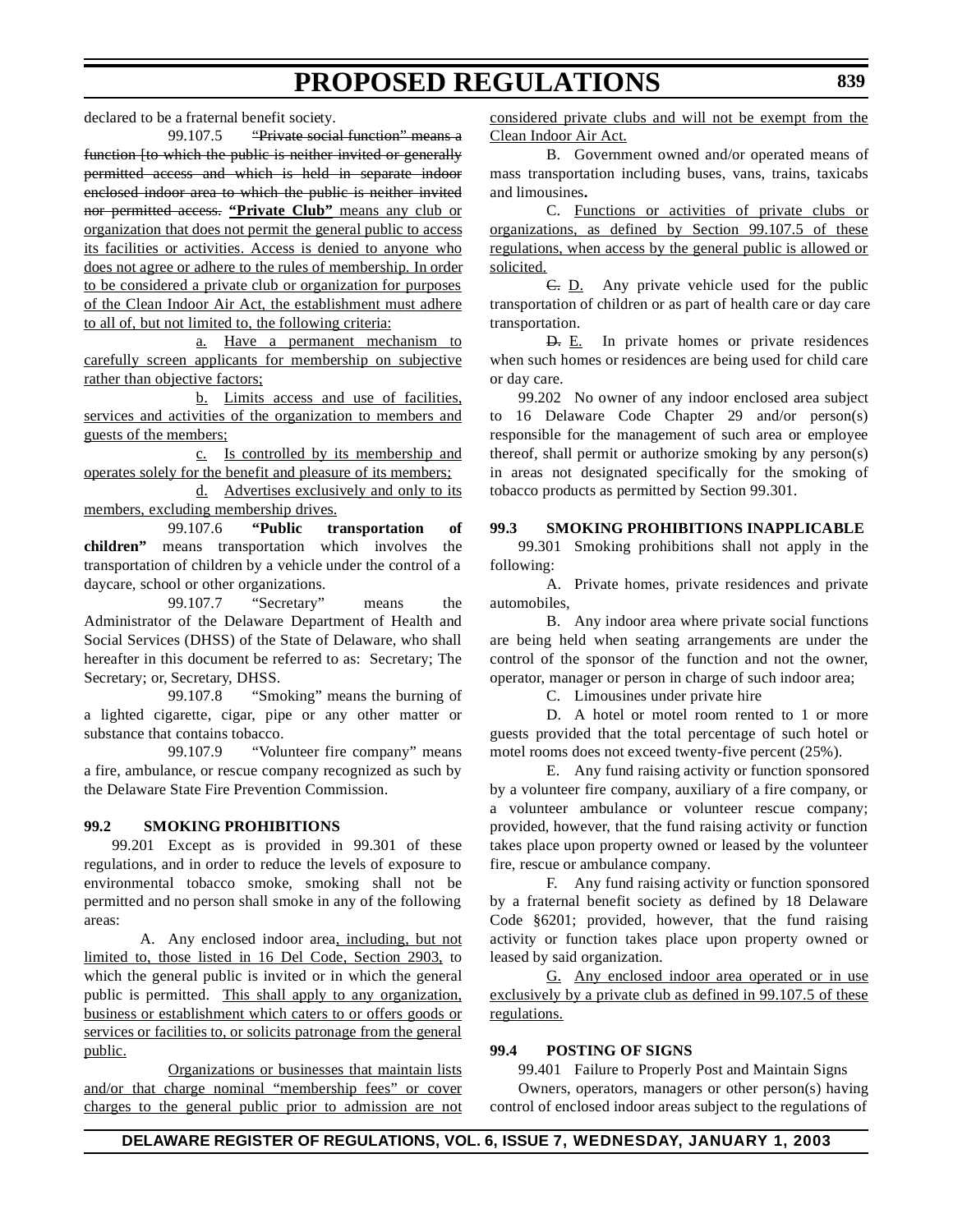#### <span id="page-18-0"></span>**840**

# **PROPOSED REGULATIONS**

16 Delaware Code Chapter 29 shall post signs which indicate "Warning: Smoking Permitted" prominently to indicate those locations where smoking is permitted pursuant to Regulation 99.301, B and D. Failure to prominently post properly maintained signs with letters at least one (1) inch in height and in accord with the CLEAN INDOOR AIR ACT shall be a violation subject to administrative penalties as set forth in Regulation 99.501 of the Clean Indoor Air Act Regulations.

### **99.5 COMPLIANCE AND ENFORCEMENT PROCEDURES**

99.501 Administrative Penalties

Whoever violates any provision of these regulations shall be subject to an administrative penalty of \$100.00 for the first violation and not less then \$250.00 for each subsequent violation.

99.502 Right to Administrative Hearing

Upon due notice that the Department intends to assess an administrative penalty, as indicated in 99.501, the entity may submit to the Division, within thirty (30) days of the date of such notice of intent, a written request for an administrative hearing.

99.503 Orders of the Department

Whoever refuses, fails or neglects to perform the duties required under these regulations or violates, neglects or fails to comply with the duly adopted regulations or orders of the Dept. of Health and Social Services, shall be fined not less than \$100.00 and not more than \$1,000.00, together with cost, unless otherwise provided by law.

### **[DIVISION](http://www.state.de.us/dhss/dph/index.htm) OF PUBLIC HEALTH**

Statutory Authority: 16 Delaware Code, Section 122(1), (3)(a), (f) & (j) (16 **Del.C.** §122(1), (3)(a), (f) & (j))

#### **Public Notice**

**Regulations Governing the Production and Sale of Milk [and Milk Products](#page-3-0)**

#### **Nature of the Proceedings**

These regulations, "State of Delaware Regulations Governing the Production and Sale of Milk and Milk Products" replace by recision the current "State of Delaware Regulations Governing the Production and Sale of Milk, Milk Products, Imitation Milk, Non-Dairy Products and Frozen Desserts" previously adopted June 9, 1975, and most recently amended June 8, 1983. They are being proposed pursuant to Title 16 Delaware Code, Chapter 1, §122 (1) and (3) a, f and j.

These Regulations establish standards for the production and sale of milk and milk products within the State of Delaware.

#### **Notice of Public Hearing**

Health Systems Protection Section, Division of Public Health, Department of Health and Social Services will hold a public hearing to discuss the proposed "State of Delaware Regulations Governing the Production and Sale of Milk and Milk Products".

The public hearing will be held on January 29, 2003 at 7:00 PM in the Department of Natural Resources and Environmental Control auditorium, 89 Kings Highway, Dover Delaware.

Copies of the proposed regulations are available for review by calling the following location:

Environmental Health Williams State Service Center 805 River Road Dover, DE 19901 Telephone: (302) 739-5305

Anyone wishing to present his or her oral comments at this hearing should contact Mr. David P. Walton at (302) 744-4700 by Monday, January 27, 2003. Anyone wishing to submit written comments as a supplement to or in lieu of oral testimony should submit such comments by Friday, January 31, 2003 to:

David P. Walton, Hearing Officer Division of Public Health P.O. Box 637 Dover, Delaware 19903-0637

#### **EDITOR'S NOTE ON INCORPORATION BY REFERENCE**

**THE FOOD AND DRUG ADMINISTRATION (FDA) REGULATION "GRADE A PASTEURIZED MILK ORDINANCE 2001 REVISION" HAS BEEN DECLARED DOCUMENTS GENERALLY AVAILABLE TO THE PUBLIC AND APPROPRIATE FOR INCORPORATION BY REFERENCE. FOR THIS REASON, IT WILL NOT BE PRINTED IN THE DELAWARE REGISTER OF REGULATIONS OR THE DELAWARE ADMINISTRATIVE CODE. THIS DOCUMENT MAY BE INSPECTED AT THE REGISTRAR OF REGULATIONS OFFICE, LEGISLATIVE HALL, 411 LEGISLATIVE AVE, DOVER, DELAWARE OR IS AVAILABLE AT THE REGISTER WEBSITE.**

**PDF Version of Regulations [Governing the](http://www.state.de.us/research/register/january2003/milkregs.pdf) Production & Sale of Milk & Milk Products (Acrobat Reader Required)**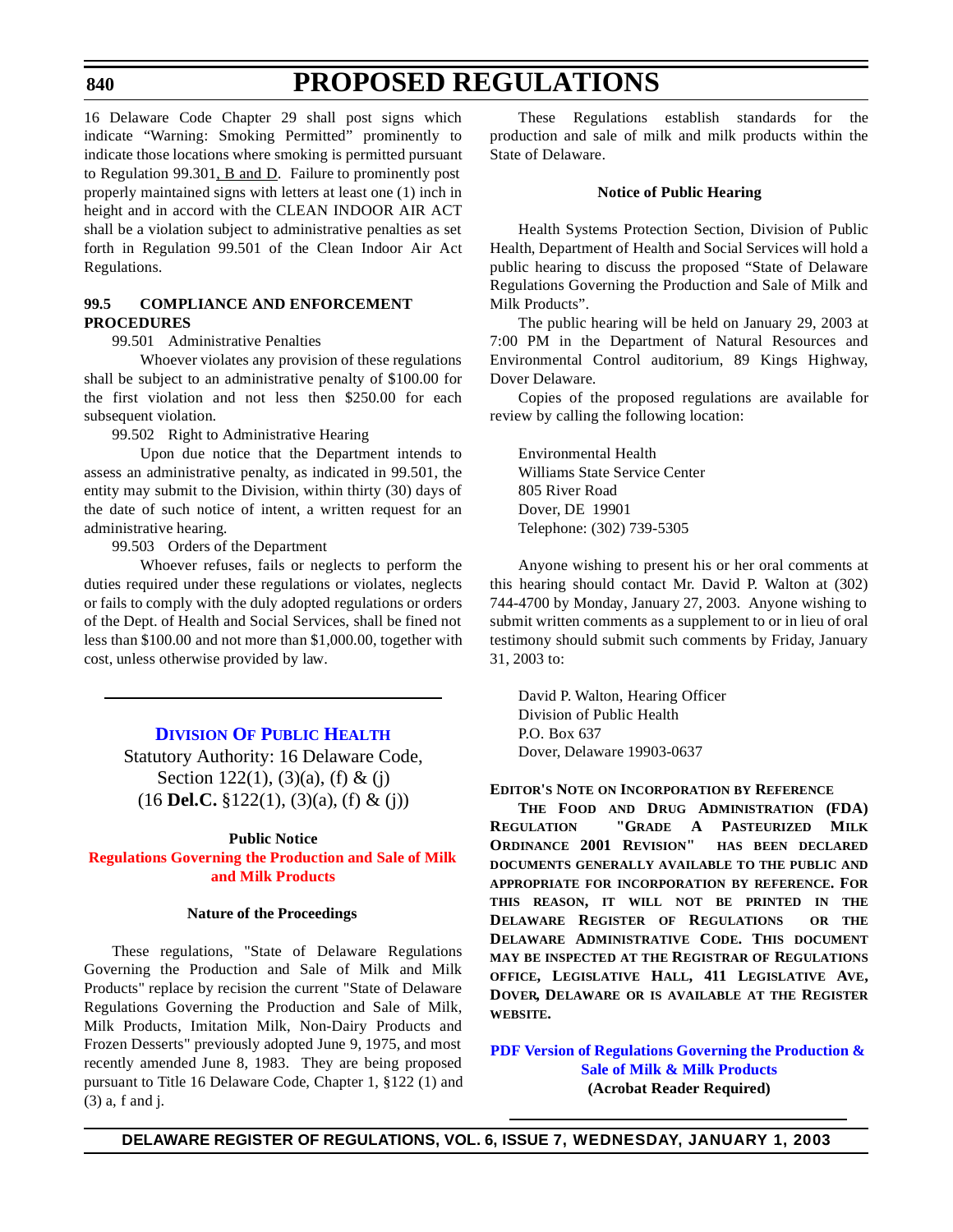**DIVISION OF SOCIAL [SERVICES](http://www.state.de.us/dhss/dss/dsshome.html)**

<span id="page-19-0"></span>Statutory Authority: 31 Delaware Code, Section 107 (31 **Del.C.** §107)

#### **Public Notice**

### **[Temporary Assistance](#page-3-0) for Needy Families (TANF) Program**

In compliance with the State's Administrative Procedures Act (APA - Title 29, Chapter 101 of the Delaware Code) and with 42CFR §447.205, and under the authority of Title 31 of the Delaware Code, Chapter 5, Section 107, Delaware Health and Social Services (DHSS) / Division of Social Services / TANF Program is proposing to amend its policy as it relates to the assessment prior to termination of benefits and to add language allowing for two categories of eligible people.

Any person who wishes to make written suggestions, compilations of data, testimony, briefs or other written materials concerning the proposed new regulations must submit same to Sharon L. Summers, Policy and Program Implementation Unit, Division of Social Services, P.O. Box 906, New Castle, Delaware by January 31, 2003.

The action concerning the determination of whether to adopt the proposed regulation will be based upon the results of Department and Division staff analysis and the consideration of the comments and written materials filed by other interested persons.

#### **Summary Of Proposed Changes**

#### **DSSM 3002.5:**

Shifts to the client the responsibility to request a case review prior to terminating TANF due to time limit.

#### **DSSM 3024:**

- Adds language allowing for two categories of people to be able to receive cash benefits:
	- 1 Persons with 40 quarters work history; and
	- 2 Victims of severe trafficking pursuant to Public

Law 106-386, Trafficking Victims Protection Act of 2000.

#### **DSS PROPOSED REGULATION #02-54 REVISIONS**

#### **DSSM 3002.5 Assessment Prior to Termination of Benefits**

If requested by the client, At least 90 days prior to the end of the 36 or 48 cumulative month period in which a family has received assistance (through cash assistance and participation in pay-after-performance), the Division will complete another assessment of employability. If the Division determines that the adult caretaker is not employable, the Division will continue benefits under the Children's Program as described in Section 3003. If the Division determines that the adult caretaker is employable, DABC benefits will end to the family as of the last day of the 36 or 48 cumulative months.

(Break In Continuity of Sections)

#### **DSSM [3024 Citizens](#page-3-0) and Aliens**

Only U.S. citizens and qualified aliens, as defined in section 431 of PRWORA, are eligible to receive public assistance benefits.

Citizens are those persons born in the 50 states and the district of Columbia, Puerto Rico, Guam, U.S. Virgin Islands, and Northern Mariana Islands. Children born outside of the United States are citizens if both parents are citizens.

Qualified aliens who entered the United States prior to August 22, 1996 are treated as if they were United States citizens. Qualified aliens are defined as aliens who are:

1. An alien lawfully admitted for permanent residence under the Immigration and Nationality Act (INA);

2. An alien granted asylum under section 208 of the INA;

3. A refugee admitted to the United States under section 207 of the INA;

4. An alien paroled into the United States under section  $212(d)(5)$  of the INA for a period of at least 1 year;

5. An alien whose deportation is being withheld under section 243(h) of the INA as in effect prior to April 1, 1997, or whose removal is being withheld under section 241(b)(3) of the INA;

6. An alien granted conditional entry under section  $203(a)(7)$  of the INA as in effect prior to April 1, 1980;

7. An alien who is a Cuban or Haitian entrant; or

8. An alien who (or whose child or parent) has been battered or subjected to extreme cruelty in the United States and otherwise satisfies the requirements of 8 U.S.C. 1641(c).

Qualified aliens admitted on or after August 22, 1996, are barred from receiving cash benefits for five (5) years, except for certain excepted groups described below who are not subject to the bar. The following excepted groups of aliens are exempt from the 5-year ban on benefits:

1. Qualified aliens lawfully residing in the State who are honorably discharged veterans and who fulfill minimum active-duty service requirements, or who are on non-training active duty in the U.S. Armed Forces, or who are the spouse, unmarried dependent child, or unremarried surviving spouse of such a veteran or active-duty personnel, provided that, in the latter case, the marriage satisfied the requirements of 38 U.S.C. § 1304;

2. Refugees, for a period of five years after the date they entered the U.S. as refugees;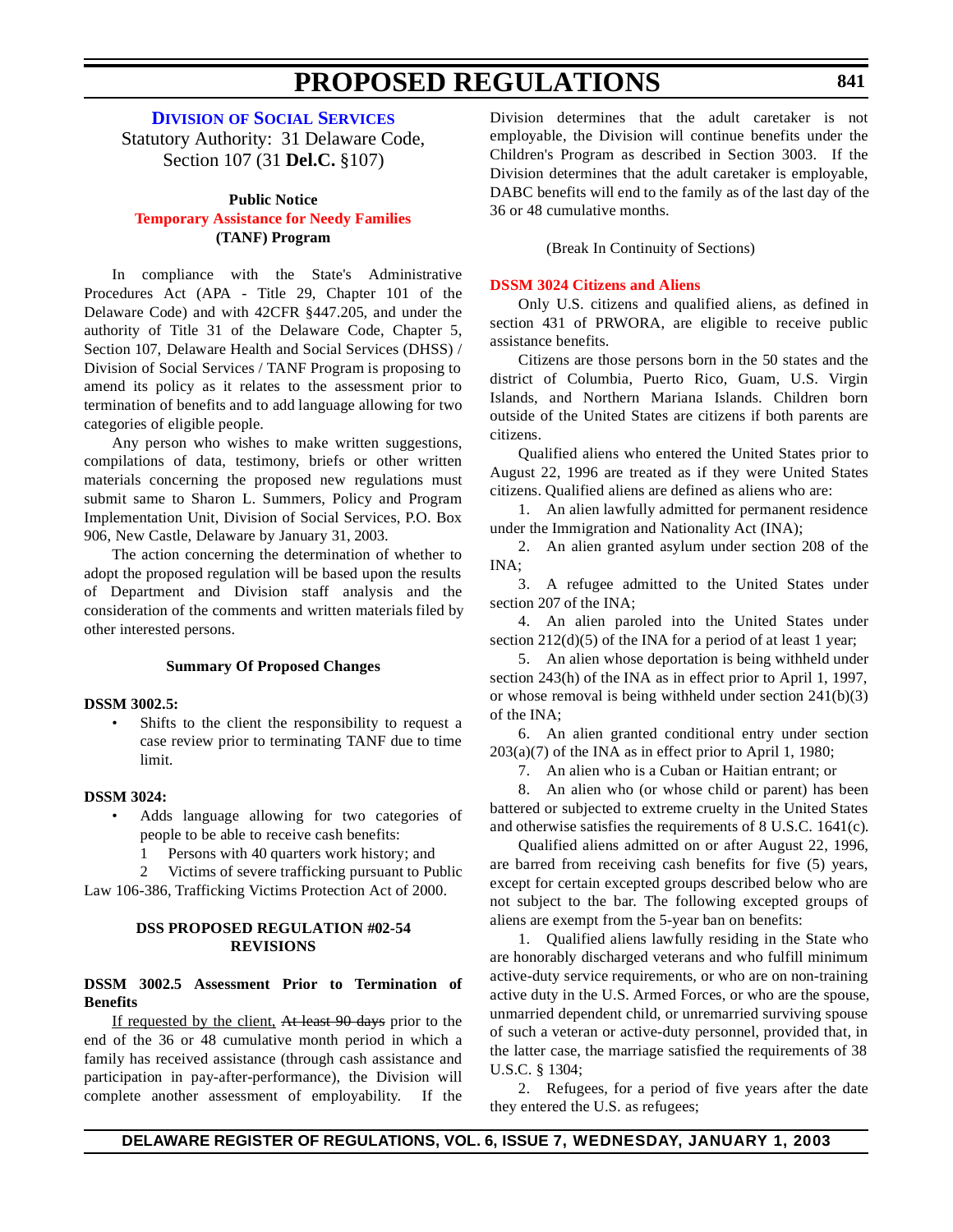3. Asylees, for a period of five years after obtaining such status;

4. Aliens whose deportation of removal has been withheld, for a period of five years after obtaining such status;

5. Cuban/Haitian entrants, as defined in section 501(e) of the Refugee Education Assistance Act of 1980, for a period of five years after they obtain such status; and

6. Amerasian immigrants from Vietnam, admitted to the U.S. pursuant to section 84 of the Foreign Operations, Export Financing, and Related Programs Appropriations Act of !988, for a period of five years after their admission.

7. Individuals who are eligible due to being lawfully admitted for permanent residence (LPR) who can be credited with 40 quarters of work.

8. Victims of Severe Trafficking per Public Law 106- 386 Trafficking Victims Protection Act of 2000:

Severe forms of trafficking is defined as,

- sex trafficking in which a commercial sex act is induced by force, fraud, or coercion, or in which the person induced to perform such an act has not attained 18 years of age; or
- the recruitment, harboring, transportation, provision, or obtaining of a person for labor or services, through the use of force, fraud, or coercion for the purpose of subjection to involuntary servitude, peonage, debt bondage, or slavery.

Adult victims of severe trafficking will be certified by the U.S. Department of Health and Human Services (HHS) and will receive a certification letter. Children, those under 18 years of age, who are victims of severe trafficking do not need to be certified but will receive a letter stating that the child is a victim of a severe form of trafficking. These victims of trafficking are treated like refugees. Victims of trafficking do not have to hold a certain immigration status, but they need to be certified by HHS in order to cash assistance.

9. An alien who (or whose child or parent) has been battered or subjected to extreme cruelty in the United States and otherwise satisfies the requirements of 8 U.S.C. 1641(c).

Documentation:

- 1. Lawful permanent resident status is verified by:
- INS Form I-551; or
- Unexpired temporary I-551 stamp in foreign passport or on INS Form I-94.
- 2. Refugee status is verified by:
- INS Form I-94 annotated with stamp showing admission under section 207 of the INS;
- INS Form I-688B (Employment Authorization Card) annotated "274a12(a)(3);
- INS Form I-766 (Employment Authorization Document) annotated "A3"; or
- INS Form I-571 (Refugee travel Document).

3. Asylee status is verified by:

- INS Form I-94 annotated with stamp showing grant of asylum under § 208 of the INA;
- INS Form I-688B (Employment Authorization Card) annotated "274a12(a)(5);
- INS Form I-766 (Employment Authorization Document) annotated "A5";
- Grant letter from the Asylum Office of INS; or
- Order from an immigration judge granting asylum.

4. The status of an alien whose deportation is withheld is verified by:

- INS Form I-688B (Employment Authorization Card) annotated "274a12(a)(10);
- INS Form I-766 (Employment Authorization Document) annotated "A10"; or
- Order from an immigration judge showing deportation withheld under §243(h) of the INA as in effect prior to April 1, 1997, or removal withheld under  $\S 241(b)(3)$  of the INA.
- 5. Cuban/Haitian entrant status is verified by:
- INS Form I-551 (Alien Registration Receipt Card) with the code CU6, CU7, or CH6;
- An unexpired temporary I-551 stamp in foreign passport or on INS Form I-94 with the code CU6 or CU7;
- INS Form I-94 with stamp showing parole as "Cuban/Haitian Entrant" (Status Pending);
- INS Form I-94 showing parole into the United States on or after October 10, 1980; and
- Cuban or Haitian passport, identity card, birth certificate, or other reasonable evidence of Cuban or Haitian nationality
- 6. Amerasian immigrant status is verified by:
- INS Form I-551 with the code AM6, AM7, or AM8; or
- Unexpired temporary I-551 stamp in foreign passport or on INS Form I-94 with the code AM1, AM2, or AM3.

7. The 40 qualifying quarters of work is determined under Title II of the Social Security Act. This includes the quarters of work not covered by Title II of the Social Security Act. Quarters of work not covered by Title II of the Social Security Act is based on the sum of the following:

- quarters the alien worked;
- quarters credited from the work of a parent of the alien before the alien became 18 (including quarters worked before the alien was born or adopted); and
- quarters credited from the work of a spouse of an alien during their marriage if they are still married or the spouse is deceased.

NOTE: A spouse cannot get credit for quarters of coverage of a spouse when the couple divorces before a determination of eligibility is made. If a determination of eligibility has been made based on the quarters of coverage

### **DELAWARE REGISTER OF REGULATIONS, VOL. 6, ISSUE 7, WEDNESDAY, JANUARY 1, 2003**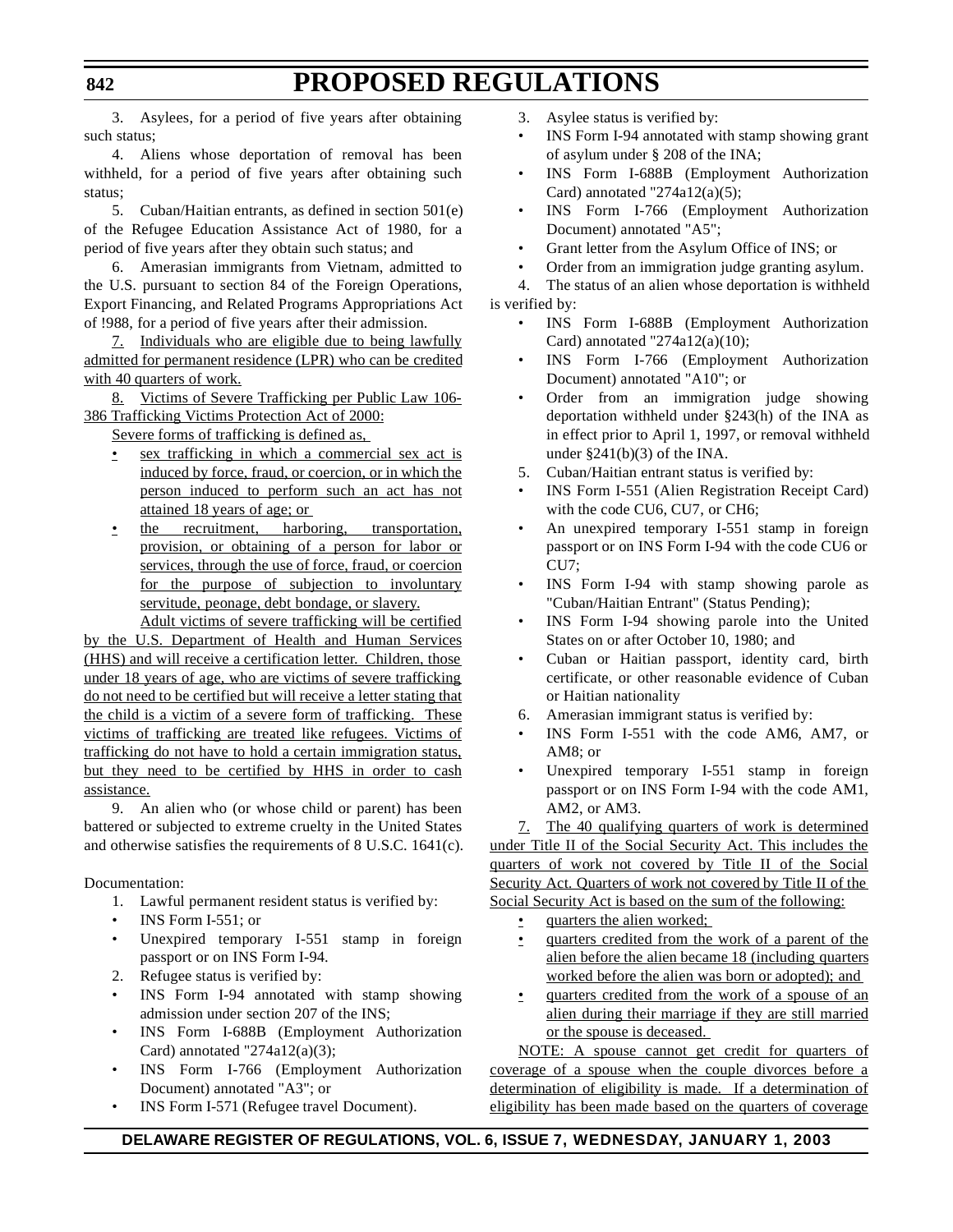<span id="page-21-0"></span>of a spouse, and the couple later divorces, the alien's eligibility continues until the next recertification. At that time, eligibility is determined without crediting the alien with the former spouse's quarters of coverage. (Beginning January 1, 1997, any quarter in which the alien received any Federal means-tested benefits does not count as a qualifying quarter. A parent's or spouse's quarter is not creditable if the parent or spouse received any Federal means-tested benefits or actually received food stamps in that quarter. If an alien earns the 40th quarter of coverage before applying for food stamps or any other Federal means-tested benefit in that same quarter, all that quarter toward the 40 qualifying quarters total.):

8. When a victim of a severe form of trafficking applies for benefits, DSS will follow normal procedures for refugees **except** DSS will:

- Accept the original certification letter or letter for children in place of INS documentation. Victims of severe forms of trafficking are not required to provide any documentation regarding immigrant status. (DO NOT SEND FOR SAVE VERIFICATION.)
- Call the trafficking verification line at (202) 401-5510 to confirm the validity of the certification letter or similar letter for children and to notify the Office of Refugee Resettlement (ORR) of the benefits for which the individual has applied.
- Note the "entry date" for refugee benefit purposes. The individual's "entry date" for refugee benefits purposes is the certification date, which appears in the body of the certification letter or letter for children.
- Issue benefits to the same extent as a refugee, provided the victim of a severe form of trafficking meets other program eligibility criteria like income limits.
- Re-certification letters will used to confirm that the individual continues to meet the certification requirements. These letters will have the same "entry date" as the original certification letters. The regular recertification periods will apply to these individuals in the same manner that they apply to refugees.

9. For aliens who (or whose child or parent) is claiming that they have been battered or subjected to extreme cruelty in the United States and otherwise meets the requirements of 8 U.S.C. 1641(c) call PPDU to determine if the documentation provided is satisfactory.

Aliens admitted as temporary residents are not eligible for public assistance benefits. Included are visitors, tourists, diplomats, and students.

Citizenship and alien status are verified at the time of application.

**DIVISION OF SOCIAL [SERVICES](http://www.state.de.us/dhss/dss/dsshome.html)**

## Statutory Authority: 31 Delaware Code, Section 505 (31 **Del.C.** §505)

### **Public Notice Food Stamp [Program](#page-3-0)**

In compliance with the State's Administrative Procedures Act (APA - Title 29, Chapter 101 of the Delaware Code) and with 42CFR §447.205, and under the authority of Title 31 of the Delaware Code, Chapter 5, Section 107, Delaware Health and Social Services (DHSS) / Division of Social Services / Food Stamp Program is proposing to amend its policy as it relates to the restoration of food stamp benefits to certain qualified aliens. These mandatory provisions must be implemented on April 1, 2003, in accordance with Public Law 107-171 Farm Security and Rural Investment Act of 2002 and Public Law 106-386 Trafficking Victims Protection Act of 2000.

Any person who wishes to make written suggestions, compilations of data, testimony, briefs or other written materials concerning the proposed new regulations must submit same to Sharon L. Summers, Policy and Program Implementation Unit, Division of Social Services, P.O. Box 906, New Castle, Delaware by January 31, 2003.

The action concerning the determination of whether to adopt the proposed regulation will be based upon the results of Department and Division staff analysis and the consideration of the comments and written materials filed by other interested persons.

### **SUMMARY OF PROPOSED CHANGES**

- Restores benefits to qualified aliens who have been in the U. S. for five years; and
- Makes certain victims of a severe form of trafficking in persons eligible for food stamps just like refugees.

### **DSS PROPOSED REGULATIONS #02-52**

#### **REVISIONS:**

#### **DSSM 9007.1**

Household members meeting citizenship or alien status requirements.

The following residents of the United States are eligible to participate in the Food Stamp Program without limitations based on their citizenship/alienage status:

1. Persons born in the 50 states and the District of Columbia, Puerto Rico, Guam, Virgin Islands, and the Northern Mariana Islands. Children born outside the United States are citizens if at least one of the parents is a citizen;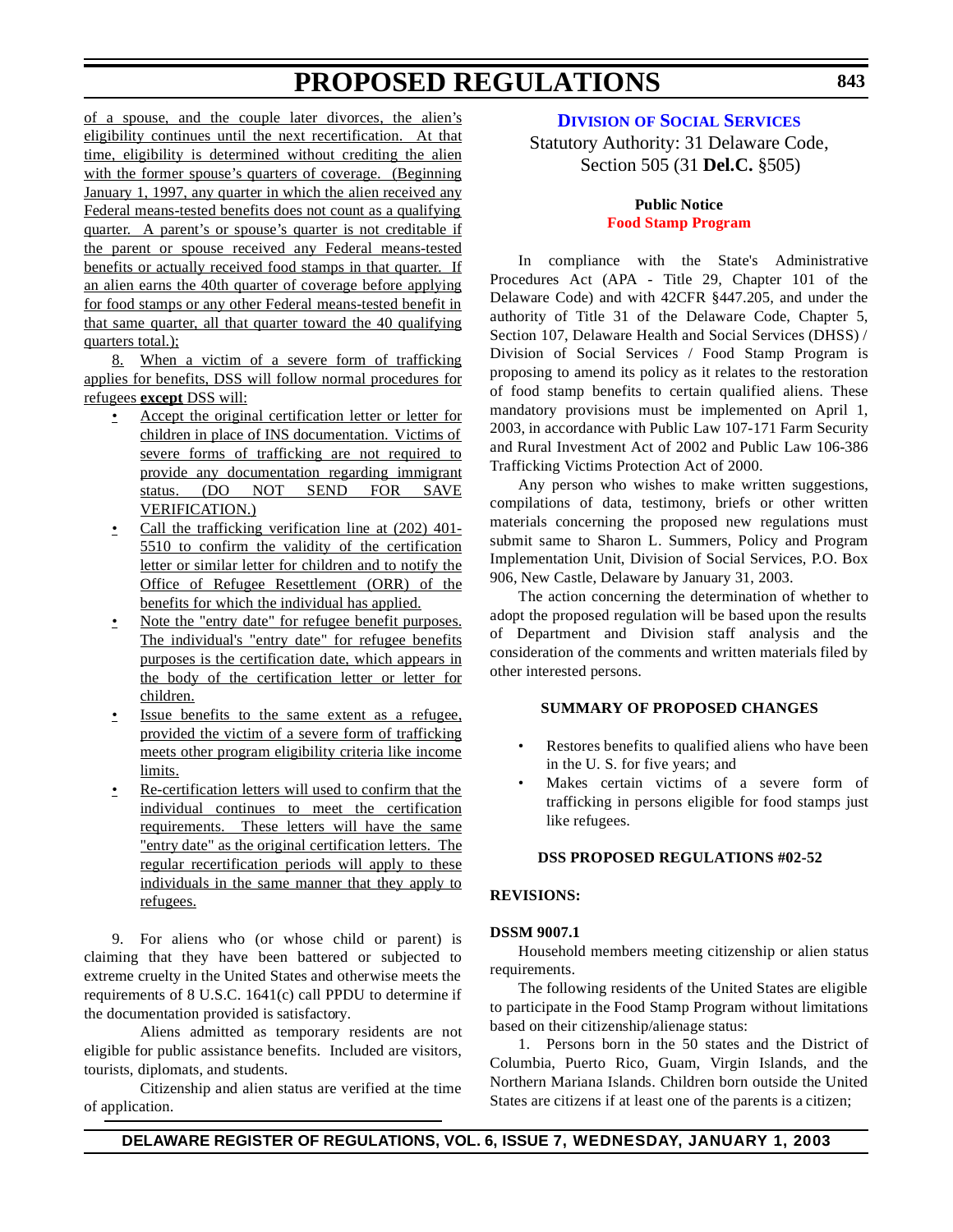2. Naturalized citizens or a United States non-citizen national (person born in an outlaying possession of the United States, like American Samoa or Sawin's Island, or whose parents are U.S. non-citizen nationals;

3. Individuals who are:

(A) An American Indian born in Canada who possesses at least 50 per centum of blood of the American Indian race to whom the provisions of section 289 of the Immigration and Nationality Act (INA) apply;

(B) A member of an Indian tribe as defined in section 4(e) of the Indian Self-Determination and Education Assistance Act which is recognized as eligible for the special programs and services provided by the U. S. to Indians because of their status as Indians;

(C) Lawfully residing in the U. S. and was a member of a Hmong or Highland Laotian tribe at the time that the tribe rendered assistance to U. S. personnel by taking part in a military or rescue operation during the Vietnam era beginning August 5, 1964, and ending May 7, 1975;

(i) The spouse or surviving spouse of such Hmong or Highland Laotian who is deceased, or

(ii) An unmarried dependent child of such Hmong or Highland Laotian who is under the age of 22; an unmarried child under the age of 18 or if a full-time student under the age of 22 of such a deceased Hmong or Highland Laotian provided that the child was dependent upon him or her at the time of his or her death; or an unmarried disabled child age 18 or older if the child was disabled and dependent prior to the child's 18th birthday.

4. Individuals who are eligible indefinitely due to being:

(A) lawfully admitted for permanent residence (LPR) who can be credited with 40 quarters of work as determined under Title II of the Social Security Act, including qualifying quarters of work not covered by Title II of the Social Security Act, based on the sum of: quarters the alien worked; quarters credited from the work of a parent of the alien before the alien became 18 (including quarters worked before the alien was born or adopted); and quarters credited from the work of a spouse of an alien during their marriage if they are still married or the spouse is deceased. A spouse cannot get credit for quarters of coverage of a spouse when the couple divorces before a determination of eligibility is made. If a determination of eligibility has been made based on the quarters of coverage of a spouse, and the couple later divorces, the alien's eligibility continues until the next recertification. At that time, eligibility is determined without crediting the alien with the former spouse's quarters of coverage. (Beginning January 1, 1997, any quarter in which the alien received any Federal meanstested benefits does not count as a qualifying quarter. A parent's or spouse's quarter is not creditable if the parent or spouse received any Federal means-tested benefits or actually received food stamps in that quarter. If an alien

earns the 40th quarter of coverage before applying for food stamps or any other Federal means-tested benefit in that same quarter, all that quarter toward the 40 qualifying quarters total.);

(B) lawfully living in the U. S. for five (5) years as a qualified alien beginning on the date of entry;

Qualified aliens include lawfully admitted residents (holders of green cards), those granted asylum, refugees, victims of a severe form of trafficking, those paroled in the United States under section 212(d)(5) of the INA for at least one year, those whose deportation is being withheld, those granted conditional entry under section 501(e) of the Refugee Education Assistance Act of 1980, Cuban or Haitian entrants, and under certain circumstances, a battered spouse, battered child or parent or child or a battered person with a petition pending under  $204(a)(1)(A)$ or  $(B)$  or  $244(a)(3)$  of the INA.

 $(B C)$  lawfully in US on 8/22/96 and is now under 18 years of age;

(C D) lawfully in US and is now receiving disability or blind (payments listed under DSSM 9013.1);

(D E) lawfully in US and 65 or older on 8/22/96 (born on or before 8/22/31).

 $(E E)$  An alien with one of the following military connections:

(i) A veteran who was honorably discharged for reasons other than alien status, who fulfills the minimum active-duty service requirements of 38 U.S.C. 5303A(d), including an individual who died in active military, naval or air service;

(ii) A veteran includes an individual who served before July 1, 1946, in the organized military forces of the Government of the Commonwealth of the Philippines while such forces were in the service of the Armed forces of the U. S. or in the Philippine Scouts, as described in 38 U.S.C. 107;

(iii) An individual on active duty in the Armed Forces of the U.S. other than for training; or

(iv) The spouse and unmarried dependent children (legally adopted or biological) of a person described above in (i) through (iii), including the spouse of a deceased veteran, provided the marriage fulfilled the requirements of 38 U.S.C. 1304, and the spouse has not remarried. An unmarried child for the purposes of this section is: a child who is under the age of 18 or, if a full-time student, under the age of 22; such unmarried dependent child of a deceased veteran was dependent upon the veteran at the time of the veteran's death; or an unmarried disabled child age 18 or older if the child was disabled and dependent on the veteran prior to the child's 18th birthday.

5. The following aliens with a seven-year (7) time limit:

(A) refugees admitted under section 207 of the INA;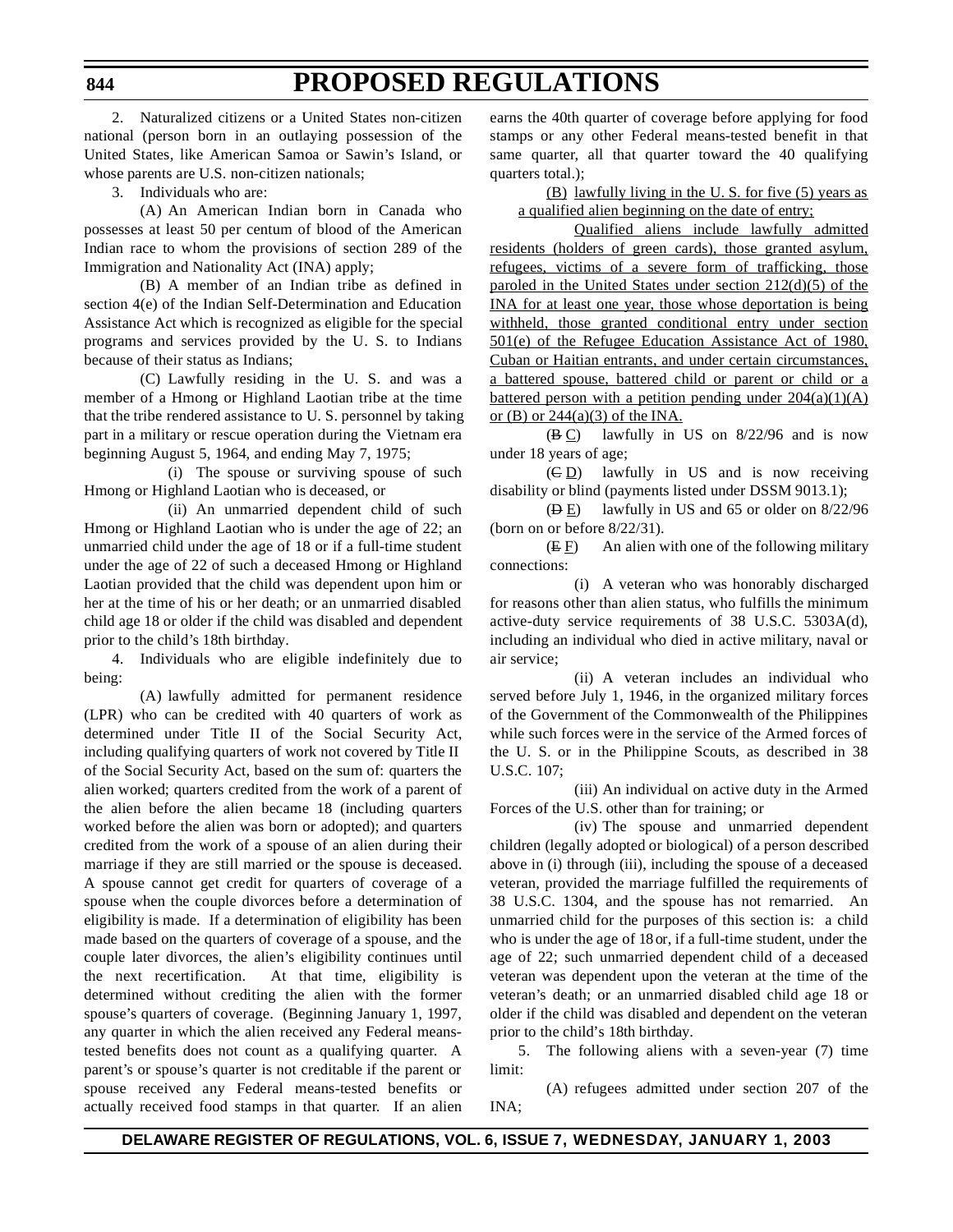<span id="page-23-0"></span>(B) asylees admitted and granted asylum under section 208 of the INA;

(C) aliens whose deportation or removal has been withheld under section 241(b)(3) and 243 (h) of the INA.

(D) Cuban and Haitians admitted under section 501(e) of the Refugee Education Act of 1980; and

(E) Amerasians admitted under Section 584 of the Foreign Operations, Export Financing, and Related Programs Appropriations Act, 1998.

(F) Immigrants who are victims of severe trafficking in persons per Public Law 106-386 Trafficking Victims Protection Act of 2000. Severe forms of trafficking in persons is defined as sex trafficking in which a commercial sex act is induced by force, fraud, or coercion, or in which the person induced to perform such an act has not attained 18 years of age; or the recruitment, harboring, transportation, provision, or obtaining of a person for labor or services, through the use of force, fraud, or coercion for the purpose of subjection to involuntary servitude, peonage, debt bondage, or slavery.

Adults victims of severe trafficking will be certified by the U.S. Department of Health and Human Services (HHS) and will receive a certification letter. Children, those under 18 years of age, who are victims of severe trafficking do not need to be certified but will receive a letter stating that the child is a victim of a severe form of trafficking. These victims of trafficking are treated like refugees for food stamp purposes. Victims of trafficking do not have to hold a certain immigration status, but they need to be certified by HHS in order to receive food stamps.

When a victim of a severe form of trafficking applies for benefits, DSS will follow normal procedures for refugees except DSS will:

1. Accept the original certification letter or letter for children in place of INS documentation. Victims of severe forms of trafficking are not required to provide any documentation regarding immigrant status. (DO NOT CALL SAVE.)

2. Call the trafficking verification line at (202) 401-5510 to confirm the validity of the certification letter or similar letter for children and to notify the Office of Refugee Resettlement (ORR) of the benefits for which the individual has applied.

3. Note the "entry date" for refugee benefit purposes. The individual's "entry date" for refugee benefits purposes is the certification date, which appears in the body of the certification letter or letter for children.

4. Issue benefits to the same extent as a refugee, provided the victim of a severe form of trafficking meets other program eligibility criteria like income limits.

5. Re-certification letters will used to confirm that the individual continues to meet the certification requirements. These letters will have the same "entry date" as the original certification letters. The regular

recertification periods will apply to these individuals in the same manner that they apply to refugees.

The seven-year (7) time limit begins from the date they obtained their alien status, (was granted asylum, was admitted as a refugee, from the date the deportation or removal was withheld).

6. An alien who has been battered or subjected to extreme cruelty in the U. S. by a spouse or a parent or by a member of the spouse or parent's family residing in the same household as the alien at the time of the abuse, an alien whose child has been battered or subjected to battery or cruelty, or an alien child whose parent has been battered.

Only eligible if a veteran or on active duty in U.S. armed forces (or spouse or unmarried dependent child of veteran or person on active duty) or lawfully in US on 8/22/ 96 and under 18 years of age; lawfully in US on 8/22/96 and disabled or blind; or lawfully in US and 65 or older on 8/22/ 96.

### **DIVISION OF SOCIAL [SERVICES](http://www.state.de.us/dhss/dss/dsshome.html)**

Statutory Authority: 31 Delaware Code, Section 507 (31 **Del.C.** §507)

## **PUBLIC NOTICE Delaware [Medicaid/Medical](#page-3-0) Assistance Programs**

In compliance with the State's Administrative Procedures Act (APA - Title 29, Chapter 101 of the Delaware Code) and with 42CFR §447.205, and under the authority of Title 31 of the Delaware Code, Chapter 5, Section 107, Delaware Health and Social Services (DHSS) / Division of Social Services / Medicaid/Medical Assistance Program is proposing to amend the policies in the Division of Social Services Manual (DSSM) related to Qualifying Individuals 2, the counting of Veteran Administration pension payments, and the Food Stamp Program standard utility allowance.

Any person who wishes to make written suggestions, compilations of data, testimony, briefs or other written materials concerning the proposed new regulations must submit same to Sharon L. Summers, Policy and Program Implementation Unit, Division of Social Services, P.O. Box 906, New Castle, Delaware by January 31, 2003.

The action concerning the determination of whether to adopt the proposed regulation will be based upon the results of Department and Division staff analysis and the consideration of the comments and written materials filed by other interested persons.

### **DELAWARE REGISTER OF REGULATIONS, VOL. 6, ISSUE 7, WEDNESDAY, JANUARY 1, 2003**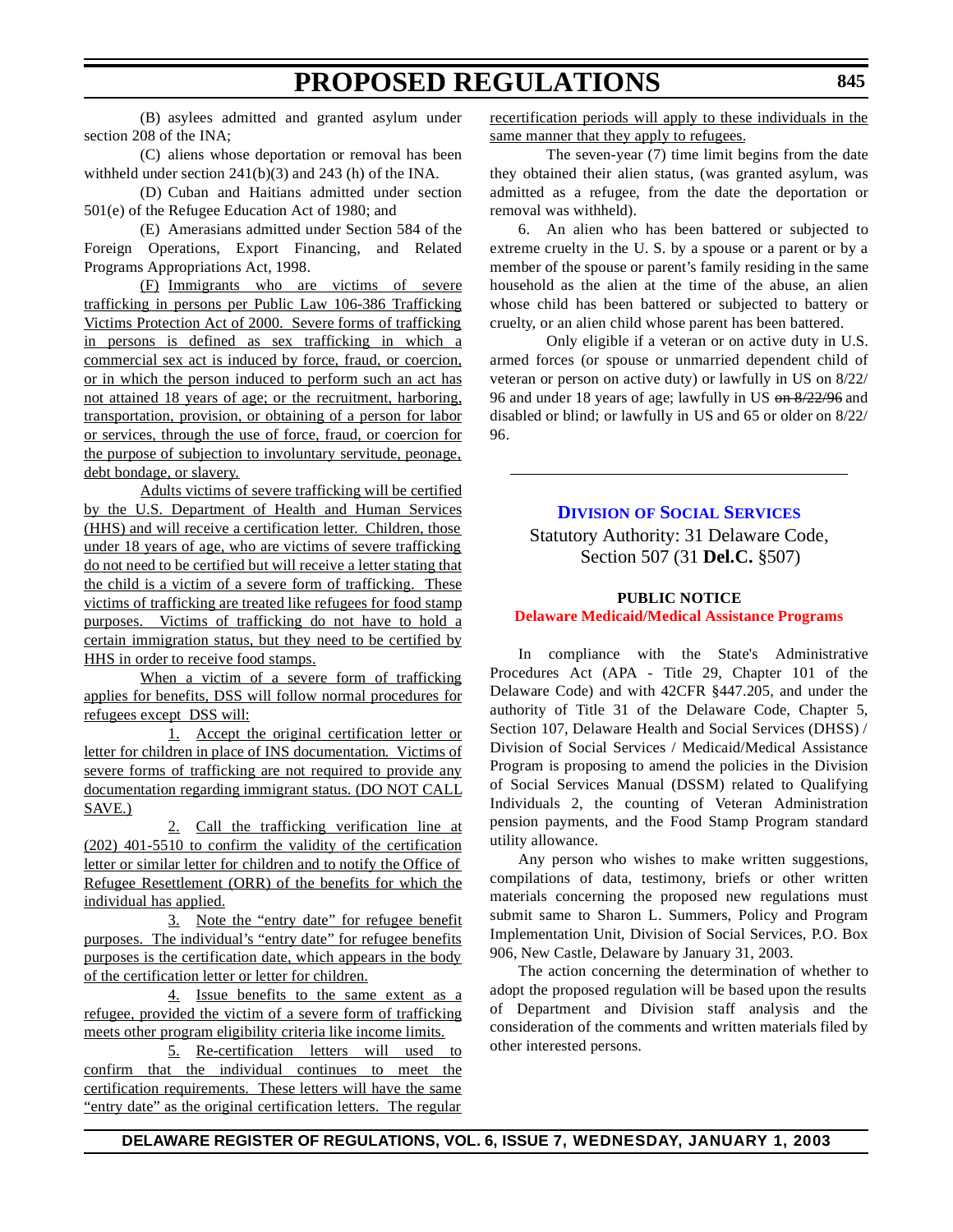#### <span id="page-24-0"></span>**846**

# **PROPOSED REGULATIONS**

#### **Summary of Proposed Changes**

#### **1. 17500, 17520, [17550 Qualifying](#page-3-0) Individuals**

First, the eligibility group Qualifying Individuals 2 (QI-2) expires on December 31, 2002. This group was authorized by Section 1933 of the Social Security Act, which provided 100% federal funding for the payment of all or part of the Medicare Part B premiums for Qualifying Individuals on an annual basis from 1998 through 2002. This provision sunsets on December 31, 2002.

#### **2. 20210.7.1, 20620.1, 20995.1 Veterans' Pension Payments, Personal Needs [Allowance](#page-3-0)**

The second is a revision to the policy on Veterans' Administration (VA) pensions to comply with federal regulations. Certain veterans receive a VA Improved Pension that is limited to \$90. The regulation states that this pension is not counted for eligibility or post-eligibility purposes. The post-eligibility calculation determines the amount that a nursing home Medicaid recipient must contribute to the cost of care.

DSS has been correctly excluding the pension for eligibility, but incorrectly counting the pension in the posteligibility calculation. Some veterans were required to contribute more to cost of care than the regulations allow.

#### **[20910.5 Excess](#page-3-0) Shelter Allowance**

And, third, DSS is revising the excess shelter allowance to align with the upcoming Food Stamp Program change to a standard utility allowance. DSS has been allowing the use of either the standard utility allowance or actual utility expenses. The excess shelter allowance is part of the spousal impoverishment post eligibility calculation that is used to provide income to the community spouse of a nursing home recipient. The community spouse may keep some of the nursing home recipient's income for his or her maintenance needs in the community.

#### **DSS PROPOSED REGULATIONS #02-53 REVISIONS**

#### **17500 Qualifying Individuals**

Section 4732 of the Balanced Budget Act of 1997 establishes a capped allocation for each of five years beginning January 1998, to states for payment of Medicare Part B premiums for two new mandatory eligibility groups of low-income Medicare beneficiaries, called Qualifying Individuals or QIs. This provision amends section  $1902(a)(10)(E)$  of the Social Security Act concerning Medicare cost-sharing for Qualified Medicare Beneficiaries (QMBs) and Specified Low Income Medicare Beneficiaries (SLMBs). It also amends section 1905(b) of the Social Security Act concerning the Federal Medical Assistance Percentage (FMAP) by incorporating reference to and establishing a new section 1933, for QIs.

A Continuing Resolution (P.L. 107-229, as amended by P.L. Nos. 107-240 and 107-244) has been enacted that extends, at current funding levels, the QI-1 benefit through January 21, 2003. The Continuing Resolution did not extend the expiration date for QI-2s.

QIs are individuals who would be QMBs but for the fact that their income exceeds the income levels established for QMBs and SLMBs. This means that QIs must meet all the technical and financial eligibility requirements of the QMB program except for the income limits.

Unlike QMBs or SLMBs, who may be determined eligible for Medicaid benefits in addition to their QMB/ SLMB benefits, QIs cannot be otherwise eligible for Medicaid.

(Break In Continuity of Sections)

#### **17520 Qualifying Individuals 2**

This eligibility group expired on December 31, 2002.

Individuals in the second group of QIs , called QI-2s, must have income that exceeds 135% of the FPL, but the income must be at or below 175% of the FPL. The benefit for QI-2s consists only of the portion of the Medicare Part B premium that is attributable to the shift of some home health benefits from Part A to Part B. The amount will increase by an additional 1/7 in each of the following years.

(Break In Continuity of Sections)

#### **17550 Capped Allocation**

This provision is effective for premiums payable beginning with January 1998 and ending with December 2002. Each state will receive a specific capped allocation for QIs.

A Continuing Resolution (P.L. 107-229, as amended by P.L. Nos. 107-240 and 107-244) has been enacted that extends, at current funding levels, the QI-1 benefit through January 21, 2003. The Continuing Resolution did not extend the expiration date for QI-2s.

Because of the capped allocation, we must limit the number of QIs selected in a calendar year so that the amount of benefits provided to these individuals does not exceed our state allocation. QIs will be selected on a first-come, firstserved basis. This means the QIs are selected in the order in which they apply for benefits.

Once a QI is approved, the QI is entitled to receive assistance for the remainder of the calendar year, provided the individual meets the eligibility requirements. However, the fact that an individual receives assistance at any time during the year does not necessarily entitle the individual to continued assistance for any succeeding year. We will give preference to individuals who were QIs, QMBs, SLMBs, or QDWIs in the last month of the previous year.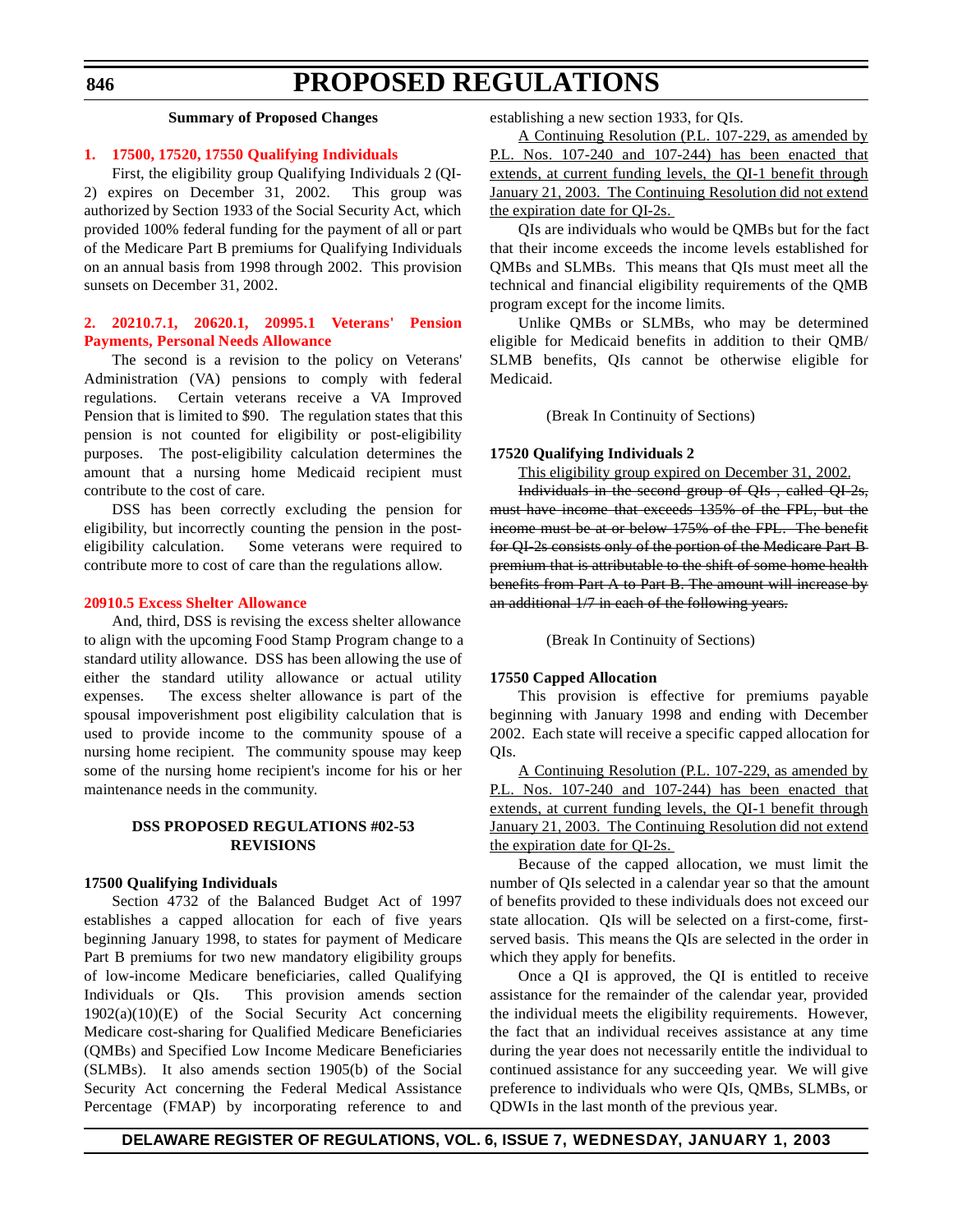(Break In Continuity of Sections)

#### **20210.7.1 VA Pensions**

Pension payments are unearned income based on a combination of service and a nonservice-connected disability or death. All VA pension payments (except those resulting from Aid and Attendance or Housebound Allowance, paid on the basis of a Medal of Honor or paid under a special act of Congress) are based on need and do not receive the \$20 general income exclusion.

The Veterans' Benefits Act of 1992 (Public Law 101- 508) enacted October 1, 1992, limits VA Improved Pensions for a veteran and a surviving spouse (with no children) residing in Medicaid nursing facilities. The VA Improved Pension is limited to \$90 a month and is excluded as income. The law prohibits any part of the \$90 pension from being applied to the cost of care. The veteran or surviving spouse will receive a personal needs allowance of \$90 not counted as income in the eligibility or post-eligibility process. There is no interaction between the reduced pension and the personal needs allowance. If the veteran has income from other sources that is considered countable for the purposes of post-eligibility, perform the post-eligibility calculations to determine the amount of the veteran's liability to his or her cost of care.

(Break In Continuity of Sections)

#### **20620.1 Personal Needs**

\$44.00 per month of available income is to be protected for the recipients direct personal needs, as defined by Form MAP-64; or

a) If the recipient receives a reduced VA Improved Pension (not to exceed \$90) the personal needs amount will be \$90 or the amount of personal needs allowance in the state plan, whichever is greater; or

If the recipient regularly attends a rehab/ educational program off the grounds of his nursing facility, including employment for the purpose of rehabilitation in a sheltered workshop off the grounds of the facility, \$50.00 per month (rather than \$44) will be protected; or

b) For nursing home residents who are participating in substantial gainful activity (SGA) (20 CFR 416.971), the following amounts, not to exceed the Adult Foster Care rate will be deducted from gross earned income:

Mandatory payroll deductions that are a condition of employment including, but not limited to:

• Federal, State and Local Taxes

- FICA
- *Union Dues*
- Insurance premiums
- Pension contributions
- Transportation costs as paid to & from work
- Clothing and personal needs allowance of \$75/

month.

If earnings average more than \$700 a month in a calendar year, this is considered SGA and DSS can allow a personal needs allowance of up to the AFC rate. If earnings average less than \$300 a month in a calendar year, this is not ordinarily considered SGA and DSS can allow the \$44 or \$50 personal needs allowance. If average earnings are between \$300 and \$700, DSS must consider other factors to determine whether or not the work constitutes SGA. Other factors include considering if the work is comparable to unimpaired people in the community performing similar jobs.

(Break In Continuity of Sections)

#### **20995.1 Post-Eligibility Deductions**

Post-eligibility determination is revised to allow the following deductions from the income of the institutional spouse. The deductions must be taken in the following order.

a. Personal Needs Allowance for the institutional spouse

The personal needs allowance amount is \$30 per month for SSI recipients up to \$90 per month for recipients of VA Improved Pensions, and \$44 per month for all others. If the institutionalized spouse is employed, personal needs may range from \$50 up to the Adult Foster Care rate per month. See Section 20620.1 Personal Needs.

b. Community Spouse Income Allowance

The community spouse monthly income allowance is the amount of income necessary to bring the spouse's monthly otherwise available income up to:

the applicable percent of the FPL for two, plus an additional amount for excess shelter

The total amount available to the community spouse may not exceed "Cap for Minimum Monthly Maintenance Standard". This standard usually changes each January based on the Consumer Price Index for Urban Consumers.

c. Family Allowance.

d. Items for which protection of income has been approved by the Long Term Care Coordinator and/or incurred medical expenses of the institutionalized spouse.

(Break In Continuity of Sections)

#### **20910.5 Excess Shelter Allowance**

The amount by which the spouse's expenses for rent or mortgage payment, property taxes, and homeowner's insurance plus the Food Stamp standard utility allowance (SUA) exceeds 30% of the applicable percent of the FPL for two. Effective 10/1/92 the basic SUA is \$164; the SUA plus heat is \$239. Actual utilities may be used if the client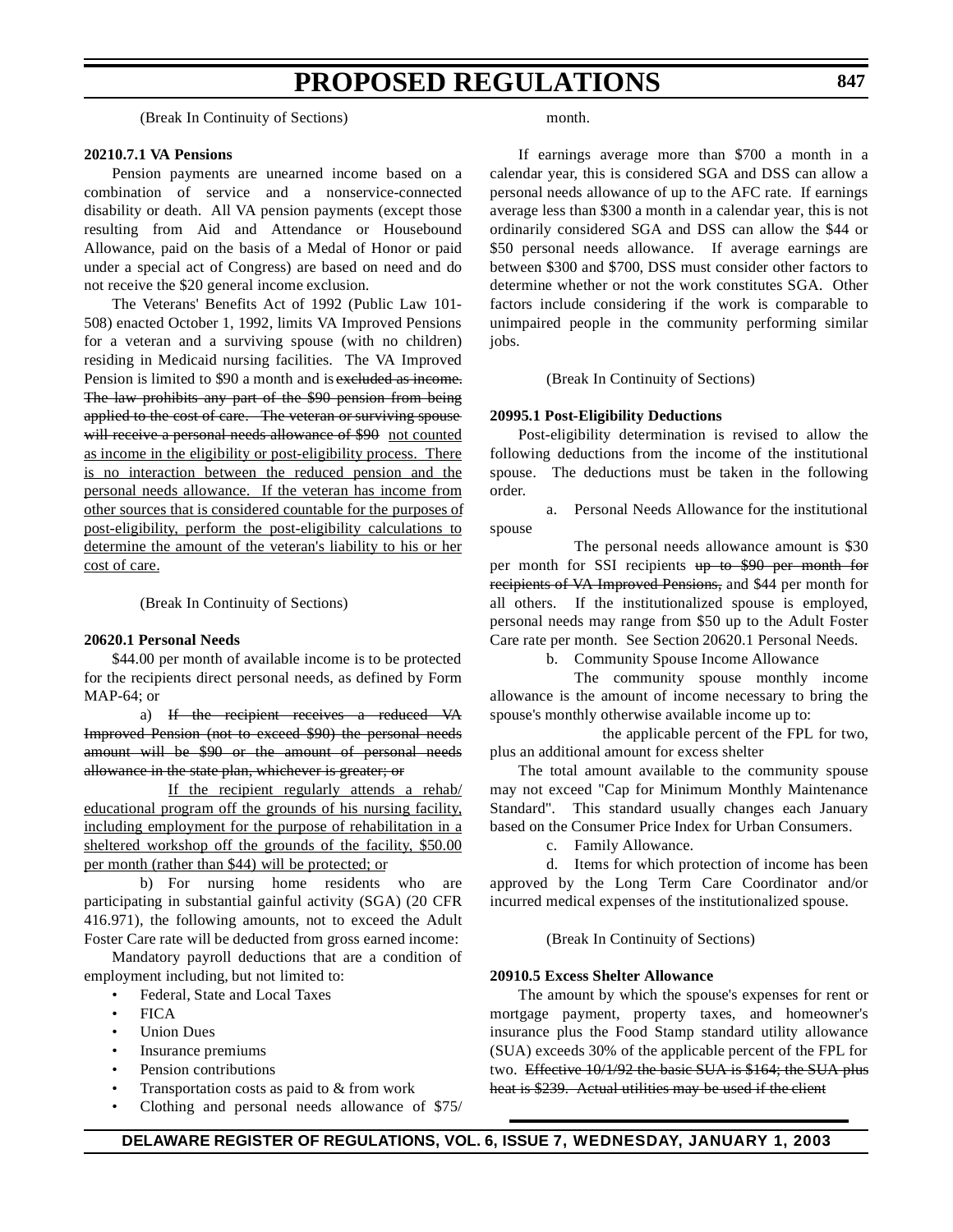# <span id="page-26-0"></span>**DEPARTMENT OF NATURAL RESOURCES AND [ENVIRONMENTAL CONTROL](http://www.dnrec.state.de.us/DNREC2000/Divisions/FW/FW.htm)**

**DIVISION OF FISH AND WILDLIFE**

Statutory Authority: 23 Delaware Code, Section 2114, (23 **Del. C.** 2114)

#### **SAN# [2002-22](#page-3-0)**

### **1. TITLE OF THE REGULATIONS:**

Tidal Finfish Regulations Regulation No. #22 Tautog Size Limit

### **2. BRIEF SYNOPSIS OF THE SUBJECT, SUBSTANCE AND ISSUES:**

In order to remain in compliance with the Atlantic States Marine Fisheries Commission's Fishery Management Plan for Tautog, as amended, tidal finfish regulation #22 must be amended by adopting one of eight catch reduction scenarios, approved by the ASMFC Tautog Technical Committee. Each of these scenarios would reduce Delaware tautog catch by 25%, as mandated in the FMP. Both recreational and commercial fishers would be affected, as commercial size limits, creel limits and seasons are the same as recreational management measures.

This amendment to Tidal Finfish Regulation #22 would change the title to: Tautog Management Measures. This would more accurately reflect the use of seasons and creel limits, as well as size limits to manage tautog.

One of the following approved catch reduction scenarios will be selected to reduce the catch by 25%:

A. April 1 – June 30, 3 fish creel limit, 15" minimum size,

July 1 – August 31 and

September 29 – March 31, 10 fish creel limit, 14" minimum size

September 1 – 28 – **CLOSED SEASON**

B. July  $1 -$ August 31 and

September 24 – March 31, 10 fish creel limit, 14" minimum size

April 1 – June 30

and

September 1 – 23 **CLOSED SEASON**

C. September 22 – February 29, 10 fish creel limit, 14" minimum size

March 1 – September 21 – **CLOSED SEASON**

D. April 1 – June 30, 3 fish creel limit, 15" minimum size

> July 1 – August 31 and

```
September 27 – March 31, 8 fish creel limit, 14"
minimum size
        September 1 – 26 – CLOSED SEASON
    E. April 1 – June 30, 3 fish creel limit,15" minimum
size 
        July 1 - August 31
        and
        September 25 – March 31, 7 fish creel limit, 14"
minimum size
        September 1 – 24 – CLOSED SEASON
```
F. April 1 – June 30, 3 fish creel limit, 15" minimum size

July  $1 -$  August 31

and

and

September 24 – March 31, 6 fish creel limit, 15"

minimum size September 1 – 23 – **CLOSED SEASON**

G. April 1 – June 30, 3 fish creel limit, 15" minimum size

July 1 – August 31

September 20 – March 31, 5 fish creel limit, 14" minimum size

September 1 – 19 – **CLOSED SEASON**

H. April 1 – June 30, 3 fish creel limit, 15" minimum size

July 1 – September 7

and

September 19 – March 31, 4 fish creel limit, 14" minimum size

September 8 – 18 – **CLOSED SEASON**

### **3. POSSIBLE TERMS OF THE AGENCY ACTION:**

If Delaware fails to comply with the terms of this regional fishery management plan, the fishery for tautog in Delaware could be closed by the U.S. Department of Commerce.

### **4. STATUTORY BASIS OR LEGAL AUTHORITY TO ACT:**

 $§ 906(e)(2)(a)$ , 7 Del. C. Tidal Finfish Regulation No. 22

### **5. OTHER REGULATIONS THAT MAY BE AFFECTED BY THE PROPOSAL:**

None

### **6. NOTICE OF PUBLIC COMMENT:**

Individuals may present their opinions and evidence or request additional information by writing, calling or visiting the Fisheries Section, Division of Fish and Wildlife, 89 Kings Highway, Dover, DE 19901 at 7:30 p.m. on Monday January 6, 2003. The record shall remain open for written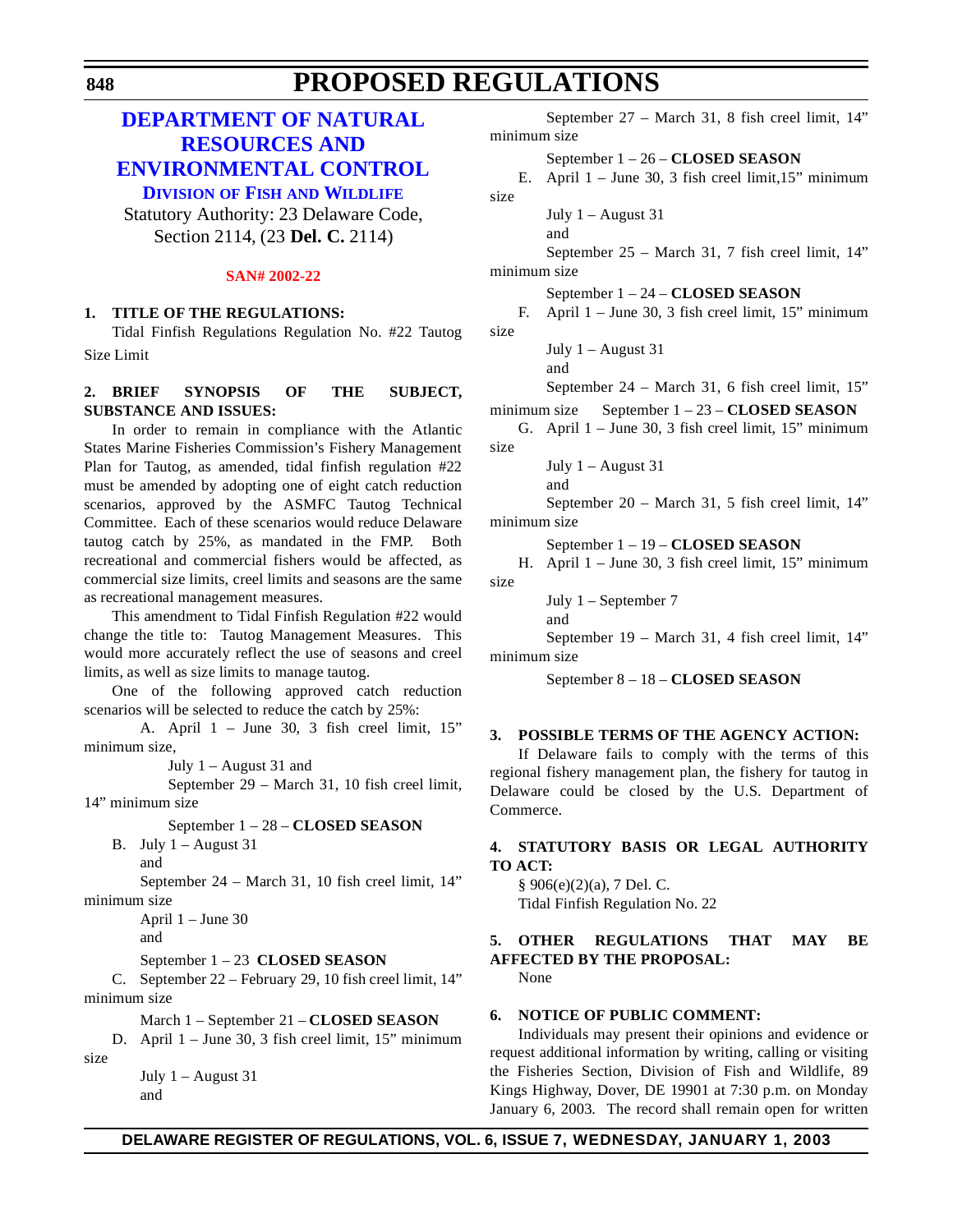comments until 4:30 p.m. on Friday January 31, 2003.

#### **7. PREPARED BY:**

Jeff C. Tinsman, (302) 739-4782, December 11, 2002

#### **TIDAL FINFISH REGULATION NO. 22 TAUTOG; SIZE LIMITS, CREEL LIMITS AND SEASONS**

a) It shall be unlawful for any person to possess any tautog Tautoga onitis, less than fourteen (14) inches in total length during the period beginning at 12:01 a.m. ending at 12:00 p.m. on March 31, next ensuing.

b) It shall be unlawful for any person to possess any tautog less than fifteen (15) inches in total length during the period beginning at 12:01 a.m. on April 1 and ending at

12:00 p.m. on June 30, next ensuing**. 1**

c) Notwithstanding the provisions of 7 Del. C §938 and §939, it shall be unlawful for any person to possess more than three  $(3)$  tautog during the period beginning at  $12:01$  on April 1 and ending at 12:00 p.m. on June 30, next ensuing, at or between the place where said tautog were caught and said person's personal abode or temporary or transient place of lodging**] 2**

d) It shall be unlawful for any person to possess more than ten  $(10)$  tautog during the period beginning at  $12:01$ a.m. on July 1 and ending at 12:00 p.m. on March 31, next ensuing, at or between the place where said tautog were caught and said person's personal abode or temporary or transient place of lodging**. 3**

e) Notwithstanding the provisions of subsections (a) and (d) of this regulation, it shall be unlawful for any person to possess any tautog during the period beginning at 12:01 a.m on September 8 and ending at 12:00 p.m. on September 18, next ensuing, except in said person's personal abode or temporary or transient place of lodging**. 3**

**1.** This section may be stricken if management options B or C are selected after the public hearing. In each case the period April 1 – June 30 would be part of a closed season.

**2.** The possession limit of 10 tautog would be reduced to 8, 7, 6, 5, or 4 if management option D, E, F, G or H, respectively, is selected following the public hearing.

**3.** The closed season for tautog, specified in this section would be increased if management option A, B, C, D, E, F or G is selected, following the public hearing.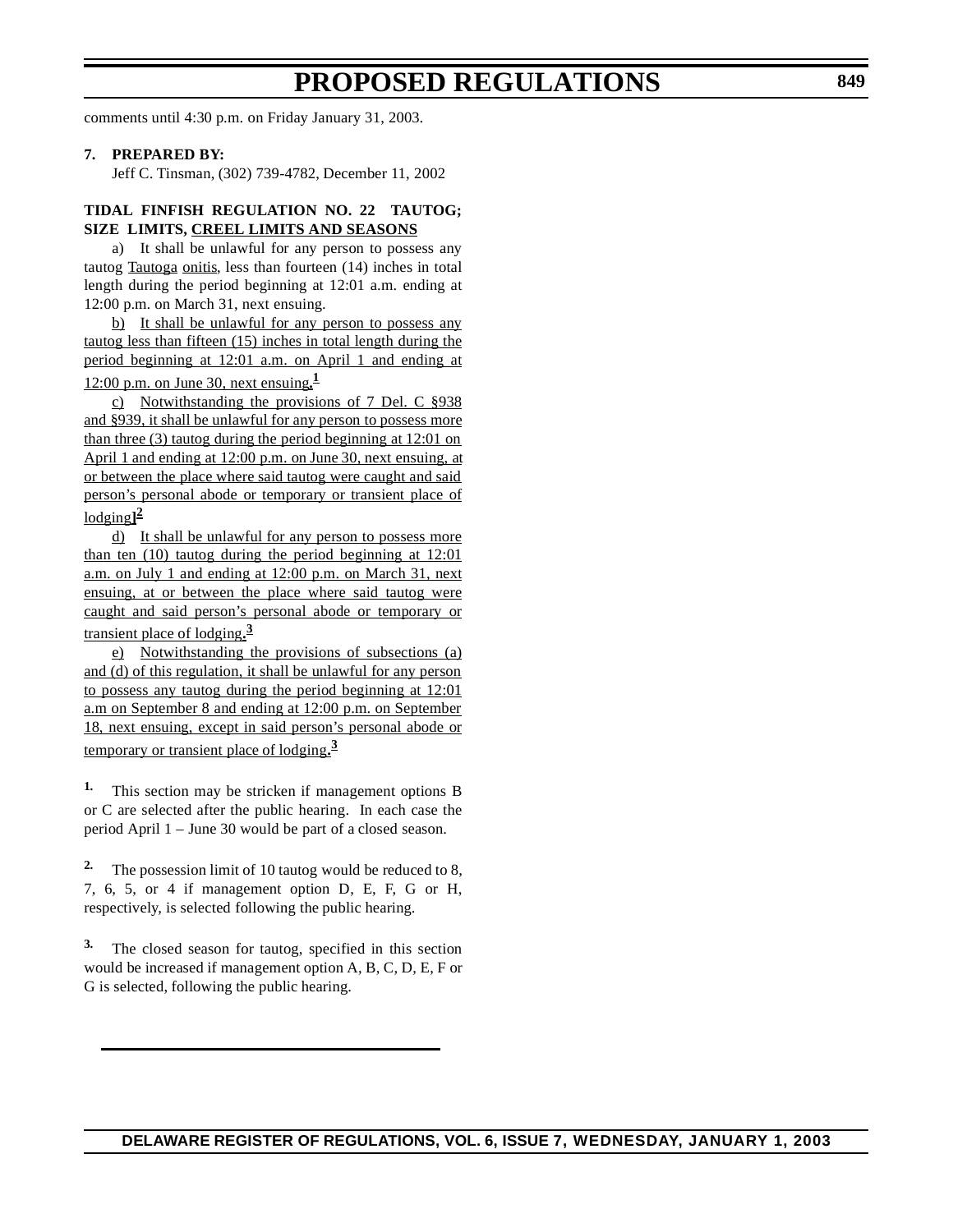### **Symbol Key**

<span id="page-28-0"></span>Roman type indicates the text existing prior to the regulation being promulgated. Underlined text indicates new text added at the time of the proposed action. Language which is stricken through indicates text being deleted. **[Bracketed Bold language]** indicates text added at the time the final order was issued. **[Bracketed stricken through]** indicates language deleted at the time the final order was issued.

## **Final Regulations**

The opportunity for public comment shall be held open for a minimum of 30 days after the proposal is published in the Register of Regulations. At the conclusion of all hearings and after receipt within the time allowed of all written materials, upon all the testimonial and written evidence and information submitted, together with summaries of the evidence and information by subordinates, the agency shall determine whether a regulation should be adopted, amended or repealed and shall issue its conclusion in an order which shall include: (1) A brief summary of the evidence and information submitted; (2) A brief summary of its findings of fact with respect to the evidence and information, except where a rule of procedure is being adopted or amended; (3) A decision to adopt, amend or repeal a regulation or to take no action and the decision shall be supported by its findings on the evidence and information received; (4) The exact text and citation of such regulation adopted, amended or repealed; (5) The effective date of the order; (6) Any other findings or conclusions required by the law under which the agency has authority to act; and (7) The signature of at least a quorum of the agency members.

The effective date of an order which adopts, amends or repeals a regulation shall be not less than 10 days from the date the order adopting, amending or repealing a regulation has been published in its final form in the Register of Regulations, unless such adoption, amendment or repeal qualifies as an emergency under §10119.

# **DEPARTMENT OF [ADMINISTRATIVE SERVICES](http://www.professionallicensing.state.de.us/boards/architects/index.shtml) BOARD OF ARCHITECTS** 24 DE Admin. Code 300 Statutory Authority: 24 Delaware Code, Section 301 (24 **Del.C.** §301)

#### **[ORDER](#page-3-0)**

**AND NOW**, this 4th day of December, 2002, in accordance with 29 Del. C. § 10118 and for the reasons stated hereinafter, the Board of Architects of the State of Delaware (hereinafter "the Board") enters this Order adopting amendments to Rules and Regulations.

#### **I. Nature of the Proceedings**

Pursuant to the Board's authority under 24 Del. C. §§ 301 and 306, the Board proposed to revise its existing Rules and Regulations in order to conform with changes in the national standards for the licensing and practice of architecture propounded by National Council of Architectural Registration Boards (NCARB). The proposed amendments, attached as Exhibit "A" essentially revise the existing Rules and Regulations in their entirety. Notice of the public hearing to consider the proposed amendments to the Rules and Regulations, attached as Exhibit "B", was published in the Delaware Register of Regulations dated October 1, 2002, and two Delaware newspapers of general circulation, in accordance with 29 Del. C. § 10115. The public hearing was held on November 6, 2002 at 2:00 p.m. in Dover, Delaware, as duly noticed, and at which a quorum of the Board was present. The Board deliberated and voted on the proposed revisions to the Rules and Regulations. This is the Board's Decision and Order ADOPTING the amendments to the Rules and Regulations as proposed.

#### **II. Evidence and Information Submitted**

The President opened the public hearing on the Rules and Regulations at 2:00 p.m. as provided in the Agenda. The President began by explaining that the process to revise the Rules and Regulations has taken over two years. The process was initiated as the result of recommendations made in Sunset hearings and reports. The purpose of the revisions was to conform the Delaware Rules and Regulations to changes in the standards of and practice of architecture made by the NCARB in recent years.

 Initially, the Board delegated the revision of the rules to a subcommittee composed of Board Members and counsel. After the subcommittee completed its work, the Board discussed and considered the revisions, then issued the Proposed Rules and Regulations, which have been duly published and open for written public submissions. The President gave a brief overview of the proposed revisions to the Rules and Regulations during the public hearing.

 Prior to the public hearing, the Board received written comments dated November 2, 2002, attached as Exhibit "C, from Harold Judefind, President Delaware Chapter of the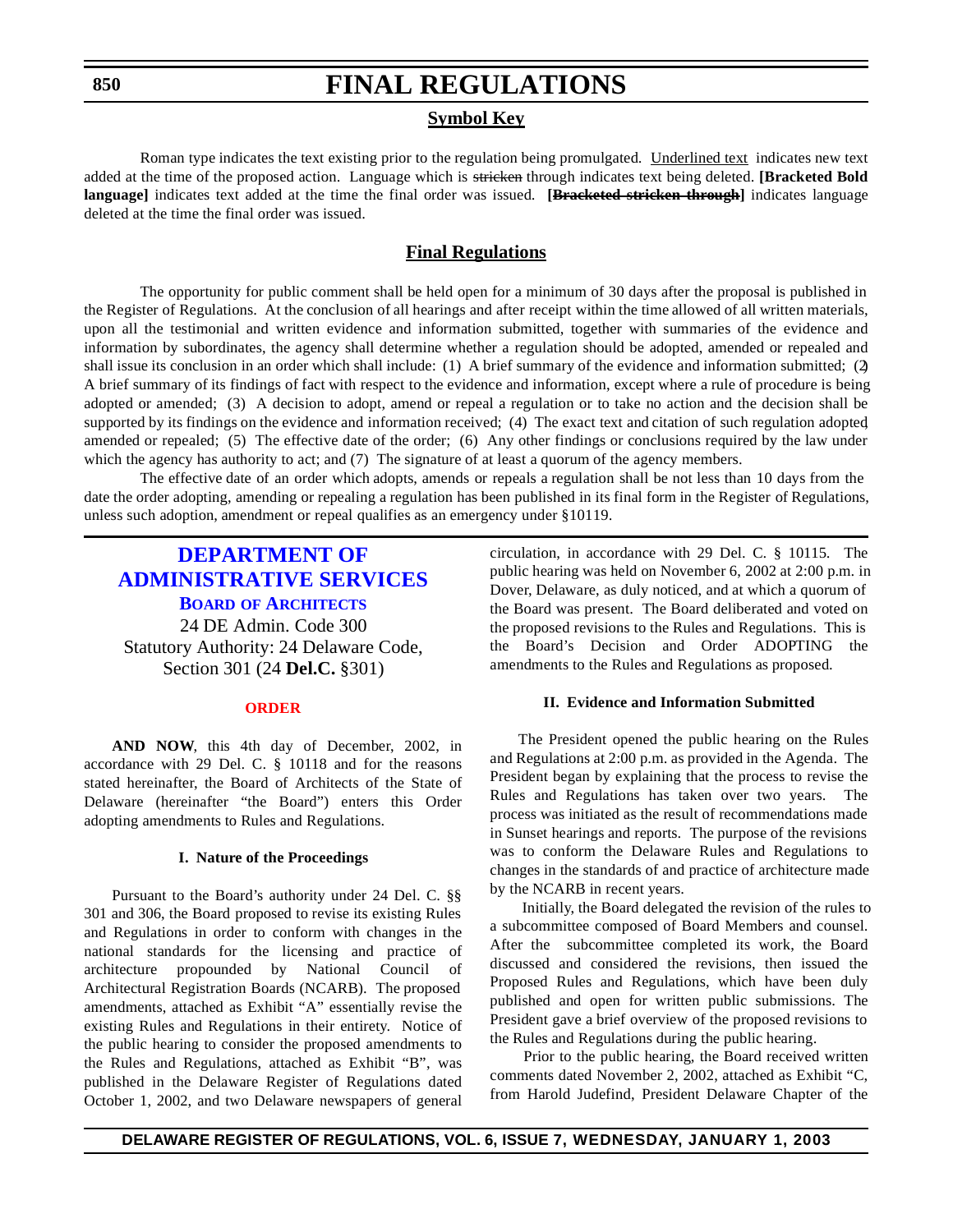American Institute of Architects. The President read Exhibit "C" into the record.

 The Board then received public comment. Mr. Judefind spoke on behalf of Delaware AIA. He thanked the Board for all of its work in undertaking such a major revision of the rules. He stated that the proposed rules had been circulated for comment in the Delaware AIA and that his written submission reflected the comments of that organization. Mr. Judefind addressed some minor technical issues raised in the written submission. Since "American Institute of Architects" is referred to in the rules, it should be defined. He noted that transcripts of continuing education should be accepted by the Board as evidence of course completion. He further pointed out a typographical error in section 7.1.3.

Mr. Judefind then discussed other issues of concern. First, the AIA was concerned that the definition of "Administration of Construction Contracts" was too broad requiring administration on all projects when the nature of the service is normally a matter of contract. Second, the proposed continuing education requirements of 20 hours per biennial licensing period differed from the 16 hours biennial requirement of the AIA. Third, the AIA was concerned about whether the resident architect requirement in section 7.5.1 prohibited work from home. Fourth, Mr. Judefind stated that the proposed rules did not address unlicensed practice of architecture.

The next member of the public to speak was Kenneth Freemark. Mr. Freemark recognized the Board's efforts in preparing the Proposed Rules and Regulations. He expressed his support of the letter submitted by the AIA. He further stated that the Board should adopt the AIA standard for continuing education rather than the 20 hour biennial requirement proposed by the Board. Mr. Freemark noted that enforcement was the key to the effectiveness of the regulations. He strongly suggested that a copy of the new regulations be mailed to each licensee.

At the close of the public comment, the President recognized Board Member Jennings.

Mr. Jennings commented that the enforcement of unlicensed practice of architecture was a statutory matter not subject to revision by Board rule. Mr. Jennings then commented that the definition of "Administration of Construction Contracts" in the proposed rules does not prevent the provision of architectural services which do not include administration. Board Member Jackson stated that the rule does not interfere with an architect's ability to contract the scope of services.

Board Member Patrick Ryan then discussed the purpose of Section 7.5.1. The intent of that section was to ensure supervision of drafting services performed by shops away from a Delaware architectural office. The services performed by individuals in the intern development program must be conducted in the office under direct supervision. However, the section does not prohibit work performed at home by an architect using informational technologies.

Board Member Jennings made a motion that: 1) AIA be defined as American Institute of Architects and included in Section 1.0; and, 2) in the first sentence of section 7.1.3 "her or she" be changed to "he or she". The motion was seconded and carried unanimously.

Upon passage of the motion, the Board considered continuing education requirements. Board Member Patrick Ryan explained that the Board's proposed requirement of 20 hours every two years all in the area of health, safety and welfare was based on NCARB recommendations. The President stated that there was a range of continuing education requirements in other jurisdictions and that Board's proposed requirement would be more extensive than many other jurisdictions. Board Member Wootten stated that the continuing education requirements were necessary in the public interest. Board Member Atchley commented that the obligation to complete health, safety and welfare credits during the period was particularly important. Board Member Cobb agreed that it was important to require that credits be in the health, safety and welfare area. However, no Board Member expressed a meaningful distinction between 20 hours or 16 hours over the biennial reporting period.

Whereupon, upon motion duly made, seconded and carried unanimously, it was resolved that number of continuing education hours over the biennial reporting period be reduced to 16 from 20, provided however, that the requirement that all continuing education hours be obtained in health, safety and welfare shall be maintained. The public hearing adjourned at 3:50 p.m.

#### **III. Findings of Fact and Conclusions**

1. The public was given notice of the proposed amendments to the Rules and Regulations and offered an adequate opportunity to provide the Board with comments.

2. The proposed amendments to the Rules and Regulations are necessary to implement requirements for the licensing and practice of architecture that are consistent with national standards as promulgated by NCARB. The proposed amendments will assist applicants and licensees in understanding the requirements for the practice of architecture in Delaware.

3. The Board concludes that it has statutory authority to promulgate rules and regulations pursuant to 24 Del. C. § 306(1).

4. The Board concludes that the suggested revisions to include the definition of AIA as the American Institute of Architects; correct the typographical error in Section 7.1.3; and, change the number of required continuing education hours per biennial reporting period from 20 to 16 (without changing the requirement that all continuing education hours be obtained in the area of health, safety and welfare) are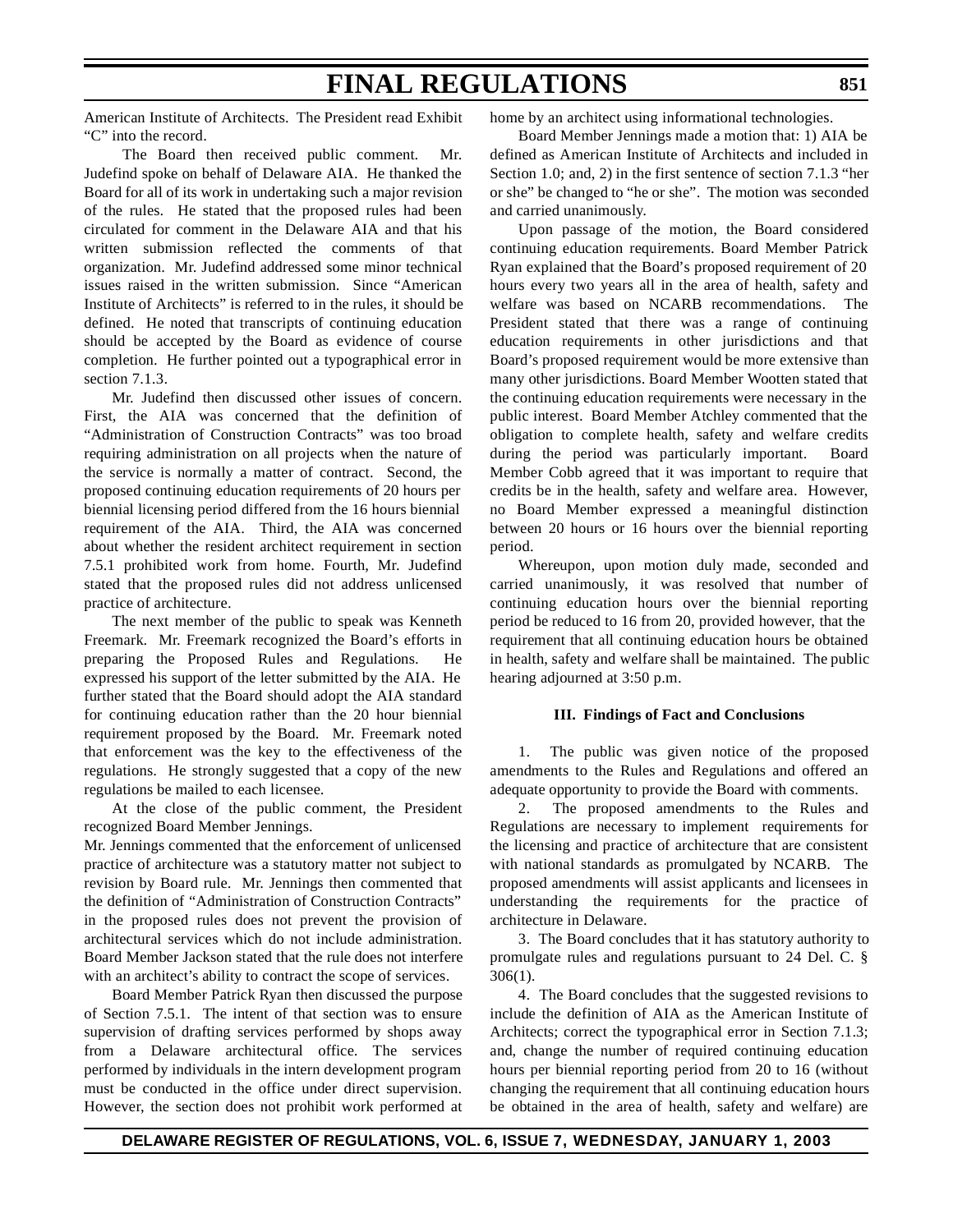cosmetic in nature and not substantive. The Board, therefore, finds that it should adopt the proposed nonsubstantive changes and does so pursuant to 29 **Del.C.** §§ 10118(c), 10113.

5. The Board concludes that continuing education is a vital part of the practice of architecture. The AIA standard of 16 hours of continuing education per biennial reporting period is sufficient to keep Delaware architects reasonably informed of advances in the profession. The Board further concludes that the areas of health, safety and welfare are so important to the public safety that all required continuing education for the reporting period be obtained in the areas of health, safety and welfare.

6. For the foregoing reasons, the Board concludes that it is necessary to adopt the proposed amendments to its Rules and Regulations, and that such amendments are in furtherance of its objectives set forth in 24 Del. C. Chapter 1.

#### **IV. Decision and Order to Adopt Amendments**

**NOW, THEREFORE,** by unanimous vote of a quorum of the Board, **IT IS ORDERED,** that the Rules and Regulations are approved and adopted in the exact text as set forth in Exhibit D attached hereto. The effective date of this Order is ten (10) days from the date of its publication in the Delaware Register of Regulations pursuant to 29 Del. C. §  $10118(g)$ .

### **By Order Of The Board Of Architecture**

**(As authenticated by a quorum of the Board)**

President Charles B. Ryan, RA, Professional Member Patrick W. Ryan, RA, Professional Member Peter H. Jennings, RA, Professional Member Steven W. Atchley, Public Member Susan J. Frederick, RA, Professional Member S. Page Nelson, Public Member C. Terry Jackson, II, RA, Professional Member Loretta Wootten, Public Member Goodwin K. Cobb, IV, Public Member

#### **1.0 Scope: Definitions**

 Purpose: Regulations of the Delaware Board of Architects are set forth for the purpose of interpreting clarifying and implementing 24 Del.C. Ch. 3 which establishes the Board and confers upon it responsibility for registration of architects and the regulation of the practice of architecture.

Citation: The regulations of the Board of Architects shall be known, and may be cited, as Board Regulations.

Board's Regulatory Authority: The Board's regulations are promulgated under authority of 24 Del.C. §301 and 29 Del.C. §10111.

Invalidity: Any provision found to be invalid shall not affect any other provision and the remaining provisions shall remain in full force and effect.

Terms Defined by Statute: Terms defined in 24 Del.C. Ch.  $3$  (the "Act") shall have the same meanings when used in these regulations, unless the context or subject matter clearly requires a different interpretation except where the context clearly indicates a different meaning.

Terms Defined Herein: As used in these regulations, the following terms shall have the following meanings -unless the context or subject matter clearly requires a different interpretation except where the context clearly indicates a different meaning.

#### **[AIA: American Institute of Architects]**

**Administration of Construction Contracts**: Shall comprise at least the following services: (i) visiting the construction site on a regular basis as is necessary to determine that the work is proceeding generally in accordance with the technical submissions submitted to the building official at the time the building permit was issued; (ii) processing shop drawings, samples, and other submittals required of the contractor by the terms of the construction contract documents; and (iii) notifying an owner and the appropriate building official of any code violations, changes that affect code compliance, the use of any materials, assemblies, components, or equipment prohibited by a code, major or substantial changes between such technical submissions and the work in progress, or any deviation from the technical submissions that he or she identifies as constituting a hazard to the public, that he or she observes in the course of performing his or her duties.

**Applicant:** An individual who has submitted an application for registration to the Board.

**Architect:** Any person who is authorized to practice architecture as defined in Title 24, Chapter 3 and who has received holds a current a Certificate of Registration.

**A.R.E:** The current Architect Registration Examination, prepared by NCARB.

**Board:** Delaware Board of Architects, 861 Silver Lake Blvd. Cannon Building, Suite 203, Dover, De 19903.

**CACB:** Canadian Architectural Certification Board.

**Direct Supervision**: That degree of supervision by a person overseeing the work of another, whereby the supervisor has both control over and detailed professional knowledge of the work prepared under his/her the person's supervision. Direct supervision shall mean that the supervisor and the individual being supervised perform their work in the same office where personal contact is routine.

**Division:** Division of Professional Regulation, 861 Silver Lake Boulevard, Cannon Building, Suite 203, Dover, Delaware 19904.

**EESA:** Educational Evaluation Services for Architects. A program provider of architectural education evaluation services administered by Educational Evaluators, Inc., a private organization not affiliated with NCARB or any of its member boards. NAAB.

**Examination:** The current Architect Registration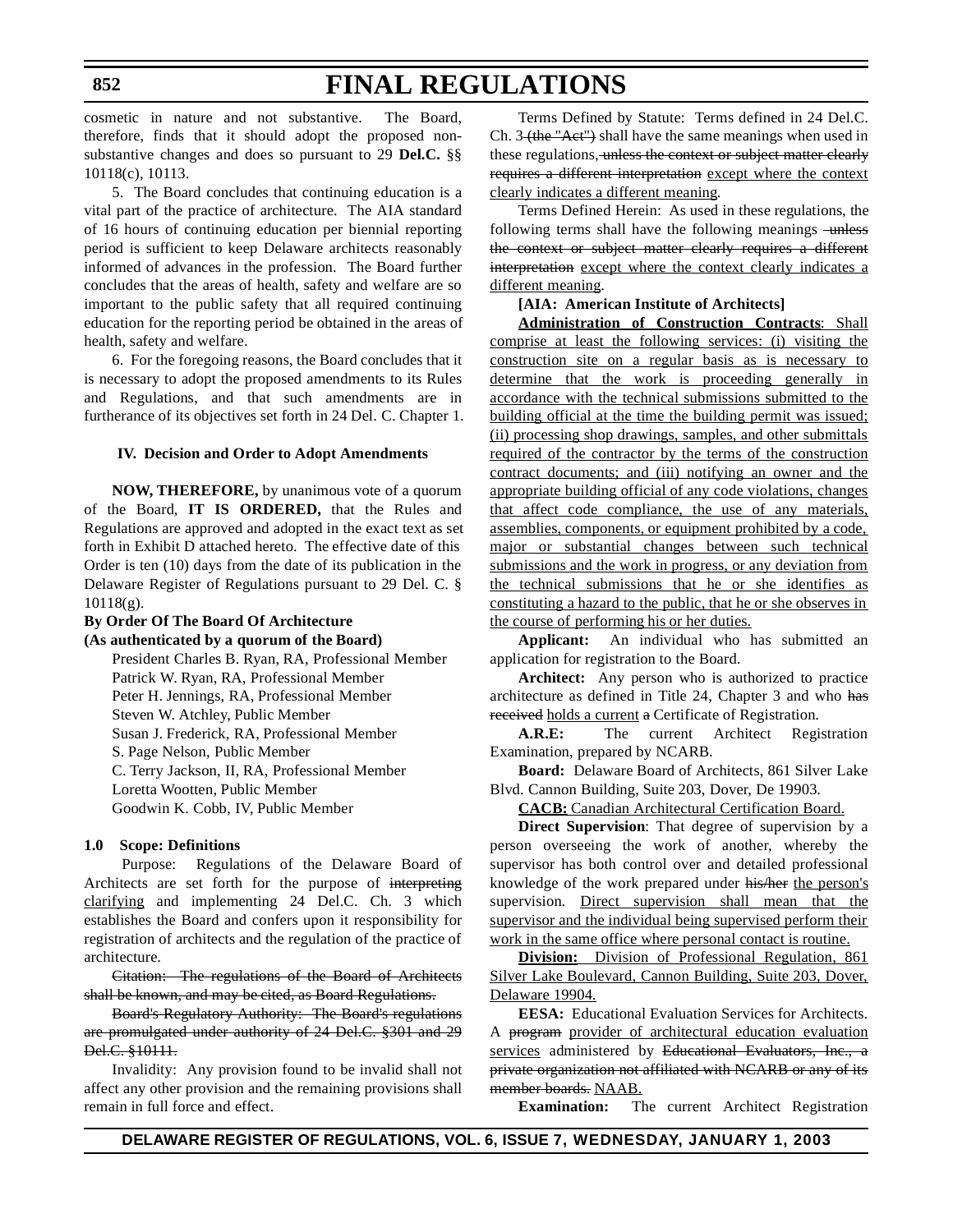Examination (A.R.E.), as accepted by the Board.

**IDP Applicant:** An individual who has completed the IDP training requirements set forth herein 100.302 and has submitted an application for registration to the Board.

**Initial Registration:** Receiving for the first time a certificate of registration as an architect in any United States jurisdiction or Canadian province.

**Intern:** Any individual in the process of satisfying the Board's training requirements. This includes graduates from recognized architectural programs, architectural students who acquire acceptable training prior to graduation and other qualified individuals identified by the Board.

**NAAB:** The National Architectural Accrediting Board. **NCARB:** The National Council of Architectural Registration Boards.

**Principal:** An individual who is a registered architect and in charge of an organization's architectural practice, either alone or with other registered architects.

**Safety:** Design characteristics of a building or its surrounding site relating to, but not limited to, fire protection, means of egress, occupancy requirements, structural design and other elements of construction necessary to minimize potential harm from fire, smoke, fumes, structural failure or other hazardous conditions. compliance with occupancy classification requirements; compliance with construction classification requirements; means of egress; fire-rated construction assemblies; compliance with interior finish requirements; fire detection, alarm and suppression systems; and compliance with environmental health regulations and smoke control systems, compliance with the minimum requirements for heating and cooling; natural and artificial illumination; natural and artificial ventilation; physical hygiene; and accessibility from environmental barriers.

**VU TU:** Value Training unit, used to calculate the hours of training earned by IDP applicants

#### **2.0 General Provisions**

2.1 Board Meeting: The Board shall hold a regularly scheduled business meeting at least once in each quarter of a calendar year and at such other times as the President may deem necessary, or at the request of a majority of Board members. A majority of members shall constitute a quorum; and no action shall be taken without the affirmative vote of at least 5 members.

2.2 Board Seal: The outside circle of the seal measures 1-13/16" across the center. The center emblem is taken from the Great Seal of the State of Delaware. This seal shall be applied to all certificates of registrations issued by the Board.

2.3 Public Information: The Board shall, at its offices, maintain a roster of duly registered architects, open to public inspection, which shall show each registered architect's name, registration number and last known mailing address.

2.4 Public Records: The Board shall provide reasonable access to its public records in accordance with 29 Del.C. §10001 et. seq. The Board's administrative assistant will provide copies of public records, upon written request, at a copy fee of 25 cents per page. Records in active use or in storage will be made available in a reasonably expedient manner.

2.5 2.1 NCARB:

2.5.1 2.1.1 The Board shall maintain membership in NCARB and pay the necessary costs thereof.

2.5.2 2.1.2 The Board shall keep up-to-date information on the recommended policies adopted from time to time by NCARB.

2.5.3 2.1.3 The Board shall cooperate with NCARB in establishing uniform standards of architectural registration throughout the United States.

2.6 Fees: Fees shall be determined by the Division of Professional Regulation ("Division") under 24 Del.C. §310. Application and examination fees shall be non-refundable, in accordance with section 6.4

2.7 2.2 Practice of Architecture:

 $2.7.1$  2.2.1 Only architects shall engage in the practice of architecture as defined in Title 24, Chapter 3. The practice of architecture means the rendering or offering to render those services, hereinafter described, in connection with the design and construction, enlargement or alteration of a structure or group of structures which have as their principal purpose human habitation or use, and the utilization of space within and surrounding structures; the services referred to include planning, preparing studies, designs, drawings, specifications and other technical submissions and furnishing administration of construction contracts.

2.7.1.1 activities associated with detached, single and two-family dwellings, or

2.7.1.2 routine maintenance and repair work which does not affect structural or other safety features of buildings, regardless of whether local authorities require a building permit for such work.

2.2.2 Services offered in connection with the "utilization of space within" such structures include space planning and programming, and interior design. Services offered in connection with the "space surrounding such structures" include site analysis and site design. These provisions shall not be construed to prevent or affect the practice of landscape architecture by a landscape architect or the practice of engineering by an engineer.

2.2.3 The seal of an architect shall not be required for

2.2.3.1 activities associated with detached, single and two-family dwellings, and any sheds, storage buildings and garages incidental to such dwellings or

2.2.3.2 farm buildings, including barns, silos, sheds or housing for farm equipment and livestock, provided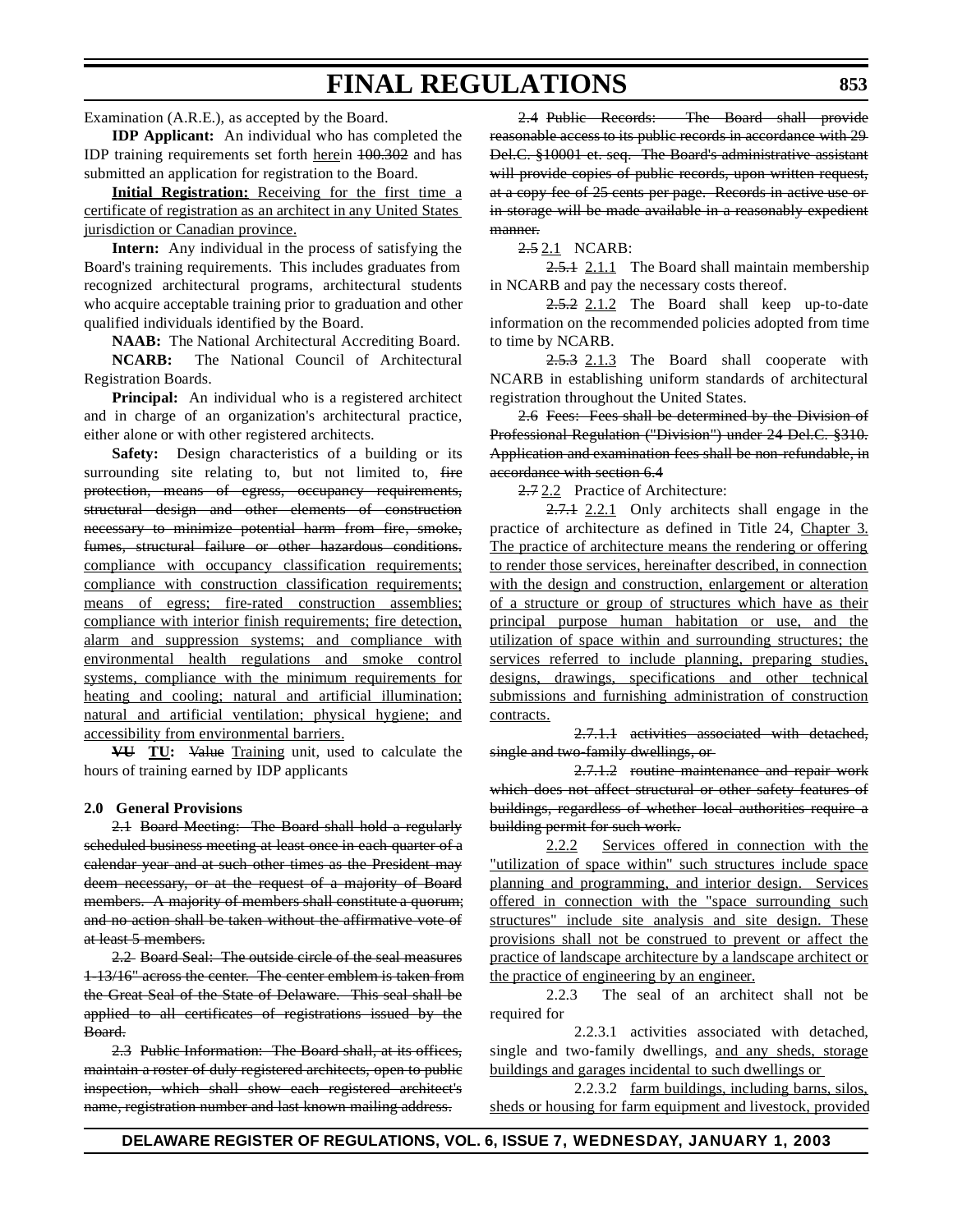#### **854**

# **FINAL REGULATIONS**

such structures are designed to be occupied by no more than ten (10) persons; or

2.2.3.3 routine maintenance and repair work alteration, renovation or remodeling of a structure which does not affect structural or other safety features of buildings the structure, regardless of whether local authorities require a building permit for such work and when the work contemplated by the design does not require the issuance of a permit under applicable building codes.

### **3.0 Application for Registration:**

3.1 Submission of Application fee: Every individual seeking registration shall submit an application to the Board, accompanied by the filing fee established above. Such filing fee shall be determined in accordance with statutory criteria.

3.1.1 References from employers listed on an application for registration must be provided to substantiate the minimum experience required in support of education and training standards. It is the applicant's responsibility to see that fees references are submitted to the Board. Such reference information shall be submitted on forms furnished by the Board.

3.1.2 Proof of self-employment must be substantiated with the following:

 $3.1.2.1$  a copy of business licenses license(s) for those duration's claimed as part of the application or a letter from your accountant or local building official substantiating experience, or similar objective proof of selfemployment.

3.2 Supplemental Material: Material submitted to supplement any previously filed application must include copies of the originally submitted application and all material filed with that application.

3.3 3.2 Applicants; General:

3.3.1 3.2.1 Applicants needing additional practical experience reference forms may use photostatic copies.

3.3.2 3.2.2 The Board will take no action to review an application until all references, transcripts and fees are received.

3.3.3 3.2.3 An applicant is not registered until so notified in writing by the Board.

3.3.4 3.2.4 Filing of an application, fees, etc., shall not be construed as completing the registration process; the board will register applicants at regular Board meetings only.

3.3.5 3.2.5 A license issued by the Division of Professional Regulation certifies that the individual named has met the qualifications of the Board to engage in practice.

3.3.6 Applicants shall use only residence addresses when corresponding with the Board; no correspondence will be maintained using business addresses.

3.4 3.3 Requirements of All Applicants. Applicants Must:

 $3.4.1$  3.3.1 submit the required fees

3.4.2 3.3.2 answer all questions on the application form completely and legibly, using a typewriter for all items except signatures.

3.4.3 3.3.3 obtain the notarization of the application in the space provided. Applications shall contain a current affidavit that has been signed and notarized within the twelve (12) months immediately preceding presentation of the application to the Board.

3.5 3.4 Applicants for Registration by Examination (A.R.E.)

3.4.1 Must have filed a completed application with the Board, including the NCARB record showing completion of IDP training requirements.

3.5.1 must meet the education and training requirements adopted by the Board on January 14, 1993.

3.5.2 must have filed a completed application, including the IDP record, at least 60 days prior to the A.R.E for which the applicant wishes to sit.

3.5.3 must have completed the three years of training credits and five years of education credits at least 90 days prior to the date of the A.R.E.

3.5.4 must have submitted required fees and all transcripts, completed reference forms, etc., at least 45 days prior to the examination for which the applicant wishes to sit.

#### **4.0 Registration Standards:**

4.1 Registration Standards: To be granted registration an applicant must:

4.1.1 Prior to July 9, 1997, hold a professional degree in architecture from a degree program that has been accredited by NAAB not later than two years after termination or have satisfied the education requirements as specified in the attached table A. Education requirements shall be those mandated by 24 Del.C. §307(a)(1) of the Act which requires an NAAB-accredited professional degree or other education which the Board deems to be equivalent as set forth in Table A. Petitions for equivalency determinations shall be filed with the board for a ruling. The Board shall evaluate the candidate's educational equivalency in accordance with the attached table A. Applicants filing for initial registration prior to July 9, 1997 may petition the Board to waive the requirements of 24 Del.C. §307(a)(1), but only if the applicant satisfies the Board's Education and Training Requirements, adopted January 14, 1993.

4.1.2 4.1.1 After July 9, 1997, Hhold a professional degree in architecture from a degree program that has been is accredited by NAAB at the time of graduation or not later than two years after termination of enrollment. Receipt of a professional degree in architecture from a degree program accredited by CACB will be accepted as equivalent to a NAAB accredited professional degree in architecture.

**DELAWARE REGISTER OF REGULATIONS, VOL. 6, ISSUE 7, WEDNESDAY, JANUARY 1, 2003**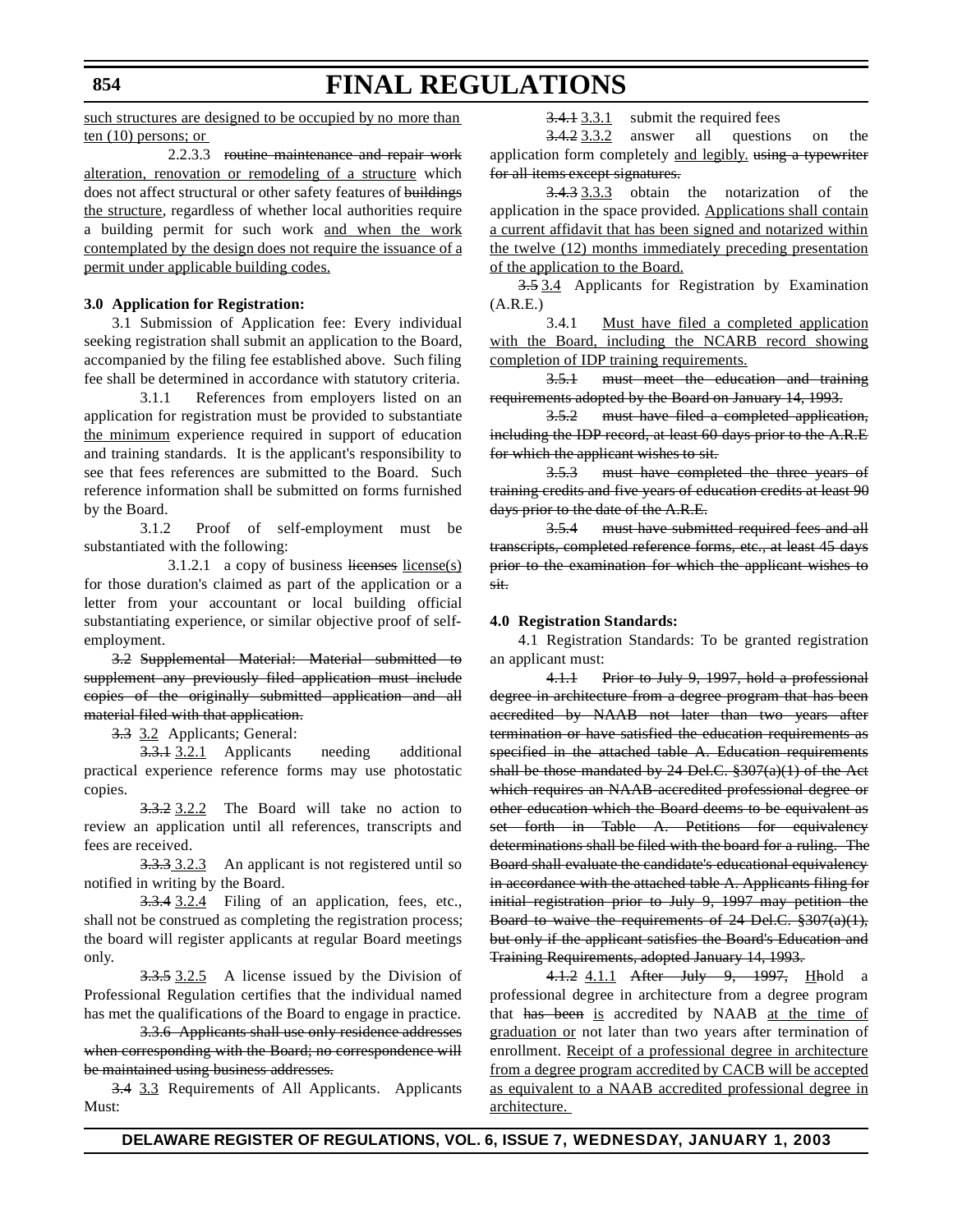4.1.3 4.1.2 Prior to March 15, 1994, have at least three years of training credits in accordance with 5.1 or have satisfied the IDP training requirement in accordance with 5.1. Applicants who received their education outside of the United States shall obtain and provide to the Board an educational evaluation by EESA as directed through NAAB, and must provide evidence of training and degree equivalent to accredited programs. For purposes of 24 Del. C. §  $307(a)(1)$ , an evaluation by EESA of training and degree equivalent to accredited programs constitutes such other education as the Board deems equivalent.

4.1.3 Applicants for admittance to the A.R.E. after March 15, 1994 and all subsequent applicants for initial registration must submit proof of completion of an IDP record requirements through NCARB.

4.1.4 Have passed the examination. The examinee is permitted unlimited retakes of each part of the A.R.E. All parts of the exam must be successfully completed within a six year (6) duration from the date of his/her first sitting. If all sections are not passed in the six (6) year period, the entire examination must be taken and passed again.

4.1.5 Have complied with all regulations of the Board and 24 **Del.C.** Ch. 3 of the Delaware Code.

4.1.6 Prior to July 9, 1997 an applicant meeting the above registration requirements except for 4.1.1 above may nonetheless be granted a registration if the applicant holds a high school diploma or equivalent and had accumulated at least five years of education credits as of June 30, 1984. The Board adopts the attached Table A as the education requirements for Delaware licensure.

4.1.7 In evaluation records, the Board shall apply the then current education and training standards, provided that an applicant who qualified under the standards current at the time of his/her application shall be evaluated by those standards.

4.1.8 In evaluating records, the Board may, prior to granting a registration, require substantiation of the quality and nature of the applicant's experience, notwithstanding the fact that the applicant has complied with the technical registration requirements set forth above.

#### **5.0 Training Standard (Effective until March 15,1994)**

5.1 To satisfy the training standard, an applicant must have at least three years of training credits, or have satisfied the IDP training requirements in accordance with 5.1. The Board expects that an applicant who has satisfied these training standards will have been exposed to the comprehensive process of the practice of architecture. Accordingly, each applicant must demonstrate that his/her training has been sufficiently diverse as to include exposure to each of the training areas set forth in 5.1. An applicant with three years of training credits may nonetheless be denied registration if that training is not diversified. The

following table sets forth the ways in which training credits can be acquired:

Credit Allowed

Description of TrainingPercent Maximum

5.1.1 Experience in architecture as an employee in the office of a registered architect.100%No Limit

- 5.1.2 Experience in architecture as an employee of an organization (other than offices of a registered architect) when the experience is under the direct supervision of registered architect100% 2 years
- 5.1.3 Experience directly related to architecture when under the direct supervision of a professional engineer, landscape architect, planner or interior designer.50%1 year
- 5.1.4 Experience, other than 5.1.1 and 5.1.2 and 5.1.3 experience, directly related to on-site building construction operations or experience involving physical analyses of existing buildings.50% 6 months
- 5.1.5 A post-professional degree in architecture or teaching or research in an NAABaccredited architectural program.100%1 year
- 5.2 Explanation of Training Requirements

5.2.1 No training credits may be earned prior to satisfactory completion of one of the following:

5.2.1.1 three years in an NAAB-accredited professional degree program;

5.2.1.2 the third year of a four-year preprofessional degree program in architecture accepted for direct entry to an NAAB-accredited professional Master's Degree Program;

5.2.1.3 one year in an NAAB-accredited professional Master's Degree Program;

5.2.1.4 96 semester credit hours as evaluated by EESA in accordance with NCARB Circular of Information No. 3, (1992-93 edition) of which no more than 60 hours can be in the general education category; or

5.2.1.5 5 education credits in the circumstances described in 100.301 (B).

Note: 32 semester credit hours or 48 quarter credit hours equal one year in an academic setting.

5.2.2 No experience used to meet education requirements may be used to earn training credits.

5.2.3 Every applicant must earn at least one year of training credits under 4.1.1 and must earn them after satisfying 4.1.2.

5.2.4 To earn credits under 5.1.1, 5.1.2, 5.1.3 and 5.1.4, an applicant must work at least 3 5 hours per week for a minimum period of 10 consecutive weeks under 5.1.1 or six consecutive months under 5.1.2, 5.1.3 or 5.1.4. An applicant may earn one-half of the credits specified under 5.1.1 for work of at least 20 hours per week in periods of six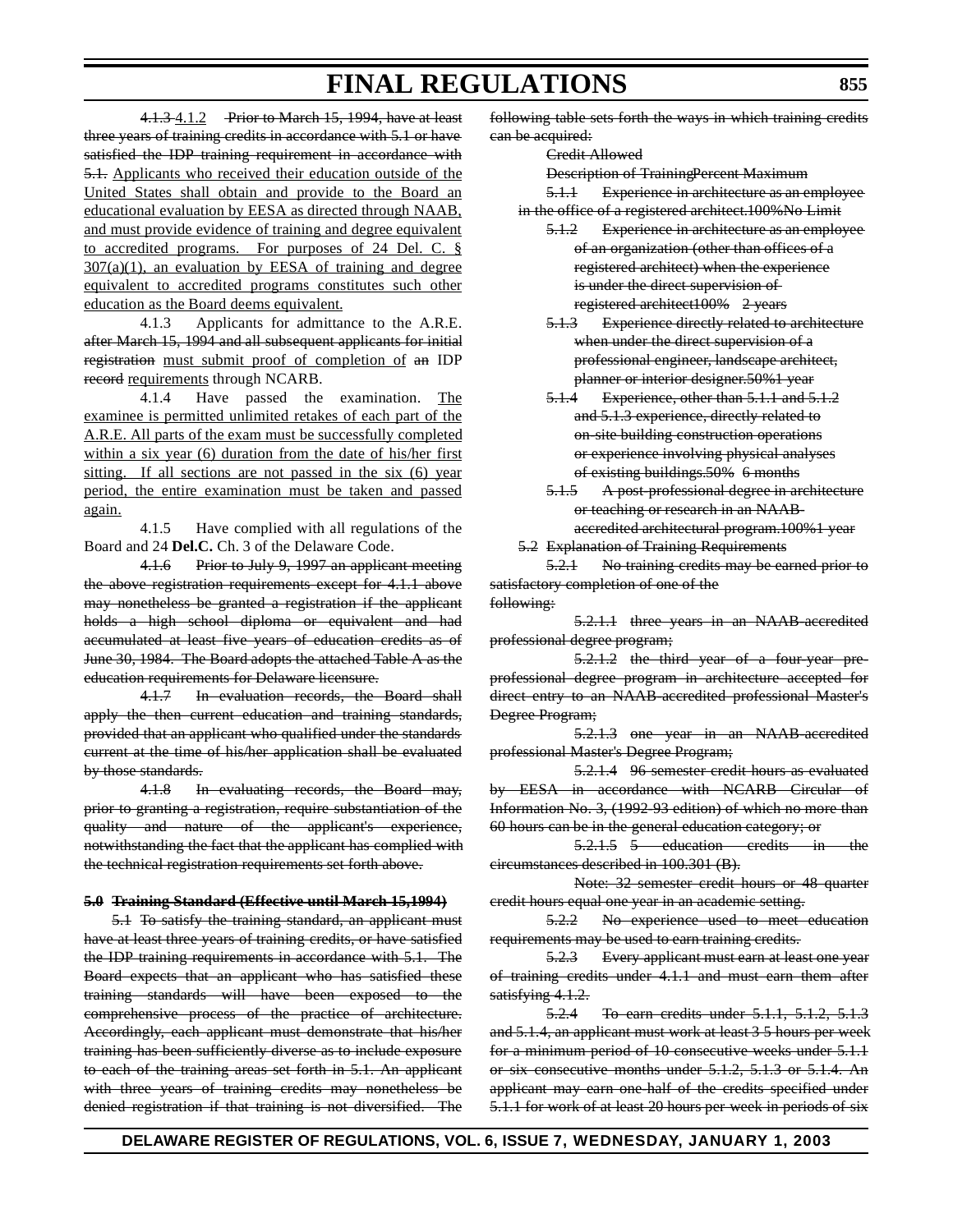or more consecutive months. No credits will be given for part-time work in any category other than 5.1.1.

**FINAL REGULATIONS**

5.2.5 To earn credits under 5.1.5, an applicant's credit hours must be in subjects directly related to architecture. Twenty semester credit hours or 30 quarter credit hours of teaching or equivalent time in research will equal one year.

5.2.6 An organization will be considered to be an "office of an architect" if:

5.2.6.1 the architectural practice of the organization in which the applicant works is in the charge of a person practicing as a Principal and the applicant works under the direct supervision of a registered architect;-

5.2.6.2 the organization is not engaged in construction;

5.2.6.3 the organization has no affiliate engaged in construction which has a substantial economic impact upon the person or persons in the organization practicing as a principal; and

5.2.6.4 the architectural practice of the organization encompasses the comprehensive process of the practice of architecture including each of the categories composing such practice set forth in 5.3.

5.2.7 An organization (or an affiliate) is engaged in construction if it customarily engaged in construction or if it customarily engages in either of the following activities:

5.2.7.1 undertakes to provide labor and/or material for all or any construction project, whether on lump-sum, cost-plus or other basis of compensation; or

5.2.7.2 agrees to guarantee to an owner the maximum construction cost for all or any significant portion of a construction project.

5.2.8 In deciding if training represents "diversified experience in architecture," the Board will compare the training with the training requirements set forth in the IDP. See 5.3.

5.2.9 Applicants employed in settings descried in 5.1.1 and 5.1.2, whose experience is not diversified, may obtain credit only under 5.1.3.

5.2.10 The maximum credit for training as an employee of a person practicing architecture who is not an architect registered in a United States or Canadian jurisdiction shall be one year. No credit will be granted for foreign training other than as an employee of a person practicing architecture.

5.3 5.0 IDP Training Requirements

5.3.1 5.1 After March 15, 1994, the The IDP will be considered is a requirement for the all applicants for initial registration in the State of Delaware. This regulation shall be in effect for those applicants seeking admittance to the A.R.E. after March 15, 1994 and all subsequent applicants for initial registration. Applicants holding a current registration in good standing in another United States jurisdiction or Canadian province and documenting five (5) or more years of practicing architecture immediately preceding the date of the application that is acceptable to the Board may obtain a waiver of the IDP requirement. A request for waiver shall be made on a form prescribed by the Board.

5.3.2 5.2 The IDP, which is administered by the National Council of Architectural Registration Boards (NCARB), will be initiated by completing an application for NCARB/IDP Council Record and submitting required application fees. This application may be obtained from NCARB, 1801 K Street NW, Suite 1100, Washington, D.C. 20006-1310 or www.ncarb.org. the National IDP Coordinating Committee, 1735 New York Avenue N.W., Suite 700, Washington D.C. 20006. Preparation of all components of the IDP record for references, transcripts, training, etc., will be done in accordance with current NCARB standards. The NCARB Council Record will be accepted as verification of education and training requirements for initial registration.

5.3.3 The initiation of IDP participation and accrual of value units may begin after satisfactory completion of:

5.3.3.1 three years in a NAAB-accredited professional degree program;

5.3.3.2 the third year of a four-year preprofessional degree program in architecture accepted for direct entry to a NAAB-accredited professional degree program;

5.3.3.3 one year in a NAAB-accredited Master of Architecture degree program for interns with nonprofessional undergraduate degrees;

5.3.3.4 96 semester credit hours as evaluated by Education Evaluation Services for Architects (EESA) of which no more than 60 hours can be in the general education subject area; or

5.3.3.5 "five years of equivalent education" in accordance with the Board's Regulations Table A. This option shall expire effective July 9, 1997.

5.3.4 The intern is responsible for initiating an NCARB Council Record within a time frame which will permit conformance with the Board's application deadline for examination.

5.3.5 The intern is responsible for obtaining applicable training credits which conform to the Board's rules and regulations.

5.3.6 The Intern is responsible for providing NCARB with written notification of his/her intent to take the examination 90 days prior to the Board's application deadline for examination in order to insure timely notification of the Board.

5.3.7 The Board will review the NCARB recommendation for admission to the examination and notify the candidate according to the schedule established by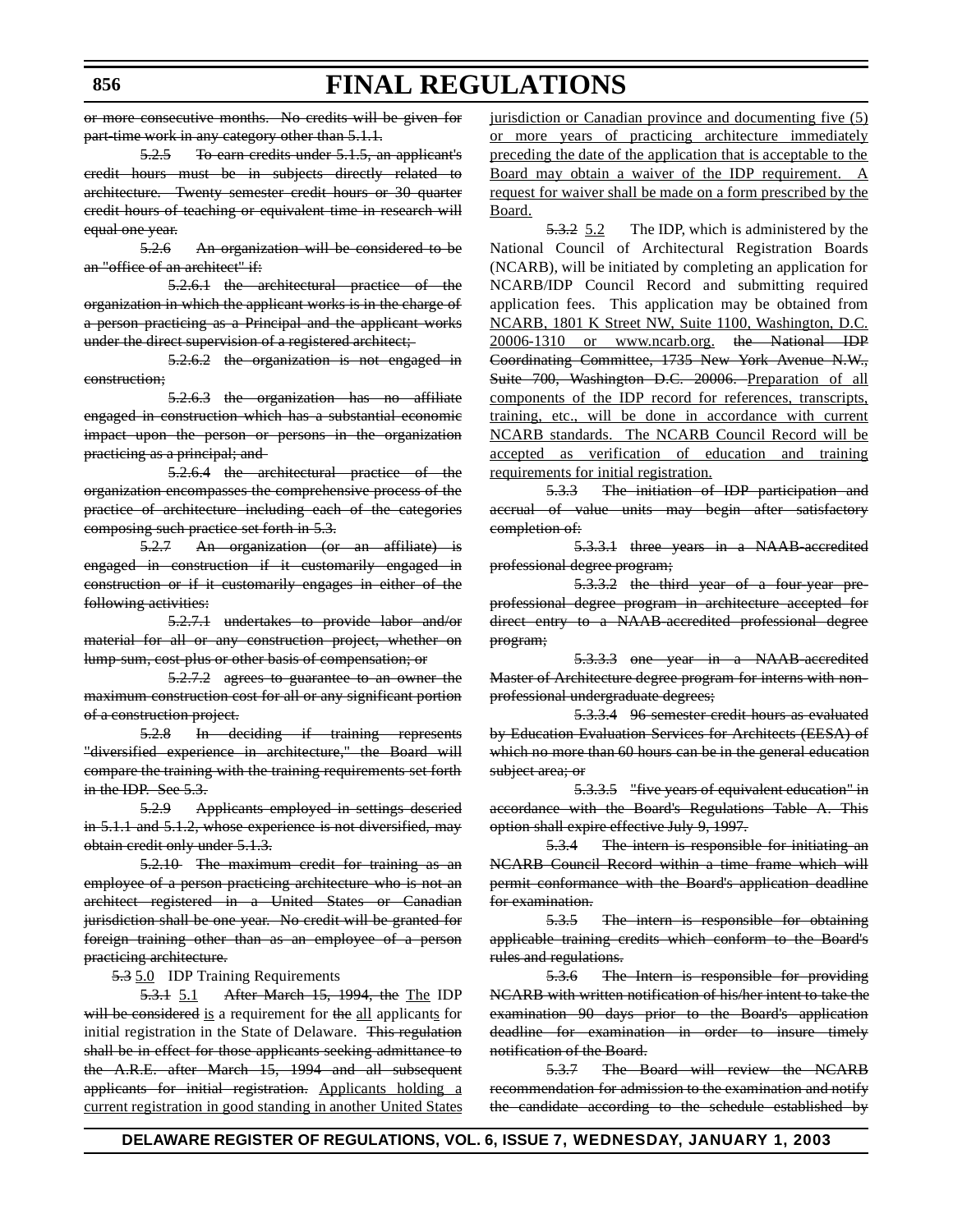NCARB and the Board for the administration of the A.R.E

5.3.8 Preparation of all components of the IDP record for references, transcripts, training, etc. will be done in accordance with NCARB standards. The NCARB Council Record will be accepted as verification of education and training requirements for initial registration.

5.4 5.3 Reciprocity

5.4.1 Registration through reciprocity applications shall be governed by 24 Del.C. §309.

#### 6.0 Examination

6.1 Conditions of Examination

6.1.1 A proctor assigned by the Board will be present during each division of the examination.

6.1.2 Grading of the examination shall be in accordance with the national grading procedure administered by NCARB.

6.1.3 The Board shall adopt the scoring procedures recommended by NCARB.

6.1.4 No information pertaining to the subject matter of the Examination will be given to applicants in advance, except as specifically authorized by the Board.

6.1.5 The Board, in its discretion, may approve transfer credits for parts of examinations passed prior to the 1983 A.R.E in accordance with the transfer table on page 10A. Information as to transfer credits will be provided, when appropriate, to applicants requesting application forms. After 5 years of additional training credits in 100.302  $(A)$   $(1)$  or  $(2)$ , the applicant will not be required to pass additional divisions of the A.R.E.

6.1.6 Effective in 1993, candidates for initial registration may be permitted to take those parts of the A.R.E. offered at times other than June, prior to sitting for the complete exam (offering the A.R.E. or portion thereof at times other than June, is subject to the discretion of the Board).

6.1.7 The examine is permitted unlimited retakes of each part of the A.R.E. All parts of the exam must be successfully completed within a six-year duration from the date of his/her first sitting. If all sections are not passed in the 6 year period, the entire examination must be taken and passed again.

#### 6.2 Application Deadline

6.2.1 Each applicant deemed eligible to take the Examination shall be notified of the dates set for each division of the Examination, the location at which the Examination shall be held, the instruments and materials he/ she shall supply an/or be permitted to bring to the Examination, the deadline for applying to take the Examination, and other necessary information.

6.3 Examination Fee- The fee for the examination shall be determined by the Division of Professional Regulation.

6.4 Refund of Fee - No refund of the application and/or examination fee shall be returned to any applicant.

6.5 Transfer of Scores from Other Boards - The Board in its discretion and upon proper application, may accept passing scores achieved on divisions of the A.R.E. administered and attested to by another NCARB member board.

6.6 Transfer of Scores to Other Boards- The Board, in its discretion and upon proper application, may forward the grades achieved by an applicant in the various divisions of the Examination given under the Board's jurisdiction to any other duly constituted architectural registration board and to NCARB for use in evaluating such applicant's eligibility for licensure.

#### **7.0 6.0 Registration**

7.1 Issuance - When the Board has determined that an applicant for registration has satisfied the registration standards set forth herein, the Board shall issue a Certificate of Registration containing the registered applicant's name and registration number.

7.2 6.1 Duration- Each certificate of registration issued by the Board shall be valid for two years, or the expiration of the current licensing period.

6.2 Continuing Education Requirement For Renewal - For license or registration periods beginning August 1, 2003, and thereafter, each holder of a Certificate of Registration shall complete twenty (20) **[sixteen (16)]** hours of continuing education (Professional Development Units or PDUs) acceptable to the Board during each biennial licensing period. Completion of required continuing education is a condition for renewal of a Certificate of Registration. Each Registered Architect shall be exempt from the continuing education requirement in his or her initial biennial licensing period, or any portion thereof, in which he or she is licensed or registered to practice. Each Registered Architect shall be required to complete and submit forms prescribed by the Board certifying compliance with the continuing education requirement for renewal of registration. Required documentation may include a syllabus, agenda, itinerary or brochure published by the sponsor of the activity, as well as proof of attendance. The Board reserves the right to require additional information or documentation regarding continuing education compliance from a Registered Architect.

6.3 Content: All continuing education shall be obtained in the areas of Health, Safety and Welfare. The following are deemed acceptable continuing education: a) NCARB monograph programs; b) health safety and welfare programs approved by AIA.

6.4 Hardship Extension: The Board may, in its discretion, grant an extension of time within which the continuing education requirement must be completed for reasons, including, but not limited to, illness, disability, military service, and exceptional family responsibilities. The period of hardship extension granted shall be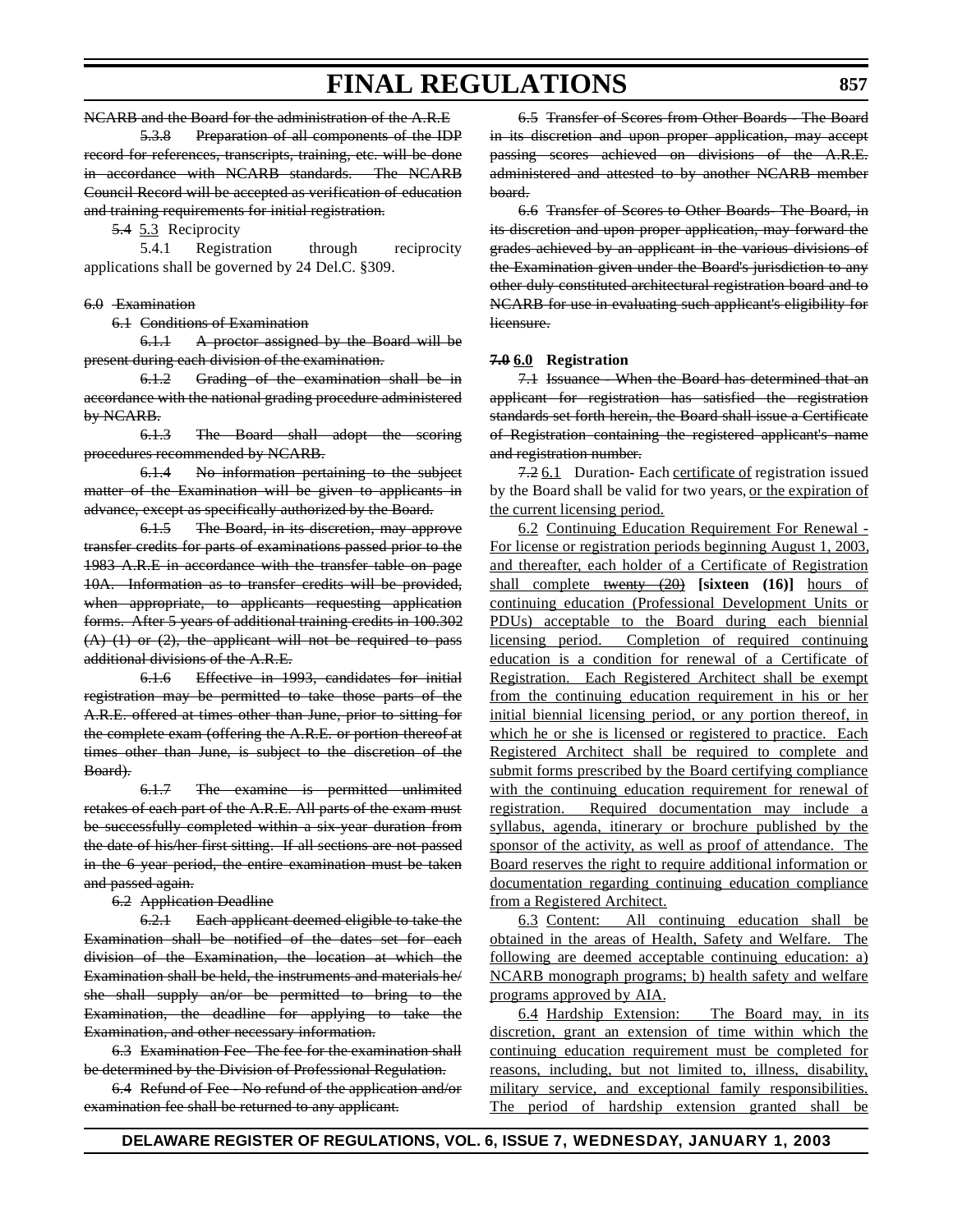determined by the Board. Requests for a hardship extension must be in writing and submitted to the Board prior to the expiration of the licensing period.

6.5 Late Renewal - A licensee that has failed to renew on or before the renewal date may apply to renew their expired certificate of registration within twelve (12) months following the renewal date. Such late renewal application must be accompanied by payment of the renewal fee, payment of a late fee, and documentation of compliance with the continuing education requirement.

7.3 6.6 Not Transferable - A certificate of registration shall not be transferable.

7.4 6.7 Revocation, Suspension, Cancellation or Nonrenewal of Registration - In the event of revocation, cancellation, suspension or non renewal of any registration, the registered architect shall be required immediately to return his/her Certificate of Registration, seal and license to the Board.

### **8.0 7.0 Rules of Professional Conduct - All architects shall abide by these Rules of Professional Conduct.**

8.1 7.1 Competence

8.1.1 7.1.1 In engaging in the practice When practicing of architecture, an architect shall act with reasonable care and competence, and shall apply the technical knowledge and skill which are ordinarily applied by architects of good standing, practicing in the same locality.

8.1.2 7.1.2 In designing a project, an architect shall take into account applicable building laws and regulations. While a registered architect may rely on the advice of other professionals (e.g., attorneys, engineers and other qualified persons) as to the intent and meaning of such regulations, once having obtained such advice, an architect shall not knowingly design a project in violation of such laws and regulation.

8.1.3 7.1.3 An architect shall undertake to perform professional services only when **[her he or she]**, together with those whom the architect may engage as consultants, is qualified by education, training and experience in the specific technical areas involved.

8.1.4 7.1.4 No individual shall be permitted to engage in the practice of architecture if, in the Board's judgment, such individual's professional competence is substantially impaired by physical or mental disabilities.

8.2 7.2 Conflict of Interest

8.2.1 7.2.1 An architect shall not accept compensation for his/her services from more than one party on a project unless the circumstances are fully disclosed to and agreed to by (such disclosure and agreement to be in writing) all interested parties.

8.2.2 7.2.2 If an architect has any business association or direct or indirect financial interest which is substantial enough to influence his/her judgment in

connection with the performance of professional services, the architect shall fully disclose in writing to his/her client or employee the nature of the business association or financial interest. If the client or employee objects to such association or financial interest, the architect will either terminate such association or interest or offer to give up the commission or employment.

8.2.3 7.2.3 An architect shall not solicit or accept compensation from material or equipment suppliers in return for specifying or endorsing their products.

8.2.4 7.2.4 When acting as the interpreter of building contract documents and the judge of contract performance, an architect shall render decisions impartially, favoring neither party to the contract.

8.3 7.3 Full Disclosure

**FINAL REGULATIONS**

8.3.1 7.3.1 An architect, making public statements on architectural questions, shall disclose when he/she is being compensated for making such statements.

8.3.2 7.3.2 An architect shall accurately represent to prospective or existing client or employee his/her responsibility in connection with work for which he/she is claiming credit.

8.3.3 7.3.3 If, in the course of his/her work on a project, an architect becomes aware of a decision taken by his/her employer or client, against such registered architect's advice, which violates applicable state or-municipal building laws and regulations which will, in the registered architect's judgment, materially and adversely affect the safety to the public of the finished project, the architect shall:

8.3.3.1 7.3.3.1 report the decision to the local building inspector or other public official charged with the enforcement of the applicable state or municipal building laws and regulations; and

8.3.3.2 7.3.3.2 refuse to consent to the decision; and

8.3.3.3 7.3.3.3 in circumstances where the architect reasonably believes that other such decisions will be taken, notwithstanding his/her objection, terminate his/ her services with respect to the project. In the case of a termination in accordance with clause 3, the architect shall have no liability to his/her client or employer on account of such termination.

8.3.4 7.3.4 An architect shall not deliberately make a materially false statement or fail deliberately to disclose a material fact requested in connection with his/her application for a registration or renewal thereof.

8.3.5 7.3.5 An architect possessing knowledge of a violation of the provisions set forth in 100.806 7.0 by another architect shall report such knowledge to the Board.

8.4 7.4 Compliance with Laws

8.4.1 7.4.1 An architect shall not, in the conduct of his or her practice, knowingly violate any state, federal or local law, rule or regulation.

8.4.2 7.4.2 An architect shall neither offer nor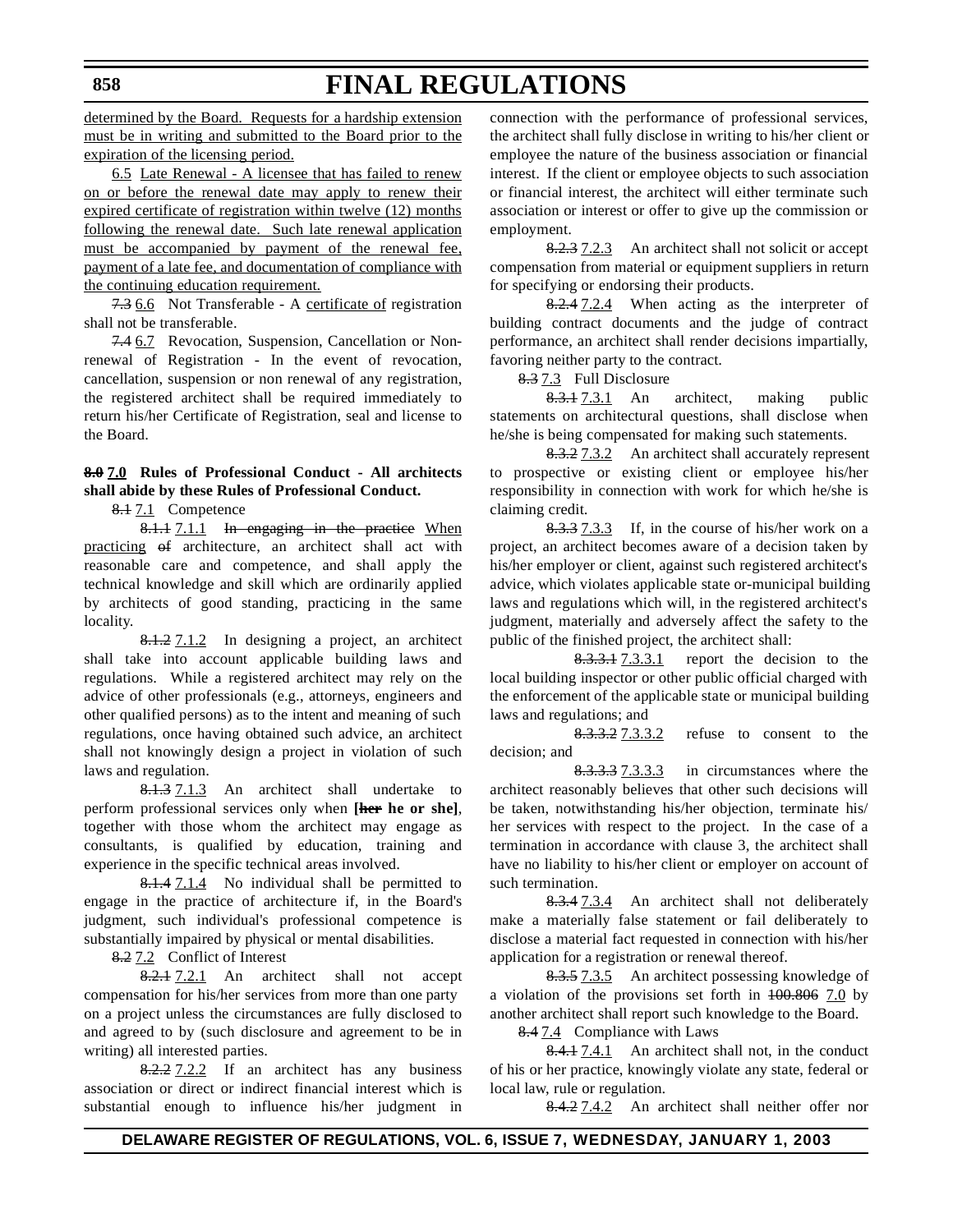make any payment or gift to a government official (whether elected or appointed) with the intent of influencing the official's judgment in connection with a prospective or existing project in which the architect is interested.

8.4.3 7.4.3 An architect shall comply with the registration laws and regulations governing his/her professional practice in any United States jurisdiction.

8.5 7.5 Professional Conduct

8.5.1 7.5.1 Each office in Delaware maintained for the preparation of drawing, specifications, reports or other professional work offering architectural services shall have an architect resident and regularly employed in that office having direct supervision of such work.

8.5.2 7.5.2 An architect shall not sign or seal technical submissions unless they were prepared under his/ her direct supervision; provided, however, that in the case of the portions of such technical submission prepared under the direct supervision of another architect employed by the first registered (or by his/her firm), he or she may sign or seal those portions of the professional work if the architect has reviewed such portions and has coordinated their preparation. An architect may sign and seal technical submissions only if the technical submissions were: (i) prepared by the architect; (ii) prepared by persons under the architect's responsible control; or (iii) prepared by another architect registered in this State if the signing and sealing architect has reviewed the other architect's work and either has coordinated the preparation of the work or has integrated the work into his or her own technical submissions. "Responsible control" shall be that amount of control over and detailed professional knowledge of the content of technical submissions during their preparation as is ordinarily exercised by architects applying the required professional standard of care. Reviewing, or reviewing and correcting, technical submissions after they have been prepared by others does not constitute the exercise of responsible control because the reviewer has neither control over nor detailed knowledge of the content of such submissions throughout their preparation. Any registered architect signing or sealing technical submissions not prepared by that architect but prepared under the architect's responsible control by persons not regularly employed in the office where the architect is resident, shall maintain and make available to the Board upon request for at least five (5) years following such signing and sealing, adequate and complete records demonstrating the nature and extent of the architect's control over and detailed knowledge of such technical submissions throughout their preparation. "Technical submissions" are designs, drawings, specifications, studies, and other technical reports prepared in the course of practicing architecture."

8.5.3 7.5.3 An architect shall neither offer nor make any gifts, other than gifts of nominal value (including, for example, reasonable entertainment and hospitality), with the intent of influencing the judgment of an existing or prospective client in connection with a project in which the architect is interested.

8.5.4 An architect shall no engage in conduct involving fraud or wanton disregard of the rights of others.

8.6 7.6 Design and Use of Architect's Seal

8.6.1 7.6.1 Pursuant to 24 **Del.C.** §313, and subject to 6.7 and 7.5, each architect shall procure a seal, which shall contain the name of the architect; his/her registration number and the phrase REGISTERED ARCHITECT--STATE OF DELAWARE. This seal shall comply in all respects, including size and format, with the specimen shown below. The architect shall use his/her legal name on the Certificate of Registration, the seal and the license.

8.6.2 7.6.2 As required by 24 **Del.C.** §313, the seal shall be imprinted on all technical submissions, as follows: On each design and each drawing; on the cover or each set of specifications and on the cover page of all other technical submissions. The original signature of the individual named on the seal shall appear across the face of each original seal imprint.

8.6.3 7.6.3 The seal appearing on any technical submission shall be prima facie evidence that said technical submission was prepared by or under the direct supervision of the individual named on said submission.

8.6.4 7.6.4 All technical submissions prepared by an architect shall contain the following legend wherever the architect's seal appears: "The professional services of the architect are undertaken for and are performed in the interest of [name of person employing architect]. No contractual obligation is assumed by the architect for the benefit of any other person involved in the project."

### **9.0 Voluntary Treatment Option for Chemically Dependent or Impaired Professionals**

9.1 If the report is received by the chairperson of the regulatory Board, that chairperson shall immediately notify the Director of Professional Regulation or his/her designate of the report. If the Director of Professional Regulation receives the report, he/she shall immediately notify the chairperson of the regulatory Board, or that chairperson's designate or designates.

9.2 The chairperson of the regulatory Board or that chairperson's designate or designates shall, within 7 days of receipt of the report, contact the individual in question and inform him/her in writing of the report, provide the individual written information describing the Voluntary Treatment Option, and give him/her the opportunity to enter the Voluntary Treatment Option.

9.3 In order for the individual to participate in the Voluntary Treatment Option, he/she shall agree to submit to a voluntary drug and alcohol screening and evaluation at a specified laboratory or health care facility. This initial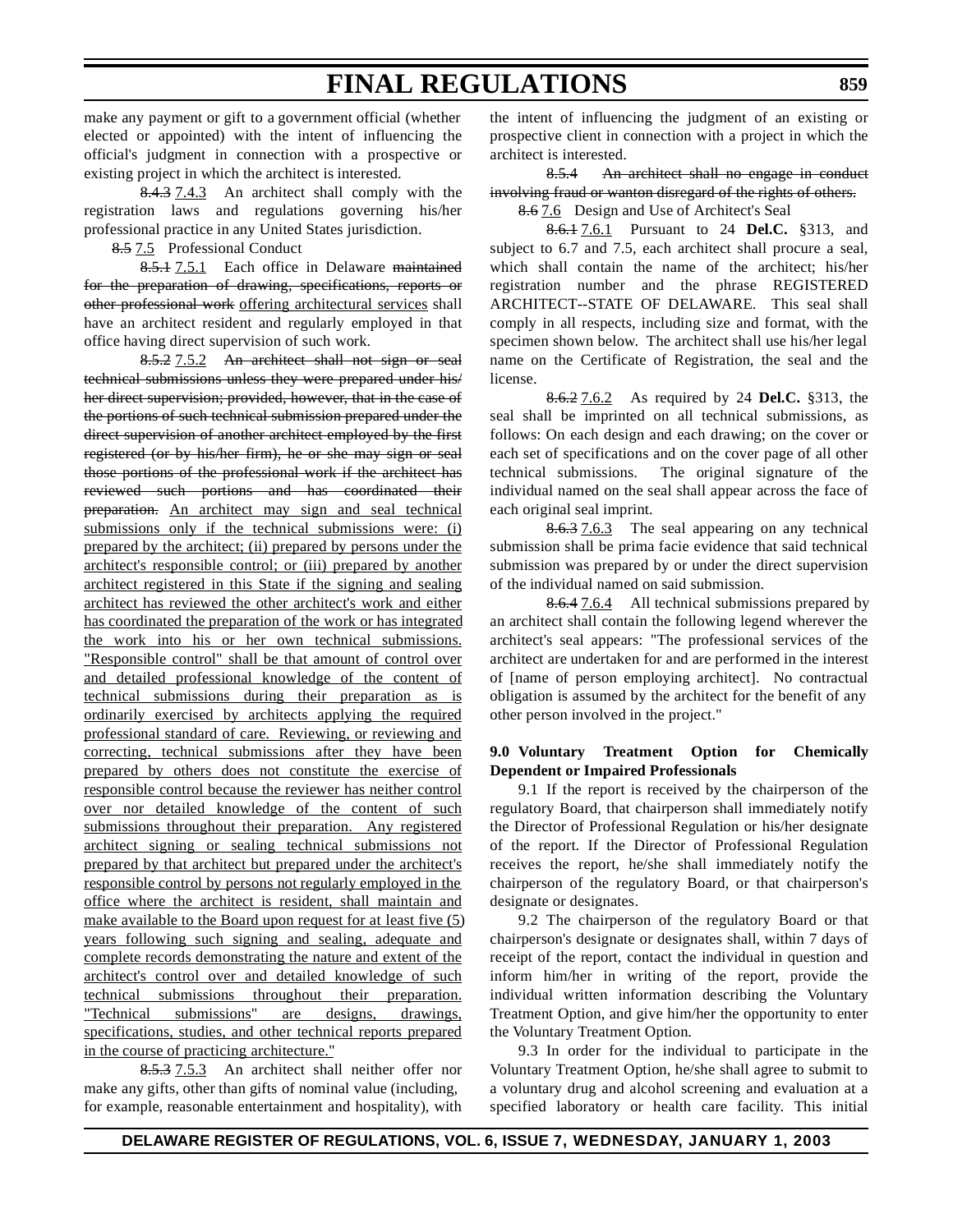#### **860**

# **FINAL REGULATIONS**

evaluation and screen shall take place within 30 days following notification to the professional by the participating Board chairperson or that chairperson's designate(s).

9.4 A regulated professional with chemical dependency or impairment due to addiction to drugs or alcohol may enter into the Voluntary Treatment Option and continue to practice, subject to any limitations on practice the participating Board chairperson or that chairperson's designate or designates or the Director of the Division of Professional Regulation or his/her designate may, in consultation with the treating professional, deem necessary, only if such action will not endanger the public health, welfare or safety, and the regulated professional enters into an agreement with the Director of Professional Regulation or his/her designate and the chairperson of the participating Board or that chairperson's designate for a treatment plan and progresses satisfactorily in such treatment program and complies with all terms of that agreement. Treatment programs may be operated by professional Committees and Associations or other similar professional groups with the approval of the Director of Professional Regulation and the chairperson of the participating Board.

9.5 Failure to cooperate fully with the participating Board chairperson or that chairperson's designate or designates or the Director of the Division of Professional Regulation or his/her designate in regard to the Voluntary Treatment Option or to comply with their requests for evaluations and screens may disqualify the regulated professional from the provisions of the Voluntary Treatment Option, and the participating Board chairperson or that chairperson's designate or designates shall cause to be activated an immediate investigation and institution of disciplinary proceedings, if appropriate, as outlined in subsection (h) of this section.

9.6 The Voluntary Treatment Option may require a regulated professional to enter into an agreement which includes, but is not limited to, the following provisions:

9.6.1 Entry of the regulated professional into a treatment program approved by the participating Board. Board approval shall not require that the regulated professional be identified to the Board. Treatment and evaluation functions must be performed by separate agencies to assure an unbiased assessment of the regulated professional's progress.

9.6.2 Consent to the treating professional of the approved treatment program to report on the progress of the regulated professional to the chairperson of the participating Board or to that chairperson's designate or designates or to the Director of the Division of Professional Regulation or his/her designate at such intervals as required by the chairperson of the participating Board or that chairperson's designate or designates or the Director of the Division of Professional Regulation or his/her designate, and such person making such report will not be liable when such reports are made in good faith and without malice.

9.6.3 Consent of the regulated professional, in accordance with applicable law, to the release of any treatment information from anyone within the approved treatment program.

9.6.4 Agreement by the regulated professional to be personally responsible for all costs and charges associated with the Voluntary Treatment Option and treatment program(s). In addition, the Division of Professional Regulation may assess a fee to be paid by the regulated professional to cover administrative costs associated with the Voluntary Treatment Option. The amount of the fee imposed under this subparagraph shall approximate and reasonably reflect the costs necessary to defray the expenses of the participating Board, as well as the proportional expenses incurred by the Division of Professional Regulation in its services on behalf of the Board in addition to the administrative costs associated with the Voluntary Treatment Option.

9.6.5 Agreement by the regulated professional that failure to satisfactorily progress in such treatment program shall be reported to the participating Board's chairperson or his/her designate or designates or to the Director of the Division of Professional Regulation or his/ her designate by the treating professional who shall be immune from any liability for such reporting made in good faith and without malice.

9.6.6 Compliance by the regulated professional with any terms or restrictions placed on professional practice as outlined in the agreement under the Voluntary Treatment Option.

9.7 The regulated professional's records of participation in the Voluntary Treatment Option will not reflect disciplinary action and shall not be considered public records open to public inspection. However, the participating Board may consider such records in setting a disciplinary sanction in any future matter in which the regulated professional's chemical dependency or impairment is an issue.

9.8 The participating Board's chairperson, his/her designate or designates or the Director of the Division of Professional Regulation or his/her designate may, in consultation with the treating professional at any time during the Voluntary Treatment Option, restrict the practice of a chemically dependent or impaired professional if such action is deemed necessary to protect the public health, welfare or safety.

9.9 If practice is restricted, the regulated professional may apply for unrestricted licensure upon completion of the program.

9.10 Failure to enter into such agreement or to comply with the terms and make satisfactory progress in the treatment program shall disqualify the regulated professional from the provisions of the Voluntary Treatment Option, and the participating Board shall be notified and cause to be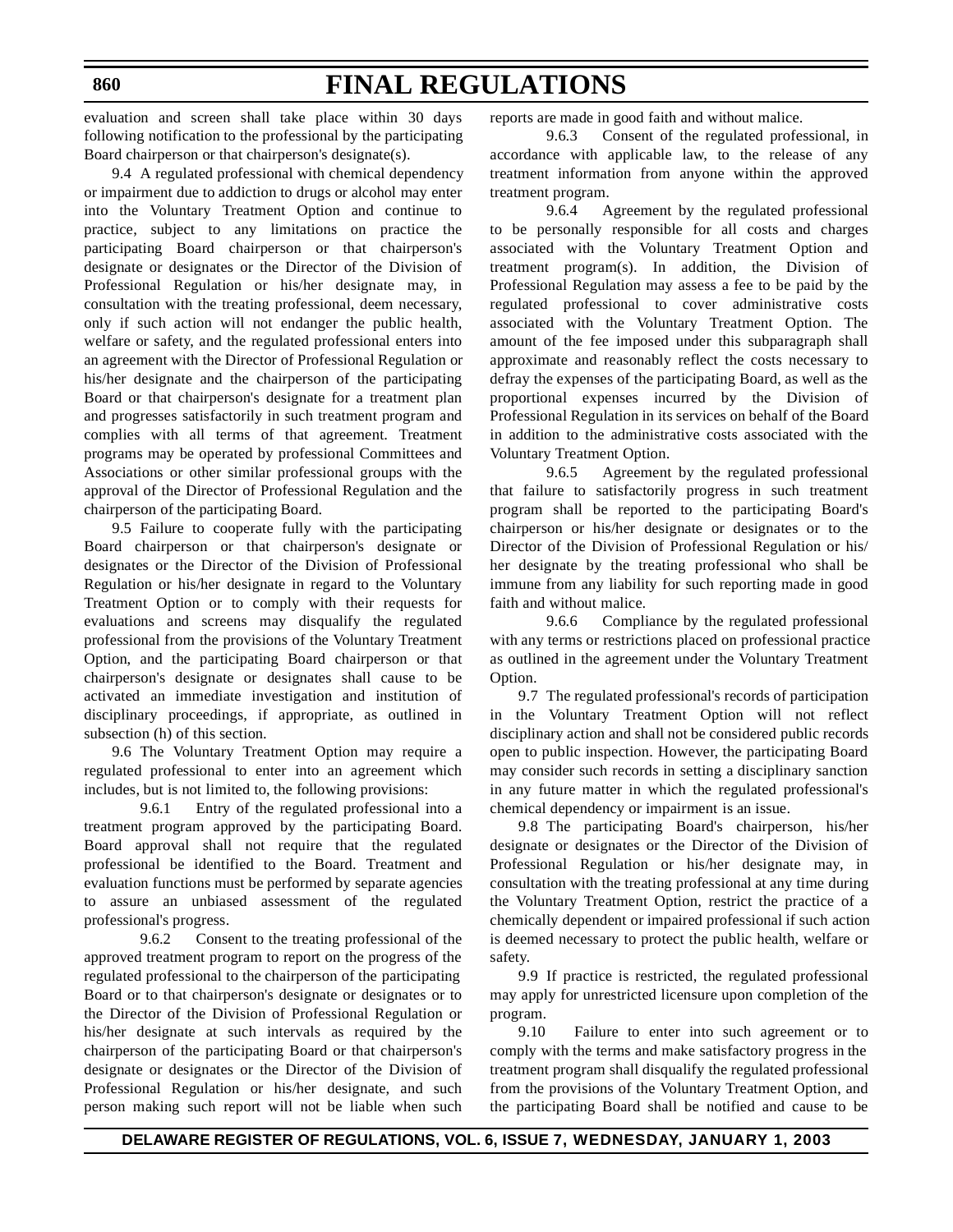activated an immediate investigation and disciplinary proceedings as appropriate.

9.11 Any person who reports pursuant to this section in good faith and without malice shall be immune from any civil, criminal or disciplinary liability arising from such reports, and shall have his/her confidentiality protected if the matter is handled in a non disciplinary matter.

9.12 Any regulated professional who complies with all of the terms and completes the Voluntary Treatment Option shall have his/her confidentiality protected unless otherwise specified in a participating Board's rules and regulations. In such an instance, the written agreement with the regulated professional shall include the potential for disclosure and specify those to whom such information may be disclosed.

Delaware Board of Architects Examination Transition Rule Adopted January 14, 1993

Any Delaware applicant who has taken any section of the NCARB examination prior to 1983, but who has not passed one or more of the NCARB exams listed in Column A below, must take the ARE Division listed in Column B to complete the Delaware examination requirements.

Column A Column B Qualifying Test + Professional ExamArchitect Registration

Exam

Sections Prior to 1983 Divisions

Qualif. Test Section AArch. Theory & History\* OR

Prof Exam Section B-IEnv. AnalysisA - PRE DESIGN OR

Prof Exam Sect B-IIProgramming

Prof Exam Section ASite Plan/DesignB - SITE DESIGN C - BLDG. DESIGN

Prof Exam Section B-IIIDesign Tech#BUILDING **SYSTEMS** D - STRUCT GEN'L

Qualif Test, Section BStructural TechE - STRUCTURAL LAT. FORCES F-STRUCTURAL

LONG SPAN

Qualif Test Section DEnv Control SystemsG - MECH/ PLBG, etc.

Qualif Test Section CM/M of ConstructionH - MTRLS/ **METHODS** 

Prof. Exam Sect B-IVConstructionI - CNSTR DOC/SVCS

\*Candidates who have not passed either Part I or Part II of the Professional Exam, Section B or Section A of the Qualifying Exam must pass Division A - Pre-Design of the A.R.E. \*Candidates who have not passed part III of the Professional Exam, Section B Design Technology, must pass Division H- Materials & Methods of the A.R.E.

### **DIVISION OF [PROFESSIONAL](http://www.professionallicensing.state.de.us/boards/plumbers/index.shtml) REGULATION BOARD OF PLUMBING EXAMINERS**

18 DE Admin. Code 1800 Statutory Authority: 24 Delaware Code Section 1805(2) (24 **Del.C.** §1805(2))

### **[ORDER](#page-3-0)**

A Public Hearing was held to receive comments on December 3, 2002 at the regularly scheduled meeting of the Board of Plumbing Examiners. At the meeting that followed, the Board adopted the changes to its rules and regulations that were published in the Register of Regulations, Vol. 6, Issue 5, November 1, 2002.

#### **Summary Of The Evidence And Information Submitted**

No written comments were received. The verbal comments are summarized below.

1. Marvin Newton is the Chief Plumbing and Mechanical Supervisor for the City of Wilmington. He indicated that it was important for the city and county to work hand in hand with the Board so that all jurisdictions could be on the same page. It was important to contractors to have a level playing field throughout the State.

He also believes Delaware should license plumbers by reciprocity only if the other state provides the same courtesy to Delaware plumbers.

#### **Findings Of Fact With Respect To The Evidence And Information**

1. The Board of Plumbing Examiners has proposed the changes to its rules as recommended by the Joint Sunset Committee in its Final Report dated May 30, 2001 so that the Board is in compliance with its enabling legislation.

2. Requiring reciprocal licensing to be contingent of the similar courtesy by another state as recommended in public comment would require a statutory change.

3. Having the same plumbing code as the standard in all jurisdictions is a mutual goal consistent with the recommendation of the Joint Sunset Committee.

**DELAWARE REGISTER OF REGULATIONS, VOL. 6, ISSUE 7, WEDNESDAY, JANUARY 1, 2003**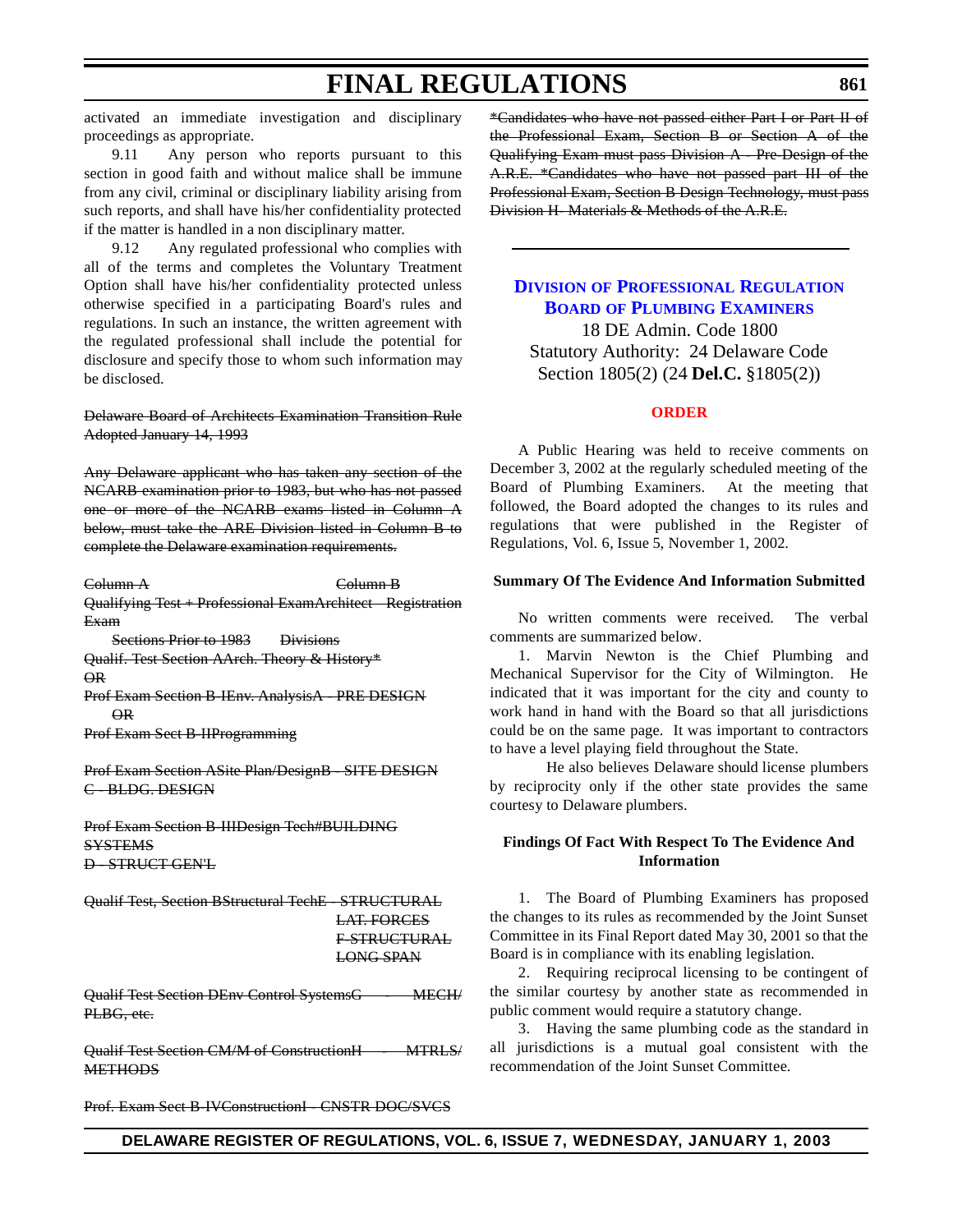### **862**

# **FINAL REGULATIONS**

#### **Decision And Effective Date**

The Board of Plumbing Examiners hereby adopts changes to the Rules and Regulations as proposed to be effective 10 days following final publication in the Register of Regulations.

### **Text And Citation**

The text of the Rules and Regulations appears in the Register of Regulations, Vol. 6, Issue 5, November 1, 2002.

#### **Board Of Plumbing Examiners**

Bruce Collins, Chair Lawrence Carson, Secretary Richard Millar Alex Filippone, III Wayne Reed Dean Sherman

**\*Please note that no changes were made to the regulation as originally proposed and published in the November 2002 issue of the Register at page 571 (6 DE Reg. 571). Therefore, the final regulation is not being republished. Please refer to the November 2002 issue of the Register or contact the Division of Professional Regulation.**

### **[DEPARTMENT OF](http://www.state.de.us/deptagri/harness/index.htm) AGRICULTURE HARNESS RACING COMMISSION**

Statutory Authority: 3 Delaware Code, Section 10027 (3 **Del.C.** §10027)

#### **[ORDER](#page-3-0)**

Pursuant to 29 **Del.C.** §10113(b) and 3 **Del.C.** §10027, the Delaware Harness Racing Commission ("the Commission") hereby issues this Order adopting amendments to Commission Rules 6.2.9, 8.3.6, and 10.2.7.4, and a new Rule 8.7. Following notice and a public hearing held on October 21, 2002, the Commission makes the following findings and conclusions:

#### **SUMMARY OF EVIDENCE AND INFORMATION SUBMITTED**

1. The Commission posted public notice of the proposed rule amendments in the October 1, 2002 Register of Regulations and in the Delaware Capital Review and the Delaware State News. The Commission proposed to amend its Rules as follows: i)amend Rule 6.2.9 to prohibit trailing horses on a half-mile track; ii)amend Rule 8.3.6 to clarify that the use of phenylbutazone in two-year old horses is prohibited and the penalty for violations; iii)enact a new Rule 8.7 to prohibit the possession or use of drugs or substances for which there is no analytical method to detect, including erythropoietin, darbepoietin, and perfluocarbon, and prohibit the possession or use of any drug or substances not approved by the FDA; and iv)amend Rule 10.2.7.4 to require written notice to licensees of license and disciplinary decisions.

2. The Commission conducted a public hearing on the proposed rules on October 21, 2002 at Harrington Raceway. The Commission received comments from the following persons:

a. Rebecca Batson-Kidner, Esquire, counsel for the D.S.O.A. spoke in support of the proposed amendment to Rule 6.2.9. She stated that the proposed change would only affect Harrington Raceway. The Harrington track is asymmetrical and has a "pinched" first turn. The first turn presents a safety issue for the drivers in the nine horse fields. The safety issues present with nine horse fields outweigh any minimal increase in handle from superfecta betting.

b. Jim King stated that he has driven in thousands of races, and drives on a regular basis at Harrington Raceway. King stated that the first turn at Harrington comes up on the drivers in a matter of feet after coming off of the gate. The nine horse field creates a traffic jam going into the first turn and creates safety problems in the field. There were two instances in the last meet where a horse in a nine horse field ran up on him. Three weeks ago in a race, King was in the nine hole and got into the turn and had to pass the starting gate and cause a recall. Horses are trained to come to the gate and this is difficult when you are in the nine hole.

c. Eddie Dennis stated that had has been a driver and trainer for some fifteen years. The nine horse field is unfair to the #9 horse. That horse is completely at the mercy of the race and has to follow the other horses. The nine horse field does not really create additional race opportunities. The extra money from nine horse fields is an extra 3% for the sixth place finisher. The safety problems with a nine horse field have forced him to take up on a horse in a race. Dennis reviewed a tape from a ten horse field on State Fair Race Day on July 25, 2002. The tape shows the driver leaving too soon because of the trailers in the race.

d. Salvatore DiMario, executive director of the D.S.O.A., stated that he conducted an analysis of all of the superfecta wagering in nine horse fields at Harrington through October 21, 2002. A recent survey of eleven tracks found that six tracks use nine horse fields and five do not. On the Superfecta bets, DiMario stated that there was about an extra \$180 bet for Superfecta wagering per night that goes to the horsemen.

e. Jack Walls of Harrington Raceway stated that the track opposes the proposed amendment to Rule 6.2.9.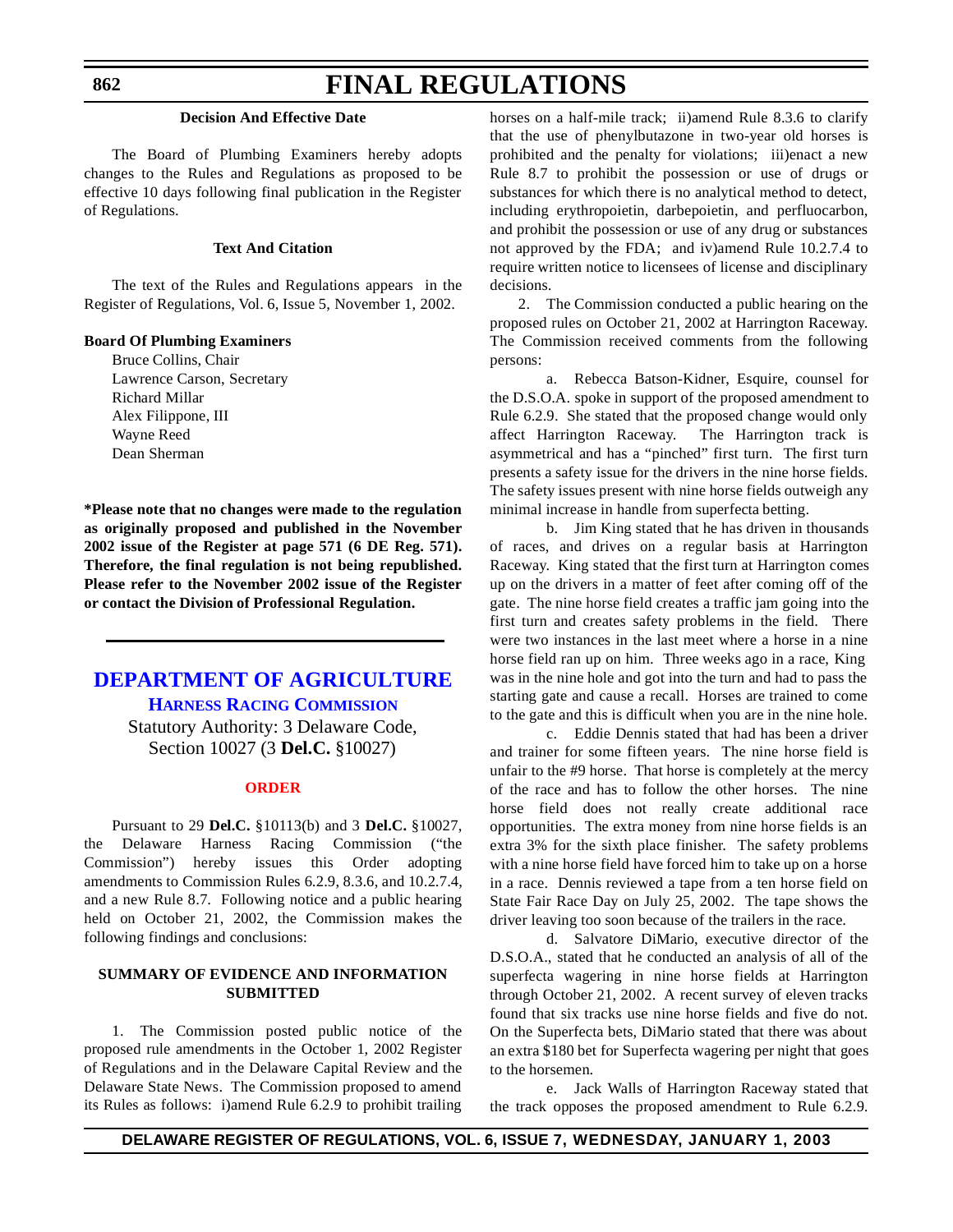Harrington has set aside money to make structural changes to the track with the assistance of consultant Cave Associates. The track will be safer and faster and will become the premier ½ mile track in the nation. The track will also have a winner's circle. The starting line will remain the same because the U.S.T.A. requires 200 feet before the first turn. Harrington tries to provide superfecta betting for the betting public with the nine horse fields.

f. Tony Domino, a licensed driver, stated that the nine horse field puts the 6, 7, and 8 horses at a disadvantage because they are further behind at the start of the race. The nine horse field is also not fair to the betting public.

g. Jim Boese, General Manager of Harrington Raceway, stated that the figures provided by the D.S.O.A. are misleading. The nine horse field is the type of race which is bet most often. There is \$150,000 wagered on nine horse fields which results in a \$415 purse increase.

h. Bobby Clark stated that he owns one horse that can not race at Harrington because of the nine horse fields and the dangerous fields and turns on the track.

i. Eddie Davis stated that the nine horse fields are dangerous. He has had two recalls in nine horse fields. If the track wants to use a nine horse field, all nine horses should be up on the gate.

j. Charlie Lockhart of Dover Downs stated that the nine horse fields appeal to the fans who like to bet the superfecta. Dover Downs favors nine horse fields and views them as a marketing tool. Bettors like the chance to make a big hit on the bet. There are seven of nine nearby tracks that permit nine horse fields. He is very concerned that nine horse fields be maintained to provide a product for the public.

3. After the public hearing, the Commission received a number of written submissions.

a. On October 25, 2002, Constantine F. Malmberg, III, Esquire submitted a letter in favor of the proposed change to Rule 6.2.2.9. Mr. Malmberg, an owner of harness race horses, stated that a trailing horse in a nine (9) horse field presents a danger for drivers and increases the risk of injury for participating horses.

b. On October 27, 2002, Valerie Warnick submitted a letter in favor of an amended Rule 6.2.2.9. As an owner, trainer, and driver, Ms. Warnick submitted that nine horse fields are dangerous for drivers and racehorses. In a nine horse race, Ms. Warnick's horse in the number 1 position broke stride before the gate and the trailing horse ran up on and struck Warnick's cart. The incident almost resulted in serious injury to the drivers and horses in the race.

c. Brett Brittingham submitted an October 27, 2002 letter urging the Commission to eliminate nine horse fields due to increased dangers associated with those races. Brittingham, a regular driver at Harrington, noted that the drivers in nine horse fields have to rush their horses to the front of the field in a nine horse race in order to have any chance of a competitive position. The rush of horses in the first turn at Harrington creates danger for the participants.

d. Daniel Camac, a director of the D.S.O.A., submitted a letter on October 28, 2002 detailing personal experiences when his safety was placed in jeopardy due to incidents in nine horse races. Camac is an owner, trainer, and driver who has had a few occasions to be concerned about the safety of himself and the other participants in nine horse races.

e. Andrew Markano, a full-time trainer and driver, submitted an October 29, 2002 letter urging the Commission to do away with nine horse fields at Harrington Raceway unless all nine starters are aligned up on the gate.

f. Linda McDonald submitted a letter on October 30, 2002 describing a race at Harrington where she had a horse choke and fall at the start because it was in the nine hole trailing position.

g. Rebecca Batson-Kidner, Esquire submitted an October 30, 2002 letter stating that trainers and drivers presented undisputed evidence that trailing horses in nine horse fields present a significant danger to horse and driver and the benefits of superfecta wagering are minimal, at best, and do not outweigh the danger posed by nine (9) horse fields.

h. James T. Perry, Esquire submitted an October 30, 2002 letter asking the Commission to seriously consider the horsemen's arguments against the nine horse field. Mr. Perry, an owner, stated that risk associated with nine horse fields can be averted and that risk outweighs the very small revenue gain from nine horse fields.

#### **FINDINGS OF FACT AND CONCLUSIONS**

4. The public was given notice and an opportunity to provide the Commission with comments in writing and at a public hearing.

5. The Commission received comments from the public responding to the proposed amendment to Rule 6.2.9. The comments were submitted by individuals having various roles in harness racing including drivers, trainers, owners, track management, and representatives of the horsemen's association. The evidence indicates that there is some advantage for the track and possibly the horsemen resulting from increased betting on the nine horse field. The evidence also convinces the Commission that there is a safety concern raised by the use of nine horse fields on a half mile track. The comments from the drivers indicate that the nine horse fields at Harrington Raceway are dangerous because of the shape of the track, the short distance into the first turn after leaving the gate, and the increased potential for collisions and serious accidents. The Commission's primary purpose under 3 **Del.C.** §10005 is to regulate and oversee harness racing in the public interest. The Commission finds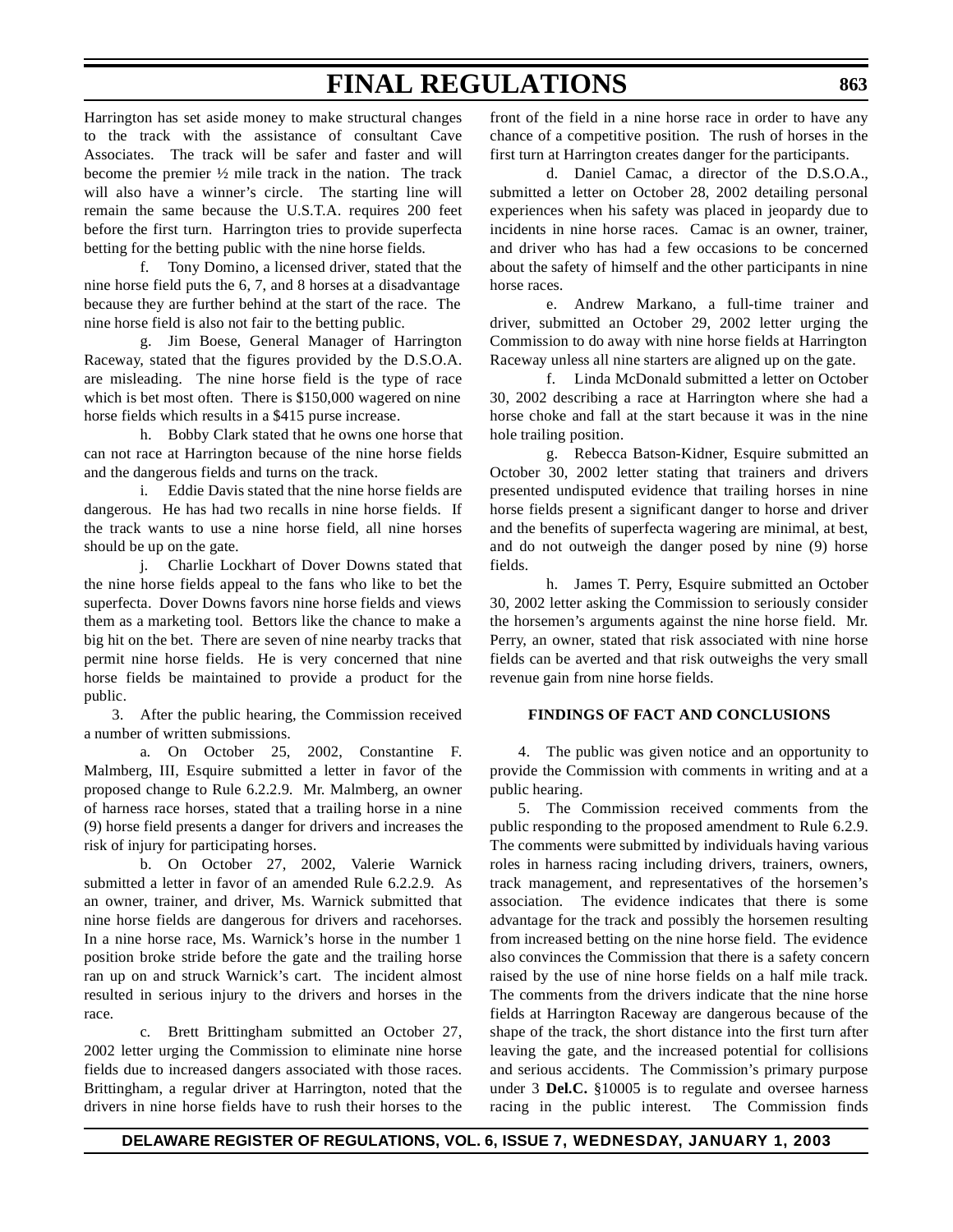### **864**

# **FINAL REGULATIONS**

substantial credible evidence from the participants in harness racing that it is in the public interest to prohibit nine horse fields on a half mile track As stated in the letter from Mr. Perry, the risk associated with nine horse fields can be averted and that risk outweighs the small wagering gain from nine horse fields. The Commission concludes on the evidence in this record that the amendment to Rule 6.2.2.9 should be adopted. Finally, the Harrington Raceway officials did offer evidence about proposed changes to the track. However, the Commission can not find that those potential changes will alleviate or address the current safety issues associated with the nine horse fields on this record.

6. The Commission received no public comments concerning the other proposed rule changes. The Commission notes that the proposed rule amendment to Rule 8.3.6.1.1 simply spells out exactly what the rule has always provided-that phenylbutazone or oxyphenbutazone is illegal at any level for two year old horses and those horses must be disqualified. Rule 8.7 is based on a rule already adopted by the Thoroughbred Racing Commission. The Rule 8.7 does contain the term "rider" which should be deleted and replaced with the appropriate term "driver" for harness racing. The Commission deems this to be a change that does not affect the substance of the proposed rule. The proposed amendment to Rule 10.2.7.4 simply provides for written notice to licensees of disciplinary decisions in order to comply with basic notions of due process. The Commission concludes that adoption of these proposed rules is in the best interests of the public and necessary for the proper regulation of harness racing.

7. The Commission concludes that the proposed rules published in the October 1, 2002 Register of Regulations should be adopted as proposed, with one minor nonsubstantive change to Rule 8.7.1.1. This Order will be published in the January 1, 2003 Register of Regulations. The effective date of the Order will be January 11, 2003. A copy of the enacted Rules is attached as Exhibit #1 to this Order.

**IT IS SO ORDERED** this **18th** day of December, 2002.

> Mary Ann Lambertson, Commissioner Thomas Conaty, IV, Esquire, Commissioner Robert Everett, Commissioner Kenneth Williamson, Commissioner

### **6.2 Overnight Events**

6.2.1 General Provisions

6.2.1.1 For the purpose of this rule, overnight events shall include conditioned, claiming, preferred, invitational, handicap, open, free-for-all, schooling or matinee races or a combination thereof.

6.2.1.2 At extended meetings, condition sheets must be available to participants at least 18 hours prior to closing declarations to any race program contained

therein. At other meetings, conditions must be posted and available to participants at least 18 hours prior to closing declarations.

6.2.1.3 A fair and reasonable racing opportunity shall be afforded both trotters and pacers in reasonable proportion from those available and qualified to race.

6.2.1.4 Substitute races may be provided for each race program and shall be so designated in condition books sheets. A substitute race may be used when a regularly scheduled race fails to fill.

6.2.1.5 Regularly scheduled races or substitute races may be divided where necessary to fill a program of racing, or may be divided and carried over to a subsequent racing program, subject to the following:

6.2.1.5.1No such divisions shall be used in the place of regularly scheduled races which fill.

6.2.1.5.2Where races are divided in order to fill a program, starters for each division must be determined by lot after preference has been applied, unless the conditions provide for divisions based upon age, performance, earnings or sex may be determined by the racing secretary.

6.2.1.5.3However, where necessary to fill a card, not more than three races per day may be divided into not more than three divisions after preference has been applied. The divisions may be selected by the racing secretary. For all other overnight races that are divided, the division must be by lot unless the conditions provide for a division based on performance, earnings or sex.

6.2.2 Conditions

6.2.2.1 Conditions may be based only on:

6.2.2.1.1 horses' money winnings in a specified number of previous races or during a specified previous time;

6.2.2.1.2 horses' finishing positions in a specified number of previous races or during a specified period of time;

6.2.2.1.3 age, provided that no horse that is 15 years of age or older shall be eligible to perform in any race except in a matinee race;

$$
6.2.2.1.4 \qquad \text{sex};
$$

6.2.2.1.5 number of starts during a specified period of time;

6.2.2.1.6 special qualifications for foreign horses that do not have a representative number of starts in the United States or Canada;

6.2.2.1.7 the exclusion of schooling races; or

6.2.2.1.8 Delaware-owned or bred races as specified in 3 **Del. C.** §10032; or

6.2.2.1.9 any one or more combinations of the qualifications herein listed.

6.2.2.2 Conditions shall not be written in such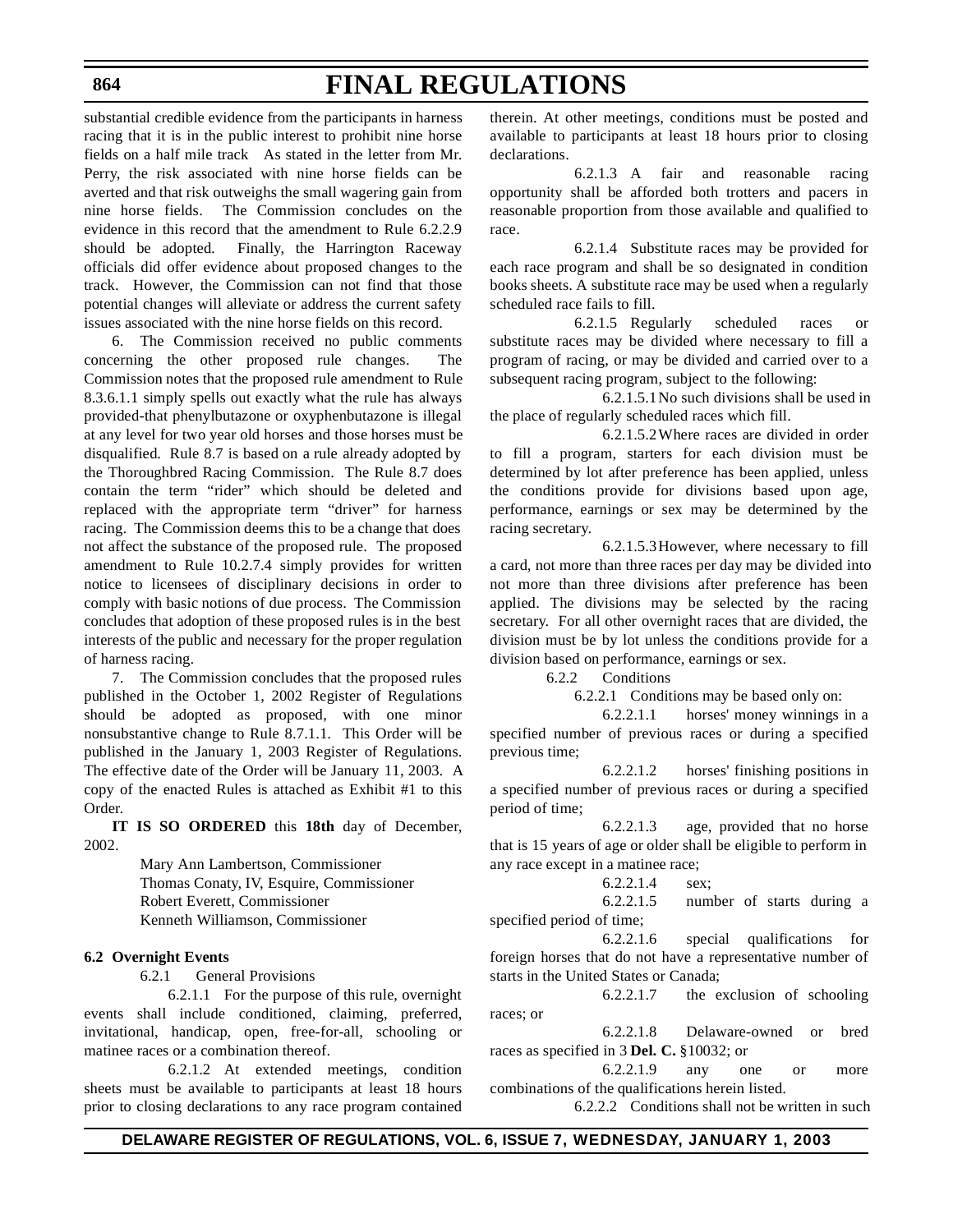a way that any horse is deprived of an opportunity to race in a normal preference cycle. Where the word preference is used in a condition, it shall not supersede date preference as provided in the rules. Not more than three also eligible conditions shall be used in writing the conditions for overnight events.

6.2.2.3 The Commission may, upon application from the racing secretary, approve conditions other than those listed above for special events.

6.2.2.4 In the event there are conflicting published conditions and neither one nor the other is withdrawn by the association, the one more favorable to the declarer shall govern.

6.2.2.5 For the purpose of eligibility, a racing season or racing year shall be the calendar year. All races based on winnings will be programmed as Non-Winners of a multiple of \$100 plus \$1 or Winners over a multiple of \$100. Additional conditions may be added. When recording winnings, gross winnings shall be used and cents shall be disregarded. In the case of a bonus, the present value of the bonus shall be credited to the horse as earnings for the race or series of races for which it received the bonus. It shall be the responsibility of the organization offering the bonus to report the present value of the bonus to the United States Trotting Association in a timely manner.

6.2.2.6 Records, time bars shall not be used as a condition of eligibility.

6.2.2.7 Horses must be eligible when declarations close subject to the provision that:

6.2.2.7.1 Wins and winnings on or after the closing date of declarations shall not be considered;

6.2.2.7.2 Age allowances shall be given according to the age of the horse on the date the race is contested.

6.2.2.7.3 In mixed races, trotting and pacing, a horse must be eligible under the conditions for the gait at which it is stated in the declaration the horse will perform.

6.2.2.8 When conditions refer to previous performances, those performances shall only include those in a purse race. Each dash or heat shall be considered as a separate performance for the purpose of condition races.

6.2.2.9 In overnight events, not more than one trailer shall be permitted, regardless of the size of the track except with the approval of the Commission on a half mile racetrack there shall be no trailing horses. On a bigger racetrack there shall be no more than one trailing horse. At least eight feet per horse must be provided the starters in the front tier.

6.2.2.10 The racing secretary may reject the declaration to an overnight event of any horse whose past performance indicates that it would be below the competitive level of other horses declared to that particular event.

### **8.0 Veterinary Practices, Equine Health Medication**

### 8.1 General Provisions

The purpose of this Rule is to protect the integrity of horse racing, to ensure the health and welfare of race horses and to safeguard the interests of the public and the participants in racing.

8.2 Veterinary Practices

8.2.1 Veterinarians Under Authority of Commission Veterinarian

Veterinarians licensed by the Commission and practicing at any location under the jurisdiction of the Commission are subject to these Rules, which shall be enforced under the authority of the Commission Veterinarian and the State Steward. Without limiting the authority of the State Steward to enforce these Rules, the Commission Veterinarian may recommend to the State Steward or the Commission the discipline which may be imposed upon a veterinarian who violates the rules.

8.2.2 Treatment Restrictions

8.2.2.1 Except as otherwise provided by this subsection, no person other than a veterinarian licensed to practice veterinary medicine in this jurisdiction and licensed by the Commission may administer a prescription or controlled medication, drug, chemical or other substance (including any medication, drug, chemical or other substance by injection) to a horse at any location under the jurisdiction of the Commission.

8.2.2.2 This subsection does not apply to the administration of the following substances except in approved quantitative levels, if any, present in post-race samples or as they may interfere with post-race testing:

8.2.2.2.1 a recognized non-injectable nutritional supplement or other substance approved by the official veterinarian;

8.2.2.2.2 a non-injectable substance on the direction or by prescription of a licensed veterinarian; or

8.2.2.2.3 a non-injectable non-prescription medication or substance.

8.2.2.3 No person shall possess a hypodermic needle, syringe or injectable of any kind on association premises, unless otherwise approved by the Commission. At any location under the jurisdiction of the Commission, veterinarians may use only one-time disposable needles, and shall dispose of them in a manner approved by the Commission. If a person has a medical condition which makes it necessary to have a syringe at any location under the jurisdiction of the Commission, that person may request permission of the State Steward, judges and/or the Commission in writing, furnish a letter from a licensed physician explaining why it is necessary for the person to possess a syringe, and must comply with any conditions and restrictions set by the State Steward, judges and/or the Commission.

8.3 Medications and Foreign Substances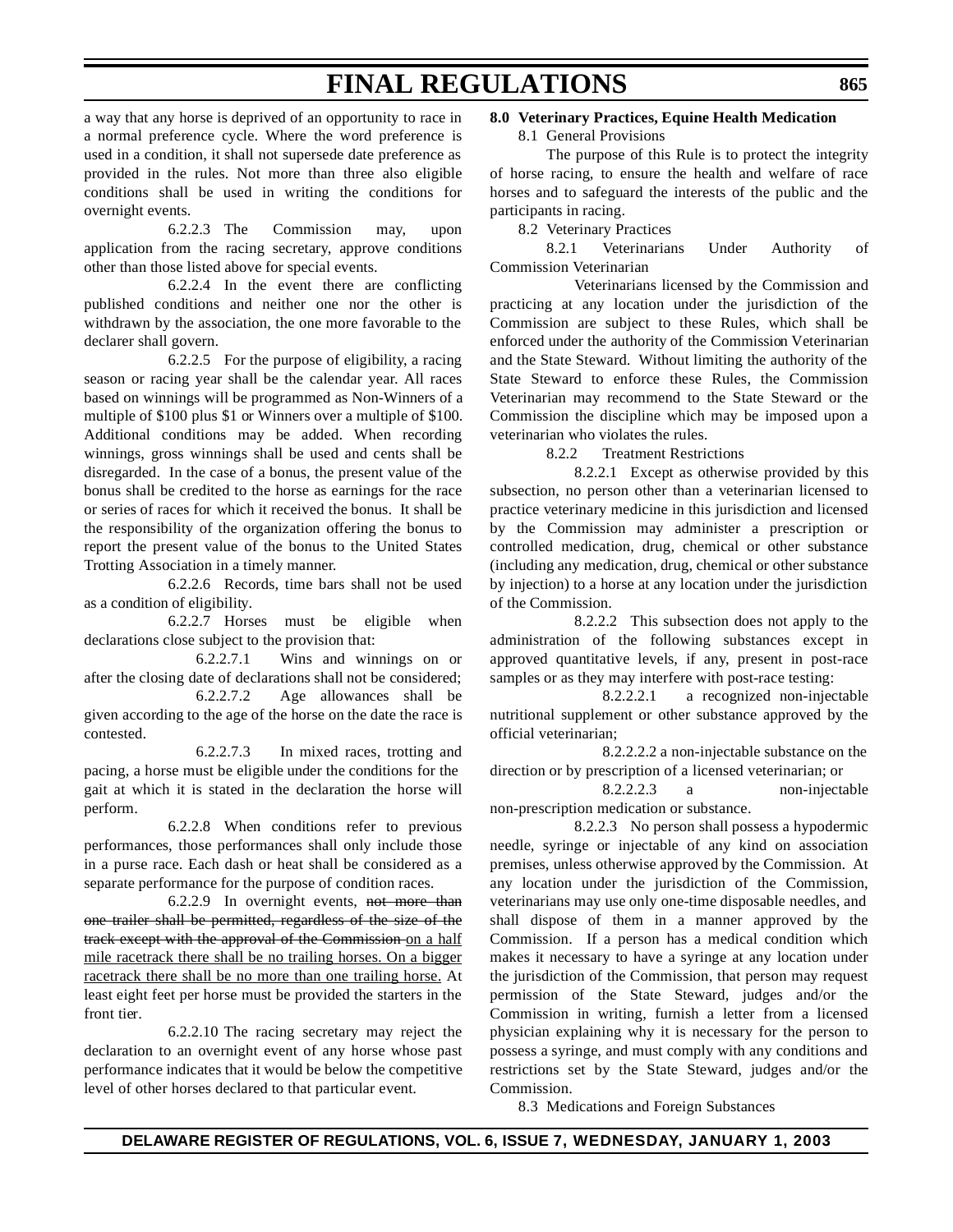#### **866**

## **FINAL REGULATIONS**

Foreign substances shall mean all substances, except those which exist naturally in the untreated horse at normal physiological concentration, and shall include all narcotics, stimulants, depressants or other drugs or medications of any type. Except as specifically permitted by these rules, no foreign substance shall be carried in the body of the horse at the time of the running of the race. Upon a finding of a violation of these medication and prohibited substances rules, the State Steward or other designee of the Commission shall consider the classification level of the violation as listed at the time of the violation by the Uniform Classification Guidelines of Foreign Substances as promulgated by the Association of Racing Commissioners International and shall consider all other relevant available evidence including but not limited to: i) whether the violation created a risk of injury to the horse or driver; ii) whether the violation undermined or corrupted the integrity of the sport of harness racing; iii) whether the violation misled the wagering public and those desiring to claim the horse as to the condition and ability of the horse; iv) whether the violation permitted the trainer or licensee to alter the performance of the horse or permitted the trainer or licensee to gain an advantage over other horses entered in the race; v) the amount of the purse involved in the race in which the violation occurred. The State Steward may impose penalties and disciplinary measures consistent with the recommendations contained in subsection 8.3.2 of this section.

8.3.1 Uniform Classification Guidelines

The following outline describes the types of substances placed in each category. This list shall be publicly posted in the offices of the Commission Veterinarian and the racing secretary.

8.3.1.1 Class 1

Opiates, opium derivatives, synthetic opiates, psychoactive drugs, amphetamines and U.S. Drug Enforcement Agency (DEA) scheduled I and II drugs. Also found in this class are drugs which are potent stimulants of the nervous system. Drugs in this class have no generally accepted medical use in the race horse and their pharmacological potential for altering the performance of a race is very high.

8.3.1.2 Class 2

Drugs in this category have a high potential for affecting the outcome of a race. Most are not generally accepted as therapeutic agents in the race horse. Many are products intended to alter consciousness or the psychic state of humans, and have no approved or indicated use in the horse. Some, such as injectable local anesthetics, have legitimate use in equine medicine, but should not be found in a race horse. The following groups of drugs are in this class:

8.3.1.2.1 Opiate partial agonist, or agonist-antagonists;

8.3.1.2.2 Non-opiate psychotropic drugs, which may have stimulant, depressant, analgesic or neuroleptic effects;

8.3.1.2.3 Miscellaneous drugs which might have a stimulant effect on the central nervous system (CNS);

8.3.1.2.4 Drugs with prominent CNS depressant action;

8.3.1.2.5 Antidepressant and antipsychotic drugs, with or without prominent CNS stimulatory or depressant effects;

8.3.1.2.6 Muscle blocking drugs which have a direct neuromuscular blocking action;

8.3.1.2.7 Local anesthetics which have a reasonable potential for use as nerve blocking agents (except procaine); and

8.3.1.2.8 Snake venoms and other biologic substances which may be used as nerve blocking agents.

8.3.1.3 Class 3

Drugs in this class may or may not have an accepted therapeutic use in the horse. Many are drugs that affect the cardiovascular, pulmonary and autonomic nervous systems. They all have the potential of affecting the performance of a race horse. The following groups of drugs are in this class:

8.3.1.3.1 Drugs affecting the autonomic nervous system which do not have prominent CNS effects, but which do have prominent cardiovascular or respiratory system effects (bronchodilators are included in this class);

8.3.1.3.2 A local anesthetic which has nerve blocking potential but also has a high potential for producing urine residue levels from a method of use not related to the anesthetic effect of the drug (procaine);

8.3.1.3.3 Miscellaneous drugs with mild sedative action, such as the sleep inducing antihistamines;

8.3.1.3.4 Primary vasodilating/ hypotensive agents; and

8.3.1.3.5 Potent diuretics affecting renal function and body fluid composition.

8.3.1.4 Class 4

This category is comprised primarily of therapeutic medications routinely used in race horses. These may influence performance, but generally have a more limited ability to do so. Groups of drugs assigned to this category include the following:

8.3.1.4.1 Non-opiate drugs which have a mild central analgesic effect;

8.3.1.4.2 Drugs affecting the autonomic nervous system which do not have prominent CNS, cardiovascular or respiratory effects

8.3.1.4.2.1 Drugs used solely as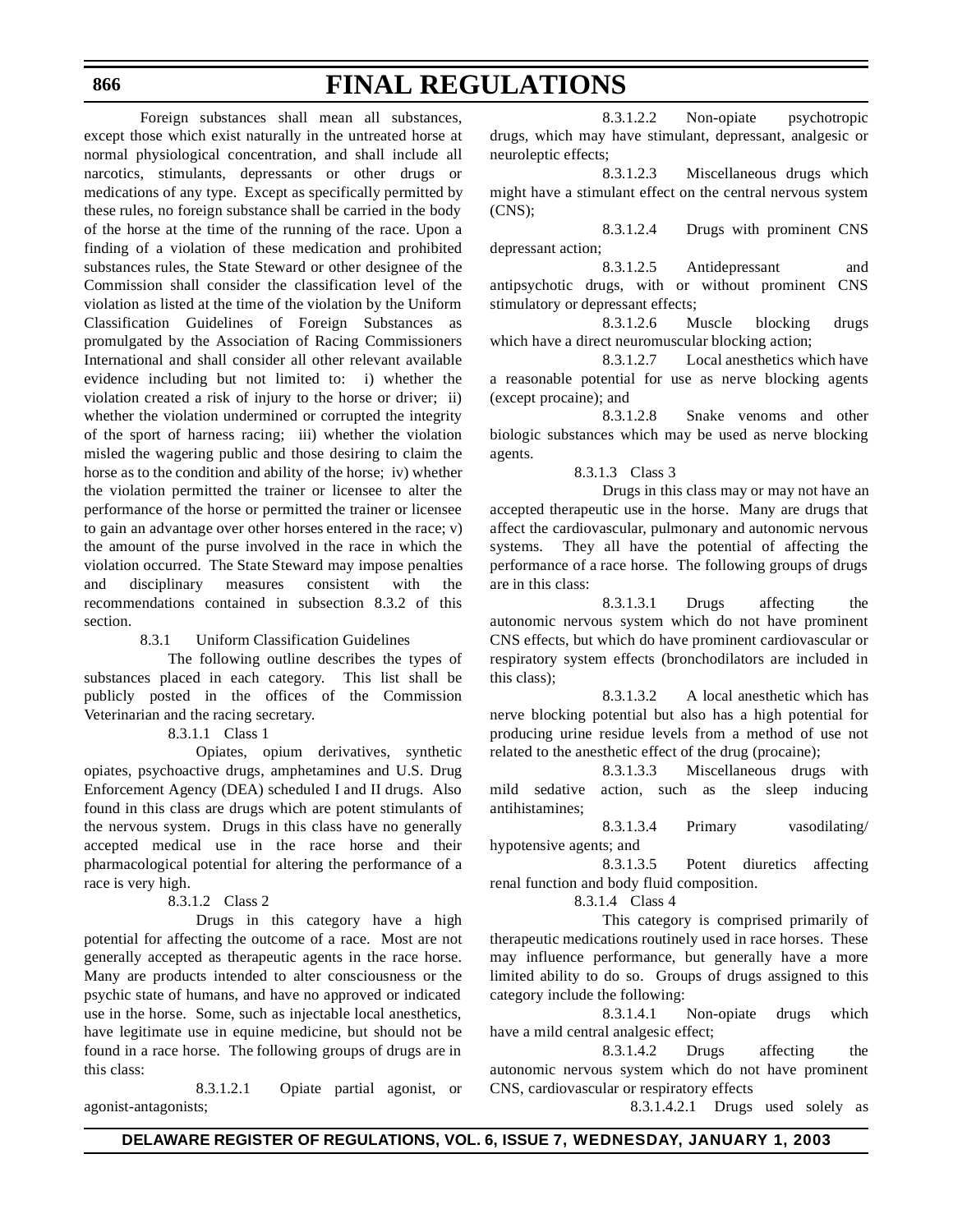topical vasoconstrictors or decongestants 8.3.1.4.2.2 Drugs used as gastrointestinal antispasmodics 8.3.1.4.2.3 Drugs used to void the urinary bladder 8.3.1.4.2.4 Drugs with a major effect on CNS vasculature or smooth muscle of visceral organs. 8.3.1.4.3 Antihistamines which do not have a significant CNS depressant effect (This does not include H1 blocking agents, which are listed in Class 5); 8.3.1.4.4 Mineralocorticoid drugs; 8.3.1.4.5 Skeletal muscle relaxants; 8.3.1.4.6 Anti-inflammatory drugs--those that may reduce pain as a consequence of their anti-inflammatory actions, which include: 8.3.1.4.6.1 Non-Steroidal Anti-Inflammatory Drugs (NSAIDs)--aspirin-like drugs; 8.3.1.4.6.2 Corticosteroids (glucocorticoids); and 8.3.1.4.6.3 Miscellaneous anti-inflammatory agents. 8.3.1.4.7 Anabolic and/or androgenic steroids and other drugs; 8.3.1.4.8 Less potent diuretics; 8.3.1.4.9 Cardiac glycosides and antiarrhythmics including: 8.3.1.4.9.1 Cardiac glycosides; 8.3.1.4.9.2 Antiarrhythmic agents (exclusive of lidocaine, bretylium and propanolol); and 8.3.1.4.9.3 Miscellaneous cardiotonic drugs. 8.3.1.4.10 Topical Anesthetics--agents not available in injectable formulations; 8.3.1.4.11 Antidiarrheal agents; and 8.3.1.4.12 Miscellaneous drugs including: 8.3.1.4.12.1 Expectorants with little or no other pharmacologic action; 8.3.1.4.12.2 Stomachics; and 8.3.1.4.12.3 Mucolytic agents. 8.3.1.5 Class 5 Drugs in this category are therapeutic medications for which concentration limits have been established as well as certain miscellaneous agents. Included specifically are agents which have very localized action only, such as anti-ulcer drugs and certain antiallergic drugs. The anticoagulant drugs are also included. 8.3.2 Penalty Recommendations The following penalties and disciplinary measures may be imposed for violations of these medication and prohibited substances rules:

8.3.2.1 Class 1- in the absence of extraordinary circumstances, a minimum license revocation of eighteen months and a minimum fine of \$5,000, and a maximum fine up to the amount of the purse money for the race in which the infraction occurred, forfeiture of the purse money, and assessment for cost of the drug testing.

8.3.2.2 Class 2- in the absence of extraordinary circumstances, a minimum license revocation of nine months and a minimum fine of \$3,000, and a maximum fine of up to the amount of the purse money for the race in which the violation occurred, forfeiture of the purse money, and assessment for cost of the drug testing.

8.3.2.3 Class 3- in the absence of extraordinary circumstances, a minimum license revocation of ninety days, and a minimum fine of \$3,000, and a maximum fine of up to the amount of the purse money for the race in which the violation occurred, forfeiture of the purse money, and assessment for cost of the drug testing.

8.3.2.4 Class 4 - in the absence of extraordinary circumstances, a minimum license revocation of thirty days, and a minimum fine of \$2,000, and a maximum fine of up to the amount of the purse money for the race in which the violation occurred, forfeiture of the purse money, and assessment for the cost of the drug testing.

8.3.2.5 Class 5 - Zero to 15 days suspension with a possible loss of purse and/or fine and assessment for the cost of the drug testing.

8.3.2.6 In determining the appropriate penalty with respect to a medication rule violation, the State Steward or other designee of the Commission may use his discretion in the application of the foregoing penalty recommendations, and shall consult with the State Veterinarian, the Commission veterinarian and/or the Commission chemist to determine the seriousness of the laboratory finding or the medication violation. Aggravating or mitigating circumstances in any case should be considered and greater or lesser penalties and/or disciplinary measures may be imposed than those set forth above. Specifically, if the State Steward or other designee of the Commission determine that mitigating circumstances warrant imposition of a lesser penalty than the recommendations suggest, he may impose a lesser penalty. If the State Steward or other designee of the Commission determines that aggravating circumstances require imposition of a greater penalty, however, he may only impose up to the maximum recommended penalty, and must refer the case to the Commission for its review, with a recommendation for specific action. Without limitation, the presence of the following aggravating circumstances may warrant imposition of greater penalties than those recommended, up to and including a lifetime suspension:

8.3.2.6.1 Repeated violations of these medication and prohibited substances rules by the same trainer or with respect to the same horse;

8.3.2.6.2 Prior violations of similar rules in other racing jurisdictions by the same trainer or with respect to the same horse; or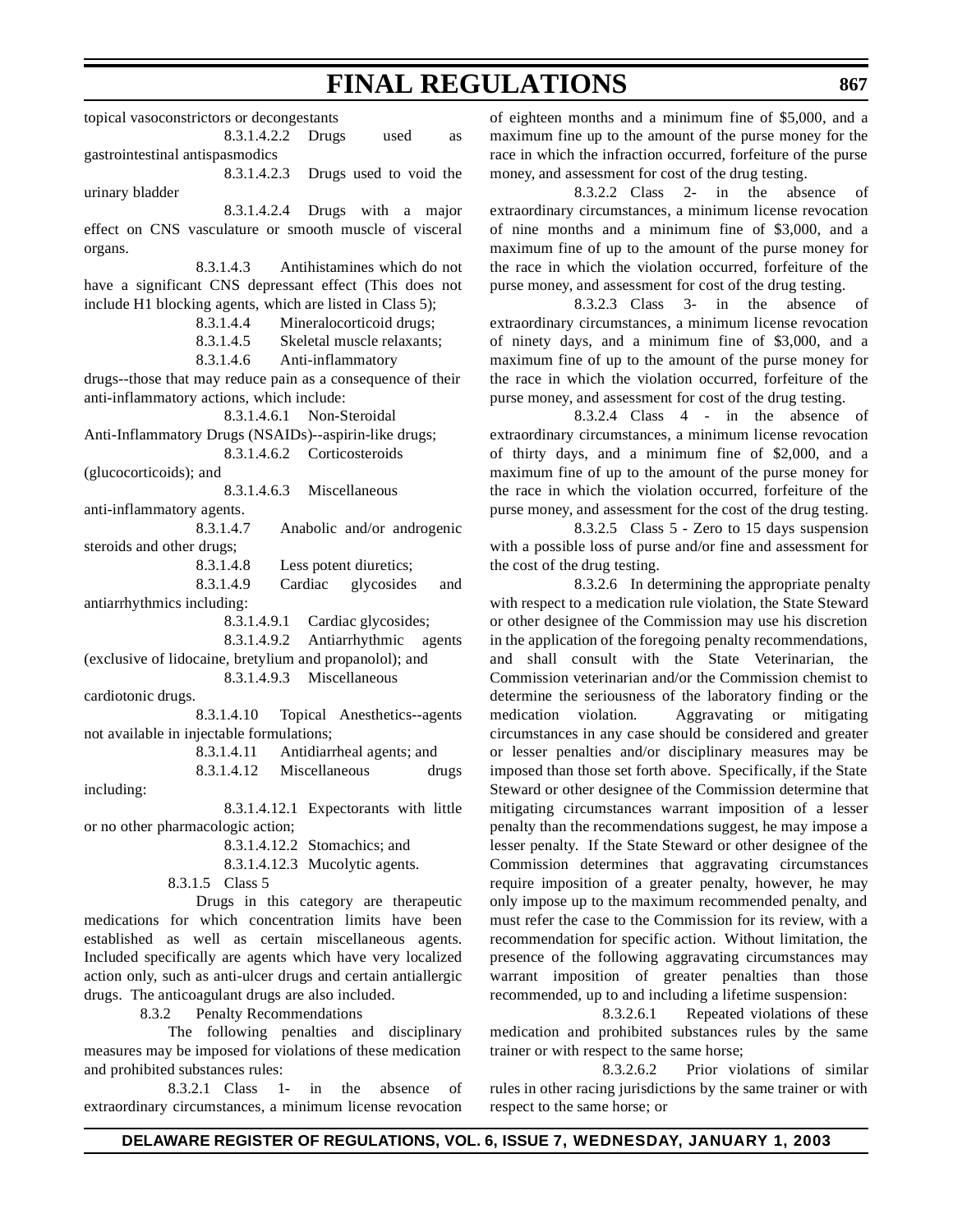8.3.2.6.3 Violations which endanger the life or health of the horse.

8.3.2.6.4 Violations that mislead the wagering public and those desiring to claim a horse as to the condition and ability of the horse;

8.3.2.6.5 Violations that undermine or corrupt the integrity of the sport of harness racing.

8.3.2.7 Any person whose license is reinstated after a prior violation involving class 1 or class 2 drugs and who commits a subsequent violation within five years of the prior violation, shall absent extraordinary circumstances, be subject to a minimum revocation of license for five years, and a minimum fine in the amount of the purse money of the race in which the infraction occurred, along with any other penalty just and reasonable under the circumstances.

8.3.2.7.1 With respect to Class 1, 2 and 3 drugs detect in a urine sample but not in a blood sample, and in addition to the foregoing factors, in determining the length of a suspension and/or the amount of a fine, or both, the State Steward or judges may take in consideration, without limitation, whether the drug has any equine therapeutic use, the time and method of administration, if determined, whether more than one foreign substance was detected in the sample, and any other appropriate aggravating or mitigating factors.

8.3.2.8 Whenever a trainer is suspended more than once within a two-year period for a violation of this chapter regarding medication rules, any suspension imposed on the trainer for any such subsequent violation also shall apply to the horse involved in such violation. The State Steward or judges may impose a shorter suspension on the horse than on the trainer.

8.3.2.9 At the discretion of the State Steward or other designee of the Commission, a horse as to which an initial finding of a prohibited substance has bee made by the Commission chemist may be prohibited from racing pending a timely hearing; provided, however, that other horses registered under the care of the trainer of such a horse may, with the consent of the State Steward or other designee of the Commission be released to the care of another trainer, and may race.

8.3.3 Medication Restrictions

8.3.3.1 Drugs or medications in horses are permissible, provided:

8.3.3.1.1 the drug or medication is listed by the Association of Racing Commissioners International's Drug Testing and Quality Assurance Program; and

8.3.3.1.2 the maximum permissible urine or blood concentration of the drug or medication does not exceed the limit established in theses Rules or otherwise approved and published by the Commission.

8.3.3.2 Except as otherwise provided by this

chapter, a person may not administer or cause to be administered by any means to a horse a prohibited drug, medication, chemical or other substance, including any restricted medication pursuant to this chapter during the 24-hour period before post time for the race in which the horse is entered. Such administration shall result in the horse being scratched from the race and may result in disciplinary actions being taken.

8.3.3.3 A finding by the official chemist of a prohibited drug, chemical or other substance in a test specimen of a horse is prima facie evidence that the prohibited drug, chemical or other substance was administered to the horse and, in the case of a post-race test, was present in the horse's body while it was participating in a race. Prohibited substances include:

8.3.3.3.1 drugs or medications for which no acceptable levels have been established in these Rules or otherwise approved and published by the Commission.

8.3.3.3.2 therapeutic medications in excess of acceptable limits established in these rules or otherwise approved and published by the Commission.

8.3.3.3.3 Substances present in the horse in excess of levels at which such substances could occur naturally and such prohibited substances shall include a total carbon dioxide level of 37 mmol/L or serum in a submitted blood sample from a horse or 39 mmol/L if serum from a horse which has been administered furosemide in compliance with these rules, provided that a licensee has the right, pursuant to such procedures as may be established from time to time by the Commission, to attempt to prove that a horse has a naturally high carbon dioxide level in excess of the above-mentioned levels; and provided, further, that an excess total carbon dioxide level shall be penalized in accordance with the penalty recommendation applicable to a Class 2 substance.

8.3.3.3.4 substances foreign to a horse at levels that cause interference with testing procedures. The detection of any such substance is a violation, regardless of the classification or definition of the substance or its properties under the Uniform Classification Guidelines for Foreign Substances.

8.3.3.4 The tubing, dosing or jugging of any horse for any reason within 24 hours prior to its scheduled race is prohibited unless administered for medical emergency purposes by a licensed veterinarian, in which case the horse shall be scratched. The practice of administration of any substance via a naso-gastric tube or dose syringe into a horse's stomach within 24 hours prior to its scheduled race is considered a violation of these rules and subject to disciplinary action, which may include fine, suspension and revocation or license.

8.3.4 Medical Labeling

8.3.4.1 No person on association grounds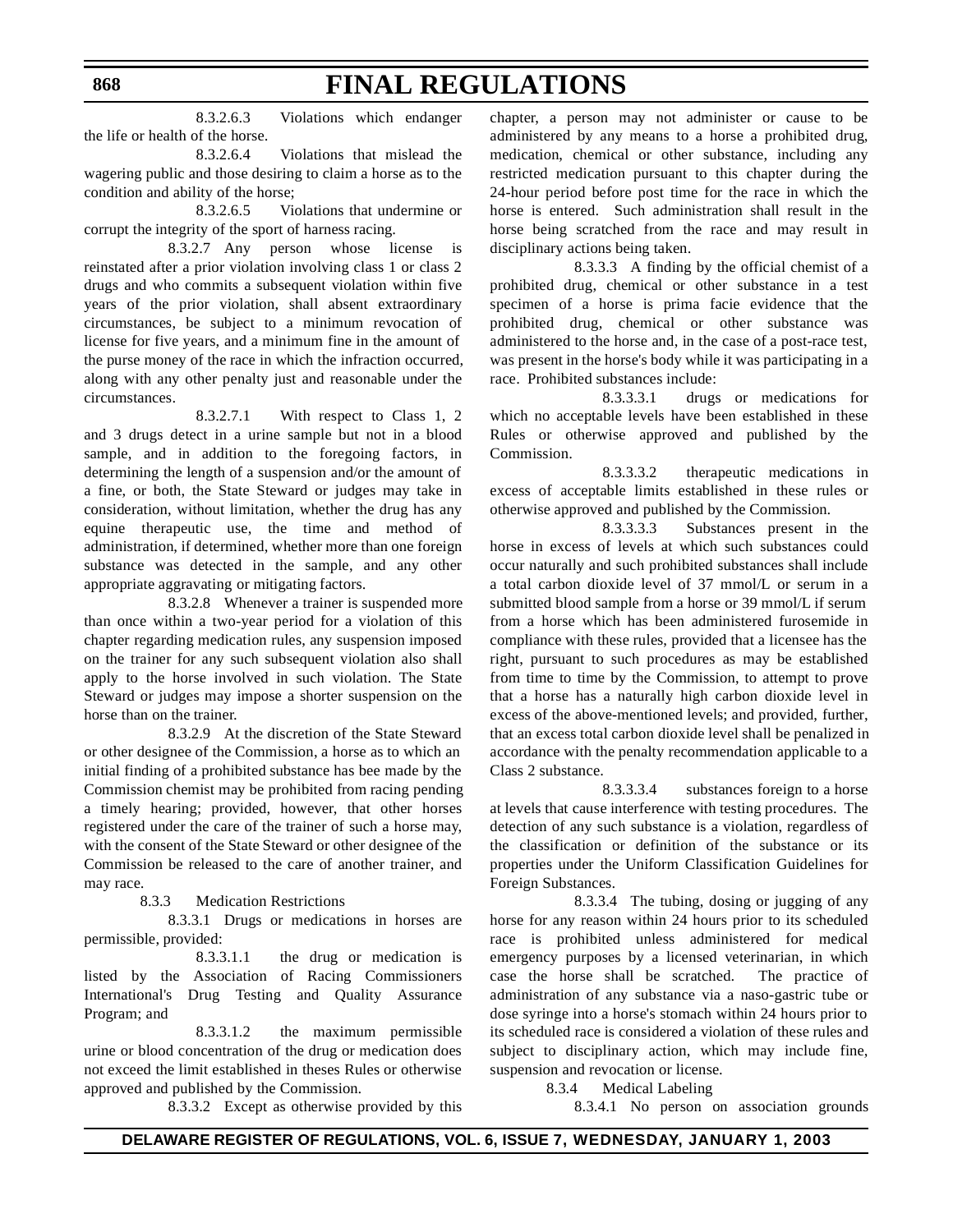where horses are lodged or kept, excluding licensed veterinarians, shall have in or upon association grounds which that person occupies or has the right to occupy, or in that person's personal property or effects or vehicle in that person's care, custody or control, a drug, medication, chemical, foreign substance or other substance that is prohibited in a horse on a race day unless the product is labelled in accordance with this subsection.

8.3.4.2 Any drug or medication which is used or kept on association grounds and which, by federal or Delaware law, requires a prescription must have been validly prescribed by a duly licensed veterinarian, and in compliance with the applicable federal and state statutes. All such allowable medications must have a prescription label which is securely attached and clearly ascribed to show the following:

8.3.4.2.1 the name of the product;

8.3.4.2.2 the name, address and telephone number of the veterinarian prescribing or dispensing the product;

8.3.4.2.3 the name of each patient (horse) for whom the product is intended/prescribed;

8.3.4.2.4 the dose, dosage, duration of treatment and expiration date of the prescribed/dispensed product; and

8.3.4.2.5 the name of the person (trainer) to whom the product was dispensed.

8.3.5 Furosemide (Lasix)

8.3.5.1 General

Furosemide (Lasix) may be administered intravenously to a horse on the grounds of the association at which it is entered to compete in a race. Except under the instructions of the Commission Veterinarian for the purpose of removing a horse from the Steward's List or to facilitate the collection of a post-race urine sample, furosemide (Lasix) shall be permitted only after the Commission Veterinarian has placed the horse on the Bleeder List.

8.3.5.2 Method of Administration

Lasix shall be administered intravenously by a licensed practicing veterinarian, unless the Commission Veterinarian determines that a horse cannot receive an intravenous administration of Lasix and gives permission for an intramuscular administration; provided, however, that once Lasix is administered intramuscularly, the horse shall remain in a detention area under the supervision of a Commission representative until it races.

8.3.5.3 Dosage

Lasix shall be administered to horses on the Bleeder List only by a licensed practicing veterinarian, who will administer not more than 500 milligrams nor less than 100 milligrams, subject to the following conditions:

8.3.5.3.1 If less than 500 milligrams is administered, and subsequent laboratory findings are inconsistent with such dosage or with the time of administration, then the trainer shall be subject to a fine or other disciplinary action;

8.3.5.3.2 Not more than 750 milligrams may be administered if (1) the State veterinarian grants permission for a dosage greater than 500 milligrams, and (2) after the administration of such greater dosage, the horse remains in a detention area under the supervision of a Commission representative until it races; and

8.3.5.3.3 The dosage administered may not vary by more than 250 milligrams from race to race without the permission of the Commission Veterinarian.

8.3.5.4 Timing of Administration

Horses must be presented at the Lasix stall in the paddock, and the Lasix administered, not more than three hours and 30 minutes (3-1/2 hours) nor less than three hours (three hours) prior to post time of their respective races. Failure to meet this time frame will result in scratching the horse, and the trainer may be fined.

### 8.3.5.5 Veterinary Charges

It is the responsibility of the owner or trainer, prior to the administration of the medication, to pay the licensed practicing veterinarian at the rate approved by the Commission. No credit shall be given.

8.3.5.6 Restrictions

No one except a licensed practicing veterinarian shall possess equipment or any substance for injectable administration on the race track complex, and no horse is to receive furosemide (Lasix) in oral form.

8.3.5.7 Post-Race Quantification

8.3.5.7.1 As indicated by post-race quantification, a horse may not carry in its body at the time of the running of the race more than 100 nanograms of Lasix per milliliter of plasma in conjunction with a urine that has a specific gravity of less than 1.01, unless the dosage of Lasix: 8.3.5.7.1.1 Was administered

intramuscularly as provided in 8.3.5.2; or 8.3.5.7.1.2 Exceeded 500 milligrams as provided in 8.3.5.3.2.

8.3.5.7.2 If post-race quantification indicates that a horse carried in its body at the time of the running of the race more than 100 nanograms of furosemide per milliliter of plasma in conjunction with a urine that has a specific gravity of 1.010 or lower, and provided that the dosage of furosemide was not administered intramuscularly as provided in 8.3.5.3.2 or exceeded 500 milligrams as provided in 8.3.5.3.2, then a penalty shall be imposed as follows:

8.3.5.7.2.1 If such overage is the first violation of this rule within a 12-month period: Up to a \$250 fine and loss of purse.

8.3.5.7.2.2 If such overage is the second violation of this rule within a 12-month period: Up to a \$1,000 fine and loss of purse.

8.3.5.7.2.3 If such overage is the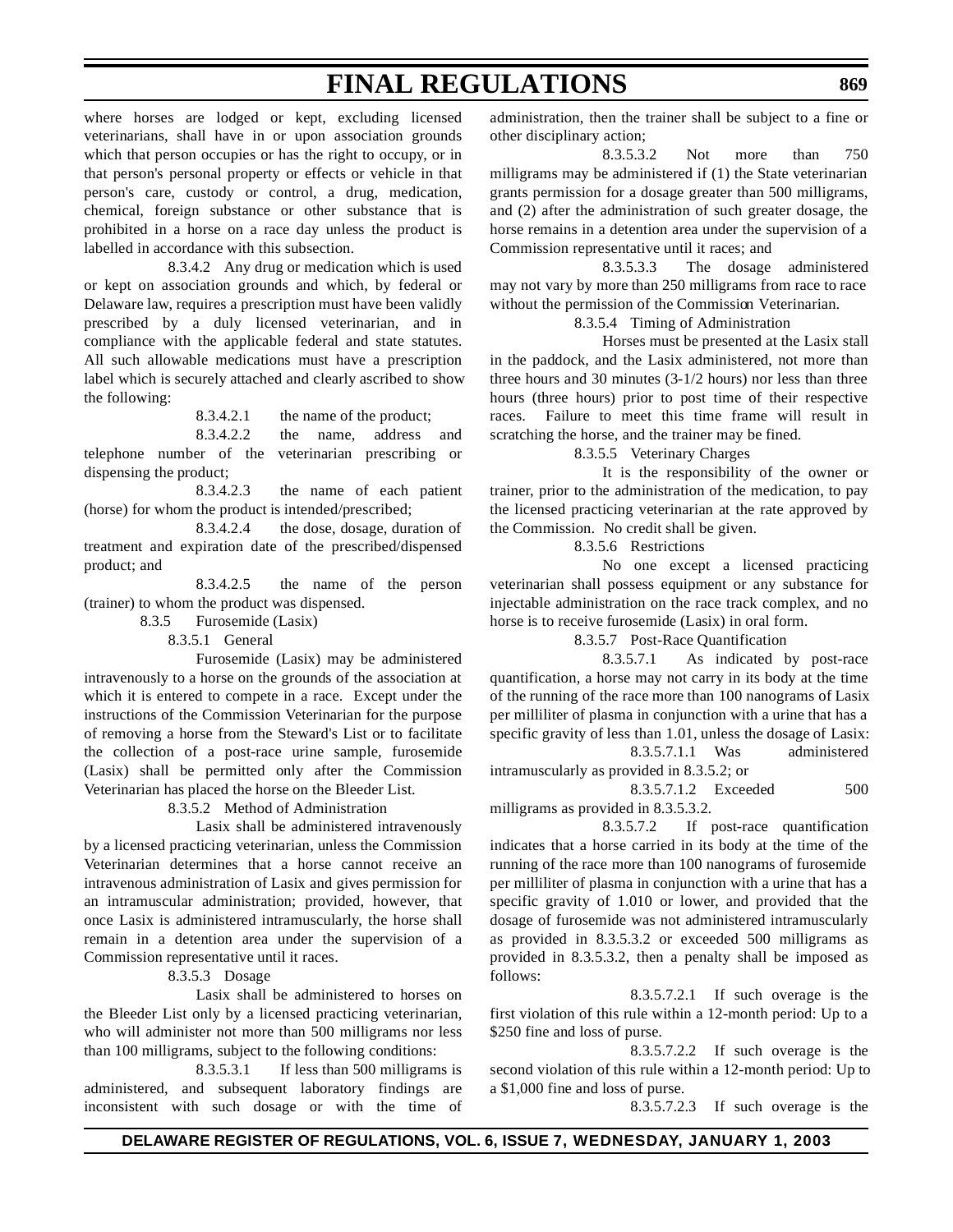third violation of this rule within a 12-month period: Up to a \$1,000 fine and up to a 15-day suspension and loss of purse.

**FINAL REGULATIONS**

8.3.5.7.2.4 If in the opinion of the official chemist any such overage caused interference with testing procedures, then for each such overage a penalty of up to a \$1,000 fine and a suspension of from 15 to 50 days may be imposed.

8.3.5.8 Reports

8.3.5.8.1 The licensed practicing veterinarian who administers Lasix to a horse scheduled to race shall prepare a written certification indicating the time, dosage and method of administration.

8.3.5.8.2 The written certification shall be delivered to a Commission representative designated by the State Steward at least one (1) hour before the horse is scheduled to race.

8.3.5.8.3 The State Steward or judges shall order a horse scratched if the written certification is not received in a timely manner.

8.3.5.9 Bleeder List

8.3.5.9.1 The Commission Veterinarian shall maintain a Bleeder List of all horses which have demonstrated external evidence of exercise induced pulmonary hemorrhage (EIPH) or the existence of hemorrhage in the trachea post exercise upon:

8.3.5.9.1.1 visual examination wherein blood is noted in one or both nostrils either:

8.3.5.9.1.1.1 during a race;

8.3.5.9.1.1.2 immediately postrace or post-exercise on track; or

8.3.5.9.1.1.3 within one hour post-race or post-exercise in paddock and/or stable area, confirmed by endoscopic examination; or

8.3.5.9.1.2 endoscopic

examination, which may be requested by the owner or trainer who feels his or her horse is a bleeder. Such endoscopic examination must be done by a practicing veterinarian, at the owner's or trainer's expense, and in the presence of the Commission Veterinarian or Lasix veterinarian. Such an examination shall take place within one hour post-race or post-exercise; or

8.3.5.9.1.3 presentation to the Commission Veterinarian, at least 48 hours prior to racing, of a current Bleeder Certificate from an official veterinarian from any other jurisdiction, which show the date, place and method -- visual or endoscopy -- by which the horse was determined to have bled, or which attests that the horse is a known bleeder and receives bleeder medication in that jurisdiction, provided that such jurisdiction's criteria for the identification of bleeders are satisfactory to the Commission Veterinarian.

8.3.5.9.2 The confirmation of a bleeder horse must be certified in writing by the Commission Veterinarian or the Lasix veterinarian and entered on the

Bleeder List. Copies of the certification shall be issued to the owner of the horse or the owner's designee upon request. A copy of the bleeder certificate shall be attached to the horse's eligibility certificate.

8.3.5.9.3 Every confirmed bleeder, regardless of age, shall be placed on the Bleeder List, and Lasix must be administered to the horse in accordance with these rules prior to every race, including qualifying races, in which the horse starts.

8.3.5.9.4 A horse which bleeds based on the criteria set forth in 8.3.5.9.1 above shall be restricted from racing at any facility under the jurisdiction of the Commission, as follows:

8.3.5.9.4.1 1st time - 10 days;

8.3.5.9.4.2 2nd time - 30 days, provided that the horse must be added to or remain on the Bleeder List, and must complete a satisfactory qualifying race before resuming racing;

8.3.5.9.4.3 3rd time - 30 days, and the horse shall be added to the Steward's List, to be removed at the discretion of the Commission Veterinarian following a satisfactory qualifying race after the mandatory 30-day rest period; and

8.3.5.9.4.4 4th time - barred for life.

8.3.5.9.5 An owner or trainer must notify the Commission Veterinarian immediately of evidence that a horse is bleeding following exercise or racing.

8.3.5.9.6 A horse may be removed from the Bleeder List at the request of the owner or trainer, if the horse completes a 10-day rest period following such request, and then re-qualifies.

8.3.5.9.7 Any horse on the Bleeder List which races in a jurisdiction where it is not eligible for bleeder medication, whether such ineligibility is due to the fact that it does not qualify for bleeder medication in that jurisdiction or because bleeder medication is prohibited in that jurisdiction, shall automatically remain on the Bleeder List at the discretion of the owner or trainer, provided that such decision by the owner or trainer must be declared at the time of the first subsequent entry in Delaware, and the Lasix symbol in the program shall appropriately reflect that the horse did not receive Lasix its last time out. Such an election by the owner or trainer shall not preclude the Commission Veterinarian, State Steward or Presiding Judge from requiring re-qualification whenever a horse on the Bleeder List races in another jurisdiction without bleeder medication, and the integrity of the Bleeder List may be questioned.

8.3.5.9.8 Any horse on the Bleeder List which races without Lasix in any jurisdiction which permits the use of Lasix shall automatically be removed from the Bleeder List. In order to be restored to the Bleeder List, the horse must demonstrate EIPH in accordance with the criteria set forth in subdivision 1 above. If the horse does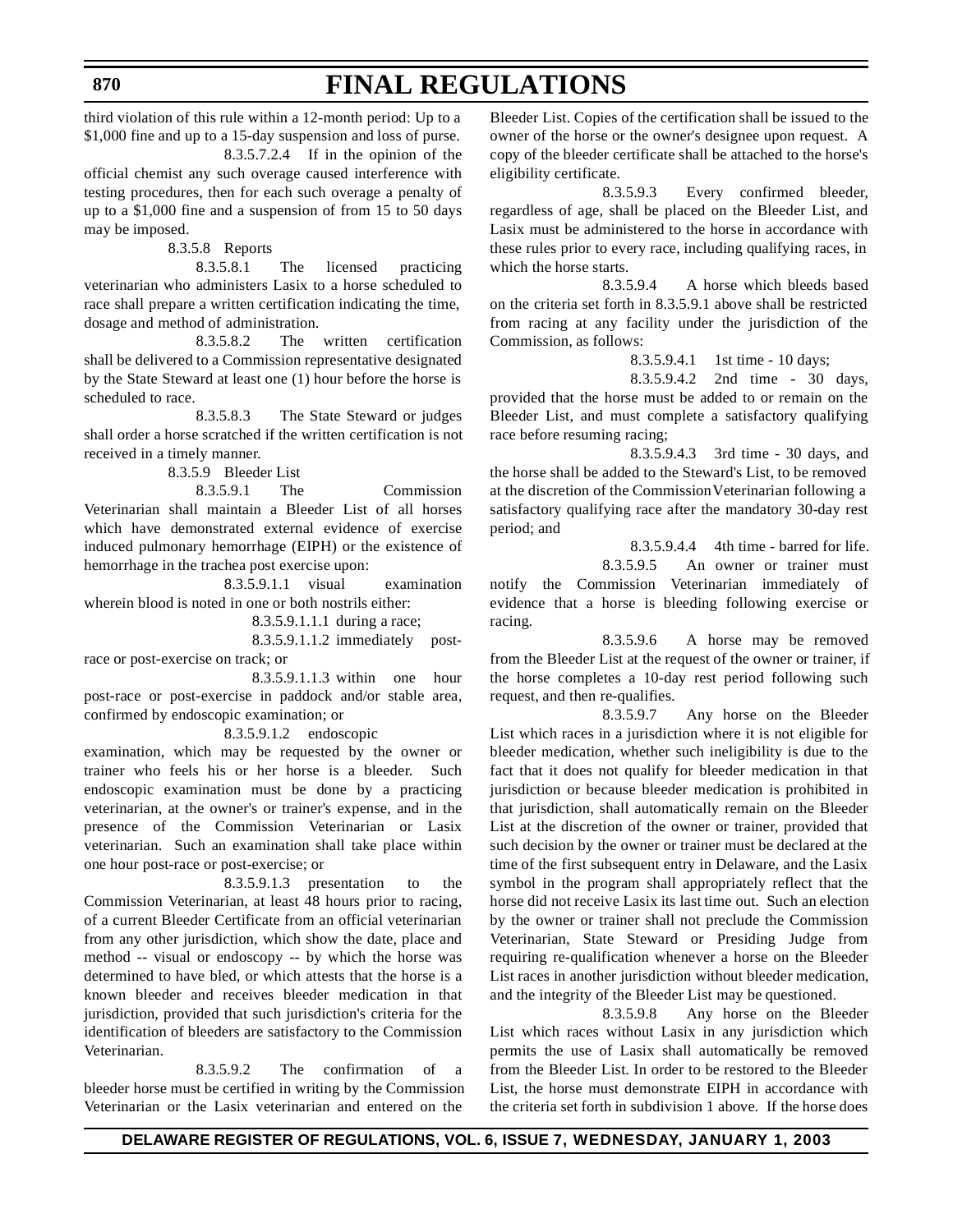demonstrate EIPH and is restored to the Bleeder List, the horse shall be suspended from racing in accordance with the provisions of 8.3.6.4 above.

8.3.5.9.9 The State Steward or Presiding Judge, in consultation with the State veterinarian, will rule on any questions relating to the Bleeder List.

8.3.5.10 Medication Program Entries

It is the responsibility of the trainer at the time of entry of a horse to provide the racing secretary with the bleeder medication status of the horse on the entry blank, and also to provide the Commission Veterinarian with a bleeder certificate, if the horse previously raced out-of-state on bleeder medication.

8.3.6 Phenylbutazone (Bute)

8.3.6.1 General

8.3.6.1.1 Phenylbutazone or oxyphenbutazone may be administered to horses three years of age and older in such dosage amount that the official test sample shall contain not more than 2.0 micrograms per milliliter of blood plasma. Phenylbutazone or oxyphenbutazone is not permissible at any level in horses two years of age and if phenylbutazone or oxyphenbutazone is present in any post-race sample from a two year old horse, said horse shall be disqualified, shall forfeit any purse money, and the trainer shall be subject to penalties including up to a \$1,000 fine and up to a fifty day suspension.

8.3.6.1.2 If post-race quantification indicates that a horse carried in its body at the time of the running of the race more than 2.0 but not more than 2.6 micrograms per milliliter of blood plasma of phenylbutazone or oxyphenbutazone, then warnings shall be issued to the trainer.

8.3.6.1.3 If post-race quantification indicates that a horse carried in its body at the time of the running of the race more than 2.6 micrograms per milliliter of blood plasma of phenylbutazone or oxyphenbutazone, then a penalty shall be imposed as follows:

8.3.6.1.3.1 For an average between 2.6 and less than 5.0 micrograms per milliliter:

8.3.6.1.3.1.1 If such overage is the first violation of this rule within a 12-month period: Up to a \$250 fine and loss of purse.

8.3.6.1.3.1.2 If such overage is the second violation of this rule within a 12-month period: Up to a \$1,000 fine and loss of purse.

8.3.6.1.3.1.3 If such overage is the third violation of this rule within a 12-month period: Up to a \$1,000 fine and up to a 15-day suspension and loss of purse.

8.3.6.1.3.1.4 For an overage of 5.0 micrograms or more per milliliter: Up to a \$1,000 fine and up to a 5-day suspension and loss of purse.

8.3.6.1.4 If post-race quantification indicates that a horse carried in its body at the time of the

running of the race any quantity of phenylbutazone or oxyphenbutazone, and also carried in its body at the time of the running of the race any quantity of any other nonsteroidal anti-inflammatory drug, including but not limited to naproxen, flunixin and meclofenamic acid, then such presence of phenylbutazone or oxyphenbutazone, shall constitute a violation of this rule and shall be subject to a penalty of up to a \$1,000 fine and up to a 50-day suspension and loss of purse.

8.4 Testing

8.4.1 Reporting to the Test Barn

8.4.1.1 Horses shall be selected for postracing testing according to the following protocol:

8.4.1.1.1 At least one horse in each race, selected by the judges from among the horses finishing in the first four positions in each race, shall be tested.

8.4.1.1.2 Horses selected for testing shall be taken to the Test Barn or Test Stall to have a blood, urine and/or other specimen sample taken at the direction of the State veterinarian.

8.4.1.2 Random or extra testing, including pre-race testing, may be required by the State Steward or judges, or by the Commission, at any time on any horse on association grounds.

8.4.1.3 Unless otherwise directed by the State Steward, judges or the Commission Veterinarian, a horse that is selected for testing must be taken directly to the Test Barn.

8.4.2 Sample Collection

8.4.2.1 Sample collection shall be done in accordance with the RCI Drug Testing and Quality Assurance Program External Chain of Custody Guidelines, or other guidelines and instructions provided by the Commission Veterinarian.

8.4.2.2 The Commission veterinarian shall determine a minimum sample requirement for the primary testing laboratory. A primary testing laboratory must be approved by the Commission.

8.4.3 Procedure for Taking Specimens

8.4.3.1 Horses from which specimens are to be drawn shall be taken to the detention area at the prescribed time and remain there until released by the Commission Veterinarian. Only the owner, trainer, groom, or hot walker of horses to be tested shall be admitted to the detention area without permission of the Commission Veterinarian.

8.4.3.2 Stable equipment other than equipment necessary for washing and cooling out a horse shall be prohibited in the detention area.

8.4.3.2.1 Buckets and water shall be furnished by the Commission Veterinarian.

8.4.3.2.2 If a body brace is to be used, it shall be supplied by the responsible trainer and administered only with the permission and in the presence of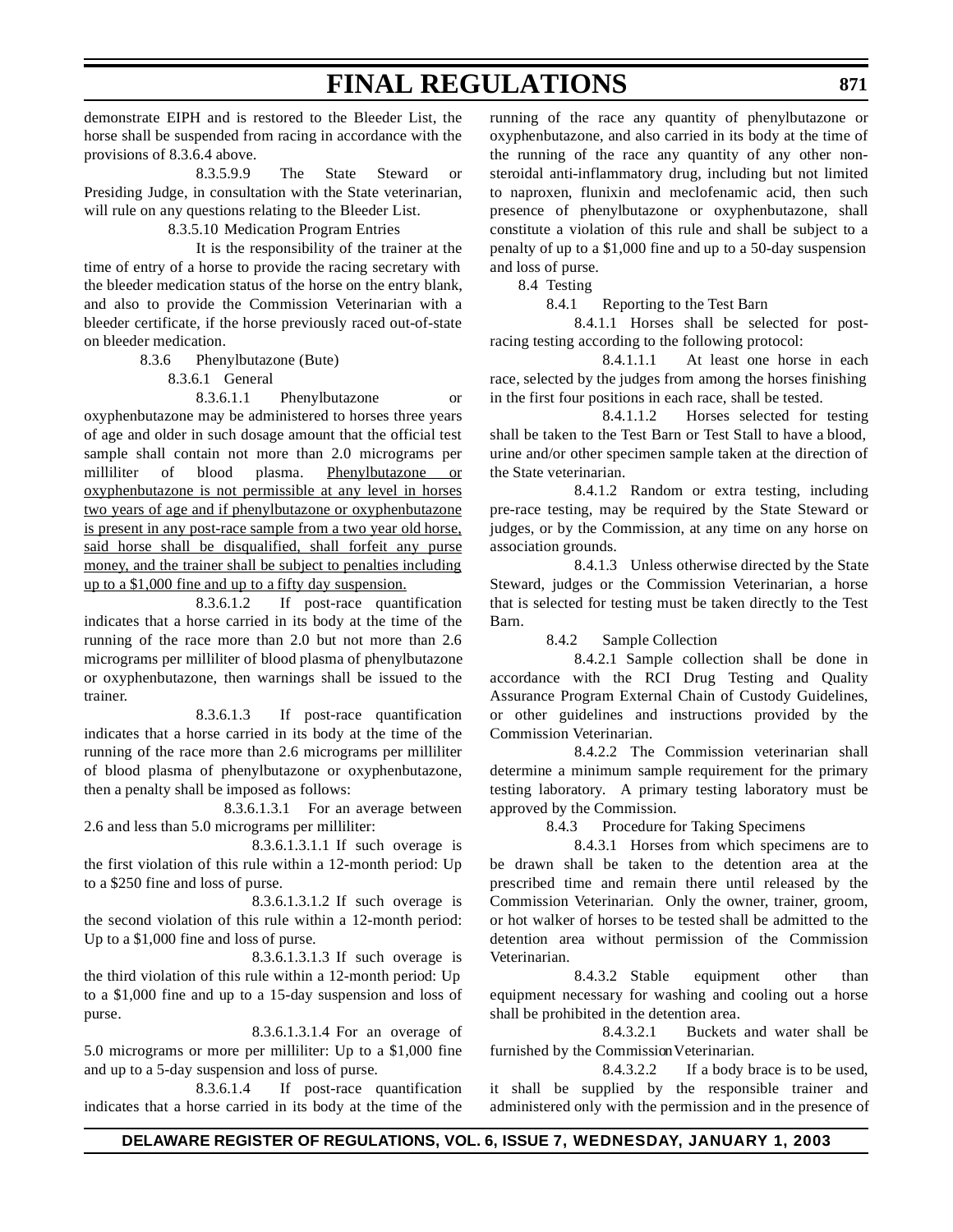the Commission Veterinarian.

8.4.3.2.3 A licensed veterinarian shall attend a horse in the detention area only in the presence of the Commission Veterinarian.

8.4.3.3 One of the following persons shall be present and witness the taking of the specimen from a horse and so signify in writing:

8.4.3.3.1 The owner;

8.4.3.3.2 The responsible trainer who, in the case of a claimed horse, shall be the person in whose name the horse raced; or

8.4.3.3.3 A stable representative designated by such owner or trainer.

8.4.3.4

8.4.3.4.1 All urine containers shall be supplied by the Commission laboratory and shall be sealed with the laboratory security seal which shall not be broken, except in the presence of the witness as provided by (subsection (3)) subsection 8.4.3.3 of this section.

8.4.3.4.2 Blood vacutainers will also be supplied by the Commission laboratory in sealed packages as received from the manufacturer.

8.4.3.5 Samples taken from a horse, by the Commission Veterinarian or his assistant at the detention barn, shall be collected and in double containers and designated as the "primary" and "secondary" samples.

8.4.3.5.1 These samples shall be sealed with tamper-proof tape and bear a portion of the multiple part "identification tag" that has identical printed numbers only. The other portion of the tag bearing the same printed identification number shall be detached in the presence of the witness.

8.4.3.5.2 The Commission Veterinarian shall:

8.4.3.5.2.1 Identify the horse from which the specimen was taken.

8.4.3.5.2.2 Document the race and day, verified by the witness; and

8.4.3.5.2.3 Place the detached portions of the identification tags in a sealed envelope for delivery only to the stewards.

8.4.3.5.3 After both portions of samples have been identified in accordance with this section, the "primary" sample shall be delivered to the official chemist designated by the Commission.

8.4.3.5.4 The "secondary" sample shall remain in the custody of the Commission Veterinarian at the detention area and urine samples shall be frozen and blood samples refrigerated in a locked refrigerator/freezer.

8.4.3.5.5 The Commission Veterinarian shall take every precaution to ensure that neither the Commission chemist nor any member of the laboratory staff shall know the identity of the horse from which a specimen was taken prior to the completion of all

testing.

8.4.3.5.6 When the Commission chemist has reported that the "primary" sample delivered contains no prohibited drug, the "secondary" sample shall be properly disposed.

8.4.3.5.7 If after a horse remains a reasonable time in the detention area and a specimen can not be taken from the horse, the Commission Veterinarian may permit the horse to be returned to its barn and usual surroundings for the taking of a specimen under the supervision of the Commission Veterinarian.

8.4.3.5.8 If one hundred (100) milliliters (ml.) or less of urine is obtained, it will not be split, but will be considered the "primary" sample and will be tested as other "primary" samples.

8.4.3.5.9 Two (2) blood samples shall be collected in twenty (20) milliliters vacutainers, one for the "primary" and one for the "secondary" sample.

8.4.3.5.10 In the event of an initial finding of a prohibited substance or in violation of these Rules and Regulations, the Commission chemist shall notify the Commission, both orally and in writing, and an oral or written notice shall be issued by the Commission to the owner and trainer or other responsible person no more than twenty-four (24) hours after the receipt of the initial finding, unless extenuating circumstances require a longer period, in which case the Commission shall provide notice as soon as possible in order to allow for testing of the "secondary" sample; provided, however, that with respect to a finding of a prohibited level of total carbon dioxide in a blood sample, there shall be no right to testing of the "secondary sample" unless such finding initially is made at the racetrack on the same day that the tested horse raced, and in every such circumstance a "secondary sample" shall be transported to the Commission laboratory on an anonymous basis for confirmatory testing.

8.4.3.5.10.1 If testing of the "secondary" sample is desired, the owner, trainer, or other responsible person shall so notify the Commission in writing within 48 hours after notification of the initial positive test or within a reasonable period of time established by the Commission after consultation with the Commission chemist. The reasonable period is to be calculated to insure the integrity of the sample and the preservation of the alleged illegal substance.

8.4.3.5.10.2 Testing of the "secondary" samples shall be performed at a referee laboratory selected by representatives of the owner, trainer, or other responsible person from a list of not less than two (2) laboratories approved by the Commission.

8.4.3.5.11 The Commission shall bear the responsibility of preparing and shipping the sample, and the cost of preparation, shipping, and testing at the referee laboratory shall be assumed by the person requesting the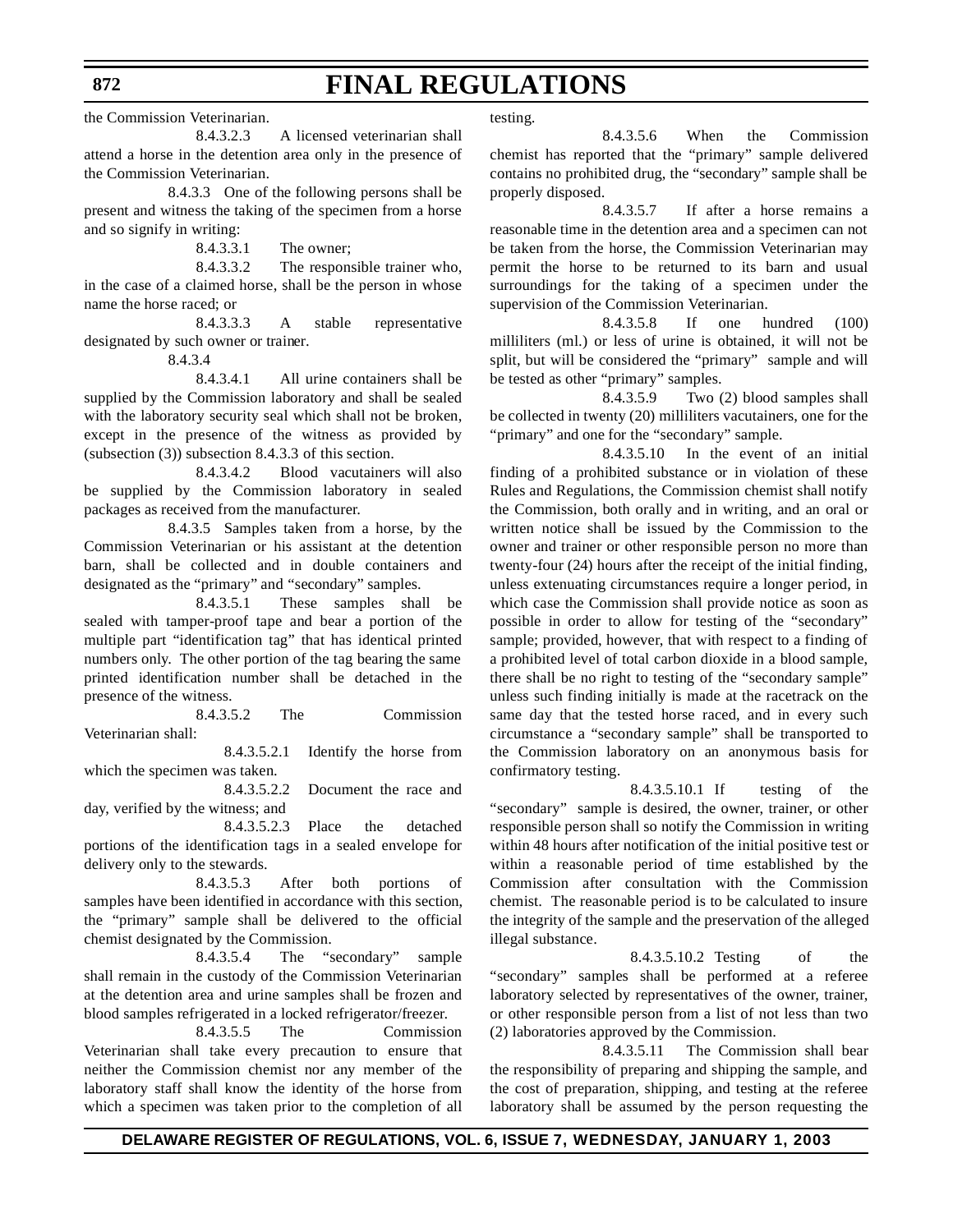testing, whether it be the owner, trainer, or other person charged.

8.4.3.5.11.1 A Commission representative and the owner, trainer, or other responsible person or a representative of the persons notified under these Rules and Regulations may be present at the time of the opening, repackaging, and testing of the "secondary" sample to ensure its identity and that the testing is satisfactorily performed.

8.4.3.5.11.2 The referee laboratory shall be informed of the initial findings of the Commission chemist prior to making the test.

8.4.3.5.11.3 If the finding of the referee laboratory is proven to be of sufficient reliability and does not confirm the finding of the initial test performed by the Commission chemist and in the absence of other independent proof of the administration of a prohibited drug of the horse in question, it shall be concluded that there is insubstantial evidence upon which to charge anyone with a violation.

8.4.3.5.12 The Commission Veterinarian shall be responsible for safeguarding all specimens while in his possession and shall cause the specimens to be delivered only to the Commission chemist as soon as possible after sealing, in a manner so as not to reveal the identity of a horse from which the sample was taken.

8.4.3.5.13 If an Act of God, power failure, accident, strike or other action beyond the control of the Commission occurs, the results of the primary official test shall be accepted as prima facie evidence.

8.5 Trainer Responsibility

The purpose of this subsection is to identify responsibilities of the trainer that pertain specifically to the health and well-being of horses in his/her care.

8.5.1 The trainer is responsible for the condition of horses entered in an official workout or race and is responsible for the presence of any prohibited drug, medication or other substance, including permitted medication in excess of the maximum allowable level, in such horses. A positive test for a prohibited drug, medication or substance, including permitted medication in excess of the maximum allowable level, as reported by a Commission-approved laboratory, is prima facie evidence of a violation of this rule. In the absence of substantial evidence to the contrary, the trainer shall be responsible. Whenever a trainer of a horse names a substitute trainer for program purposes due to his or her inability to be in attendance with the horse on the day of the race, or for any other reason, both trainers shall be responsible for the condition of the horse should the horse test positive; provided further that, except as otherwise provided herein, the trainer of record (programmed trainer) shall be any individual who receives any compensation for training the horse.

8.5.2 A trainer shall prevent the administration of any drug or medication or other foreign substance that may cause a violation of these rules.

8.5.3 A trainer whose horse has been claimed remains responsible for any violation of rules regarding that horse's participation in the race in which the horse is claimed.

8.5.4 The trainer is responsible for:

8.5.4.1 maintaining the assigned stable area in a clean, neat and sanitary condition at all times;

8.5.4.2 using the services of those veterinarians licensed by the Commission to attend horses that are on association grounds;

8.5.5 Additionally, with respect to horses in his/ her care or custody, the trainer is responsible for:

8.5.5.1 the proper identity, custody, care, health, condition and safety of horses;

8.5.5.2 ensuring that at the time of arrival at locations under the jurisdiction of the Commission a valid health certificate and a valid negative Equine Infectious Anemia (EIA) test certificate accompany each horse and which, where applicable, shall be filed with the racing secretary;

8.5.5.3 having each horse in his/her care that is racing, or is stabled on association grounds, tested for Equine Infectious Anemia (EIA) in accordance with state law and for filing evidence of such negative test results with the racing secretary;

8.5.5.4 using the services of those veterinarians licensed by the Commission to attend horses that are on association grounds;

8.5.5.5 immediately reporting the alteration of the sex of a horse to the clerk of the course, the United States Trotting Association and the racing secretary;

8.5.5.6 promptly reporting to the racing secretary and the Commission Veterinarian when a posterior digital neurectomy (heel nerving) has been performed and ensuring that such fact is designated on its certificate of registration;

8.5.5.7 promptly notifying the Commission Veterinarian of any reportable disease and any unusual incidence of a communicable illness in any horse in his/her charge;

8.5.5.8 promptly reporting the serious injury and/or death of any horse at locations under the jurisdiction of the Commission to the State Stewards and judges, the Commission Veterinarian, and the United States Trotting Association;

8.5.5.9 maintaining a knowledge of the medication record and status;

8.5.5.10 immediately reporting to the State Steward, judges and the Commission Veterinarian knowledge or reason to believe, that there has been any administration of a prohibited medication, drug or substance;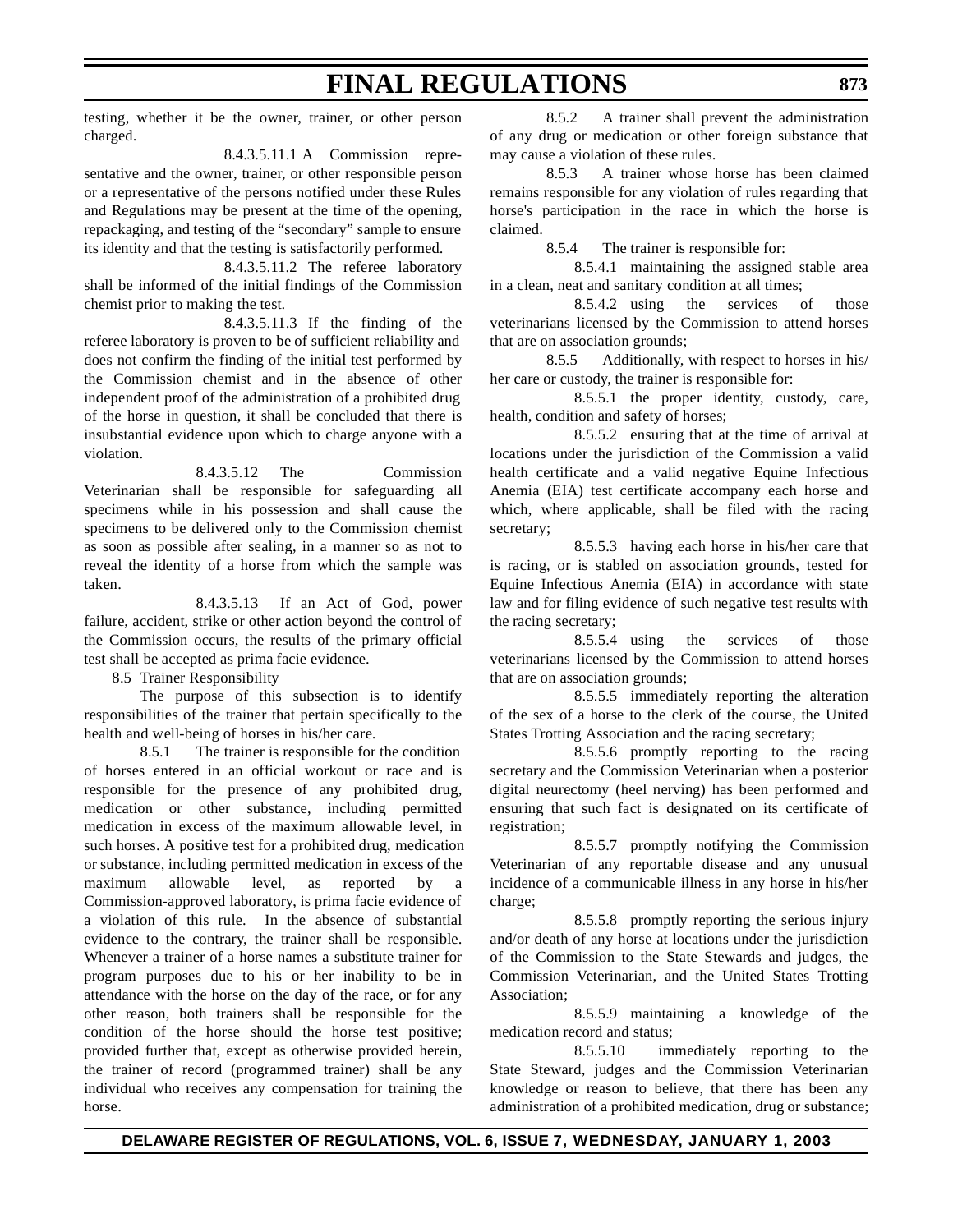8.5.5.11 ensuring the fitness to perform creditably at the distance entered;

8.5.5.12 ensuring that every horse he/she has entered to race is present at its assigned stall for a pre-race soundness inspection as prescribed in this chapter;

8.5.5.13 ensuring proper bandages, equipment and shoes;

8.5.5.14 presence in the paddock at least one hour before post time or at a time otherwise appointed before the race in which the horse is entered;

8.5.5.15 personally attending in the paddock and supervising the harnessing thereof, unless excused by the Paddock Judge;

8.5.5.16 attending the collection of a urine or blood sample or delegating a licensed employee or the owner to do so; and

8.5.5.17 immediately reporting to the State Steward or other Commission designee, or to the State Veterinarian or Commission Veterinarian if the State Steward or other Commission designee is unavailable, the death of any horse drawn in to start in a race in this jurisdiction provided that the death occurred within 60 days of the date of the draw.

8.6 Physical Inspection of Horses

8.6.1 Veterinarian's List

8.6.1.1 The Commission Veterinarian shall maintain a list of all horses which are determined to be unfit to compete in a race due to physical distress, unsoundness, infirmity or medical condition.

8.6.1.2 A horse may be removed from the Veterinarian's List when, in the opinion of the Commission Veterinarian, the horse has satisfactorily recovered the capability of competing in a race.

8.6.2 Postmortem Examination

8.6.2.1 The Commission may conduct a postmortem examination of any horse that is injured in this jurisdiction while in training or in competition and that subsequently expires or is destroyed. In proceeding with a postmortem examination the Commission or its designee shall coordinate with the trainer and/or owner to determine and address any insurance requirements.

8.6.2.2 The Commission may conduct a postmortem examination of any horse that expires while housed on association grounds or at recognized training facilities within this jurisdiction. Trainers and owners shall be required to comply with such action as a condition of licensure.

8.6.2.3 The Commission may take possession of the horse upon death for postmortem examination. The Commission may submit blood, urine, other bodily fluid specimens or other tissue specimens collected during a postmortem examination for testing by the Commission-selected laboratory or its designee. Upon completion of the postmortem examination, the carcass may

be returned to the owner or disposed of at the owner's option.

8.6.2.4 The presence of a prohibited substance in a horse, found by the official laboratory or its designee in a bodily fluid specimen collected during the postmortem examination of a horse, which breaks down during a race constitutes a violation of these rules.

8.6.2.5 The cost of Commission-ordered postmortem examinations, testing and disposal shall be borne by the Commission.

**See 1 DE Reg. 505 (11/01/97) See 1 DE Reg. 923 (1/1/98) See 3 DE Reg 1520 (5/1/00) See 4 DE Reg. 6 (7/1/00) See 4 DE Reg 336 (8/1/00) See 5 DE Reg. 832 (10/1/01) See 5 DE Reg. 1691 (3/1/02)** 8.7 Prohibited Practices

8.7.1 The following conduct shall be prohibited for all licensees:

8.7.1.1 The possession and/or use of a drug, substance, or medication, specified below for which a recognized analytical method has not been developed to detect and confirm the administration of such substance including but not limited to erythropoietin, darbepoietin, and perfluorcarbon emulsions; or the use of which may endanger the health and welfare of the horse or endanger the safety of the **[rider driver]**; or the use of which may adversely affect the integrity of racing.

8.7.1.2 The possession and/or use of a drug, substance, or medication that has not been approved by the United States Food and Drug Administration (FDA) for use in the United States

#### **10. Due Process and Disciplinary Action**

10.2 Proceedings by State Steward or Judges

10.2.1 Rights of the Licensee

A person who is the subject of the disciplinary hearing conducted by the State Steward or judges is entitled to:

10.2.1.1 Proper notice of all charges;

10.2.1.2 Confront the evidence presented, including:

10.2.1.2.1 the right to counsel at the person's expense;

10.2.1.2.2 the right to examine all evidence to be presented against him/her;

> 10.2.1.2.3 the right to present a defense; 10.2.1.2.4 the right to call witnesses;

and

witnesses.

10.2.1.2.5 the right to cross examine

10.2.1.3 Waive any of the above rights.

10.2.2 Complaints

10.2.2.1 A complaint must be in writing and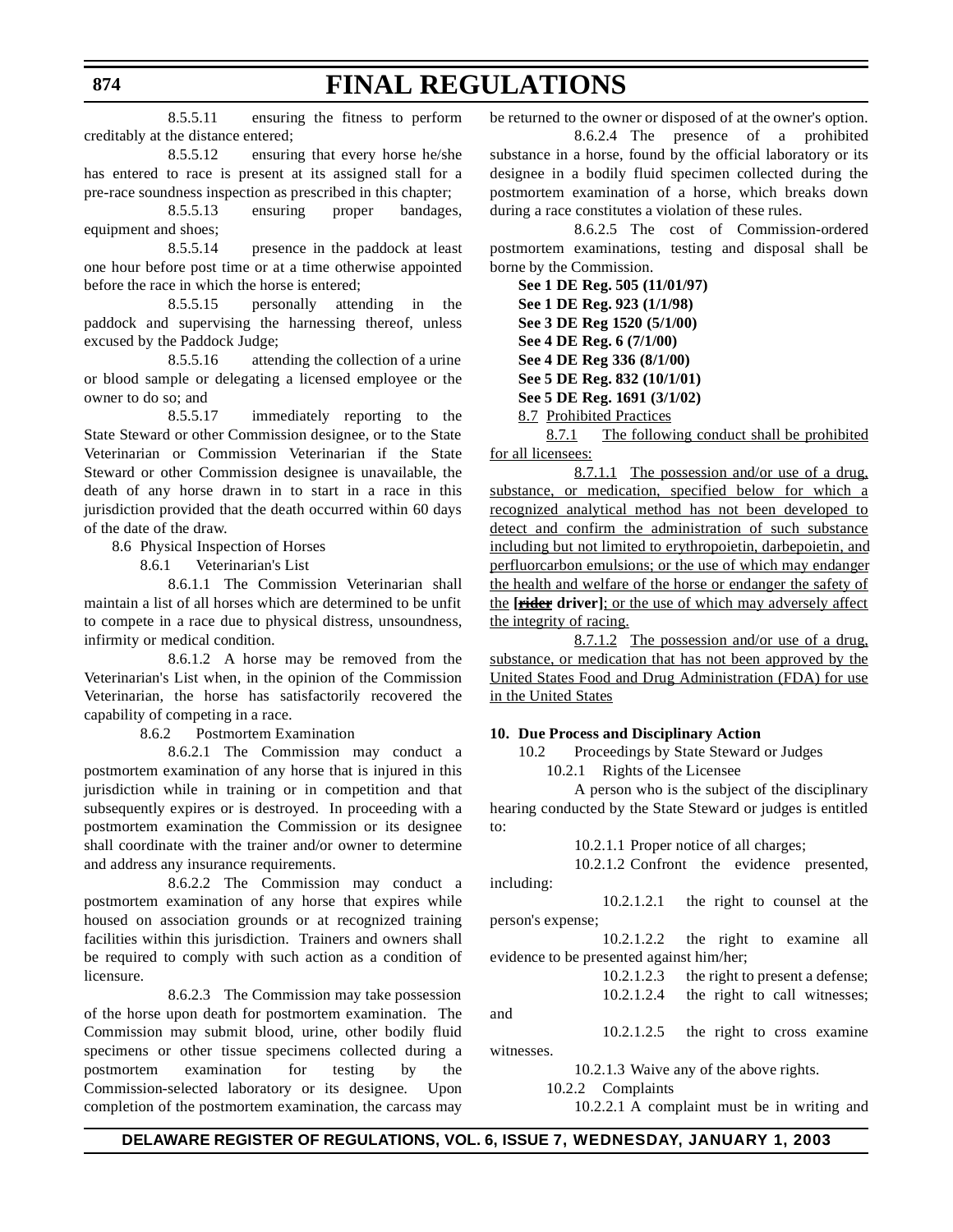filed with the State Steward or judges within 30 days after the action that is the subject of the complaint.

10.2.2.2 On their own motion or on receipt of a complaint from an official or other person regarding the actions of a licensee, the State Steward or judges may conduct an inquiry and disciplinary hearing regarding a licensee's actions.

10.2.3 Summary Suspension

10.2.3.1 If the State Steward or judges determine that a licensee's actions, other than those of a licensed association, constitute an immediate danger to the public health, safety or welfare, the State Steward or judges the Commission Investigator, may summarily suspend the license pending a hearing.

10.2.3.2 A licensee whose license has been summarily suspended is entitled to a hearing on the summary suspension not later than the third racing day after the license was summarily suspended. The licensee may waive his/her right to a hearing on the summary suspension within the three-day limit.

10.2.3.3 The State Steward or judges shall conduct a hearing on a summary suspension in the same manner as other disciplinary hearings. At a hearing on a summary suspension, the sole issue is whether the licensee's license should remain suspended pending a final disciplinary hearing and ruling.

10.2.4 Notice

10.2.4.1 Except as provided by these rules regarding summary suspensions, the State Steward or judges shall provide written notice at least 24 hours before the hearing to a person who is the subject of a disciplinary hearing. The person may waive his/her right to 24-hour notice by executing a written waiver.

10.2.4.2 Notice given under this section must include:

10.2.4.2.1 a statement of the time, place and nature of the hearing;

10.2.4.2.2 a reference to the particular sections of the statutes or rules involved; and

10.2.4.2.3 a short, plain description of the alleged conduct that has given rise to the disciplinary hearing.

10.2.4.3 If possible, the State Steward or his designee, or the judges or their designee, shall hand deliver the written notice of the disciplinary hearing to the person who is the subject of the hearing. If hand delivery is not possible, the State Steward or judges shall mail the notice to the person's last known address, as found in the Commission's licensing files, by regular mail and by certified mail, return receipt requested. If the disciplinary hearing involves an alleged medication violation that could result in the disqualification of a horse, the State Steward shall provide written or oral notice of the hearing to the owner, managing owner or lessee of the horse. Oral notice of any hearing shall suffice upon attestation by the State Steward that such notice was given the person who is the subject of the hearing.

10.2.4.4 Nonappearance of a summoned party after adequate notice shall be construed as a waiver of the right to a hearing before the State Steward or judges. The State Steward or judges may suspend the license of a person who fails to appear at a disciplinary hearing after written or oral notice of the hearing has been sent or delivered in compliance with this subsection.

10.2.5 Continuances

10.2.5.1 Upon receipt of a notice, a person may request a continuance of the hearing.

10.2.5.2 The State Steward or judges may grant a continuance of any hearing for good cause shown.

10.2.5.3 The State Steward or judges may at any time order a continuance on their own motion.

10.2.6 Evidence

10.2.6.1 Each witness at a disciplinary hearing conducted by the State Steward or judges must be sworn by the State Steward or presiding judge.

10.2.6.2 The State Steward or judges shall allow a full presentation of evidence and are not bound by the technical rules of evidence. However, the State Steward or judges may disallow evidence that is irrelevant or unduly repetitive of other evidence. The State Steward or judges shall have the authority to determine, in their sole discretion, the weight and credibility of any evidence and/or testimony. The State Steward or judges may admit hearsay evidence if the State Steward or judges determine the evidence is of a type that is commonly relied on by reasonably prudent people. The rules of privilege recognized by Delaware law apply in hearings before the State Steward or judges.

10.2.6.3 The burden of proof is on the person bringing the complaint to show, by a preponderance of the evidence, that the licensee has violated or is responsible for a violation of the Act or a Commission rule.

10.2.6.4 The State Steward or judges shall make a tape recording of a disciplinary hearing. A copy or a transcript of the recording may be made available at the expense of the requesting person.

10.2.7 Ruling

10.2.7.1 The issues at a disciplinary hearing shall be decided by the State Steward or by a majority vote of the judges.

10.2.7.2 A ruling by the State Steward or judges must be on a form prescribed by the Commission and include:

10.2.7.2.1 the full name, social security number, date of birth, last record address, license type and license number of the person who is the subject of the hearing;

10.2.7.2.2 a statement of the charges against the person, including a reference to the specific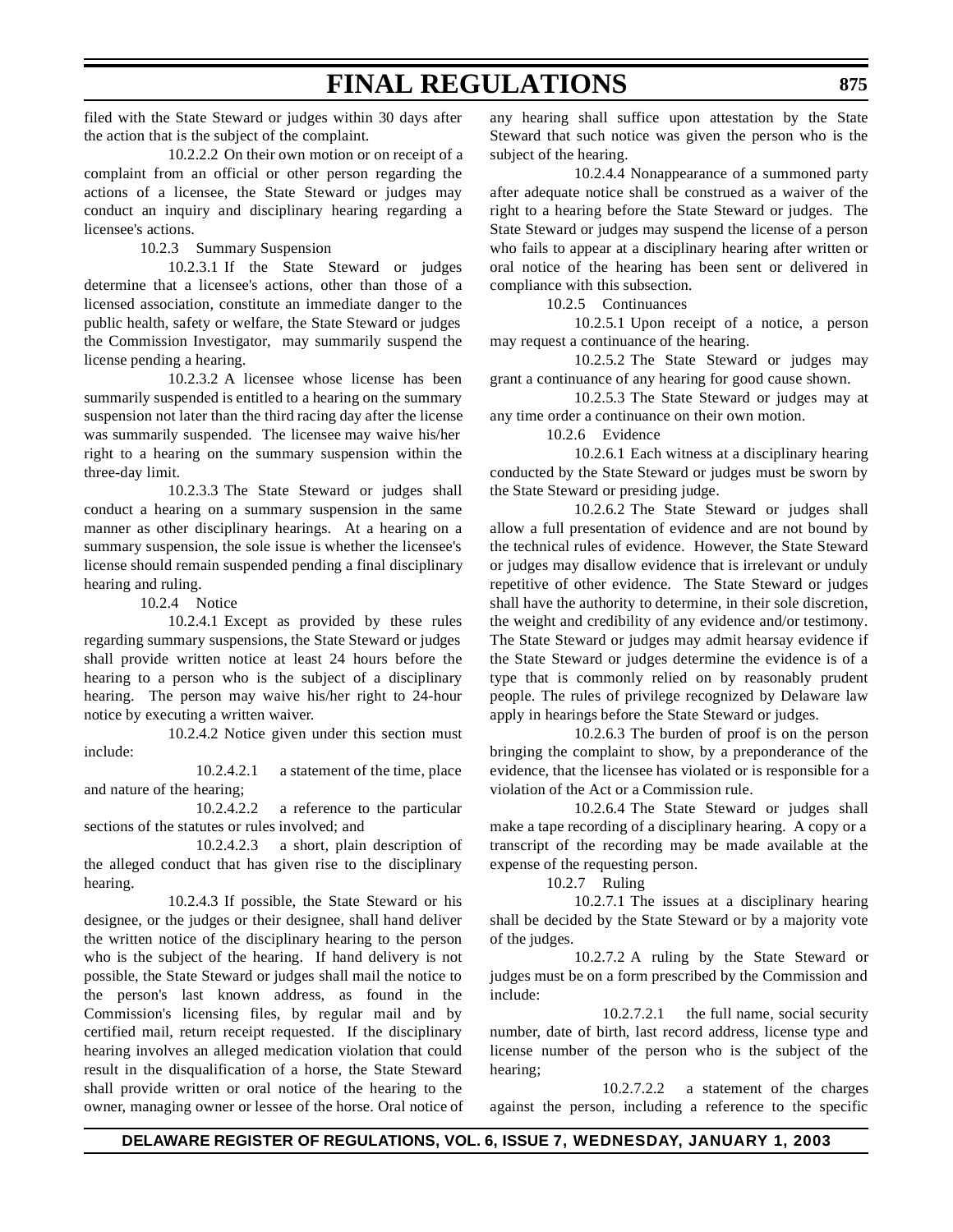**FINAL REGULATIONS** section of the Act or rules of the Commission that the

licensee is found to have violated; 10.2.7.2.3 the date of the hearing and

| $10.2.7.2.3$ and date of the nearing and      |
|-----------------------------------------------|
|                                               |
| the penalty imposed;                          |
| any changes in the order of                   |
|                                               |
| 10.2.7.2.6 other information required         |
|                                               |
| the right to appeal to the                    |
| the date the ruling was issued;<br>10.2.7.2.5 |

Commission.

10.2.7.3 A ruling must be signed by the State Steward or by a majority of the judges, as the case may be.

10.2.7.4 Upon request, The State Steward or his designee, or the judges or their designee, shall hand deliver or mail a copy of the ruling to the person who is the subject of the ruling. If hand delivery is not possible, the State Steward or judges shall mail the ruling to the person's last known address, as found in the Commission's licensing files, by regular mail and by certified mail, return receipt requested. A copy of the ruling shall be sent to the Association of Racing Commissioners International, and if the ruling includes the disqualification of a horse, the State Steward or judges shall provide a copy of the ruling to the horsemen's bookkeeper, breed registry(ies) and other regulatory agencies, and shall notify the United States Trotting Association, in the manner provided by this subsection.

10.2.7.5 At the time the State Steward or judges inform a person who is the subject of the proceeding of the ruling, the State Steward or judges shall inform the person of the person's right to appeal the ruling to the Commission.

10.2.7.6 All fines imposed by the State Steward or judges shall be paid to the Commission within ten (10) days after the ruling is issued, unless otherwise ordered.

10.2.8 Effect of Rulings

10.2.8.1 Rulings against a licensee apply to another person if continued participation in an activity by the other person would circumvent the intent of a ruling by permitting the person to serve, in essence, as a substitute for the ineligible licensee.

10.2.8.2 The transfer of a horse to avoid application of a Commission rule or ruling is prohibited.

10.2.9 Appeals

10.2.9.1 A person aggrieved by a ruling of the State Steward, judges, or the Administrator of the Breeder's Program may appeal to the Commission except as provided in subdivision 10.2.9.6 of this subsection. A person who fails to file an appeal by the deadline in the form required by this section waives the right to appeal. Appeals of decisions to deny or suspend registrations by the Administrator of the Breeder's Program may be appealed to the Delaware

Harness Racing Commission within thirty days of the action by the Administrator of the Breeder's Program, subject to the same rules and procedures for handling appeals under these Rules. For purposes of appeals from decisions of the Administrator of the Breeder's Program, the Commission will take official notice of the rules and regulations enacted by the Delaware Standardbred Breeders' Fund.

10.2.9.2 An appeal under this section must be filed with the State Steward not later than 48 hours after the ruling. The appeal must be accompanied by a deposit in the amount of \$250, plus an amount to be determined from time to time by the Commission for the cost of the court reporter's attendance. Unless the Commission determines the appeal to be meritorious, either by reversing the decision of the State Steward or judges or by reducing the penalty imposed, the appeal deposit shall not be repaid to the appellant. In no event shall the advance payment of the court reporters fee be refunded.

10.2.9.3 An appeal must be in writing on a form prescribed by the Commission. The appeal must include:

10.2.9.3.1 the name, address, telephone number and signature of the person making the appeal; and

10.2.9.3.2 a statement of the basis for the appeal.

10.2.9.4 On notification by the Commission that an appeal has been filed, the State Steward or judges shall forward to the Commission the record of the proceeding on which the appeal is based.

10.2.9.5 If a person against whom a fine has been assessed timely files an appeal of the ruling that assesses the fine, the person need not immediately pay the fine in accordance with these rules.

10.2.9.6 A notice of appeal filed with the Commission pursuant to these rules may be accompanied by a request for a stay pending a final decision by the Commission. In his discretion the State Steward may approve such stay requests unless he determines that granting the stay would be adverse to the best interests of racing or inimical to the integrity of the sport. If the State Steward denies a stay request, the appellant may submit a written request to the Commission, in which case the Chairman of the Commission in his discretion may grant or deny the request.

10.3 Proceedings by the Commission

10.3.1 Party Designations

10.3.1.1 A person who is the subject of a disciplinary hearing, who filed an appeal from a State Steward's or judges' ruling, or who otherwise seeks relief from the Commission, is a party to that proceeding.

10.3.1.2 A party to a proceeding has the right to present a direct case, cross-examine each witness, submit legal arguments and otherwise participate fully in the proceeding.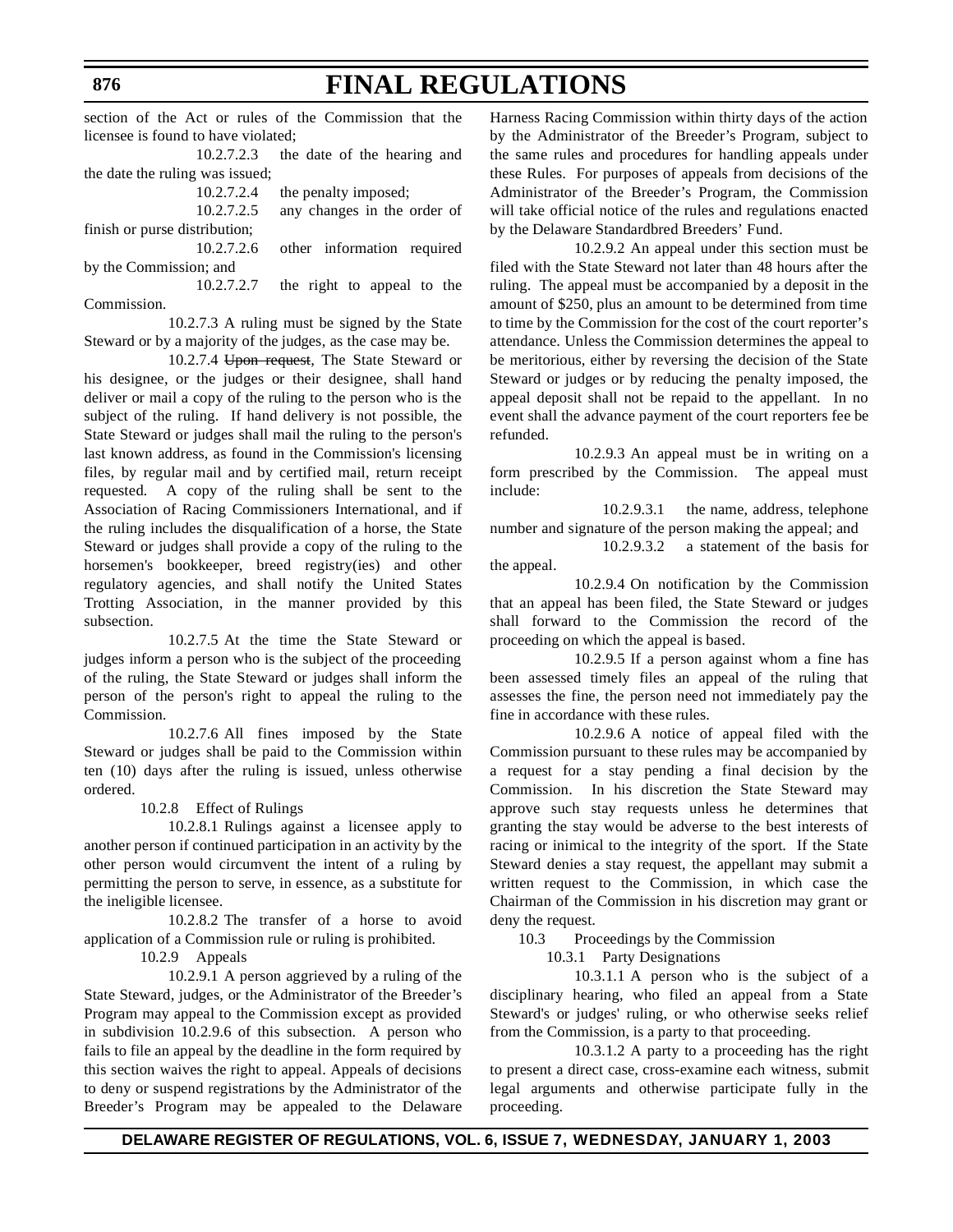10.3.1.3 A party summoned to appear at a hearing must appear unless he/she is excused by the Commission presiding officer. Parties may appear with counsel licensed to practice law in Delaware, or, with the Commission's approval, counsel licensed to practice law in another jurisdiction provided that such out-of-state counsel associates with a Delaware attorney.

10.3.1.4 A non-party to a proceeding who wishes to appear in a contested case pending before the Commission must prove that he/she has an effected interest sufficient to create standing in the case. The burden of proof is on the party asserting standing in such a contested case.

10.3.2 Notice

10.3.2.1 Not less than seven (7) days before the date set for a hearing, the Commission shall serve written or oral notice on each party of record to the proceeding. The person may waive his/her right to said notice by executing a written waiver. Oral notice shall suffice upon attestation by the State Steward that he personally gave such notice to the person who is the subject of the hearing.

10.3.2.2 If hand delivery or oral notice by the State Steward is not possible, the Commission shall mail the notice to the person's last known address, as found in the Commission's licensing files, by regular mail and by personal service or certified mail, return receipt requested.

10.3.2.3 A notice of the hearing must include:

10.3.2.3.1 a statement of time, place and nature of the hearing;

10.3.2.3.2 a reference to the particular sections of the statutes and rules involved; and

10.3.2.3.3 a short, plain statement of the matters asserted.

10.3.2.4 If the Commission determines that a material error has been made in a notice of hearing, or that a material change has been made in the nature of a proceeding after notice has been issued, the Commission shall issue a revised notice.

10.3.2.5 A party to a proceeding may move to postpone the proceeding. Unless waived by the Commission, the motion must be in writing, set forth the specific grounds on which it is sought and be filed with the Commission before the date set for hearing. If the person presiding over the proceeding grants the motion for postponement, the Commission shall cause new notice to be issued.

10.3.2.6 After a hearing has begun, the presiding officer may grant a continuance on oral or written motion, without issuing new notice, by announcing the date, time and place for reconvening the hearing before recessing the hearing.

10.3.3 Subpoenas

10.3.3.1 A member of the Commission, the Director of Poultry and Animal Health, the State Steward or judges, the Commission Investigator the presiding officer of a Commission proceeding or other person authorized to perform duties under the Act may require by subpoena the attendance of witnesses and the reproduction of books, records, papers, correspondence and other documents.

10.3.3.2 The presiding officer of a Commission proceeding or other person authorized by the Commission may administer an oath or affirmation to a witness appearing before the Commission or a person authorized by the Commission.

10.3.3.3 Each party is responsible for proper service of any subpoenas it requests and for the payment of witness fees and expenses as provided by Delaware law.

10.3.3.4 On written request by a party, the presiding officer may issue a subpoena addressed to a sheriff or any constable to require the attendance of witnesses and the production of books, records, papers or other objects as may be necessary and proper for the purposes of a proceeding. A motion for a subpoena to compel the production of books, records, papers or other objects shall be addressed to the appropriate person, shall be verified and shall specify the books, records, papers or other objects desired and the relevant and material facts to be proved by them.

10.3.4 Conferences

10.3.4.1 On written notice, the presiding officer may, on the officer's own motion or on the motion of a party, direct each party to appear at a specified time and place for a prehearing conference to formulate issues and consider any of the following:

| 10.3.4.1.1                                                   | simplifying issues;             |
|--------------------------------------------------------------|---------------------------------|
| 10.3.4.1.2                                                   | amending the pleadings;         |
| 10.3.4.1.3                                                   | making admissions of fact or    |
| stipulations to avoid the unnecessary introduction of proof; |                                 |
|                                                              | 10.3.4.1.4 designating parties; |

10.3.4.1.5 setting the order of procedure at a hearing;

10.3.4.1.6 identifying and limiting the number of witnesses;

10.3.4.1.7 resolving other matters that may expedite or simplify the disposition of the controversy, including settling issues in dispute; and

10.3.4.1.8 identifying provisions and mandates of statute or rules relating to the issues.

10.3.4.2 The presiding officer shall record the action taken at the prehearing conference unless the parties enter into a written agreement as to the action. The presiding officer may enter appropriate orders concerning prehearing discovery, stipulations of uncontested matters, presentation of evidence and scope of inquiry.

10.3.4.3 During a hearing, on written notice or notice stated into the record, the presiding officer may direct each party or the representative of each party to appear for a conference to consider any matter that may expedite the hearing and serve the interests of justice. The presiding officer shall prepare a written statement regarding the action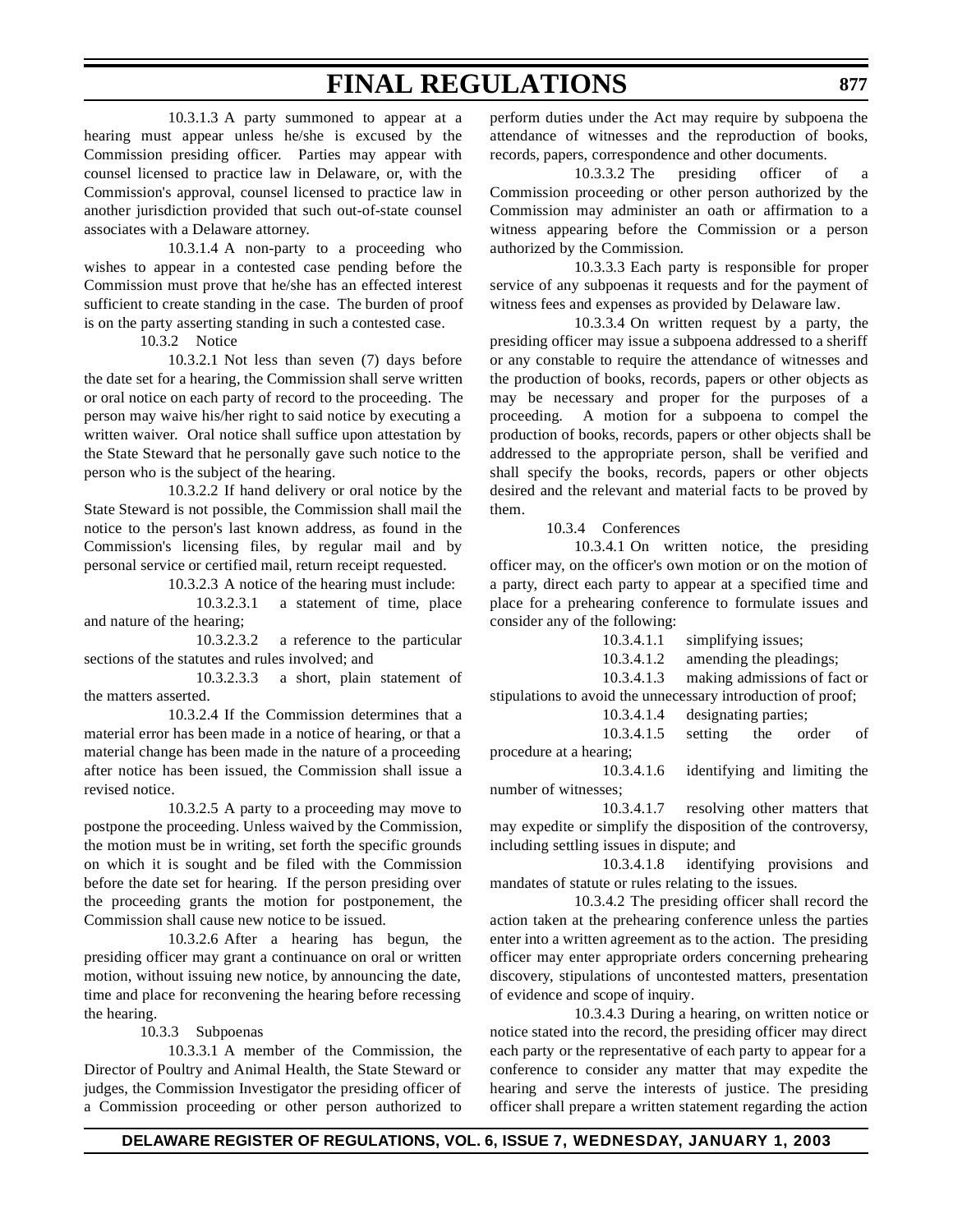taken at the conference and the statement must be signed by each party and made a part of the record.

**FINAL REGULATIONS**

10.3.5 Reporters and Transcripts

10.3.5.1 If necessary, the Commission shall engage a court reporter to make a stenographic record of a hearing. The Commission may allocate the cost of the reporter and transcript among the parties.

10.3.5.2 If a person requests a transcript of the stenographic record, the Commission may assess the cost of preparing the transcript to the person.

10.3.5.3 A party may challenge an error made in transcribing a hearing by noting the error in writing and suggesting a correction not later than 10 days after the date the transcript is filed with the Commission. The party claiming errors shall serve a copy of the suggested corrections on each party of record, the court reporter and the presiding officer. If proposed corrections are not objected to before the tenth day after the date the corrections were filed with the Commission, the presiding officer may direct that the suggested corrections be made and the manner of making them. If the parties disagree on the suggested corrections, the presiding officer shall determine whether to change the record.

10.3.6 Nature of Hearings

10.3.6.1 An appeal from a decision of the State Steward or judges shall be de novo.

10.3.6.2 A hearing in a Commission proceeding is open to the public, provided, however, that witnesses may be sequestered.

10.3.6.3 Unless precluded by law or objected to by a party, the Commission may allow informal disposition of a proceeding without a hearing. Informal disposition includes disposition by stipulation, agreed settlement, consent order and default.

10.3.7 Presiding Officers

10.3.7.1 A member of the Commission, the Director of Poultry and Animal Health or a Commission appointee may serve as the presiding officer for a Commission proceeding.

10.3.7.2 The presiding officer may:

10.3.7.2.1 issue subpoenas to compel the attendance of witnesses and the production of papers and documents;

| 10.3.7.2.2 | administer oaths; |
|------------|-------------------|
| 10.3.7.2.3 | receive evidence: |

10.3.7.2.4 rule on the admissibility of

evidence;

10.3.7.2.5 examine witnesses;

10.3.7.2.6 set reasonable times within which a party may present evidence and within which a witness may testify;

10.3.7.2.7 permit and limit oral argument;

10.3.7.2.8 issue interim orders;

10.3.7.2.9 recess a hearing from day to day and place to place;

10.3.7.2.10 request briefs before or after the presiding officer files a report or proposal for decision;

10.3.7.2.11 propose findings of fact and conclusions of law;

10.3.7.2.12 propose orders and decisions; and

10.3.7.2.13 perform other duties necessary to a fair and proper hearing.

10.3.7.3 A person serving as the presiding officer of a proceeding must be a disinterested party to the proceeding.

10.3.8 Order of Hearing

10.3.8.1 The presiding officer shall open the hearing, make a concise statement of its scope and purposes and announce that a record of the hearing is being made.

10.3.8.2 When a hearing has begun, a party or a party's representative may make statements off the record only as permitted by the presiding officer. If a discussion off the record is pertinent, the presiding officer shall summarize the discussion for the record.

10.3.8.3 Each appearance by a party, a party's representative or a person who may testify must be entered on the record.

10.3.8.4 The presiding officer shall receive motions and afford each party of record an opportunity to make an opening statement.

10.3.8.5 Except as otherwise provided by this subsection, the party with the burden of proof is entitled to open and close. The presiding officer shall designate who may open and close in a hearing on a proceeding if the proceeding was initiated by the Commission or if several proceedings are heard on a consolidated record.

10.3.8.6 After opening statements, the party with the burden of proof may proceed with the party's direct case. Each party may cross examine each witness.

10.3.8.7 After the conclusion of the direct case of the party having the burden of proof, each other party may present their direct case and their witnesses will be subject to cross examination.

10.3.8.8 The members of the Commission and/ or the presiding officer may examine any witnesses.

10.3.8.9 At the conclusion of all evidence and cross examination, the presiding officer shall allow closing statements.

10.3.8.10 Before issuing a decision, the Commission or the presiding officer may call on a party for further relevant and material evidence on a issue. The Commission or the presiding officer may not consider the evidence or allow it into the record without giving each party an opportunity to inspect and rebut the evidence.

10.3.9 Behavior

10.3.9.1 Each party, witness, attorney or other

**DELAWARE REGISTER OF REGULATIONS, VOL. 6, ISSUE 7, WEDNESDAY, JANUARY 1, 2003**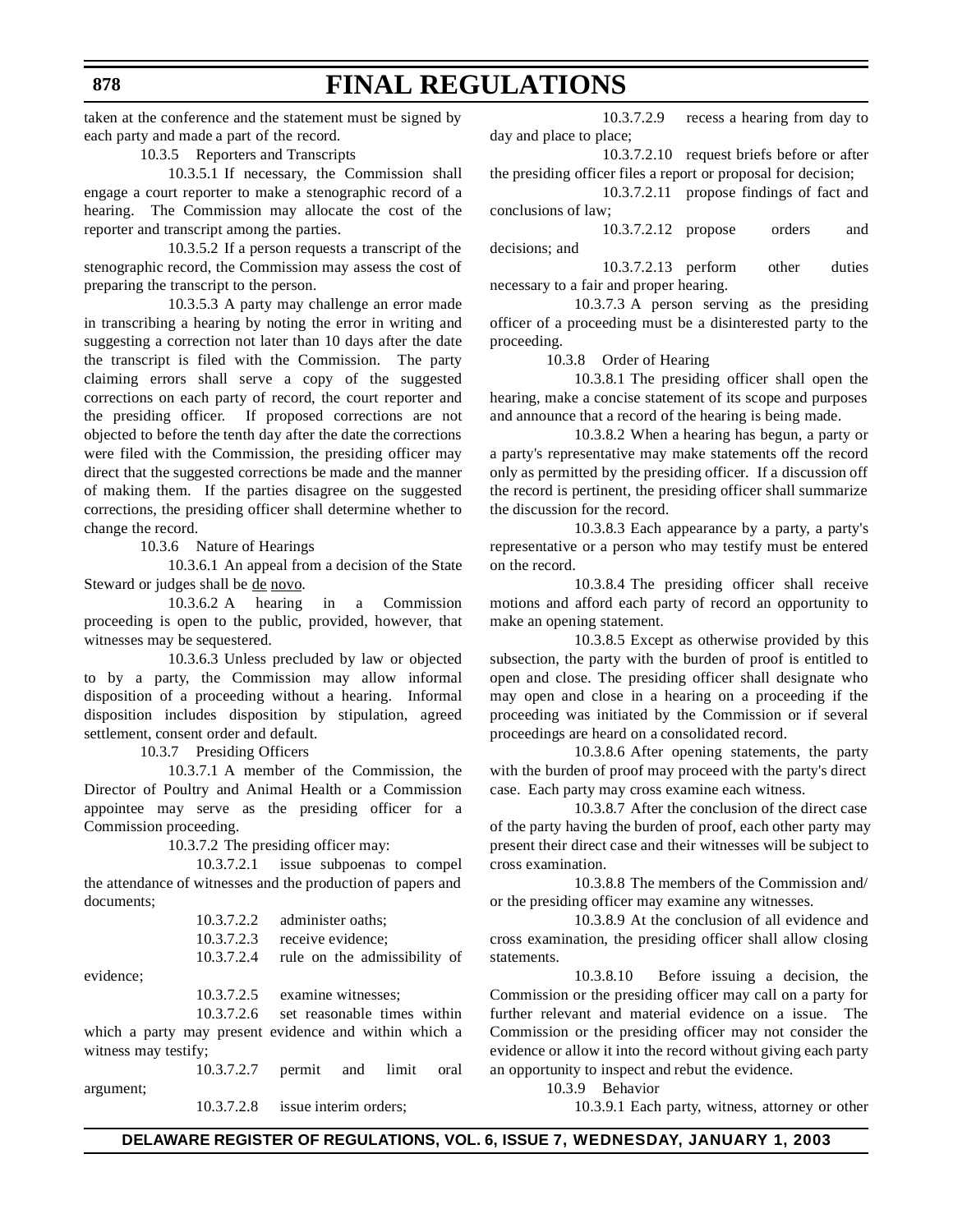representative shall behave in all Commission proceedings with dignity, courtesy and respect for the Commission, the presiding officer and all other parties and participants.

10.3.9.2 An individual who violates this section may be excluded from a hearing by the presiding officer.

10.3.10 Evidence

10.3.10.1 All testimony must be given under oath administered by the presiding officer. The presiding officer may limit the number of witnesses and shall exclude all irrelevant, immaterial or unduly repetitious evidence.

10.3.10.2 The presiding officer is not bound by the Rules of Evidence, but the rules of privilege recognized by law in Delaware apply in Commission proceedings.

10.3.10.3 A party may object to offered evidence and the objection shall be noted in the record. A party, at the time an objection is made or sought, shall make known to the presiding officer the action the party desires. Formal exceptions to rulings by the presiding officer during a hearing are unnecessary.

10.3.10.4 When the presiding officer rules to exclude evidence, the party offering the evidence may make an offer of proof by dictating or submitting in writing the substance of the proposed evidence, before the closing of the hearing. The offer of proof preserves the point for review. The presiding officer may ask a witness or offered witness questions necessary to indicate that the witness would testify as represented in the offer of proof. An alleged error in sustaining an objection to questions asked on cross examination is preserved without making an offer of proof.

10.3.10.5 The presiding officer may take official notice of judicially cognizable facts and of facts generally recognized within the area of the Commission's specialized knowledge. The Commission shall notify each party of record before the final decision in a proceeding of each specific fact officially noticed, including any facts or other data in staff memoranda. A party must be given an opportunity to rebut the facts to be noticed.

10.3.10.6 The special skills and knowledge of the Commission, the Commission staff, and the officials of the Commission may be used in evaluating the evidence.

10.3.10.7 The presiding officer may receive documentary evidence in the form of copies or excerpts if the original is not readily available. On request, the presiding officer shall allow a party to compare the copy with the original. If many similar documents are offered in evidence, the presiding officer may limit the documents admitted to a number which are representative of the total number, or may require that the relevant data be abstracted from the documents and presented as an exhibit. If the presiding officer requires an abstract, the presiding officer shall allow each party or the party's representative to examine the documents from which the abstracts are made.

10.3.10.8 The presiding officer may require prepared testimony in a hearing if the presiding officer determines that it will expedite the hearing without substantially prejudicing the interests of a party. Prepared testimony consists of any document that is intended to be offered as evidence and adopted as sworn testimony by a witness who prepared the document or supervised its preparation. A person who intends to offer prepared testimony at a hearing shall prefile the testimony with the Commission on the date set by the presiding officer and shall serve a copy of the prepared testimony on each party of record. The presiding officer may authorize the late filing of prepared testimony on a showing of extenuating circumstances. The prepared testimony of a witness may be incorporated into the record as if read or received as an exhibit, on the witness being sworn and identifying the writing as a true and accurate record of what the testimony would be if the witness were to testify orally. The witness is subject to clarifying questions and to cross examination and the prepared testimony is subject to a motion to strike either in whole or in part.

10.3.10.9 The party offering an exhibit shall tender the original of the exhibit to the presiding officer for identification. The party shall furnish one copy to the presiding officer and one copy to each party of record. A document received in evidence may not be withdrawn except with the permission of the presiding officer. If an exhibit has been offered, objected to and excluded and the party offering the exhibit withdraws the offer, the presiding officer shall return the exhibit to the party. If the party does not withdraw the offered exhibit, the exhibit shall be numbered for identification, endorsed by the presiding officer with the ruling on the exhibit and included in the record to preserve the exception.

10.3.10.10 The presiding officer may allow a party to offer an exhibit in evidence after the close of the hearing only on a showing of extenuating circumstances and a certificate of service on each party of record.

10.3.11 Findings of Fact and Conclusions of Law

10.3.11.1 The presiding officer may direct any party to draft and submit proposed findings of fact and conclusions of law or a proposal for decision. The presiding officer may limit the request for proposed findings to a particular issue of fact.

10.3.11.2 Proposed findings of fact submitted under this section must be supported by concise and explicit statements of underlying facts developed from the record with specific reference to where in the record the facts appear.

10.3.11.3 Only if the presiding officer requires the filing of proposed findings of fact or a proposal for decision is the Commission required to rule on the proposed findings of fact. If a party is permitted but not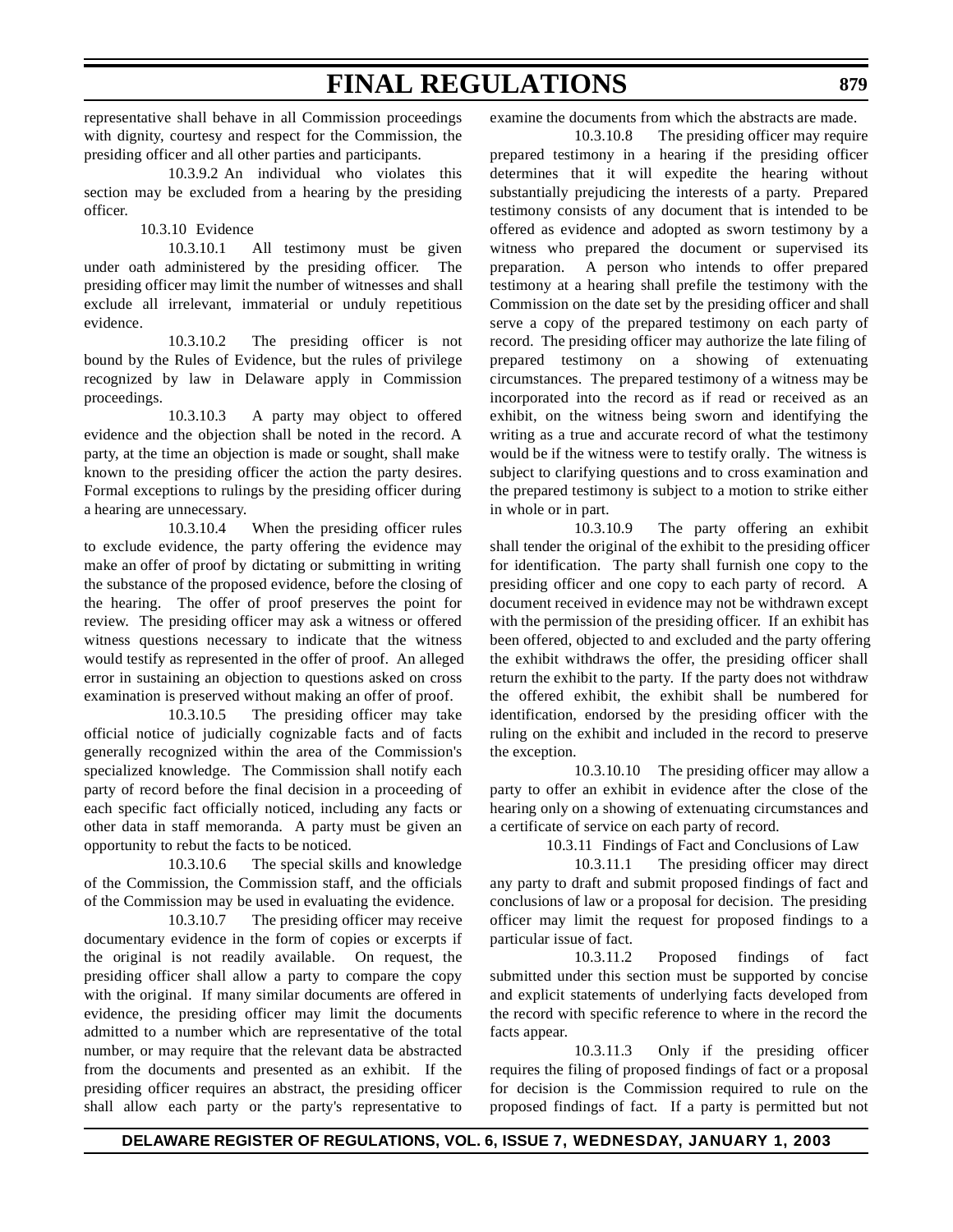required to submit proposed findings or a proposal for decision, the Commission is not required to rule on the party's proposed findings.

10.3.12 Dismissal

On its own motion or a motion by a party, the presiding officer may dismiss a proceeding, with or without prejudice, under conditions and for reasons that are just and reasonable, including:

10.3.12.1 failure to timely pay all required fees to the Commission;

|              | 10.3.12.2 | unnecessary duplication of |  |
|--------------|-----------|----------------------------|--|
| proceedings; |           |                            |  |
|              |           | $10.3.12.3$ withdrawal;    |  |

10.3.12.4 moot questions or obsolete

petitions; and

10.3.12.5 lack of jurisdiction.

10.3.13 Orders

10.3.13.1 Except as otherwise provided by these rules, the Commission shall issue a final order not later than thirty days after the conclusion of the hearing. A final order of the Commission must be in writing and be signed by a majority of the members of the Commission who voted in favor of the action taken by the Commission. A final order must comply with the requirements of §10128 of the Administrative Procedures Act, and include a brief summary of the evidence, findings of fact based upon the evidence, conclusions of law, and other conclusions required by the Act or by these Rules, and a concise statement of the Commission's determination or action on the matter.

10.3.13.2 The Commission staff shall mail or deliver a copy of the order to each party or the party's representative.

10.3.13.3 A final order of the Commission takes effect on the date the order is issued, unless otherwise stated in the order.

10.3.13.4 If the Commission finds that an imminent peril to the public health, safety or welfare requires an immediate final order in a proceeding, the Commission shall recite that finding in the order in addition to reciting that the order is final from the date issued. An order issued under this subsection is final and appealable from the date issued and a motion for rehearing is not a prerequisite to appeal.

10.3.14 Ex Parte Communications

10.3.14.1 No Commission member may discuss the merits of a matter which is pending before the Commission prior to a formal hearing, or between the hearing and announcement of the Commission's final decision.

10.3.14.2 The Administrative Procedure Act, Title 29 of the Delaware Code, Section 10129, pertaining to ex parte communications, is hereby incorporated by reference.

10.3.15 Appeals

Within fifteen (15) days after service of a final adjudication or order of the Commission, or the imposing of a monetary fine, or of an order of the Commission refusing a petition for rehearing or reconsideration, or of an order following a rehearing or reconsideration, any party shall have the right to appeal therefrom to the Superior Court of the State of Delaware, in the manner provided by law and the Rules of that Court.

10.4 Rulings in Other Jurisdictions

10.4.1 Reciprocity

The State Steward and judges shall honor rulings from other pari-mutuel jurisdictions regarding license suspensions, revocation or eligibility of horses.

10.4.2 Appeals of Reciprocal Rulings

10.4.2.1 Persons subject to rulings in other jurisdictions shall have the right to request a hearing before the Commission to show cause why such ruling should not be enforced in Delaware.

10.4.2.2 Any request for such hearing must clearly set forth in writing the reasons for the appeal.

**See 1 DE Reg. 507 (11/01/97) See 2 DE Reg. 1243 (01/01/99) See 5 DE Reg. 1903 (4/1/02)**

## **DEPARTMENT OF HEALTH AND [SOCIAL SERVICES](http://www.state.de.us/dhss/dltc/dltchome.htm)**

**DIVISION OF LONG TERM CARE RESIDENTS PROTECTION**

Statutory Authority: 16 Delaware Code, Sections 1145(f) and 1146(f) (16 **Del.C.** §§1145,1146)

#### **[ORDER](#page-3-0)**

### **Regulations for Criminal History Checks and Drug Testing for Home Health Agencies**

#### **Nature of the Proceedings:**

The Department of Health and Social Services, Division of Long Term Care Residents Protection (DLTCRP) initiated proceedings in accordance with 29 Delaware Code, Chapter 101 to adopt Regulations for Criminal History Checks and Drug Testing for Home Health Agencies. On November 1, 2002, DLTCRP published proposed regulations in the Register of Regulations and received written and verbal comments at public hearings on December 2 and December 3, 2002.

Upon review of the comments received, the Division of Long Term Care Residents Protection has revised eight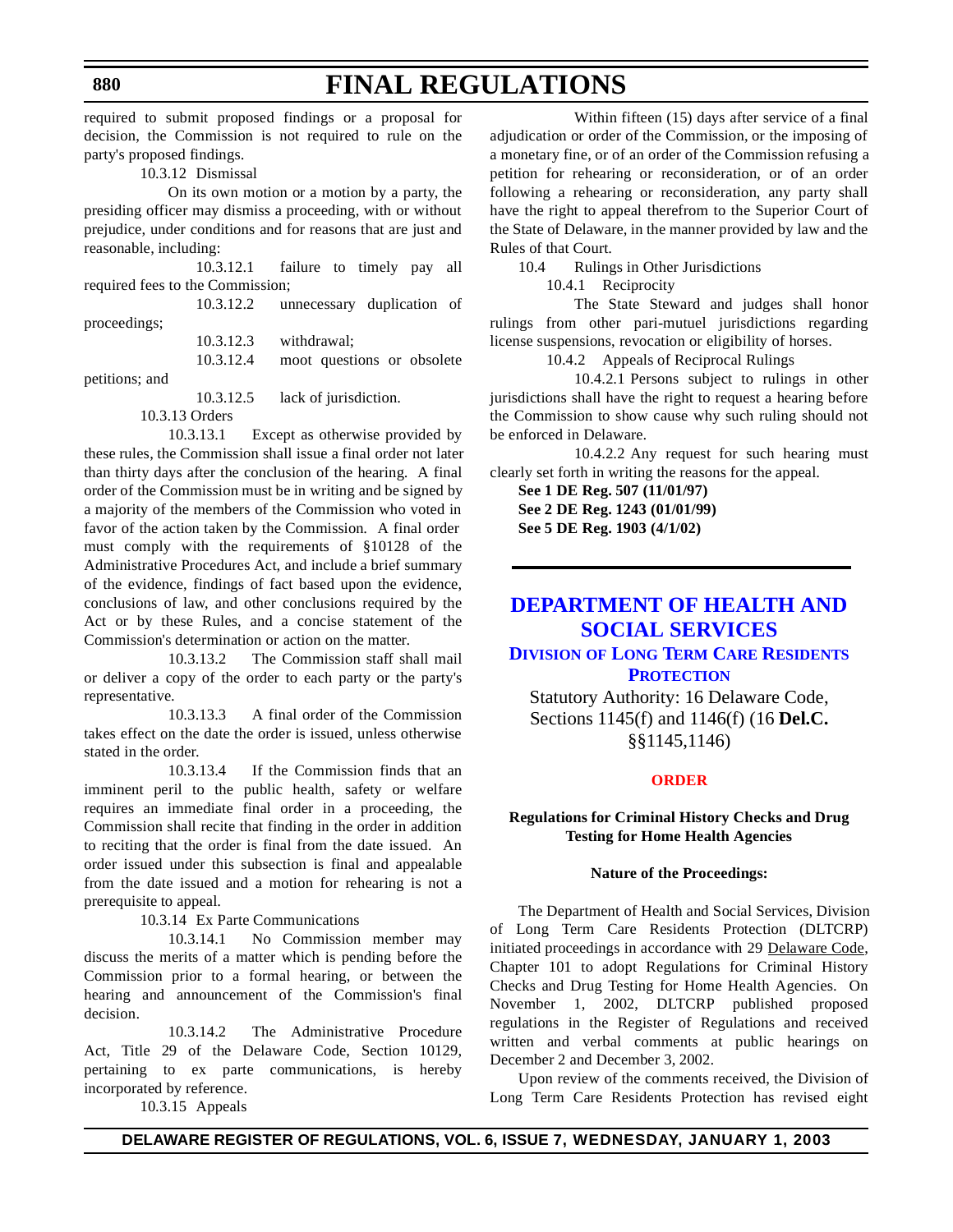regulations which will be the subject of a further public hearing. The eight regulations withheld from publication as final regulations are Regulations 72.0, 72.101, 72.104, 72.306, 72.307, 72.308, 72.401 and 72.404. Those eight revised regulations appear as proposed regulations elsewhere in this edition of the Register of Regulations.

The remaining regulations are attached and are being promulgated as final regulations. A discussion of the comments received regarding the attached final regulations is in the accompanying Summary of Evidence.

#### **Findings of Fact:**

The Department of Health and Social Services finds that the proposed regulations, as set forth in the attached copy, should be adopted as final regulations. Therefore, it is ordered that the proposed Regulations for Criminal History Checks and Drug Testing for Home Health Agencies are adopted effective January 10, 2003.

Vincent P. Meconi, Secretary, DHSS, 12.13.2002

#### **Summary of Evidence:**

Comments on the proposed regulations have been received and evaluated as follows:

One comment questioned whether Regulation 72.303 meant that DLTCRP would give the employer the results of the criminal history record check if the employer had paid for it. To clarify, that regulation encompasses both the state and federal criminal history record checks only in circumstances in which the applicant has had a criminal history record check completed within the last five years. If the employer wishes to have another state criminal history check completed, the employer would pay the Delaware State Police to perform that service. However, for the federal criminal history record check, the information on file with DLTCRP would be provided to the employer at no cost.

Another similar comment noted that under Regulation 72.603, actual written reports of criminal history records prepared by the FBI are not released by DLTCRP. The commenter questioned whether that provision applies to state criminal history records; and it does not. Regulation 72.501 states that the employer does receive a copy of the applicant's state criminal history report.

A comment questioned whether the regulations would prevent a failed applicant from going to a new home health agency and whether the second application would be flagged before DLTCRP paid for a second criminal history record check. While a failed applicant may attempt a second application with a different home health agency, the database check performed by the State Bureau of Identification should prevent duplications.

A commenter stated that the definition of "illegal drug"

in the regulations is narrow and makes reference to the drugs referenced in 16 **Del.C.** §4753A. However, these regulations track the drugs specified in the statute to which these regulations apply with the addition of drugs which are frequently available in health care settings. The drugs defined in these regulations are all tested with a standard tenpanel drug screen.

Also with regard to drug testing, a commenter pointed out that the effect of a positive drug screen is not listed in the criteria for unsuitability for employment. The commenter is correct: the statute is silent on the effects of a positive drug screen. However, an employer is at liberty to determine that a positive drug screen is a bar to employment.

A comment called attention to some inconsistencies between these regulations and previously promulgated regulations for criminal history record checks and mandatory drug testing for persons working in nursing homes. To the extent that inconsistencies exist, DLTCRP will consider amending the regulations promulgated earlier to bring them into accord with these regulations. In particular, the exclusion of sanctions for non-compliance is deliberate since those sanctions are specified in the statute and need not be repeated in regulations and should not be paraphrased in regulations. Similarly, DLTCRP will consider adding "Conviction of any attempt to commit a crime" to the disqualifying convictions in the regulations pertaining to nursing homes and replacing the term "offense" with the term "conviction."

A comment construed the definition of "Final Employment" in the regulations as intended to encompass every reason that an employer might determine to refuse to accept an applicant for employment. No such implication is intended; rather, "Final Employment" is defined to distinguish it from "Conditional Employment" which is also defined in the regulations.

A comment proposed that the regulation defining "Illegal drug" should be modified to include "any other illegal drug subsequently specified by the Department…" The statute directs that illegal drugs aside from those set out in the statute be specified in regulations. Not only does DLTCRP not have the authority to include a category of unspecified drugs in the regulations, but under such a proposal, those to whom these regulations apply would have no way of knowing when or whether other drugs had been specified as illegal. If further drugs are determined by DLTCRP to be appropriate to add to the list of illegal drugs, that must be done through the regulatory process.

With regard to criteria for unsuitability for employment, a comment suggested that "severity of conviction" be added to the criteria. The severity of a conviction would be included under the category "Type of conviction" in Regulation 72.202a. A comment also stated that the criteria did not include the disposition of an offense. Each item enumerated in Regulation 72.202 specifies a conviction; a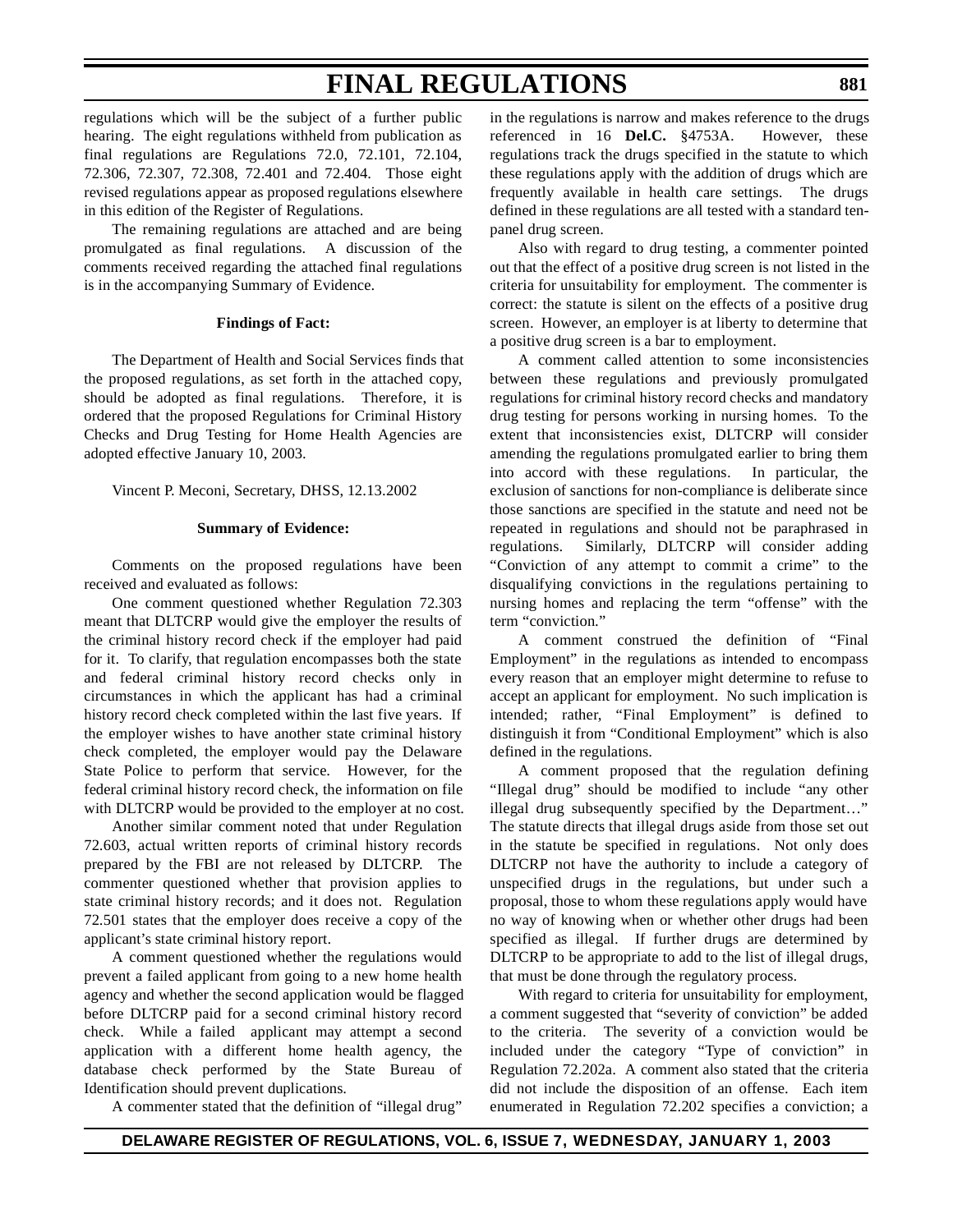conviction is a disposition, and the only disposition of an offense which renders an individual unsuitable for employment.

A comment also proposed that an individual be designated in the regulations to receive information in writing regarding conditionally hired individuals who leave employment prior to the completion of the criminal history record check. Such information may be forwarded to DLTCRP in any form, including by telephone, and it will be appropriately directed.

A commenter stated that the reference in Regulation 72.309 to "data from employers" should be limited to criminal background checks and drug testing information. DLTCRP regards the employment status of an applicant as relevant, and the regulation stands as written.

A comment indicated that the reference to 11 **Del.C.,** §8513 in Regulation 72.601 is incorrect. The regulation is correct as written.

#### **72.0 Purpose**

**[The purpose of these regulations is to ensure the safety and well-being of residents in this State who use the services of home health agencies licensed pursuant to 16 Delaware Code, Section 122(3)o., and/or private healthcare givers in the resident's own home or home of residence. To this end, persons selected for employment in these agencies or private homes, effective July 1, 2001, shall be subject to pre-employment criminal history checks and pre-employment drug testing.]**

#### **72.1 Definitions**

**[72.101 "Conditional Employment" pertains to the period of time during which an applicant is working while his/her employer has not received the results of (a) the State criminal history record, (b) the Federal criminal history record, and (c) the drug test. Conditional employment must end immediately if either the State or Federal criminal history record contains disqualifying crime(s) as delineated in Section 72.201 of these regulations. ]**

72.102 **"Department or DHSS"** means Department of Health and Social Services.

72.103 **"Employer"** is any person, business entity, management company, home health agency, temporary agency, or other organization that hires persons or that places persons in a private residence for the purposes of providing licensed nursing services, home health aide services, physical therapy, speech pathology, occupational therapy or social services.

**[72.104 "Final Employment" means employment upon the employer's receipt of the State Bureau of Identification criminal history record containing evidence of no disqualifying convictions, a report by the Department that there are no disqualifying convictions in**

### **such person's federal criminal record, and the results of the drug testing.]**

72.105 **"Hire"** means to begin employment of an applicant, or to pay wages for the services of a person who has not worked for the employer during the preceding threemonth period, or to refer a caregiver to a private residence in return for a finder or placement fee.

72.106 **"Home Health Agency"** is any business entity, public or private, which provides directly or through contract arrangements, to individuals in their home or private residence, either (a) two or more of the following services: licensed nursing, home health aide, physical therapy, speech pathology, occupational therapy, or social services where at least one of these services is licensed nursing or home health aide services or (b) home health aide services exclusively, provided under appropriate supervision.

72.107 **"Illegal drug"** for purposes of these regulations means marijuana/cannabis, cocaine, opiates including heroin, phencyclidine (PCP), amphetamines, barbiturates, benzodiazepene, methadone, methaqualone and propoxyphene.

72.108 **"Promotion"** means any change in job classification that results in additional responsibility and/or an increase in wages. It does not include a change in job status from part-time to full-time.

#### **72.2 Criteria For Unsuitability For Employment**

72.201 The following types of criminal convictions (or convictions in another jurisdiction which are comparable under Delaware law) automatically disqualify a person from providing home health services when such conviction occurred within the time periods specified:

a. Conviction of any act causing death as defined in 11 Delaware Code, Chapter 5, Subchapter II, Subpart B with no time limit;

b. Conviction of any sexual offense designated as a felony in 11 Delaware Code, Chapter 5, Subchapter II, Subpart D with no time limit;

c. Conviction of any violent felony as specified in 11 Delaware Code, Section 4201(c) within the last ten years;

d. Conviction of any felony involving a controlled substance, a counterfeit controlled substance, or a designer drug as specified in 16 Delaware Code, Chapter 47 within the last ten years;

e. Conviction of any felony other than those specified above within the last five years;

f. Conviction of any misdemeanor involving a controlled substance, a counterfeit controlled substance, or a designer drug as specified in 16 Delaware Code, Chapter 47 within the last five years;

g. Conviction of any Class A misdemeanor included in 11 Delaware Code, Chapter 5, Subchapter II, Subpart A within the last five years;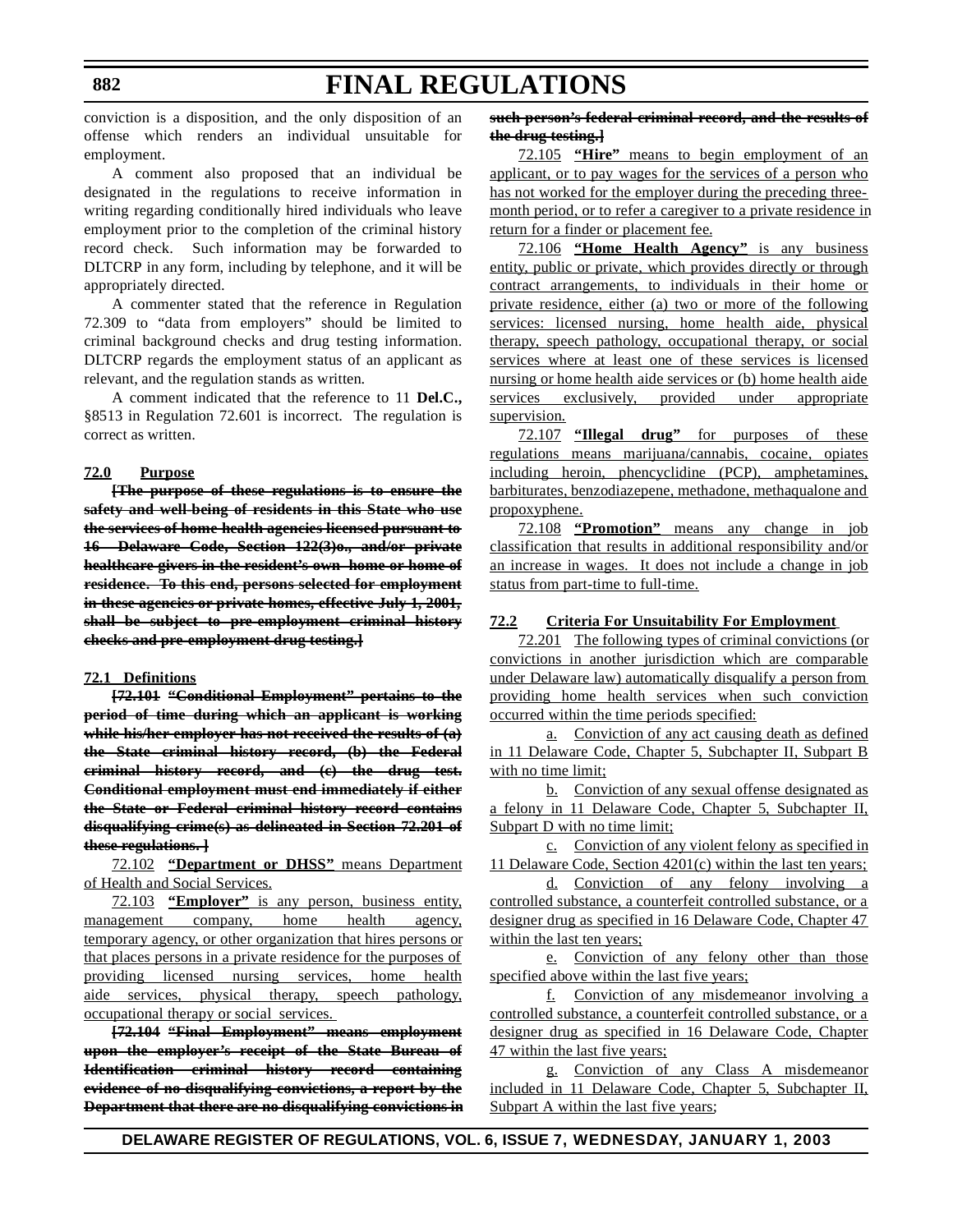h. Conviction of any attempt to commit a crime, as defined in 11 Delaware Code, Section 531, with respect to any of the above listed offenses.

72.202 For other criminal convictions, the following criteria are to be used by the employer in determining whether a person is suitable for employment in home health care:

a. Type of conviction(s);

- b. Frequency of conviction(s);
- c. Length of time since conviction(s) occurred;
- d. Age at the time of the conviction(s);
- e. Record since the conviction(s);

f. Relationship of conviction(s) to type of job assignment.

#### **72.3 Employer Responsibilities**

72.301 The employer shall ensure that a C*riminal History Record Request Form* has been completed and that the employer copy is maintained in the employer's files.

72.302 The employer shall maintain a signed copy of the *Receipt/Verification of Providing Fingerprints Form* from the Delaware State Police.

72.303 If an employer wishes to have a criminal history record check conducted on an applicant who has been the subject of a qualifying State and Federal background check within the previous 5 years, the costs shall be borne by the employer. Payment shall be made directly to the Delaware State Police. The Department shall, at no cost, provide the results of the Federal Bureau of Investigation information to the employer in the same manner as for any other applicant.

72.304 If a person is fingerprinted under the auspices of these regulations more than once during a five-year period, the costs shall not be borne by the State. If the State is billed for such fingerprinting costs, payment shall be obtained from the employer specified on the *Criminal History Record Request Form*. Such employer may obtain payment from the applicant.

72.305 If an applicant who has been conditionally hired is separated from employment for any reason prior to completion of the criminal history check process, the employer shall notify the Department upon such separation.

**[72.306 Upon receipt of the results of the criminal history record check and the drug testing, the employer shall determine the suitability of an applicant for final employment using the criteria in Section 72.202 unless the state and/or federal criminal history record check has identified a conviction of one or more automatically disqualifying crimes. An applicant for final employment with a conviction of an automatically disqualifying crime shall be terminated immediately.]**

**[72.307 The employer shall notify the applicant of the findings of the criminal history record check and drug testing.]**

**[72.308 The employer is required to provide complete copies of all information received from the Department pertaining to an applicant to the individual in need of care or his/her guardian upon placement of the applicant.]**

72.309 The Department reserves the right to obtain data from employers on the employment status of applicants covered under these regulations.

#### **72.4 Applicants' Responsibilities**

**[72.401 Applicants are responsible for completing all information accurately and completely on the C***riminal History Record Request Form* **and any form provided by the employer for use in obtaining mandatory pre-employment drug testing. Any applicant who refuses to complete one or more of these forms shall be deemed to have voluntarily withdrawn his/her application.]**

72.402 The applicant is responsible for having his/her fingerprints taken and for returning a *Receipt/Verification of Providing Fingerprints to the Delaware State Police Form* to the employer.

72.403 The applicant is responsible for informing any potential employer if he/she has already been fingerprinted in accordance with these regulations. The cost of additional fingerprinting, exceeding the one fingerprinting per fiveyear period required by these regulations, shall not be borne by the State.

**[72.404 The applicant is responsible for submitting to the required drug testing and providing verification to the employer.]**

#### **72.5 Department's Responsibilities**

72.501 When the Department has received all necessary documentation, it shall perform a review and ensure that the employer receives a copy of the applicant's state criminal history report and issue a written summary of the federal criminal history report. If conviction of a disqualifying crime is included on the state or federal criminal history report, the Department shall notify the employer immediately, prohibiting either the hire or continued conditional employment of the applicant.

72.502 Upon notification that an employer intends to hire a person who has previously had the criminal history check conducted by the Department, the Department shall review the criminal history on file and shall review the applicant's criminal history via the Criminal Justice Information System for any subsequent criminal information. If the review reveals a disqualifying conviction subsequent to the original review, the applicant shall be disqualified from employment with the new employer and the previously listed employers shall be notified of the recent conviction and encouraged to make personnel decisions based on the new information.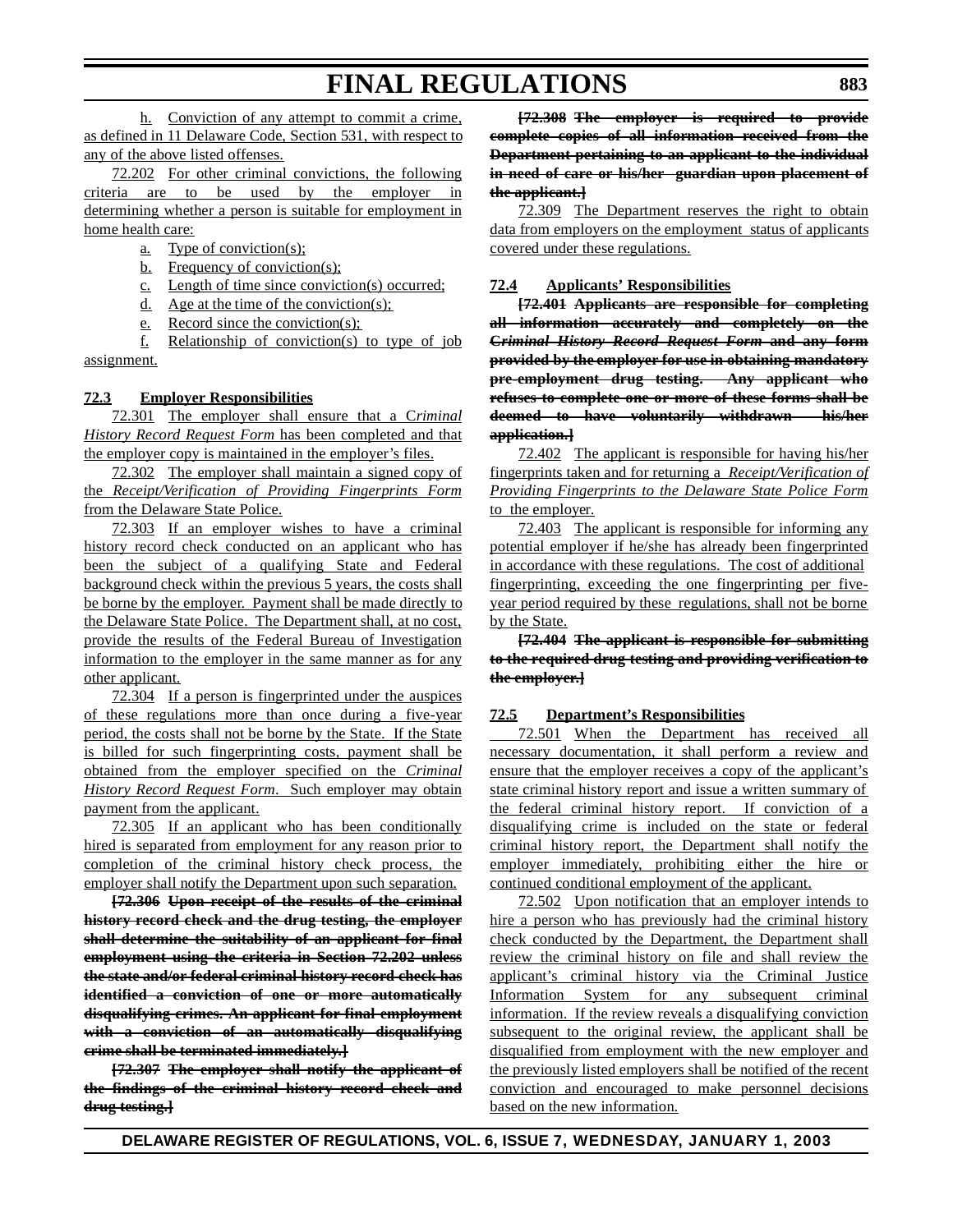### **72.6 Confidentiality**

72.601 In accordance with 11 Delaware Code, Section 8513(c), the Department shall receive information from the State Bureau of Identification pertaining to the identification and conviction data of any person for whom the Bureau has a record solely for the purpose of determining suitability for employment of the person whose record is received.

72.602 The Department shall store written and electronically recorded criminal history record information in a secure manner to provide for the confidentiality of records and to protect against any possible threats to their security and integrity.

72.603 The Department shall not release to employers, as defined in Section 72.103 of these regulations, copies of actual written reports of criminal history records prepared by the Federal Bureau of Investigation.

72.604 The following procedure shall be used to permit the review of criminal history record files by any applicant:

a. An applicant shall submit a request in writing to the Department for the on-site review of his/her criminal history record file.

b. An applicant shall make an appointment to review the record at the Department in the presence of a Department employee. The applicant shall present photo identification at the time of the review.

c. Written documentation of the date and time of the review and the names of those present shall be filed in the criminal history record file of the applicant.

d. Upon completion of such a review, the Department shall return criminal history records (written or electronic) to secure storage.

72.605 Criminal history record information shall not be disseminated to any person(s) other than the applicant, his/her employer or subsequent employer(s) as defined in Section 72.103 of these regulations, or the Department.

72.606 All employers shall store criminal history record information in a secure manner to provide for the confidentiality of records and to protect against any possible threats to their security and integrity.

72.607 Employers shall limit the use of criminal history record information to the sole purpose of determining suitability for employment.

**DIVISION OF SOCIAL [SERVICES](http://www.state.de.us/dhss/dss/dsshome.html)**

Statutory Authority: 31 Delaware Code, Section 512 (31 **Del.C.** §512)

#### **[ORDER](#page-3-0)**

#### **Nature Of The Proceedings:**

Delaware Health and Social Services ("Department") / Division of Social Services / Cash Assistance Program initiated proceedings to amend the following section of the Division of Social Services Manual (DSSM): DSSM 6103, the Relative Caregivers' (Non-Parent) Transitional Resource Program. The Department's proceedings to amend its regulations were initiated pursuant to 29 **Del.C.** 10114 and its authority as prescribed by 31 **Del.C.** Section 512.

The Department published its notice of proposed regulation changes pursuant to 29 **Del.C.** 10115 in the November 2002 Delaware Register of Regulations, requiring written materials and suggestions from the public concerning the proposed regulations to be produced by November 30, 2002 at which time the Department would receive information, factual evidence and public comment to the said proposed changes to the regulations.

### **Summary of Proposed Change - DSSM 6103 Relative Caregivers' (Non-Parent) Transitional Resource Program**

Based on the Kinship Care law, Title 31, Delaware Code, Chapter 3, §356 (b)(4), DSSM 6103 is being amended to reflect the income of the caregiver is counted and cannot exceed 200% of the Federal Poverty Level (FPL) based on the household size. Also, the income of the child moving in with the caregiver and any siblings (or half-siblings) who also reside in the home, is not counted.

#### **Summary Of Information Submitted/with Agency Response**

The Governor's Advisory Council For Exceptional Citizens (GACEC) and the State Council for Persons with Disabilities (SCPD) offered the following observations and recommendation:

First, as background, the proposed regulations amend financial eligibility to conform with guidelines for the Kinship Care Program established by S.B. 239 (signed by the Governor May 29, 2002). The Council previously commented on the underlying regulations in April of 2002. The statute [Title 31 **Del.C.** §356] recites as follows: (4) The caregiver must have income of no more than 200% of the federal poverty level.

The existing regulation was at odds with the statute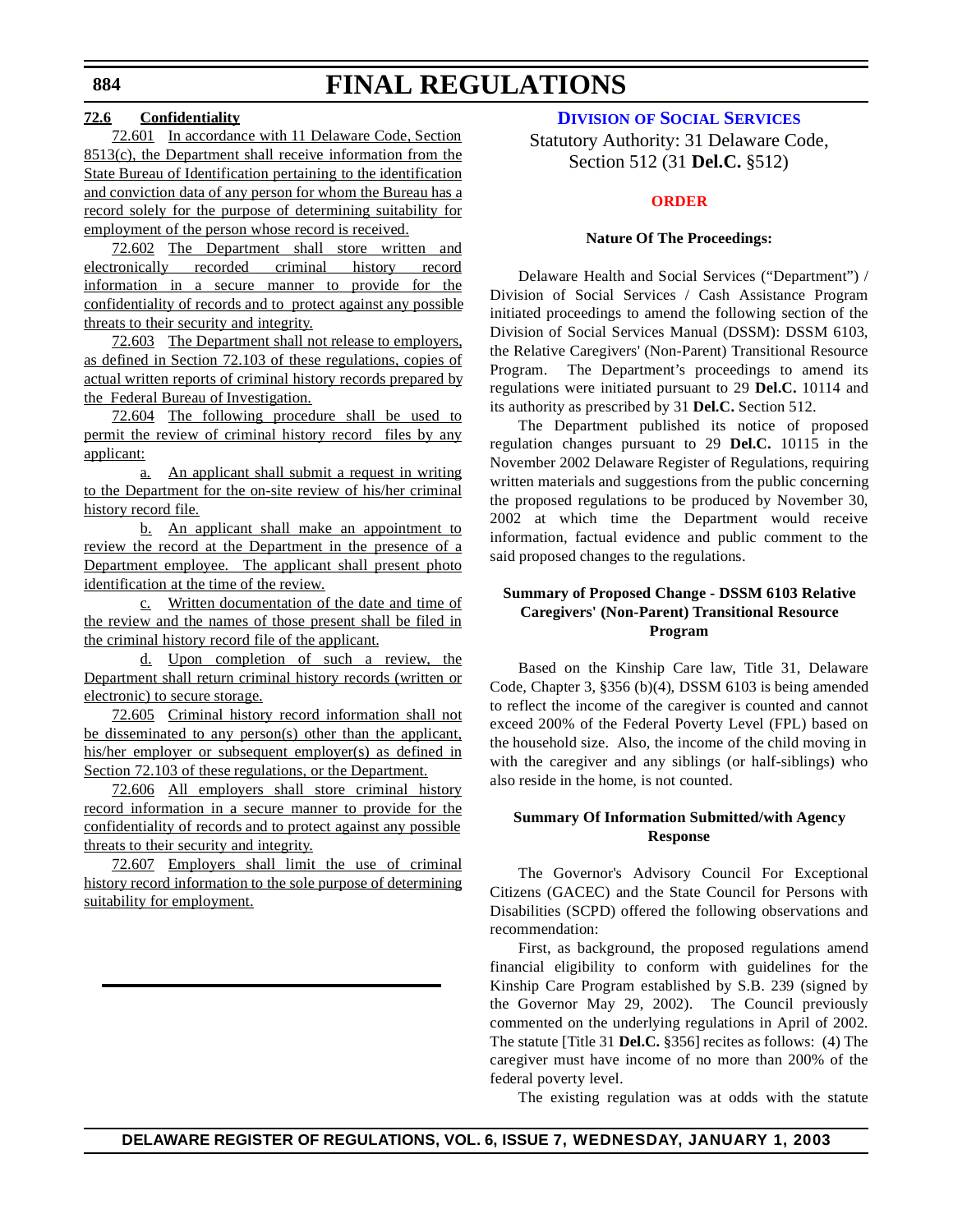since it recited that the income of the caregiver(s) was always excluded. See Par. 5.b.which is being deleted. The proposed regulation counts the income of the caregiver and the caregiver's children while excluding the income of the incoming child and siblings.

Second, under the statute, DHSS is only authorized to count the income of the caregiver. It is not authorized to count the income of household children as proposed in the regulations. This scenario is reminiscent of DSS proposed regulations on the "Pill Bill". In 2000, DSS proposed to count household, rather than individual income, for "Pill Bill" financial eligibility. The Pill Bill [Title 16 **Del.C.** §3004B] applied a 200% poverty level test only to the "person" applying for the program. After the Council brought this to the attention of DSS, it deleted the reference to household. Please refer to 4 DE Reg.834 (November 1, 2000); 4 DE Reg.1180 (January 1, 2001); and 4 **DE Reg.** 1373 (3/1/01). GACEC and SCPD recommend that, to conform to S.B. 239, the proposed caregiver regulations should similarly be amended to only count the income of the caregiver.

**Response:** "Pill Bill" is part of the Medicaid/Medical Assistance package of services. Medicaid rules look at individual eligibility. Kinship Care is transitional financial assistance. Cash Assistance programs are based on families, not individuals. Therefore, when the regulation addresses caretaker relative, DSS looks at the income of the caretakers' family not to exceed 200% of the Federal Poverty Level.

#### **Findings Of Fact:**

The Department finds that the proposed changes as set forth in the November 2002 Register of Regulations should be adopted.

**THEREFORE, IT IS ORDERED**, that the proposed regulation of the Cash Assistance Program regarding the Relative Caregivers' (Non-Parent) Transitional Resource Program is adopted and shall be final effective January 10, 2003.

Vincent P. Meconi, Secretary, DHSS , 12.13.2002

#### **6103 Eligibility**

Applicants must meet the following eight criteria to receive assistance from the Relative Caregivers' (Non-Parent) Transitional Resource Program:

1. Relationship-The child is living with a relative within the 5th degree of relationship (DSSM 3004).

2. Age-The child is less than 18 years of age.

3. Residence-Applicants must reside in Delaware to be eligible for benefits. Persons including the homeless (those with no fixed address or not living in a permanent dwelling) who currently live in Delaware and plan to stay, regardless of the length of time they have been here, meet the residency requirement.

4. Time Limitation-The child has been living in caregiver('s) home less than or equal to 90 days.

5. Income-The income of the caregiver cannot exceed 200% of the Federal Poverty Level based on the household size. The caregiver's household includes the caregiver and his/her children. The household size used in the income determination is the child and the child's siblings or half siblings who moved within 90 days into the caregiver('s) home. Children who are not a sibling or half sibling will be considered a separate household. The income of the child moving in with the caregiver and any siblings (or halfsiblings) who also reside in the home, **is not counted**.

b. The income of the caregiver(s) is always excluded. The income of siblings or half siblings of the child living with the caregiver(s) for more than 90 days will not be considered.

6. Resources-Eligibility will be determined without regard to the child or caregiver('s) resources.

7. Citizenship-The child is a citizen or lawfully admitted alien.

8. Need-The child's need is for one or more of the covered services.

> **DIVISION OF SOCIAL [SERVICES](http://www.state.de.us/dhss/dss/dsshome.html)** Statutory Authority: 31 Delaware Code, Section 512 (31 **Del.C.** §512)

#### **Nature Of [The Proceedings:](#page-3-0)**

Delaware Health and Social Services ("Department") / Division of Social Services initiated proceedings to amend the Title XIX Medicaid State Plan to provide an inpatient hospital care reimbursement methodology for interim payments. The Department's proceedings to amend its regulations were initiated pursuant to 29 **Del.C.** Section 10114 and its authority as prescribed by 31 **Del.C.** Section 512.

The Department published its notice of proposed regulation changes pursuant to 29 **Del.C.** 10115 in the November 2002 Delaware Register of Regulations, requiring written materials and suggestions from the public concerning the proposed regulations to be produced by November 30, 2002 at which time the Department would receive information, factual evidence and public comment to the said proposed changes to the regulations.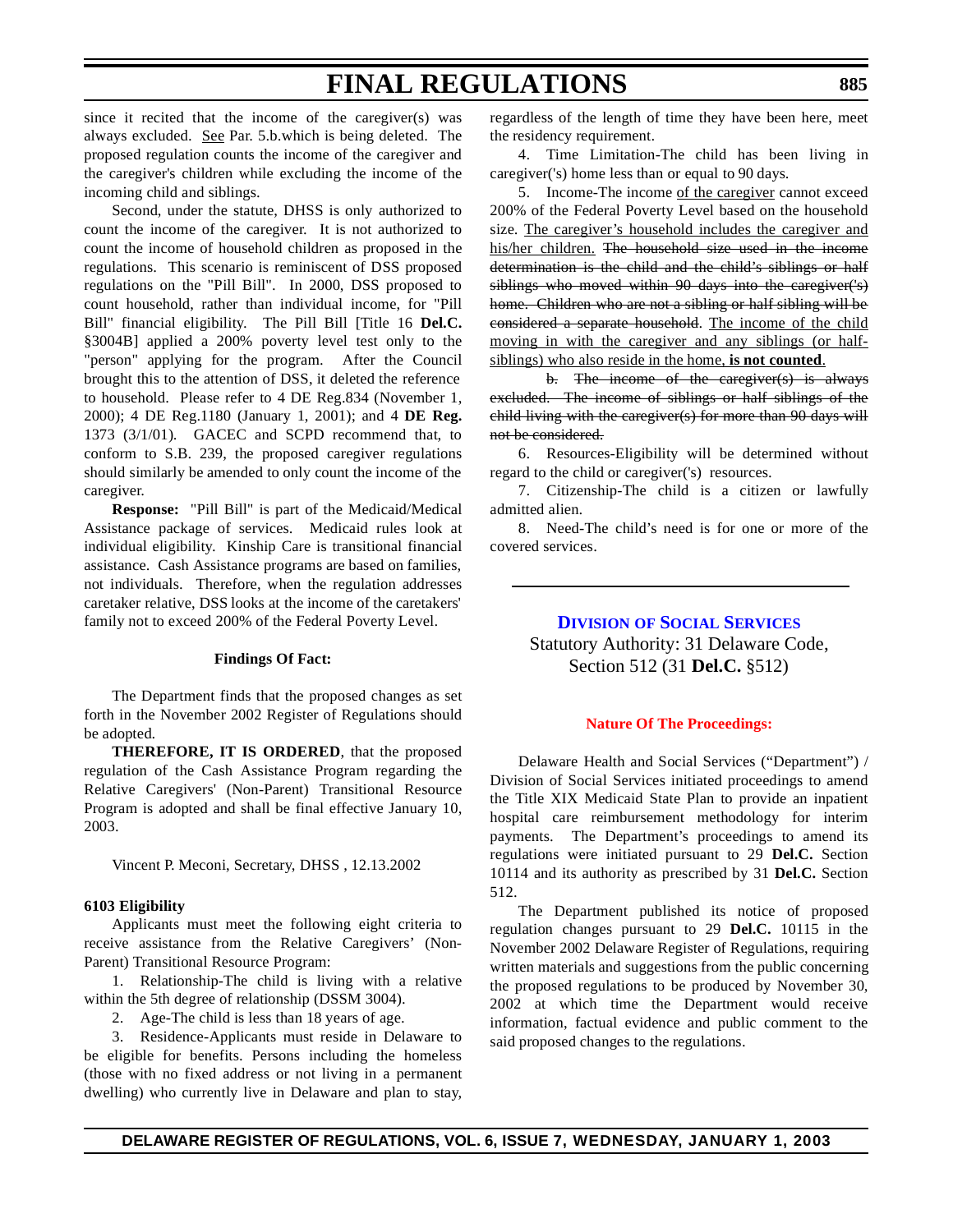### **Summary Of Information Submitted/with Agency Response**

The Governor's Advisory Council For Exceptional Citizens (GACEC) and the State Council for Persons with Disabilities (SCPD) have the following observations:

First, the proposed amendments appear to narrow cost recovery in one context. The former regulation recited that "high cost Medicaid cases will be identified and reimbursed". This is a fairly simple and direct standard. The revision narrowly defines "high cost" cases and reimburses them at less than actual cost.

Second, the proposed regulations also expand recovery options by deleting a prohibition on interim payments for long-term patients. This option is only available for patients with lengths of stay in excess of 1 year and costs in excess of \$1 million.

Third, in principle, GACEC and SCPD support adequate compensation rates for Medicaid providers. Without further information, it is unclear whether the high cost outlier compensation standard fairly reimburses hospital providers. In addition, GACEC and SCPD support the concept of allowing interim payments for long-term patients.

**Response:** The State has maintained its current reimbursement methodology for acute care inpatient hospitals since 1994. The State now recognizes that, in very high cost cases, holding claims until discharge could have a significant impact on a provider and proposes to allow for interim payments. For these cases, the provider would have access to funds sooner than normally allowed under the Delaware Medical Assistance Program's current policy. The State wishes to maintain fair compensation to the provider and maximize cost-effective care.

#### **Findings Of Fact:**

The Department finds that the proposed changes as set forth in the November 2002 Register of Regulations should be adopted.

**THEREFORE, IT IS ORDERED**, that the proposed regulation to amend the Title XIX Medicaid State Plan regarding inpatient hospital interim payment is adopted and shall be final effective January 10, 2003.

Vincent P. Meconi, Secretary, DHSS, 12.13.2002

### **ATTACHMENT 4.19-A PAGE 3**

METHODS AND STANDARDS FOR ESTABLISHING PAYMENT RATES - INPATIENT HOSPITAL CARE (Continued)

Rate Setting Methods - Development of Implementation Year Operating Rates, Updates and Rebasing (Continued)

The implementation year rates will be updated in FY96 using published TEFRA inflation indices. Rates will be rebased using fiscal year 1994 claims and cost report data for implementation in State FY97, and every three years thereafter.

Other Related Inpatient Reimbursement Policies

Outliers - High cost Medicaid cases will be identified and reimbursed. High cost outliers will be identified when the cost of the discharge exceeds the threshold of three times the hospital operating rate per discharge. Outlier cases will be reimbursed at the discharge rate plus 79 percent of the difference between the outlier threshold and the total cost of the case. Costs of the case will be determined by applying the hospital-specific cost to charge ratio to the allowed charges reported on the claim for discharge.

Cases with long length of stay (LOS) - There will be no interim payment for cases with an exceptionally long LOS. The hospital will submit a single claim for the discharge.

For certain high cost cases, providers may request an interim payment, that is, a payment prior to the discharge of the patient when the discharge is not likely to occur in the near future. Cases that are approved by the State for reimbursement on an interim payment basis must meet all of the following conditions: (1) length of stay over one year, and (2) over one million dollars in costs as determined in the paragraph above, and (3) attempts to find non-acute care placements have proven unsuccessful and are documented to the State's satisfaction. Interim payment cases will be subject to the same outlier payment calculations as described in the paragraph above and reimbursed at the outlier amount less a 5% discount. Interim payments that are renewed must meet all of the following conditions: (1) an additional length of stay over one year (2) an additional one million dollars in costs as determined in the paragraph above and (3) continued attempts to find non-acute care placements have proven unsuccessful and are documented to the State's satisfaction. Any interim payment cases that are renewed will also be subject to the same outlier payment calculations as described in the paragraph above and reimbursed at the outlier amount less a 5% discount.

Transplants - Transplant cases will be treated as outliers and, when appropriate, will be subject to the outlier payment policy. Organ acquisition costs will not reimbursed separately, but will be included in the per discharge rate.

Transfers/readmissions - There will be no distinct payment policy for transfers/ readmissions between hospitals. These cases will be paid on a discharge basis. The PRO will conduct a periodic review to monitor these types of cases and determine that discharges are appropriate.

Split bills - For in-State cases and Out-of-State hospitals receiving per diem payment that span FY94 and FY95, the cost associated with the days in FY94 will be reimbursed using the current methodology. The full per-discharge rate

**DELAWARE REGISTER OF REGULATIONS, VOL. 6, ISSUE 7, WEDNESDAY, JANUARY 1, 2003**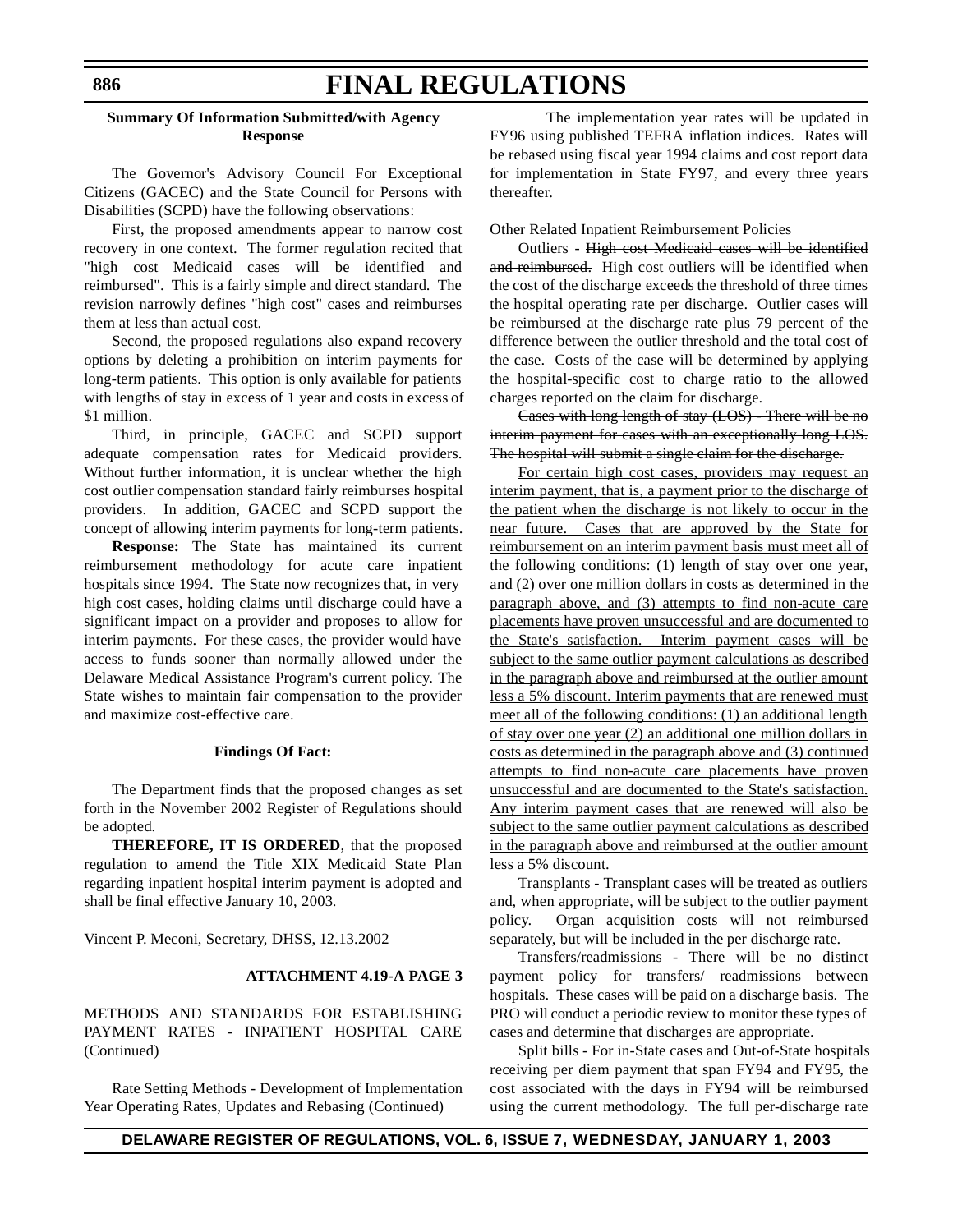will be paid for the days of care in FY95. Out of State hospitals who already use DRGs or a per discharge methodology will be paid the per discharge rate for all discharges on or after July 1, 1994.

### **[DEPARTMENT OF](http://www.delawareworks.com/divisions/unemployment/welcome.htm) LABOR UNEMPLOYMENT INSURANCE APPEAL BOARD** Statutory Authority: 19 Delaware Code, Section 3321(a) (19 **Del.C.** §3321(a))

#### **[ORDER](#page-3-0)**

**AND NOW,** this 4th day of December 2002, in accordance with 29 **Del.C.** §10118 and for the reasons stated hereinafter, the Unemployment Insurance Appeal Board of the State of Delaware (hereinafter "the Board") enters this Order adopting Rules and Regulations.

#### **Nature of the Proceedings**

Pursuant to its authority under 24 **Del.C.** §3321(a) the Board proposed to adopt new Rules and Regulations to revise and replace its existing Rules and Regulations, which were enacted in 1979. The proposed rules clarify procedural requirements concerning Board hearings, including the initiation of appeals; conduct of hearings, consideration of requests for continuances and postponements, evidence and subpoenas, Board decisions and rehearings.

 Notice of the public hearing on the Board's proposed rule adoption was published in the *Delaware Register of Regulations* on November 1, 2002. The public hearing was held as noticed on Wednesday, December 4, 2002. The Board deliberated and voted on the proposed rule amendments immediately following the public hearing, voting unanimously to adopt the revised rules and regulations. This is the Board's Decision and Order **ADOPTING** the rule revisions as proposed.

#### **Evidence and Information Submitted at Public Hearing**

The Board received no written comments in response to the notice of intention to adopt the proposed rule revisions. No public comment was received at the December 4, 2002 public hearing.

#### **Findings of Fact and Conclusions of Law**

As outlined in the preceding section, the public was given the required notice of the Board's intention to comprehensively revise its regulations and was offered an adequate opportunity to provide the Board with comments on the proposed changes. The Board concludes that its consideration of the proposed revisions to its Rules and Regulations is within its general authority to promulgate regulations under 19 **Del.C.** §3321(a). The Board finds that adoption of the proposed rules and regulations is necessary to comply with and enforce 19 **Del.C.** Chapter 33, and for the full and effective performance of the Board's duties under that chapter. The Board finds that the revised rules clarify the conduct of hearings and appeals and will better assist claimants and employees to understand their rights and responsibilities in bringing matters before the Board. The Board therefore unanimously votes to adopt the revised rules and regulations as published.

#### **ORDER**

**NOW, THEREFORE,** by unanimous vote of a quorum of the Unemployment Insurance Appeal Board, **IT IS HEREBY ORDERED THAT:**

1. The proposed Rules and Regulations are *approved and adopted* in their entirety, in the exact text attached hereto as Exhibit "A".

2. The effective date of this Order is ten (10) days from the date of its publication in the Delaware *Register of Regulations*, pursuant to 29 **Del.C.** §10118(e).

3. The Board reserves the jurisdiction and authority to issue such other and further orders in this matter as may be necessary or proper.

### **By Order Of The Unemployment Insurance Appeal Board**

#### **(As authenticated by a quorum of the Board):**

Elmer L. Newlin, Chairman Patricia Bailey Robert Samuel Richard Engle Vance Daniels, Sr.

**\*Please note that no changes were made to the regulation as originally proposed and published in the November 2002 issue of the Register at page 605 (6 DE Reg. 605). Therefore, the final regulation is not being republished. Please refer to the November 2002 issue of the Register or contact the Unemployment Insurance Appeals Board.**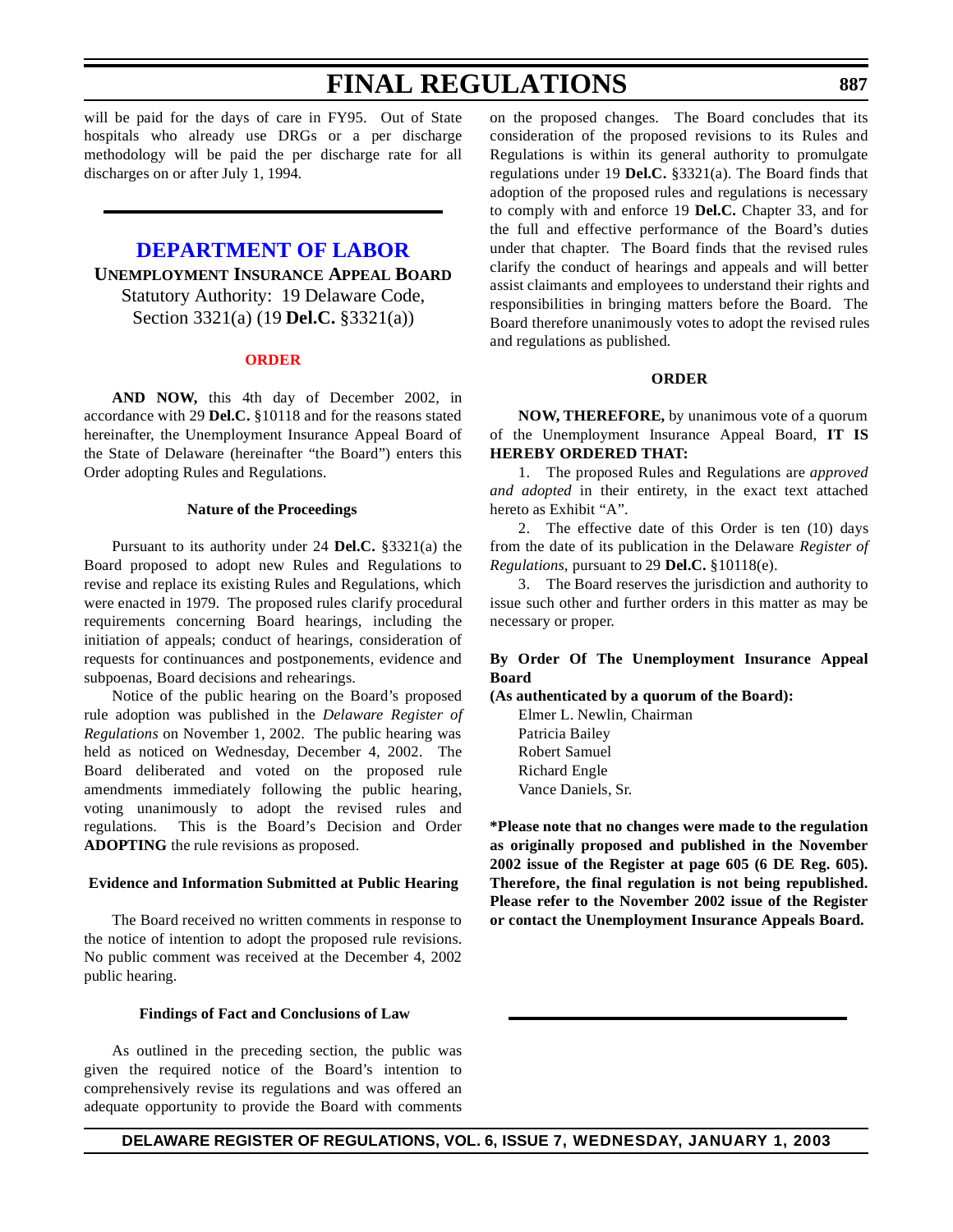### **888**

# **GOVERNOR'S [APPOINTMENTS](http://www.state.de.us/governor/index.htm)**

| <b>BOARD/COMMISSION</b><br><b>OFFICE</b>                               | <b>APPOINTEE</b>                                                                                                                                                                                                  | <b>TERM OF</b><br><b>OFFICE</b>                                                                 |
|------------------------------------------------------------------------|-------------------------------------------------------------------------------------------------------------------------------------------------------------------------------------------------------------------|-------------------------------------------------------------------------------------------------|
| Advisory Council of Substance Abuse<br>and Mental Health               | Ms. Penny D. Chelucci                                                                                                                                                                                             | 8/26/05                                                                                         |
| Board of Accountancy                                                   | Ms. Norma L. Rohleder                                                                                                                                                                                             | 8/26/05                                                                                         |
| <b>Board of Dental Examiners</b>                                       | Dr. Wanda Gardiner Smith, D.D.S.                                                                                                                                                                                  | 8/29/05                                                                                         |
| Board of Directors of the Riverfront<br><b>Development Corporation</b> | Mr. Philip G. Heasley                                                                                                                                                                                             | Pleasure of the<br>Governor                                                                     |
| <b>Board of Geologists</b>                                             | Mr. Theodore W. Ressler<br>Mr. Eric J. Trinkle                                                                                                                                                                    | 7/29/05<br>7/29/05                                                                              |
| Board of Landscape Architects                                          | Mr. Paul DeVilbiss                                                                                                                                                                                                | 7/29/05                                                                                         |
| <b>Board of Podiatry Examiners</b>                                     | Edwin M. Mow, DPM                                                                                                                                                                                                 | 7/29/05                                                                                         |
| Child Death Review Commission                                          | Ms. Kathy A. Janvier<br>Ms. Lani L. Nelson-Zlupko<br>Mr. Michael J. Szczerba                                                                                                                                      | 9/5/05<br>9/5/05<br>9/5/05                                                                      |
| Child Placement Review Board-Kent                                      | Ms. Gail L. Allen<br>Ms. Mary Austria<br>Ms. Evelyn Figueroa<br>Ms. Dana S. Stonesifer                                                                                                                            | 7/29/05<br>7/29/05<br>7/29/05<br>7/29/05                                                        |
| Child Placement Review Board-New Castle                                | Ms. Constance P. Cecil<br>Ms. Mary R. Morgan<br>Mr. Charles E. Brogdon<br>Ms. Natalie M. Crawford<br>Ms. Michele C. Gott<br>Ms. Kay D. Haubois<br>Ms. Mary Jane Johnson<br>Ms Ann Southmayd<br>Ms. Helen Willauer | 7/29/05<br>7/29/05<br>7/29/05<br>7/29/05<br>7/29/05<br>7/29/05<br>7/29/05<br>7/29/05<br>7/29/05 |
| Council on Housing                                                     | Ms. Constance C. McCarthy                                                                                                                                                                                         | 9/4/05                                                                                          |
| Council on Transportation                                              | Mr. Harry H. Isaacs, Jr.                                                                                                                                                                                          | 7/17/05                                                                                         |
| Delaware Board of Examiners for Nursing<br>Home Administrators         | Ms. Patricia McLaughlin                                                                                                                                                                                           | 4/22/05                                                                                         |
| Delaware College Investment Plan Board<br>for Sussex County            | Mr. A. Glenn Barlow, Jr.                                                                                                                                                                                          | 8/19/05                                                                                         |
| Delaware State University Board of Trustees                            | Mr. Norman M. Oliver                                                                                                                                                                                              | 8/19/08                                                                                         |
| Dental Hygiene Advisory Committee                                      | Ms. Elizabeth Garey<br>Ms. Fay S. Rust                                                                                                                                                                            | 7/29/05<br>7/29/05                                                                              |

**DELAWARE REGISTER OF REGULATIONS, VOL. 6, ISSUE 7, WEDNESDAY, JANUARY 1, 2003**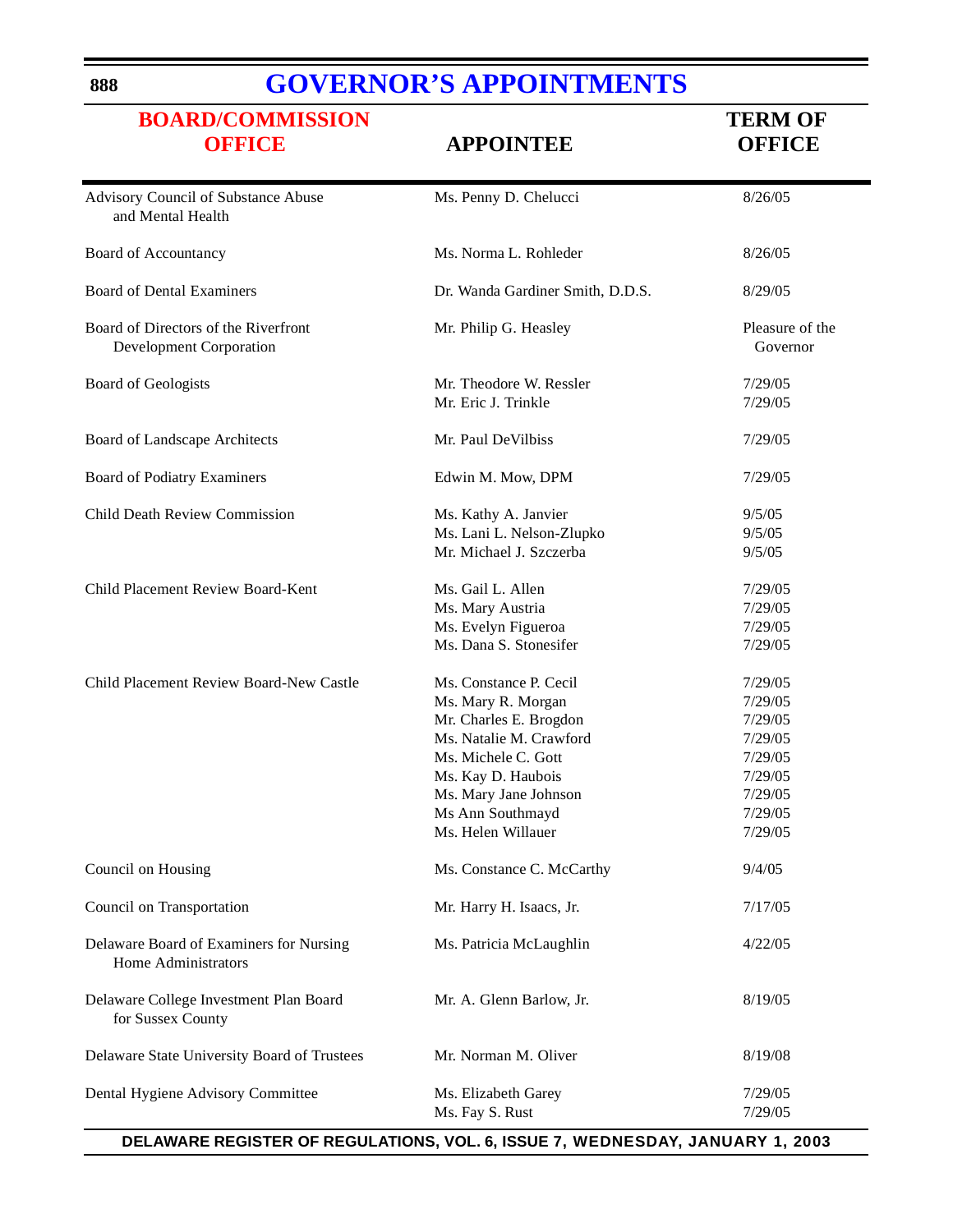# **GOVERNOR'S APPOINTMENTS**

**BOARD/COMMISSION TERM OF**

| <b>OFFICE</b>                                                                 | <b>APPOINTEE</b>                                        | <b>OFFICE</b>               |
|-------------------------------------------------------------------------------|---------------------------------------------------------|-----------------------------|
| Greater Wilmington Convention and Visitors Bureau                             | Mr. Stephen T. Bruni<br>The Honorable Joseph G. DiPinto | 9/4/05<br>9/4/05            |
| Riverfront Development Corporation of Delaware                                | Mr. Philip G. Heasley                                   | Pleasure of the<br>Governor |
| Employees' Charitable Campaign Steering<br>Committee                          | Ms. Sheila J. Stevens                                   | Pleasure of the<br>Governor |
| Statewide Independent Living Council                                          | Mr. Peter K. Mitchell<br>Ms. Jamie L. Wolfe             | 8/26/05<br>8/26/05          |
| <b>Sussex County Vocational-Technical School</b><br><b>Board of Education</b> | Mr. John E. Oliver                                      | 8/20/09                     |
| Technology Investment Council                                                 | Ms. Susan Foster                                        | Pleasure of the<br>Governor |
|                                                                               | Mr. Justin A. Kershaw, III                              | Pleasure of the<br>Governor |
|                                                                               | The Honorable Jack A. Markell                           | Pleasure of the<br>Governor |
|                                                                               | Mr. Kristofer A. Younger                                | Pleasure of the<br>Governor |
| Tourism Advisory Board                                                        | Ms. Norma Lee Derrickson                                | 8/20/05                     |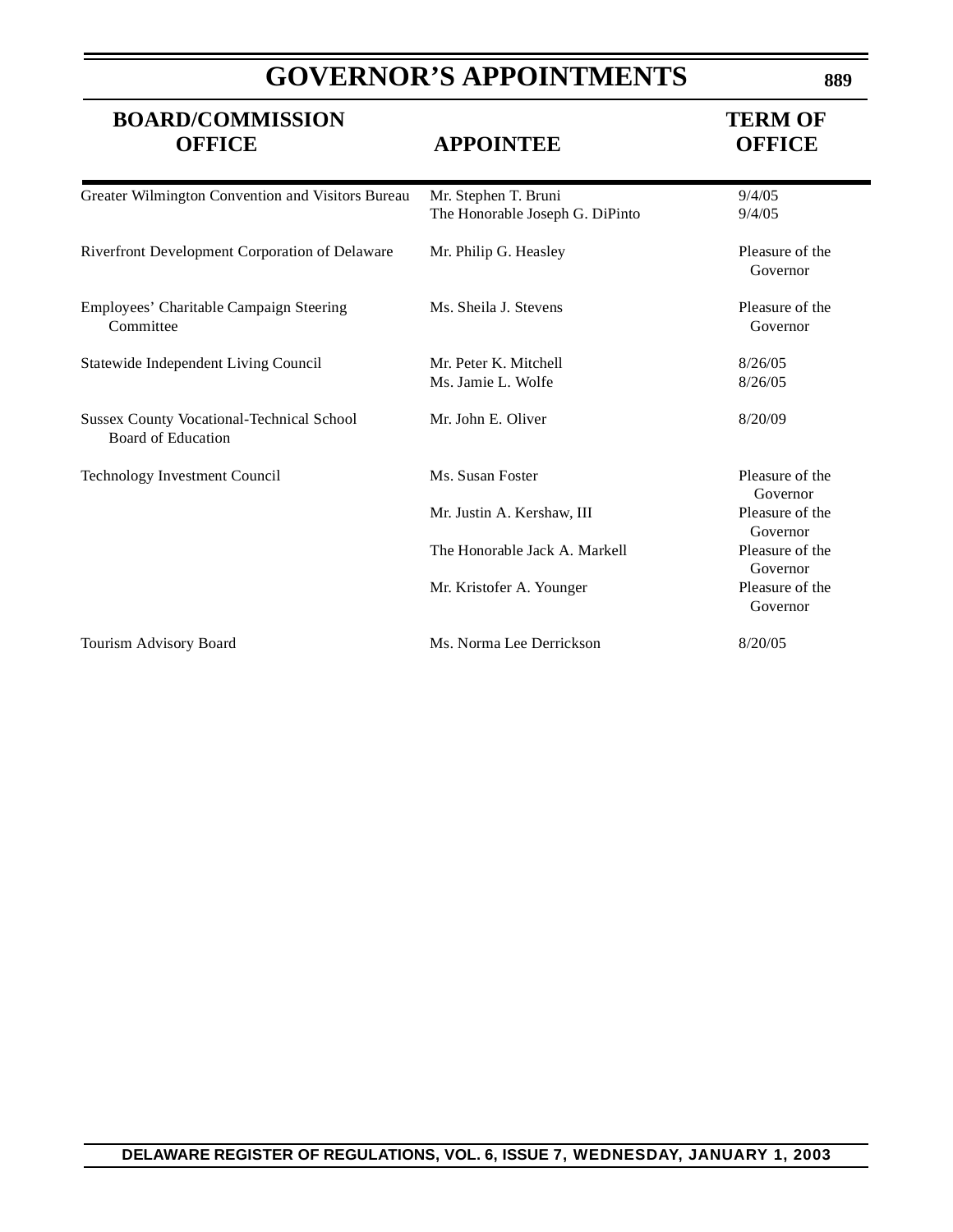# **GENERAL NOTICES**

### **[DEPARTMENT OF](http://www.state.de.us/inscom/) INSURANCE**

#### **[DOMESTIC/FOREIGN INSURERS](#page-3-0) BULLETIN NO. 14**

### **ACCIDENT AND HEALTH INSURANCE SALES PRACTICES IN THE SMALL GROUP MARKET**

Issued: December 4, 2002

**TO:** All Companies Authorized to Transact Accident and Health Insurance In the Small Group Market in Delaware

It has come to the attention of the Delaware Insurance Department that some insurance companies selling small group health insurance are attempting to discourage some small groups from obtaining coverage, or continuing coverage with the carriers. These practices include creating disincentives to sell insurance to some small groups, indirectly attempting to deny coverage and services, using delaying tactics with regard to renewals in order to benefit from increased premium payments, or indirectly pressuring the groups to terminate coverage. These practices avoid the requirements of the guarantee issue provisions of the Health Insurance Portability and Accountability Act of 1996 (HIPAA) and, as such, are violations of the Unfair Trade Practices Act.

Specific examples reported to the Department include:

- The reduction or discontinuance of commissions to producers who sell to small groups creating a disincentive to sell small group health insurance.
- Delaying action on a "poor risk" group for a rate quote. The carrier delays providing a rate quote in order to cause the applicant to seek coverage with another company.
- The carrier may provide a quote but delay issuing the policy to the group, or the carrier may ask for additional individual health information and then increase the initial price quote at final approval, giving the appearance of a bait and switch tactic.
- The carrier does not provide at least 30 days advance notice of renewal to the group and/or the authorized producer, thereby allowing time for the group to look for other avenues of coverage before the renewal date. This results in the group being forced to pay the higher renewal rate until alternative arrangements can be made if they so desire.
- Delaying the processing of claims, untimely and incorrect billing procedures and delays in respond-

ing to inquiries from the group, such as requests for information about the status of an employee. This practice is designed to discourage the client and their agent from seeking renewal coverage from the carrier.

The above list illustrates some of the ways health insurance companies may try to discourage small groups with perceived high risk of claims from obtaining coverage, or from continuing coverage with the carrier. Carriers or producers found in violation of such practices will be subject to administrative penalties, monetary fines, or other action as appropriate.

> Donna Lee H. Williams Insurance Commissioner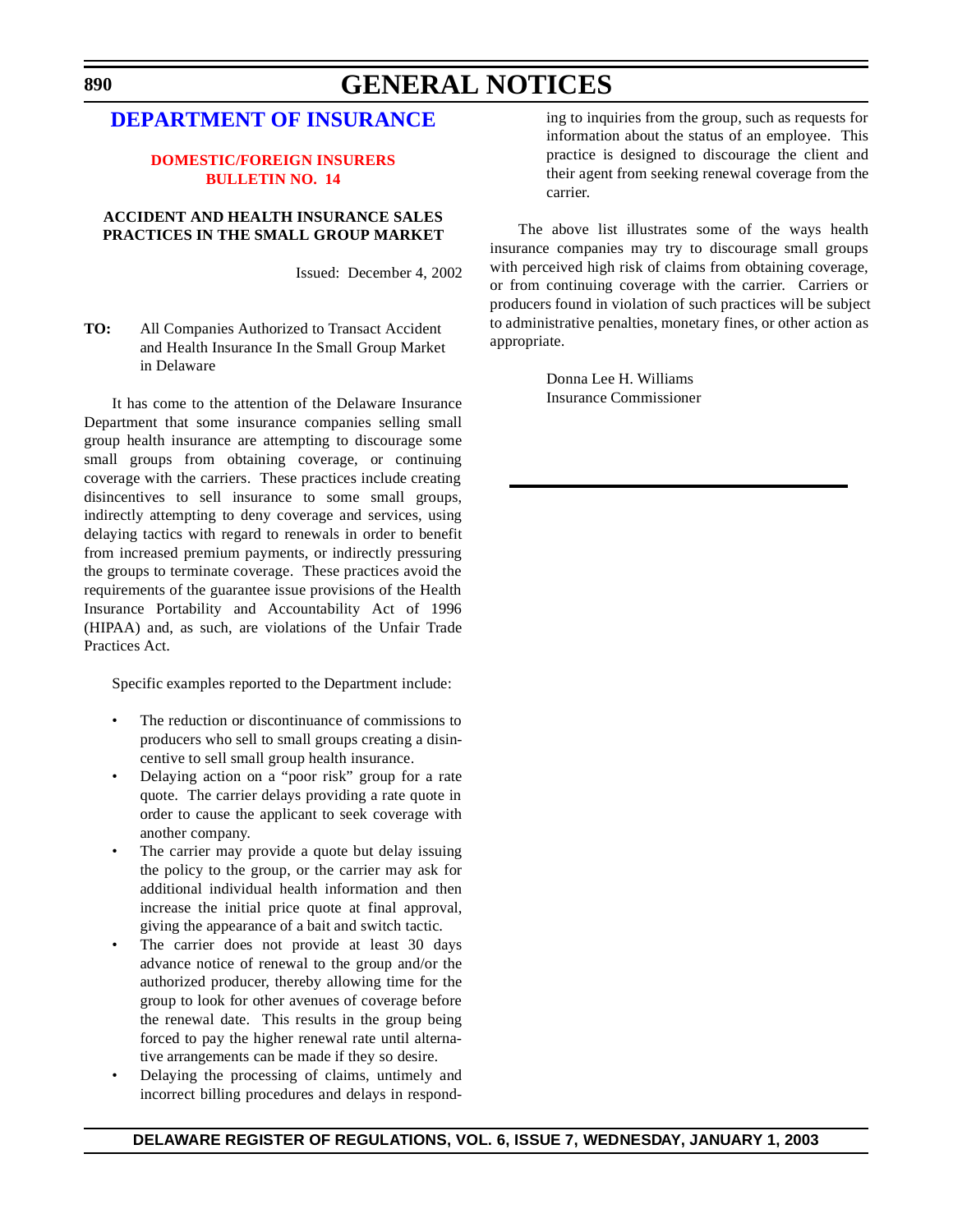## **CALENDAR OF EVENTS/HEARING NOTICES**

### **DEPARTMENT OF [ADMINISTRATIVE SERVICES](http://www.professionallicensing.state.de.us/index.shtml) DIVISION OF PROFESSIONAL REGULATION BOARD OF [CHIROPRACTIC](#page-3-0)**

Please take notice, pursuant to 29 **Del.C.** Ch. 101 and 24 **Del.C.** Ch. 7, the Delaware Board of Chiropractic proposes to amend Rule 5.0 of the Delaware Board of Chiropractic's Rules and Regulations.

A public hearing will be held on the proposed amendment to Rule 5.0 on February 20, 2003 at 8:30 a.m. in Conference Room B of the Cannon Building, 861 Silver Lake Blvd., Dover, Delaware. The purpose of this hearing will be to receive public comments on the proposed amendment to Rule 5.0 in order that the Board of Chiropractic may vote to adopt, amend or reject said amendment at its February 20, 2003 meeting. The Board will receive and consider input in writing from any person regarding the proposed amendment to Rule 5.0. Written comments should be submitted to the Board up through and including the date and time of the hearing on February 20, 2003 at 8:30 a.m., to Judy Letterman, Administrative Specialist, at the Division of Professional Regulation, Cannon Building, 861 Silver Lake Blvd., Suite 203, Dover, Delaware 19904-2467. For copies of the proposed amendment to Rule 5.0, please contact Ms. Letterman at the above address or by calling (302) 744-4500.

### **DIVISION OF [PROFESSIONAL](http://www.professionallicensing.state.de.us/index.shtml) REGULATION BOARD OF EXAMINERS OF [PSYCHOLOGISTS](#page-3-0)**

Please take notice, pursuant to 29 **Del.C.** Ch. 101 and 24 **Del.C.** Ch. 35, the Delaware Board of Examiners of Psychologists proposes the following amendment to Rule 7.2 of the Delaware Board of Examiners of Psychologists' Rules and Regulations.

7.2 Postdoctoral supervision is required for initial licensure as a psychologist. Postdoctoral experience must consist of 3,000 *1,500* hours of actual work experience. This experience is to be completed in not less than two years *one year* and not more than three calendar years, save for those covered under 24 <u>Del.C.</u> §3519(e). For those individuals the accrual of 3,000 *1,500* hours of supervised postdoctoral experience must take place within six calendar years from the time of hire. There is to be one hour of face-to-face supervision for every 1-10 hours of clinical work. This experience shall consist of at least twenty-five

percent and not more than sixty percent of the time devoted to direct service per week in the area of the applicant's academic training. "Direct service" consists of any activity defined as the practice of psychology or the supervision of graduate students engaging in activities defined as the practice of psychology. Not more than 25% of this supervision can be done by other licensed mental health professionals besides psychologists.

The purpose of the postdoctoral supervision is to train psychologists to practice at an independent level. This experience should be an organized educational and training program with explicit goals and a clear plan to meet those goals. There should be regular written evaluations based on this program.

A public hearing will be held on the proposed amendment to Rule 7.2 on Monday, February 3, 2003 at 9:00 a.m. in Conference Room A of the Cannon Building, 861 Silver Lake Blvd., Dover, Delaware. The purpose of this hearing will be to receive public comments on the proposed amendment to Rule 7.2 in order that the Board of Examiners of Psychologists may vote to adopt, amend or reject said amendment at its February, 2003 meeting.

The Board will receive and consider input in writing from any person regarding the proposed amendment to Rule 7.2. Written comments should be submitted to the Board up through and including the date and time of the hearing on February 6, 2003 at 9:00 a.m., to Vicki Gingrich, Administrative Assistant, at the Division of Professional Regulation, Cannon Building, 861 Silver Lake Blvd., Suite 203, Dover, Delaware 19904-2467. For copies of the proposed amendment to Rule 7.2, please contact Ms. Gingrich at the above address or by calling (302) 744-4500.

### **STATE BOARD OF [EDUCATION](#page-3-0)**

The State Board of Education will hold its monthly meeting on Thursday, January 16, 2003 at 1:00 p.m. in the Townsend Building, Dover, Delaware.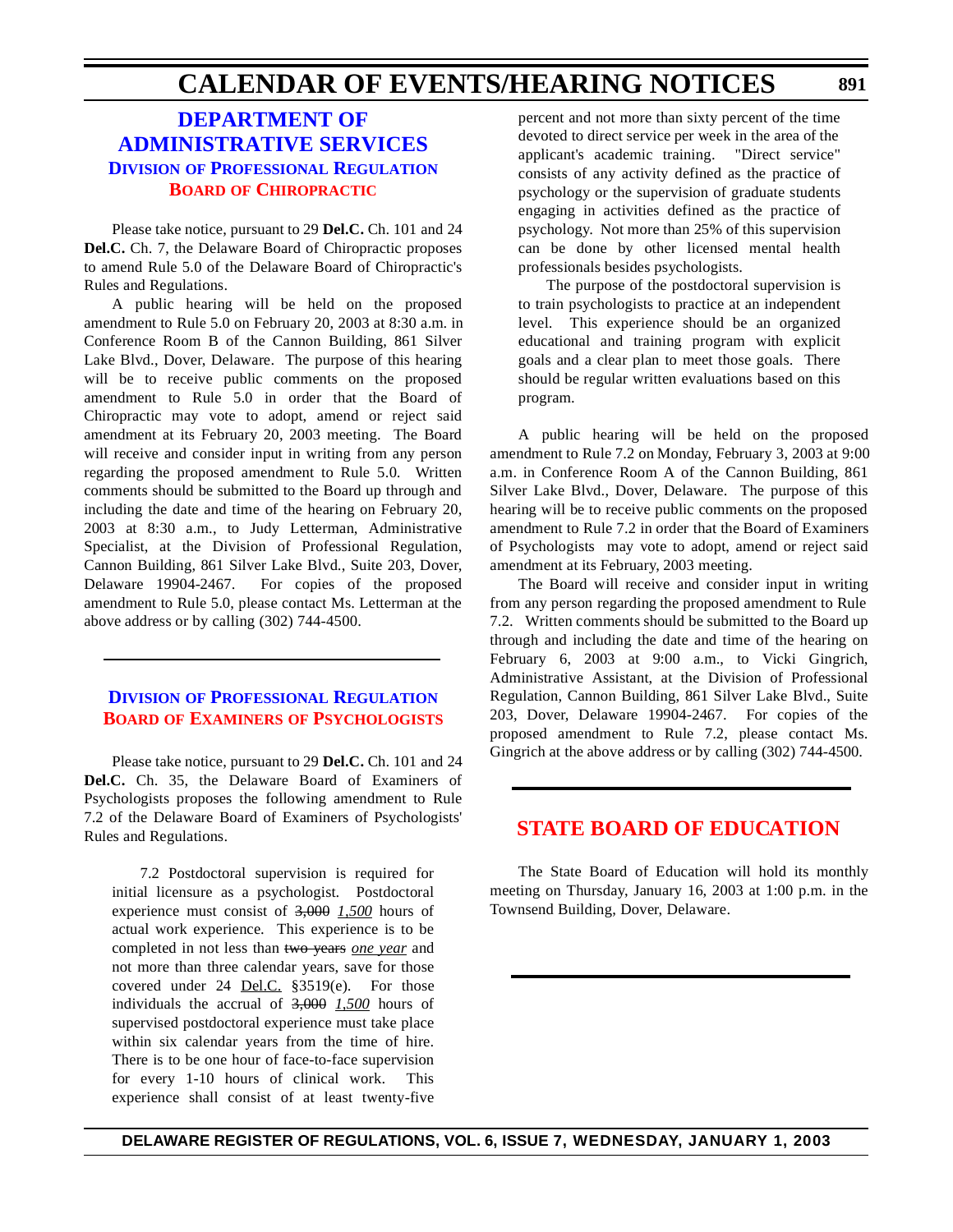#### **CALENDAR OF EVENTS/HEARING NOTICES 892**

### **DEPARTMENT OF HEALTH AND [SOCIAL SERVICES](http://www.state.de.us/dhss/dltc/dltchome.htm) DIVISION OF LONG TERM CARE RESIDENTS PROTECTION**

#### **[Public](#page-3-0) Notice**

### **Regulations for Criminal History Checks and Drug Testing for Home Health Agencies**

The Department of Health and Social Services (DHSS), Division of Long Term Care Residents Protection, has drafted eight (8) revised proposed Regulations for Criminal History Checks and Drug Testing for Home Health Agencies pursuant to 16 **Del.C.** Sections 1145(f) and 1146(f). The remainder of the regulations addressing criteria for unsuitability for employment; confidentiality; and the responsibilities of employers, applicants and the Department with respect to criminal history checks and drug testing for applicants for employment by home health agencies and/or private healthcare givers in a resident's home or home of residence appear as final regulations elsewhere in this edition of the Register of Regulations. The following eight (8) draft regulations, revised after the December 2 and December 3 public hearings, will be the subject of a further public hearing: Regulations 72.0, 72.101, 72.104, 72.306, 72.307, 72.308, 72.401 and 72.404.

#### **Invitation For Public Comment**

A public hearing will be held as follows:

Thursday, February 6, 2003 9:00 AM Room 301, Main Building Herman Holloway Campus 1901 N. DuPont Highway New Castle

For clarification or directions, please call Gina Loughery at 302-577-6661.

Written comments on these proposed regulations should be sent to:

John Thomas Murray Division of Long Term Care Residents Protection 3 Mill Road, Suite 308 Wilmington, DE 19806

Written comments will be accepted until the conclusion of the public hearing.

### **[DIVISION](http://www.state.de.us/dhss/dph/index.htm) OF PUBLIC HEALTH PUBLIC [NOTICE](#page-3-0)**

These attached regulations, "State of Delaware Clean Indoor Air Act Regulations," replace by revision regulations previously adopted on November 27, 2002, pursuant to the State of Delaware Clean Indoor Air Act (16 Delaware Code, Chapter 29).

These Regulations establish standards for the enforcement of the Clean Indoor Air Act (CIAA) as it relates to most indoor enclosed areas to which the general public is invited or in which the general public is permitted. The proposed amendments to the original Clean Indoor Air Act Regulations address the issue of applicability of the CIAA to private clubs.

#### **Notice of Public Hearing**

Health Systems Protection Section, Division of Public Health, Department of Health and Social Services will hold a public hearing to discuss the proposed amendments to the State of Delaware Clean Indoor Air Act Regulations.

The public hearing will be held on Thursday, January 30, 2003 at 7:00pm in the Down's Lecture Hall located on the first floor of the Terry Building, Delaware Technical and Community College, Terry Campus, 100 Campus Drive, Dover, Delaware.

Copies of the regulations with proposed amendments are available for review by calling the following location:

Health Systems Protection Section Federal and Water Streets Dover, DE 19903 Telephone: (302) 744-4722

Anyone wishing to present his or her oral comments at these hearings should contact Mr. David P. Walton at (302) 744-4700 by Tuesday, January 28, 2003. Anyone wishing to submit written comments as a supplement to or in lieu of oral testimony should submit such comments by Friday, January 31, 2003 to:

David P. Walton, Hearing Officer Division of Public Health P.O. Box 637 Dover, Delaware 19903-0637

### **DELAWARE REGISTER OF REGULATIONS, VOL. 6, ISSUE 7, WEDNESDAY, JANUARY 1, 2003**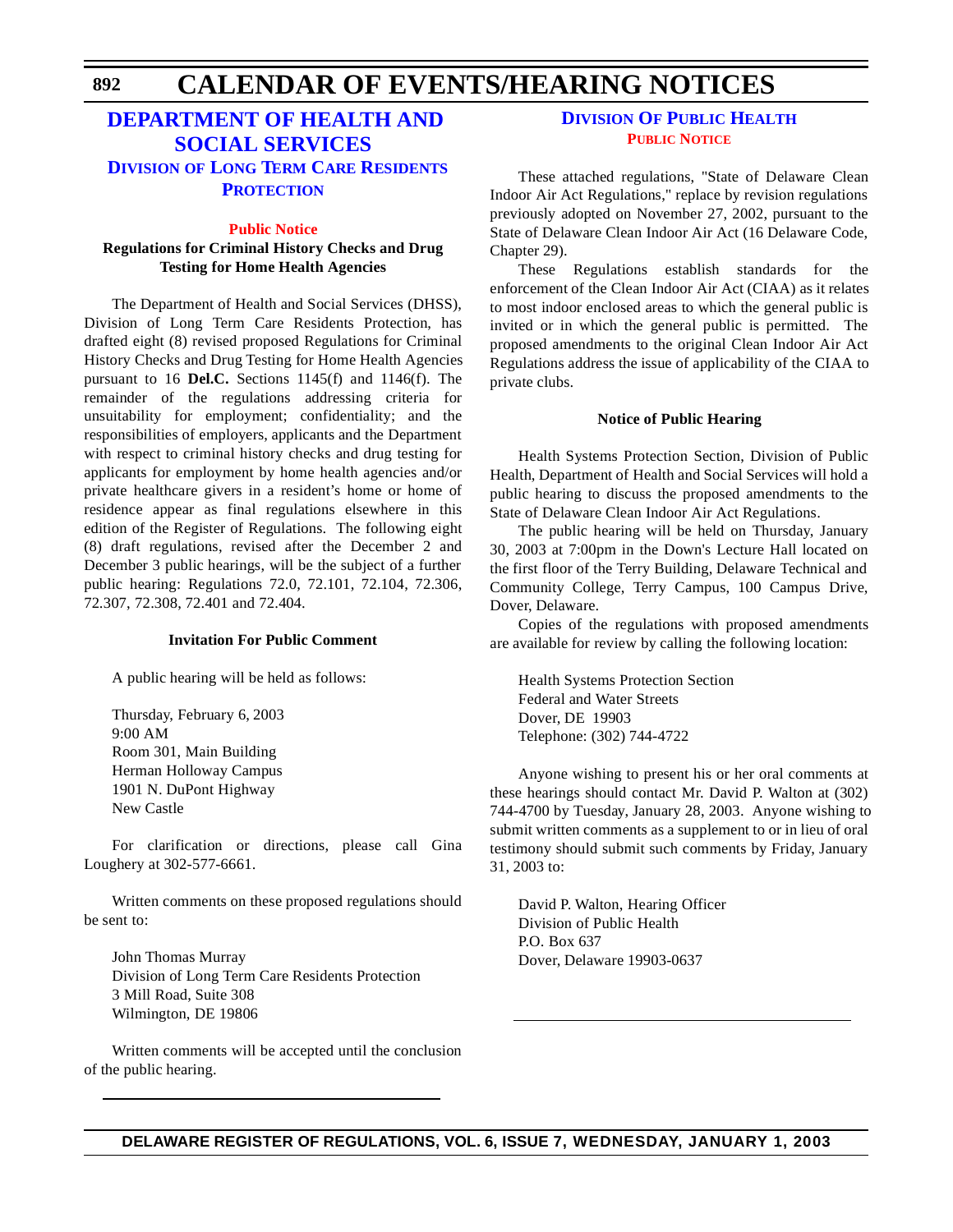# **CALENDAR OF EVENTS/HEARING NOTICES**

### **[DIVISION](http://www.state.de.us/dhss/dph/index.htm) OF PUBLIC HEALTH**

**[Public](#page-3-0) Notice**

#### **Regulations Governing the Production and Sale of Milk and Milk Products**

These regulations, "State of Delaware Regulations Governing the Production and Sale of Milk and Milk Products" replace by recision the current "State of Delaware Regulations Governing the Production and Sale of Milk, Milk Products, Imitation Milk, Non-Dairy Products and Frozen Desserts" previously adopted June 9, 1975, and most recently amended June 8, 1983. They are being proposed pursuant to Title 16 Delaware Code, Chapter 1, §122 (1) and (3) a, f and j.

These Regulations establish standards for the production and sale of milk and milk products within the State of Delaware.

#### **Notice of Public Hearing**

Health Systems Protection Section, Division of Public Health, Department of Health and Social Services will hold a public hearing to discuss the proposed "State of Delaware Regulations Governing the Production and Sale of Milk and Milk Products".

The public hearing will be held on January 29, 2003 at 7:00 PM in the Department of Natural Resources and Environmental Control auditorium, 89 Kings Highway, Dover Delaware.

Copies of the proposed regulations are available for review by calling the following location:

Environmental Health Williams State Service Center 805 River Road Dover, DE 19901 Telephone: (302) 739-5305

Anyone wishing to present his or her oral comments at this hearing should contact Mr. David P. Walton at (302) 744-4700 by Monday, January 27, 2003. Anyone wishing to submit written comments as a supplement to or in lieu of oral testimony should submit such comments by Friday, January 31, 2003 to:

David P. Walton, Hearing Officer Division of Public Health P.O. Box 637 Dover, Delaware 19903-0637

#### **DIVISION OF SOCIAL [SERVICES](http://www.state.de.us/dhss/dss/dsshome.html) Public [Notice](#page-3-0) Temporary Assistance for Needy Families (TANF) Program**

In compliance with the State's Administrative Procedures Act (APA - Title 29, Chapter 101 of the Delaware Code) and with 42CFR §447.205, and under the authority of Title 31 of the Delaware Code, Chapter 5, Section 107, Delaware Health and Social Services (DHSS) / Division of Social Services / TANF Program is proposing to amend its policy as it relates to the assessment prior to termination of benefits and to add language allowing for two categories of eligible people.

Any person who wishes to make written suggestions, compilations of data, testimony, briefs or other written materials concerning the proposed new regulations must submit same to Sharon L. Summers, Policy and Program Implementation Unit, Division of Social Services, P.O. Box 906, New Castle, Delaware by January 31, 2003.

The action concerning the determination of whether to adopt the proposed regulation will be based upon the results of Department and Division staff analysis and the consideration of the comments and written materials filed by other interested persons.

### **DIVISION OF SOCIAL [SERVICES](http://www.state.de.us/dhss/dss/dsshome.html) Public [Notice](#page-3-0) Food Stamp Program**

In compliance with the State's Administrative Procedures Act (APA - Title 29, Chapter 101 of the Delaware Code) and with 42CFR §447.205, and under the authority of Title 31 of the Delaware Code, Chapter 5, Section 107, Delaware Health and Social Services (DHSS) / Division of Social Services / Food Stamp Program is proposing to amend its policy as it relates to the restoration of food stamp benefits to certain qualified aliens. These mandatory provisions must be implemented on April 1, 2003, in accordance with Public Law 107-171 Farm Security and Rural Investment Act of 2002 and Public Law 106-386 Trafficking Victims Protection Act of 2000.

Any person who wishes to make written suggestions, compilations of data, testimony, briefs or other written materials concerning the proposed new regulations must submit same to Sharon L. Summers, Policy and Program Implementation Unit, Division of Social Services, P.O. Box 906, New Castle, Delaware by January 31, 2003.

The action concerning the determination of whether to adopt the proposed regulation will be based upon the results of Department and Division staff analysis and the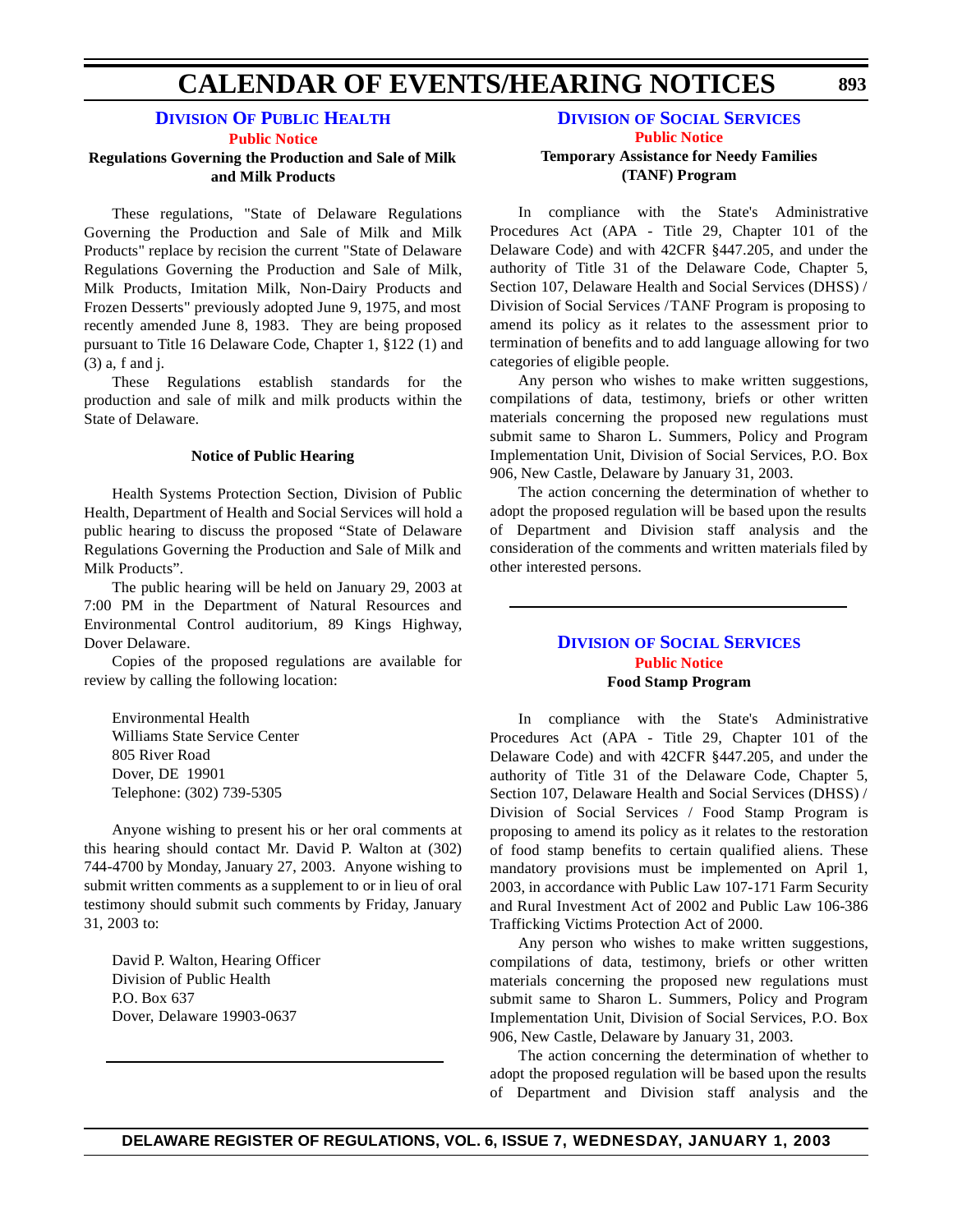### **CALENDAR OF EVENTS/HEARING NOTICES**

consideration of the comments and written materials filed by other interested persons.

#### **DIVISION OF SOCIAL SERVICES Public Notice Delaware Medicaid/Medical Assistance Programs**

In compliance with the State's Administrative Procedures Act (APA - Title 29, Chapter 101 of the Delaware Code) and with 42CFR §447.205, and under the authority of Title 31 of the Delaware Code, Chapter 5, Section 107, Delaware Health and Social Services (DHSS) / Division of Social Services / Medicaid/Medical Assistance Program is proposing to amend the policies in the Division of Social Services Manual (DSSM) related to Qualifying Individuals 2, the counting of Veteran Administration pension payments, and the Food Stamp Program standard utility allowance.

Any person who wishes to make written suggestions, compilations of data, testimony, briefs or other written materials concerning the proposed new regulations must submit same to Sharon L. Summers, Policy and Program Implementation Unit, Division of Social Services, P.O. Box 906, New Castle, Delaware by January 31, 2003.

The action concerning the determination of whether to adopt the proposed regulation will be based upon the results of Department and Division staff analysis and the consideration of the comments and written materials filed by other interested persons.

Committee. Each of these scenarios would reduce Delaware tautog catch by 25%, as mandated in the FMP. Both recreational and commercial fishers would be affected, as commercial size limits, creel limits and seasons are the same as recreational management measures.

This amendment to Tidal Finfish Regulation #22 would change the title to: Tautog Management Measures. This would more accurately reflect the use of seasons and creel limits, as well as size limits to manage tautog.

#### **NOTICE OF PUBLIC COMMENT:**

Individuals may present their opinions and evidence or request additional information by writing, calling or visiting the Fisheries Section, Division of Fish and Wildlife, 89 Kings Highway, Dover, DE 19901 at 7:30 p.m. on Monday January 6, 2003. The record shall remain open for written comments until 4:30 p.m. on Friday January 31, 2003.

#### **DELAWARE RIVER BASIN [COMMISSION](http://www.state.nj.us/drbc/drbc.htm) 25 STATE POLICE DRIVE P.O. BOX 7360 WEST TRENTON, NJ 08628-0360**

The Delaware [River Basin Commission](#page-3-0) will meet on Wednesday, January 29, 2003 in West Trenton, New Jersey. For more information contact Pamela M. Bush, Commission Secretary and Assistant General Council, at (609) 883-9500 ext. 203.

### **DEPARTMENT OF NATURAL RESOURCES AND [ENVIRONMENTAL CONTROL](http://www.dnrec.state.de.us/DNREC2000/Divisions/FW/FW.htm) DIVISION OF FISH AND WILDLIFE**

#### **SAN# [2002-22](#page-3-0)**

#### **TITLE OF THE REGULATIONS:**

Tidal Finfish Regulations Regulation No. #22 Tautog Size Limit

#### **BRIEF SYNOPSIS OF THE SUBJECT, SUBSTANCE AND ISSUES:**

In order to remain in compliance with the Atlantic States Marine Fisheries Commission's Fishery Management Plan for Tautog, as amended, tidal finfish regulation #22 must be amended by adopting one of eight catch reduction scenarios, approved by the ASMFC Tautog Technical

**894**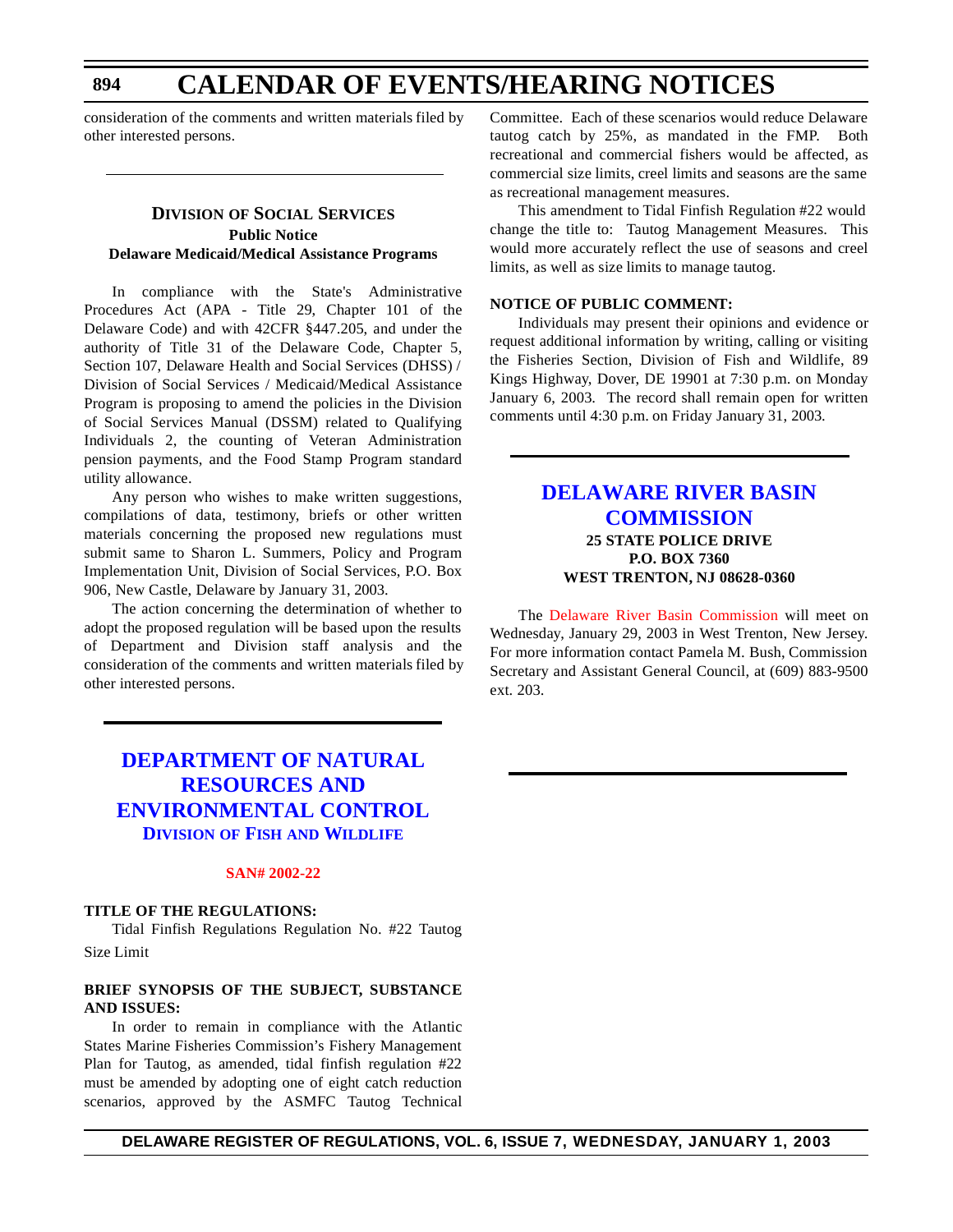# **SUBSCRIBE TO THE OFFICIAL SOURCE OF COMPLETE INFORMATION ON DELAWARE STATE REGULATIONS**

## **THE DELAWARE REGISTER OF REGULATIONS**

A single-source document for regulatory information, including proposed and adopted text of state regulations, all emergency regulations, Governors Executive Orders and Appointments, Attorney General Opinions, General Notices and

notices of public hearings and open meetings of state agencies.

### **PUBLISHED MONTHLY - \$135.00 PER YEAR**

- - - - - - - - - - - - - - - - - - - - - - - - - - - - - - - - - - - - - - - - - - - - - - - - - - - - - - - - - - - - - - - -- - - - - - - - - - - - - YES, PLEASE ENTER MY SUBSCRIPTION FOR THE DELAWARE REGISTER AT \$135/YEAR. **You will be billed upon receipt of your order.** Subscription period runs from January to December. Mid-year subscriptions will be prorated at \$11 per issue. Back issues are available at \$12 per issue. Subscription fees are non refundable.

| ORGANIZATION                                               |                   |                                                |
|------------------------------------------------------------|-------------------|------------------------------------------------|
|                                                            |                   |                                                |
| Please clip and return to: <b>REGISTRAR OF REGULATIONS</b> | FAX: 302-739-3895 | <b>LEGISLATIVE HALL, DOVER, DELAWARE 19903</b> |

**DELAWARE REGISTER OF REGULATIONS, VOL. 6, ISSUE 7, WEDNESDAY, JANUARY 1, 2003**

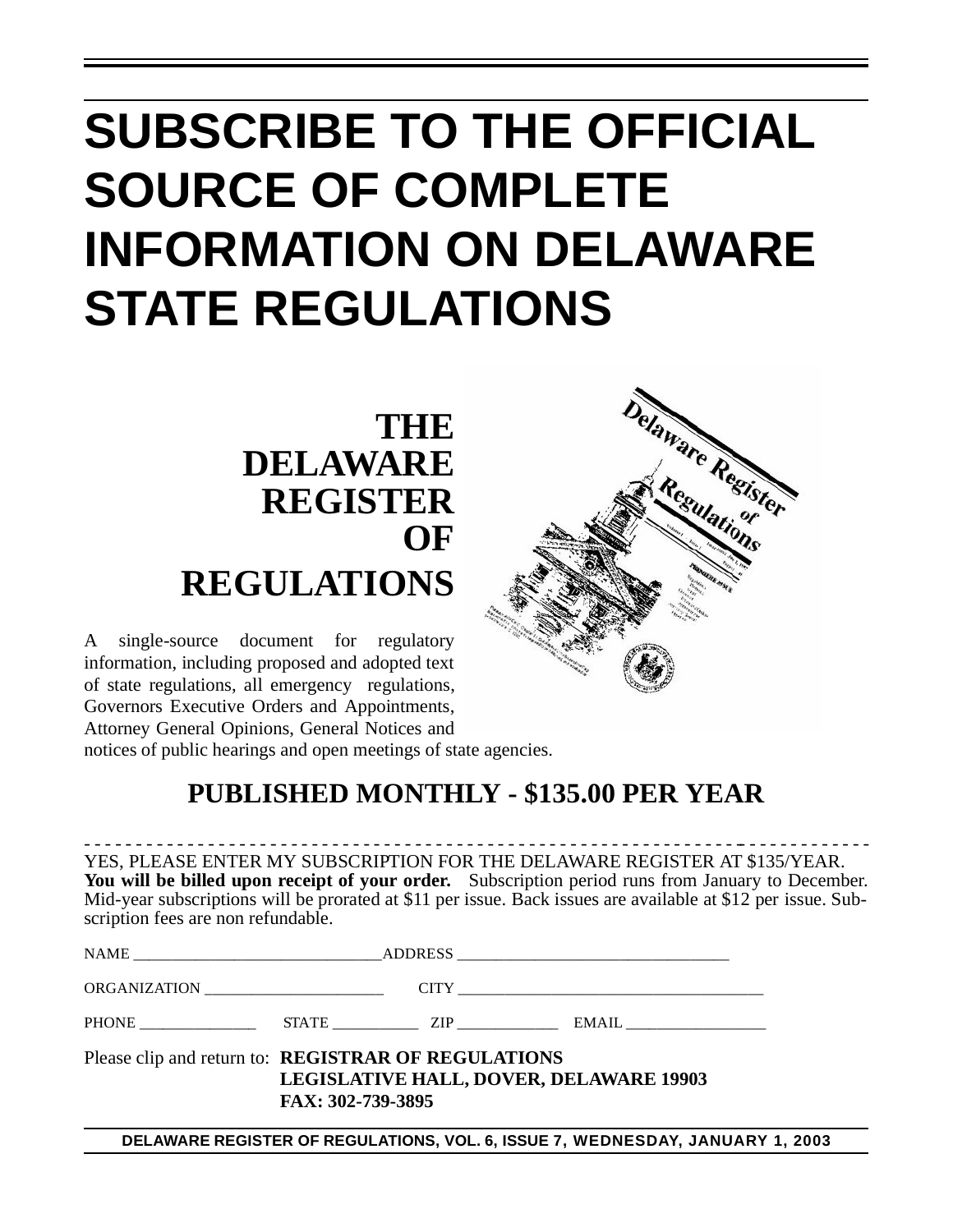# **Visit The Delaware General Assembly On The Web!**

## 142<sup>nd</sup> Delaware General Assembly

Legislative Hall, Dover. DE. 19901 Phone: (302) 744 4114

Home - Contact Us - Permissions - Disclaimer - FAQs - Site Map - Related Links - Copyright



**COMMITTEE HEARINGS** 

### **State Senate House of Representatives Redistricting Bill Tracking Online Publications General Information Legislative Divisions Contact Information Meeting Notices & Agendas Bill Tracking Archives**

Delaware became the first state on December 7, 1787 by being the first state to ratify the new **United States** Constitution, Delaware's first constitution was adopted on September 20, 1776, with subsequent versions adopted in 1792, 1831and the current version in 1897.



Delaware's lawmaking body, is comprised of a State House of Representatives, whose 41 members are elected for two-year terms, and a State Senate, whose 21 members are elected for four-year terms. Half of the Senate seats are contested in each general election.

**WHAT'S NEW** 

## The General Assembly Website features:

- Current legislative information
- Information on both the Senate and House of Representatives
- Access the Delaware Code
- Access to the Delaware Register of Regulations
- Information on the legislative process
- Various reports and publications

## The General Assembly Website is located at: **http://www.legis.state.de.us**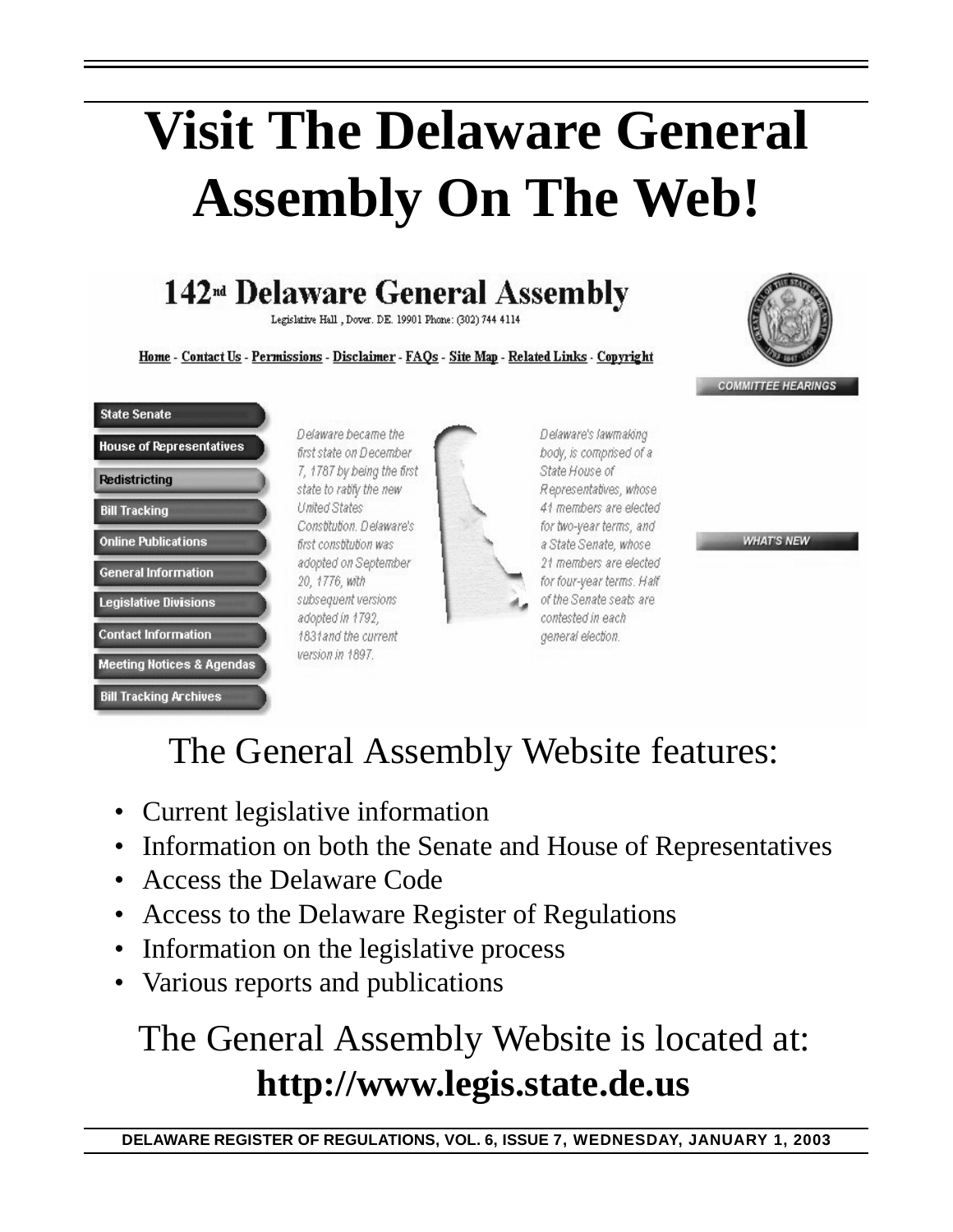

## **LEGISLATIVE BILL SUBSCRIPTION SERVICES**

**Order Form (please print or type)**

| ORGANIZATION ________________________   |                                                                       |                    |
|-----------------------------------------|-----------------------------------------------------------------------|--------------------|
|                                         |                                                                       |                    |
|                                         | Please check the specific service(s) to which you wish to subscribe : |                    |
| <b>SERVICES</b>                         |                                                                       | <b>ANNUAL COST</b> |
| One copy of all legislation introduced: |                                                                       |                    |
|                                         |                                                                       |                    |
|                                         |                                                                       |                    |

| One copy of all legislation signed by the Governor:              |  |  |  |  |  |
|------------------------------------------------------------------|--|--|--|--|--|
| One copy of House and Senate calendars:                          |  |  |  |  |  |
| One copy of all Governor's Advisories:                           |  |  |  |  |  |
| Daily Legislative Agendas and weekly Standing Committee Notices: |  |  |  |  |  |

\_ Via Fax - - - - - - - - - - - - - - - - - - - - - - - - - - - - - - \$135.00

*\* Subscribers who choose to pick up their materials at Legislative Hall are requested to do so at least once a week, due to limited on-site file space. Thank you.*

If you have any questions about our subscription services, please contact the Division of Research by dialing, toll-free, **(800) 282-8545** (in state) or via E-Mail at **jeffrey.hague@state.de.us**. Please dial **(302) 744-4114** if you are calling from outside Delaware.

Please return this order form to the Division of Research at P.O. Box 1401, Legislative Hall, Dover, Delaware, 19903, or fax it to **(302) 739-3895** as soon as possible. (Don't forget to make a copy for your own files). You will be billed upon our receipt of your order. Your service(s) will begin, promptly, when payment is received and the General Assembly convenes. Thank you for using the Subscription Services of the Division of Research.